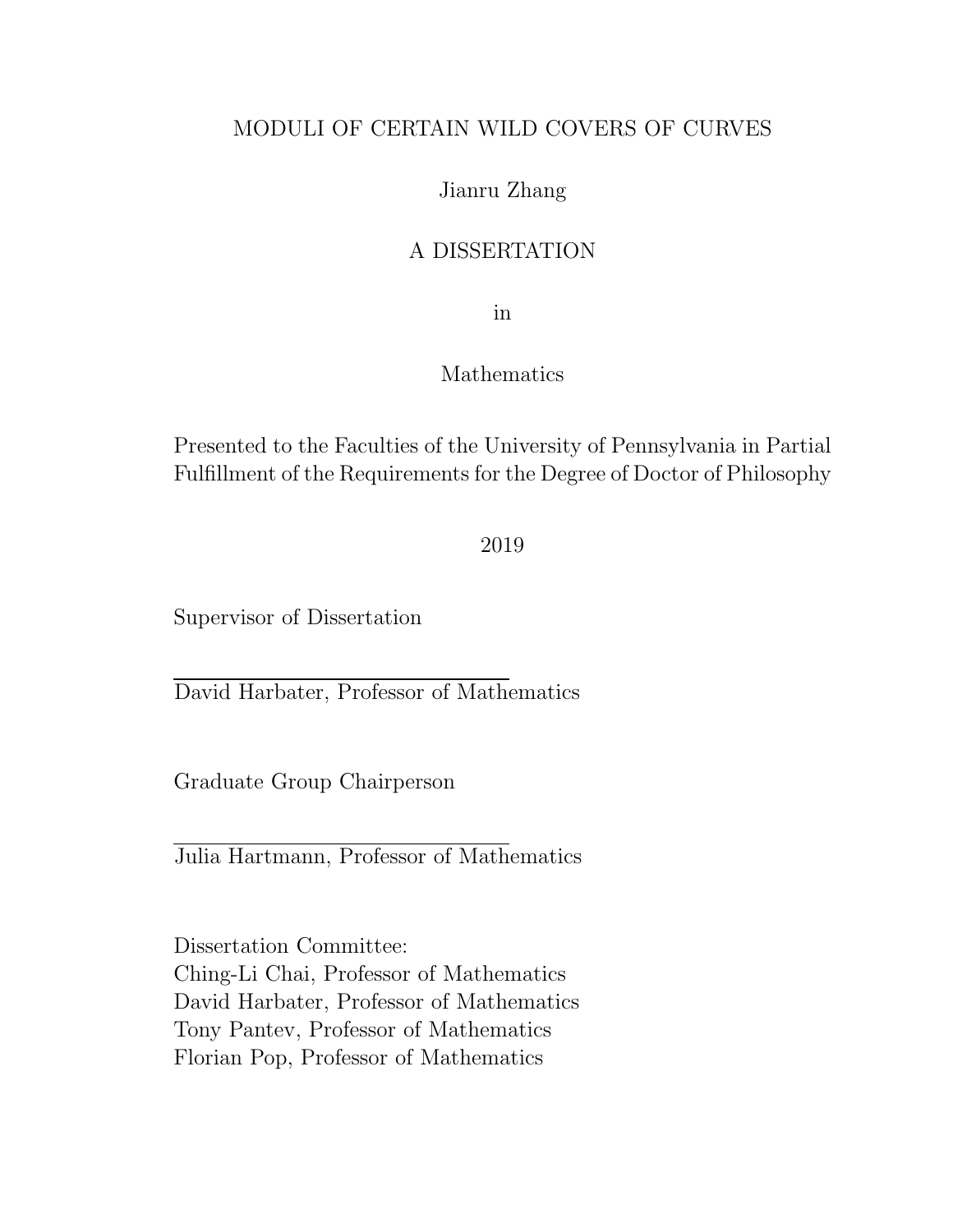# Acknowledgments

I thank my advisor for helpful discussions during the preparation of the paper, and my committee members for help to improve it.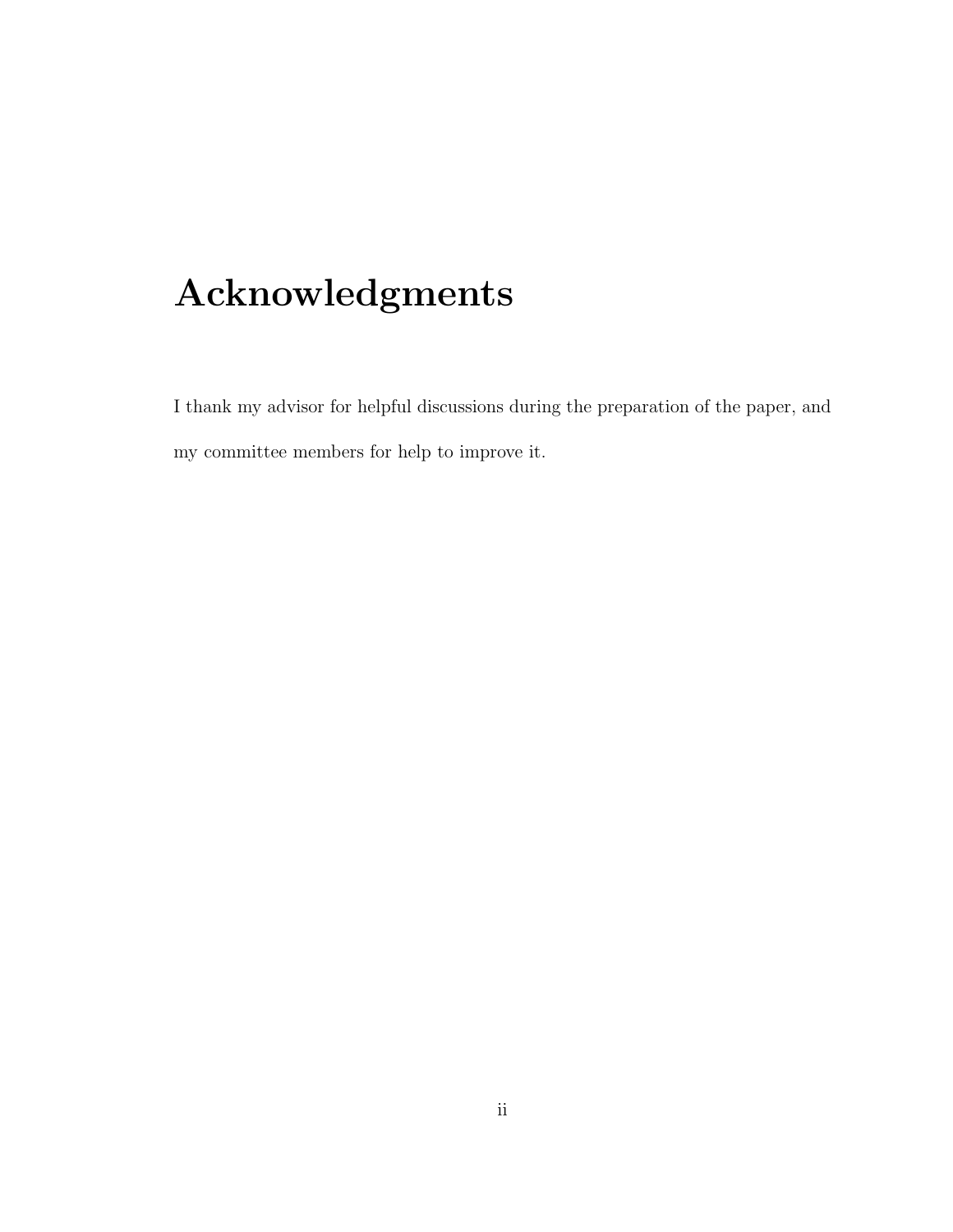#### ABSTRACT

#### MODULI OF CERTAIN WILD COVERS OF CURVES

#### Jianru Zhang

#### David Harbater

A fine moduli space (see Chapter 2 Definition 28) is constructed, for cyclic-by-p covers of an affine curve over an algebraically closed field k of characteristic  $p > 0$ . An intersection (see Definition 51) of finitely many fine moduli spaces for cyclic-by-p covers of affine curves gives a moduli space for  $p'$ -by-p covers of an affine curve. A local moduli space is also constructed, for cyclic-by- $\mathbf{p}$  covers of  $Spec(k((x)))$ , which is the same as the global moduli space for cyclic-by-p covers of  $\mathbb{P}^1 - \{0\}$  tamely ramified over  $\infty$  with the same Galois group. Then it is shown that a restriction morphism (see Lemma 82) is finite with degrees on connected components **p** powers: There are finitely many deleted points (see Figure 1) of an affine curve from its smooth completion. A cyclic-by-p cover of an affine curve gives a product of local covers with the same Galois group, of the punctured infinitesimal neighbourhoods of the deleted points. So there is a restriction morphism from the global moduli space to a product of local moduli spaces.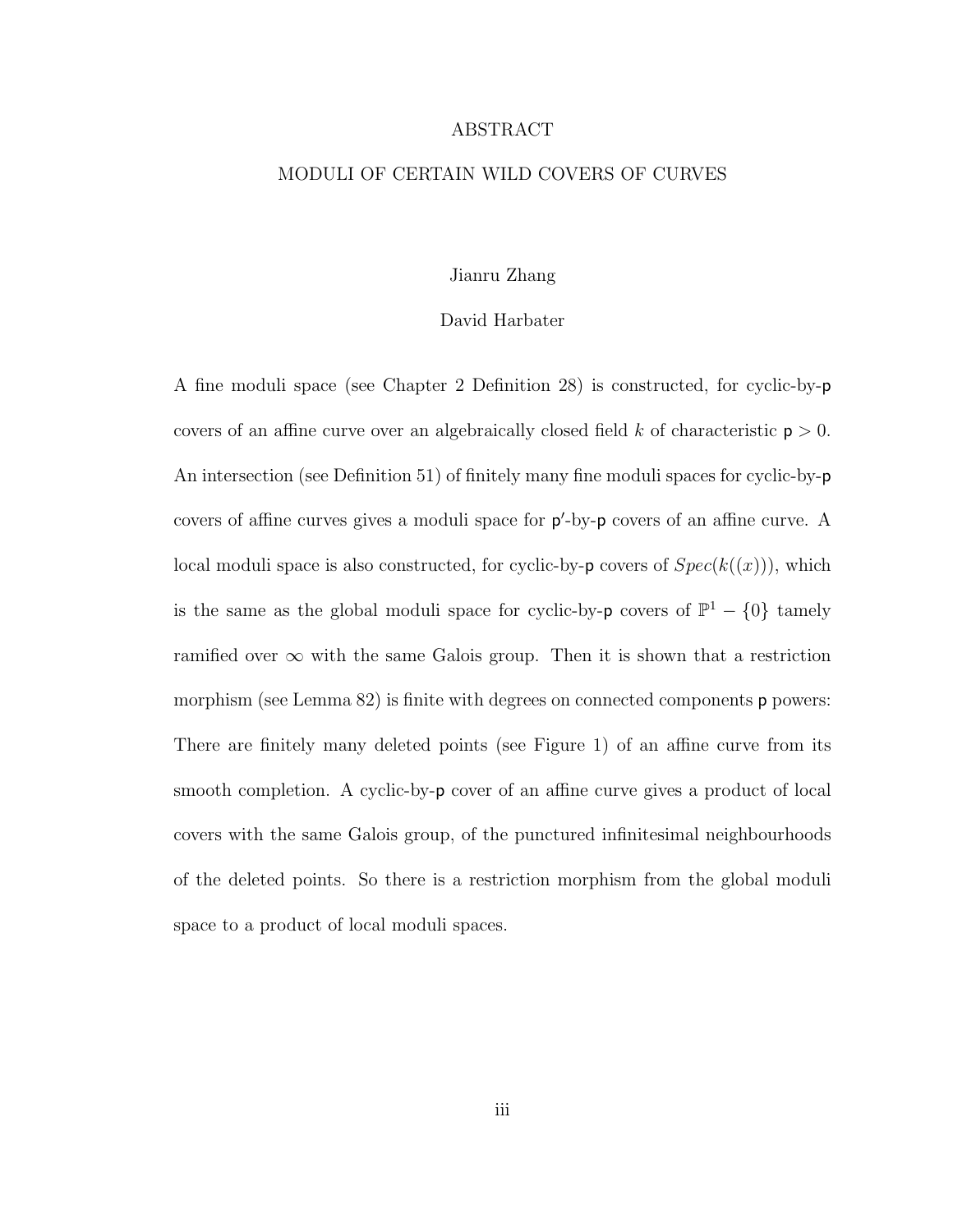## **Contents**

| $\mathbf{1}$ | Introduction                                     |  | $\mathbf{1}$   |
|--------------|--------------------------------------------------|--|----------------|
|              | 1.0.1                                            |  | $\overline{7}$ |
| $\mathbf{2}$ | <b>Notations and Terminology</b>                 |  | 19             |
|              | 2.0.2                                            |  | 19             |
|              | 2.0.3                                            |  | 21             |
|              | 2.0.4                                            |  | 26             |
|              | 2.0.5                                            |  | 28             |
|              | 2.0.6                                            |  | 30             |
| 3            | Existence of moduli space for cyclic-by-p covers |  | 32             |
| 4            | Moduli for $p'$ -by-p covers                     |  | 52             |
|              | 5 Local vs. global moduli                        |  | 72             |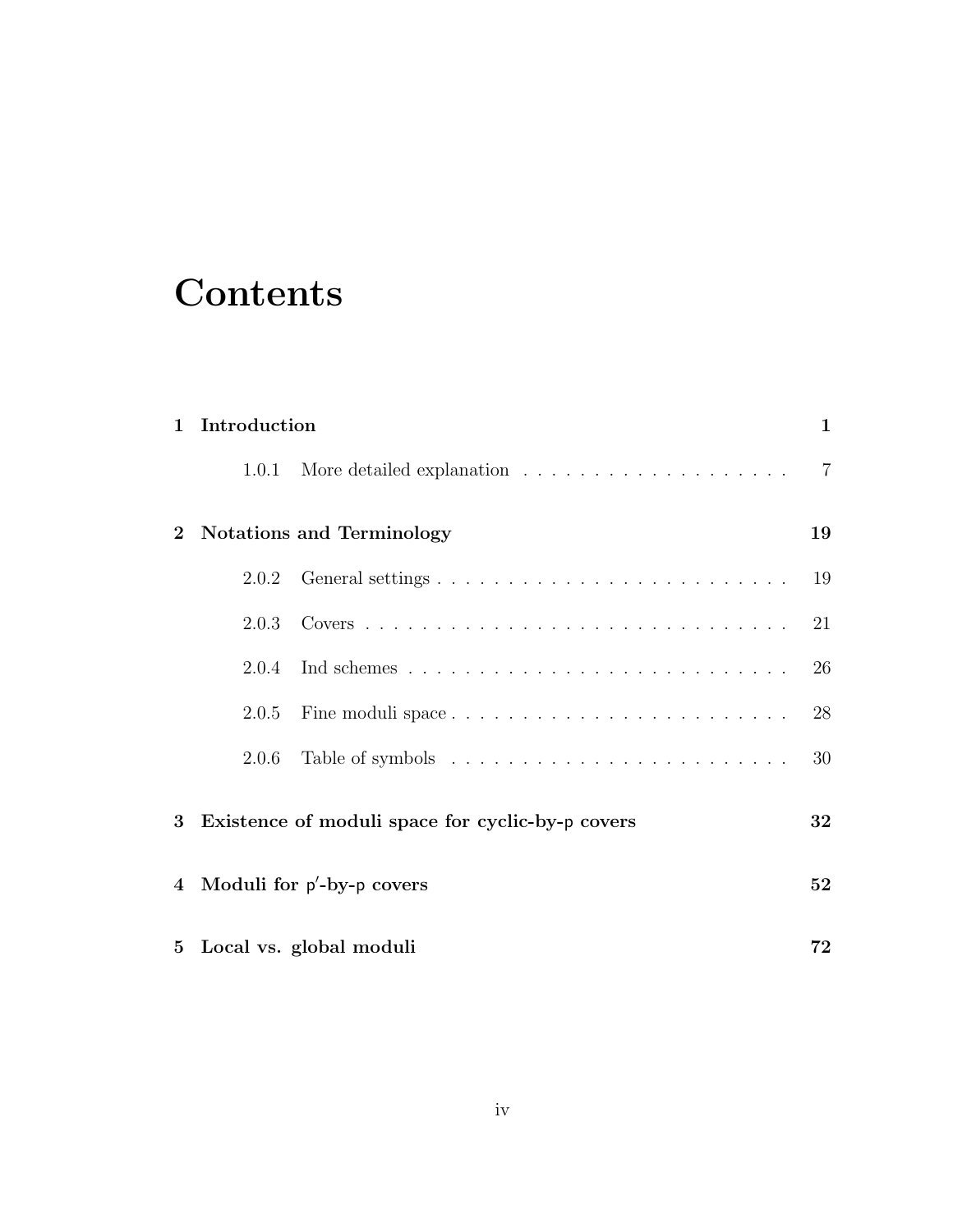## Chapter 1

## Introduction

The paper mainly generalizes the results in [H80] for **p**-groups to cyclic-by-**p** groups defined in Chapter 2 Definition 16 a. See Chapter 2 for notations and terminology below. Since [H80] is frequently cited, the statements of its main results are given in the Introduction.

In [H80], it is shown that (Theorem 1.2 [H80]) when P is a finite p-group, there exists a fine moduli space for pointed principal P-covers (see Chapter 2 Definition 19 b and c for the definition) of an affine curve over an algebraically closed field k of characteristic  $p > 0$ , which is an ind affine space (see Definition 25 b). When P' is a finite group whose order is prime to p, there are only finitely many pointed principal  $P'$ -covers of an affine curve. The *wild case*, where  $p$  divides the order of the Galois group of the cover, and the tame case, where p does not divide the order of the Galois group of the cover, are very different. The fine moduli space for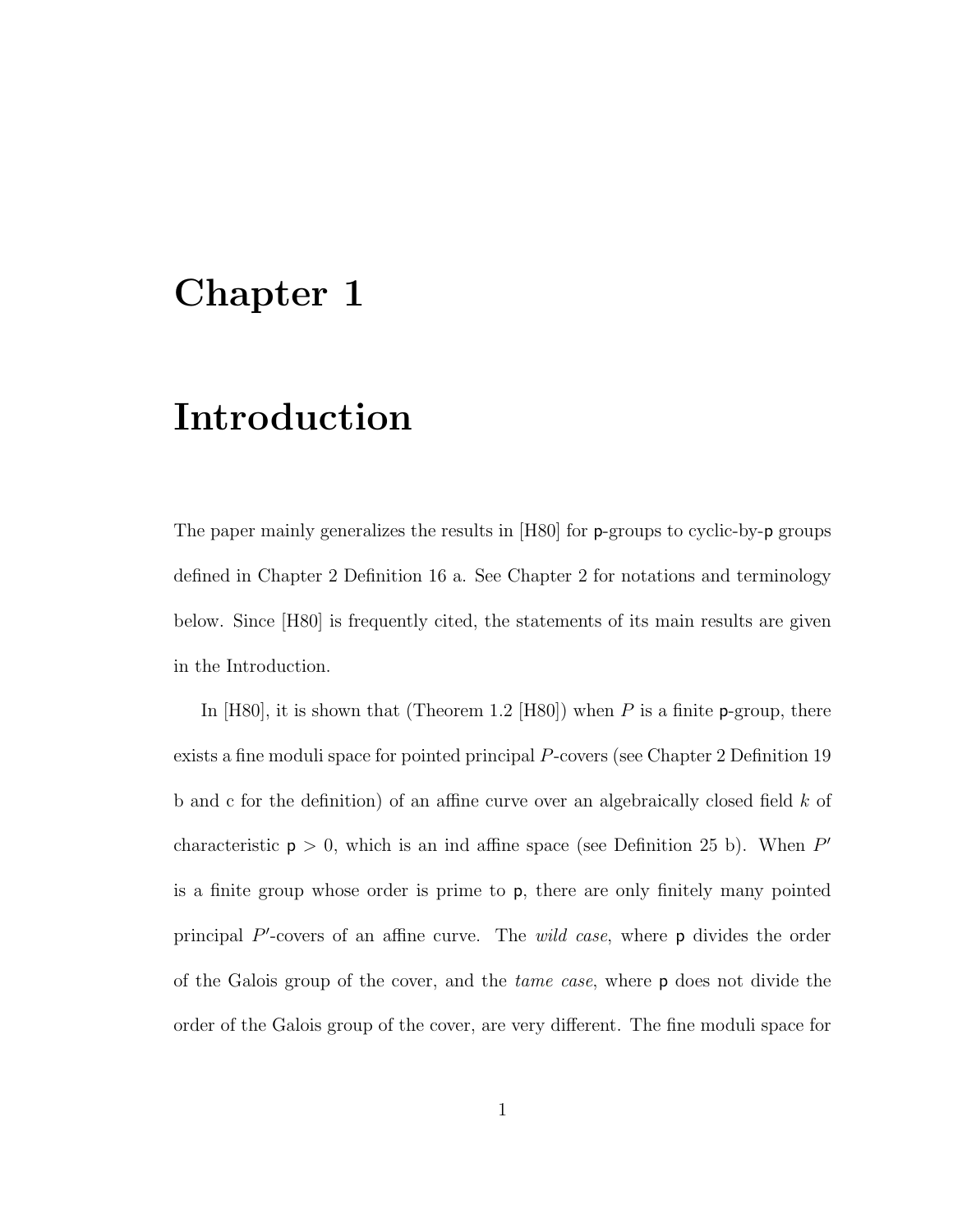

Figure 1.1: a trivial  $\mathbb{Z}/2$ -cover of  $\mathbb{A}^1 - \{0\}$ 

pointed principal P-covers of  $\mathbb{P}^1 - \{0\}$  gives a coarse moduli space for local pointed principal P-covers of  $Spec(k((x)))$  (Proposition 2.1 [H80]). This is a special case of the next result, since the finite etale morphism there becomes an isomorphism here. Finally it is shown that a restriction morphism is finite etale (Proposition 2.7 [H80]), where the restriction morphism is described in the Abstract with the cyclic-by- $p$  group there replaced by  $P$  here. The result can be interpreted as a local-global principle: Given a pointed P-local cover at each of the deleted points of the affine curve from its smooth completion, there are only finitely many global pointed P-covers of the affine curve, whose restrictions at the deleted points are the ones given.

In Figure 1, points 0 and  $\infty$  are the deleted points of  $\mathbb{A}^1 - \{0\}$  from its smooth completion  $\mathbb{P}^1$ . The infinitesimal neighborhood of 0 is  $Spec(k((x)))$  and the infinitesimal neighborhood of  $\infty$  is  $Spec(k((x^{-1})))$ . f gives a trivial  $\mathbb{Z}/2$ -cover of  $\mathbb{A}^1 - \{0\}$ . The restriction of the global cover at 0 is a trivial  $\mathbb{Z}/2$ -cover of the infinitesimal neighborhood. Similarly for  $\infty$ .

The fine moduli space for pointed principal P-covers of an affine curve in [H80]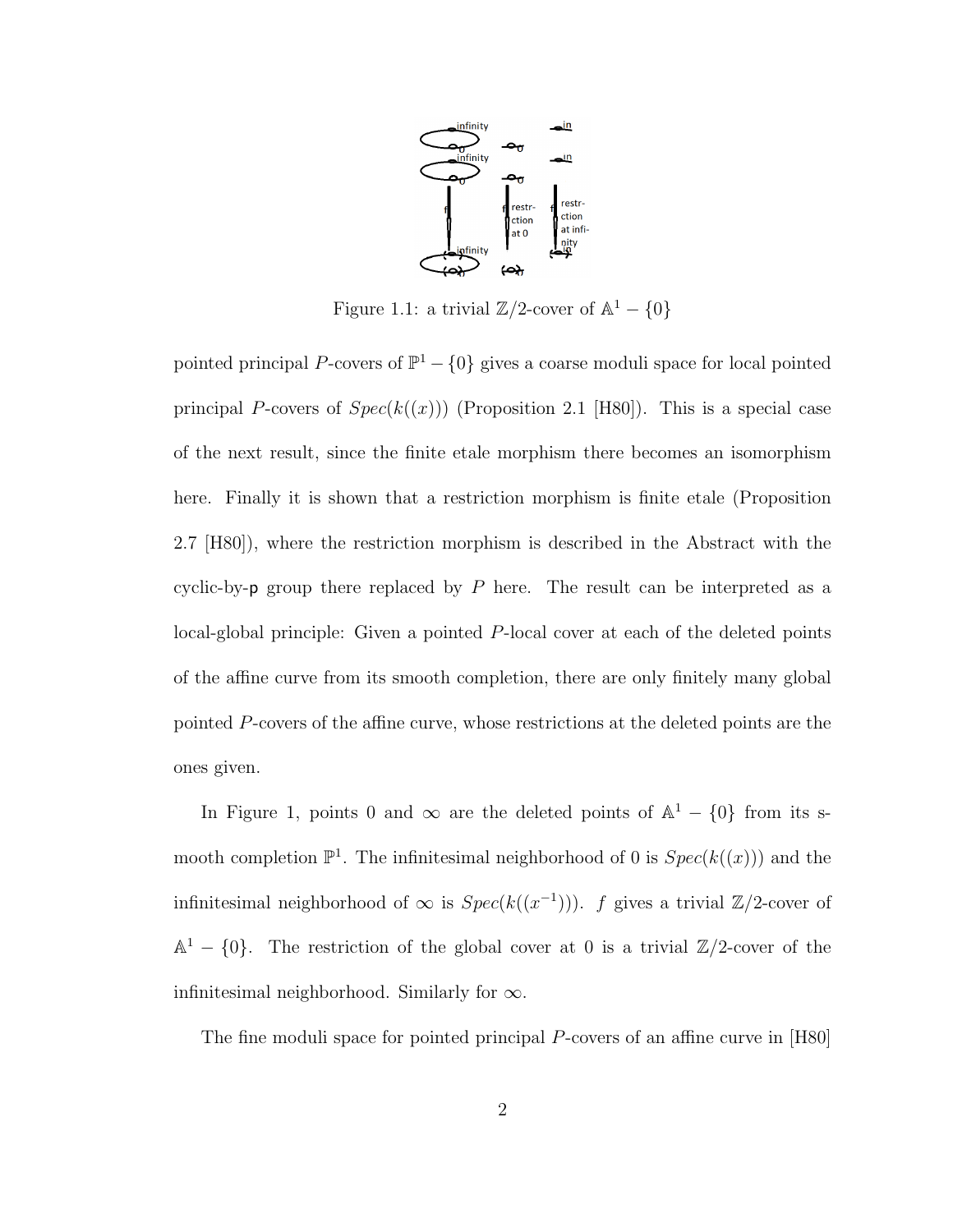is constructed in an inductive way with the base case for  $P = \mathbb{Z}/p$ .

Cyclic-by-p groups are the next simplest after p-groups in the wild case. In the local situation, the Galois group of a connected Galois cover of  $Spec(k((x)))$  is a cyclic-by- $p$  group when k is algebraically closed.

The fine moduli space for pointed principal cyclic-by-p covers of an affine curve is also constructed in an inductive way, using similar methods to those in the proof of Theorem 1.2 of [H80]. The fine moduli space is a disjoint union of finitely many ind affine spaces. Its relation to the the fine moduli space for pointed principal P-covers of an affine curve constructed in Theorem 1.2 [H80], is shown in Chapter 4 Lemma 47.

The next simplest groups after cyclic-by-p groups are  $p'$ -by-p groups defined in Chapter 2 Definition 16 a. A disjoint union of finitely many unions, of certain irreducible components in an intersection, of finitely many fine moduli spaces for cyclic-by-p covers of affine curves, gives a moduli space for  $p'$ -by-p covers of an affine curve.

Two local-global principle results similar to those in [H80] described above are obtained, based on the construction of the fine moduli space for pointed principal cyclic-by-p covers of an affine curve, again using similar methods to those in [H80].

Here is the structure of the paper.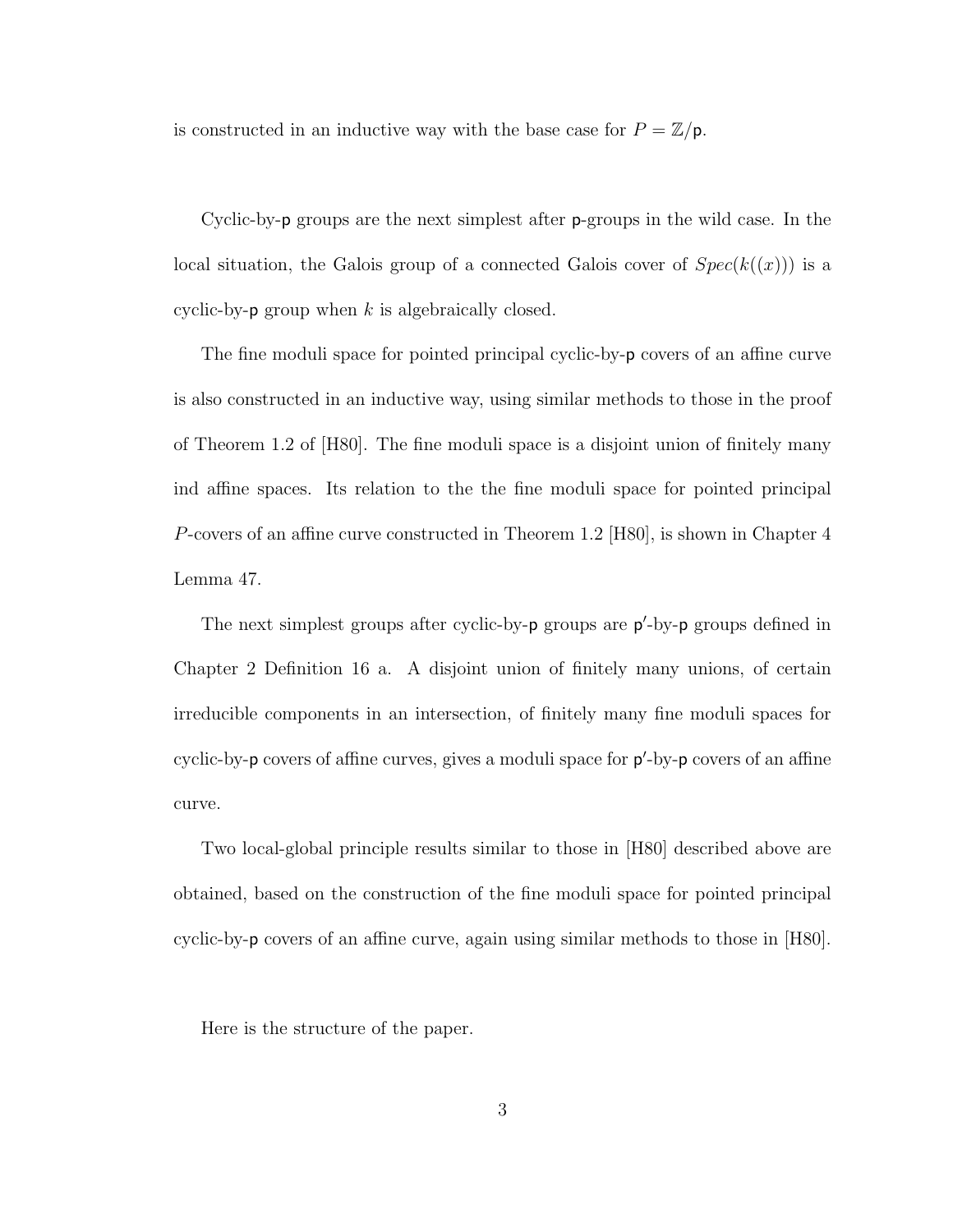In Chapter 2, notations and terminology are given, which are used throughout Chapters 3, 4, and 5 without explanation again. In Chapter 3, a fine moduli space for pointed principal G-covers of an affine curve (Theorem 44), where  $G$  is a cyclicby-p group, is constructed. In Chapter 4, it is shown that a disjoint union of finitely many unions, of certain irreducible components in an intersection, of finitely many fine moduli spaces for cyclic-by-p covers of some affine curves, gives a moduli space for p'-by-p covers of an affine curve (Corollary 58). In Chapter 5, a global fine moduli space is constructed (Proposition 64) for cyclic-by-p covers of an affine curve at most tamely ramified over finitely many closed points, as well as a parameter space for local cyclic-by-**p** covers of  $Spec(k((x)))$  (Proposition 75). Then it is shown that a restriction morphism is finite with degrees on connected components p powers, which is from the global moduli space to a product of the local parameter spaces (Proposition 83).

Leitfaden:



Similar work can be found in [K86] and [P02]. In [K86], Main Theorem 1.4.1 is essentially the version over a general field of characteristic  $p > 0$  of Proposition 76. In [P02], a configuration space  $C(I, j)$  is constructed in 2.2, which is for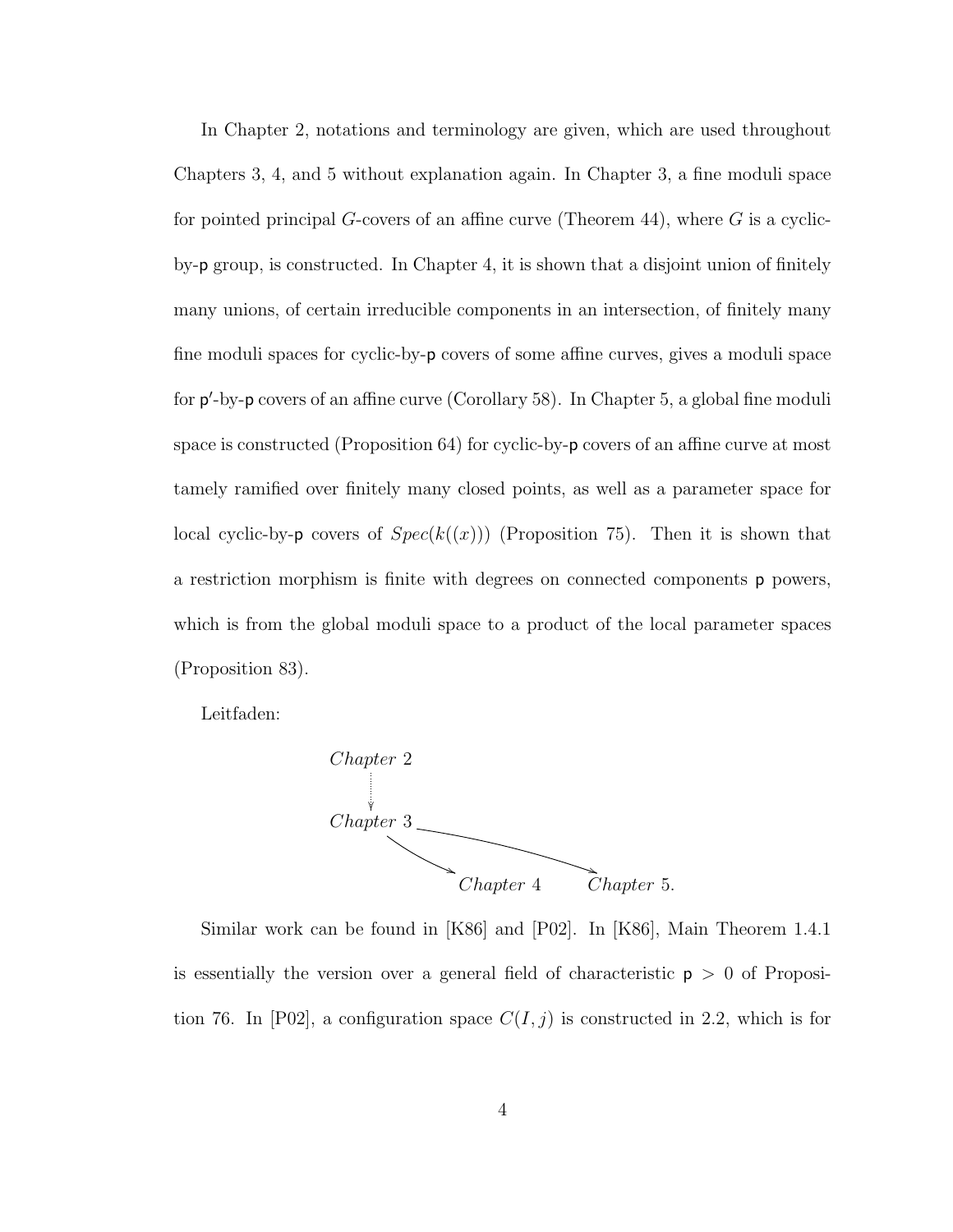$I = \mathbb{Z}/p \rtimes \mathbb{Z}/n$ -covers of  $Spec(k[[u^{-1}]])$  with jump j. This is related to the parameter space given in Proposition 75.

For the results in [H80] below, Gr is a finite group, P a finite p-group, k an algebraically closed field,  $(U_0, u_0)$  geometrically pointed  $Spec(k((x)))$  and  $(U, u_g)$  a geometrically pointed affine curve, as defined in 2.0.2.

Let  $(S, s_0)$  be a pointed (see Definition 17 b and Definition 21 a) connected affine  $k$ -scheme. In Definition 21 b, when two pointed  $S$ -parameterized  $Gr$ -covers of U are equivalent is defined; two such covers are equivalent if they agree pulled back to a finite etale cover  $T$  of  $S$ . Since a pointed S-parameterized  $Gr$ -cover of U corresponds to a homomorphism  $\tilde{\varphi} : \pi_1(S \times U, (s_0, u_g)) \to Gr$ , the definition of an equivalence class of  $\tilde{\varphi}$  is induced in Remark 22 a. Similarly for the local case; in Definition 66, the w-equivalence class of a pointed  $S$ -parameterized  $Gr$ -cover of  $Spec(k((x)))$  is defined, which induces the definition of a w-equivalence class of a homomorphism  $\tilde{\varphi} : \pi_1(S \times Spec(k((x))), (s_0, u_0)) \rightarrow Gr.$ 

With these terminology, the following definition can be given.

**Definition 1.** a. Define  $F_{U,P}$  as the functor:  $S_1 \rightarrow (Sets)$ ;  $(S, s_0) \rightarrow \{[\tilde{\varphi}],$  where  $\tilde{\varphi}$  :  $\pi_1(S \times U, (s_0, u_g)) \to P$  is a group homomorphism and  $[\tilde{\varphi}]$  is the equivalence class (see above or Remark 22 a) of  $\tilde{\varphi}$ .}

b. Define  $F_{U_0,P}^w$  as the functor:  $S_1 \to (\text{Sets})$ ;  $(S, s_0) \mapsto \{[\tilde{\varphi}]^w$ , where  $\tilde{\varphi} : \pi_1(S \times$  $U_0, (s_0, u_0) \to P$  is a group homomorphism and  $[\tilde{\varphi}]^w$  is the w-equivalence class (see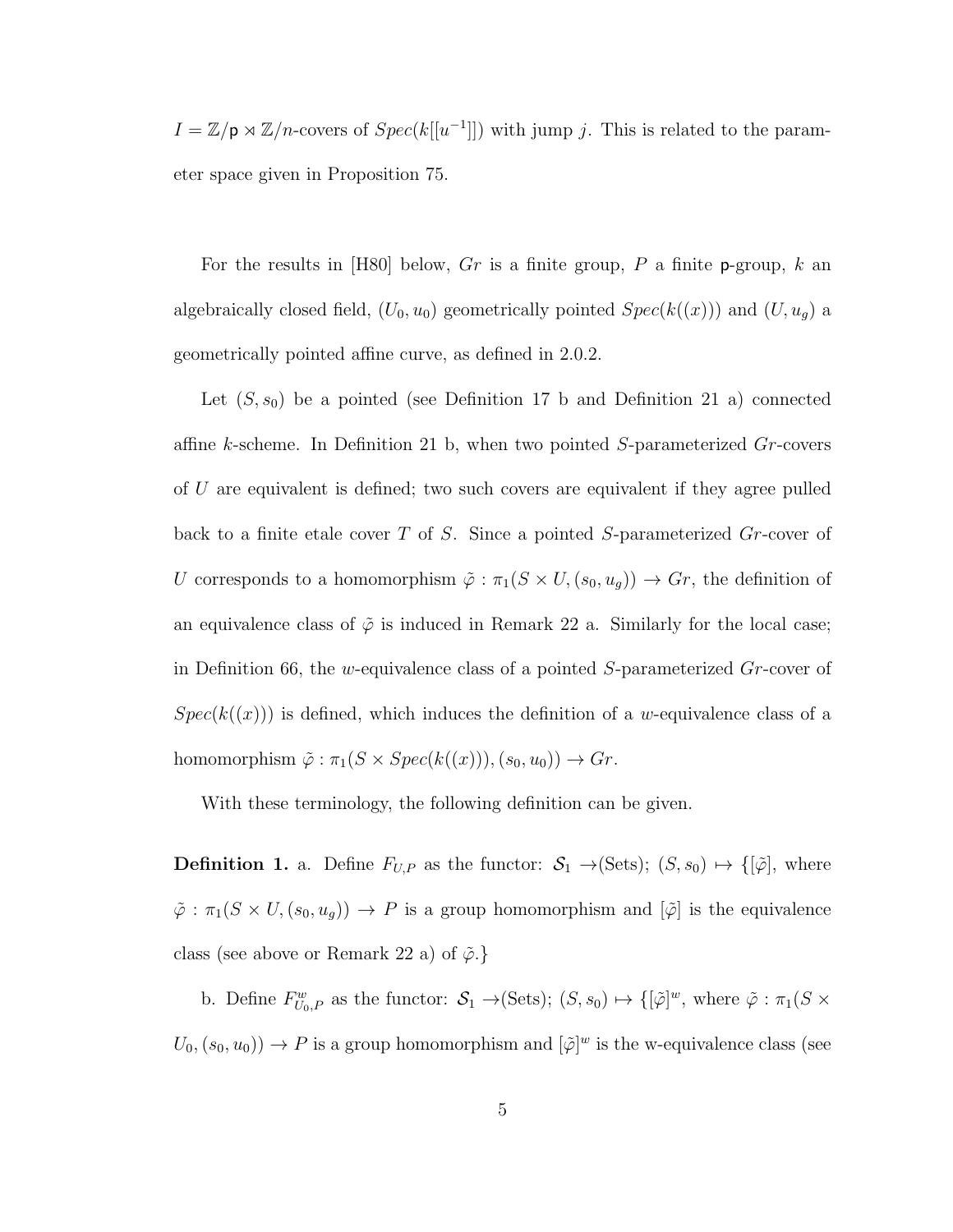above or Definition 66) of  $\tilde{\varphi}$ .

See 2.0.5 for the definition of a fine moduli space. Theorem 2 means that  $M_{U,P}$ represents the moduli functor  $F_{U,P}$ . The "direct limit of affine spaces" in Theorem 2 is called an ind affine space in the paper (See 2.0.4 Definition 25 b).

**Theorem 2.** (Theorem 1.2, [H80]) There is a fine moduli space  $M_{U,P}$  (denoted by  $M_G$  there with  $G = P$ ) for pointed families of principal P-covers of U, namely a direct limit of affine spaces  $\mathbb{A}_k^N$ .

The local case, moduli problem for P-covers of  $Spec(k(x)))$ , is simpler than the global case. A parallel construction to the one in the global case gives a coarse moduli space of pointed P-covers of  $Spec(k(x))$ . Proposition 3 below means that  $M_{\mathbb{P}^1-\{0\},P}$  represents the moduli functor  $F^w_{U_0,P}$ .

**Proposition 3.** (Proposition 2.1, [H80]) The fine moduli space  $M_{\mathbb{P}^1-\{0\},P}$  for pointed principal P-covers of  $\mathbb{P}^1 - \{0\}$  is also a coarse moduli space for pointed principal P-covers of  $Spec(k((x)))$ , compatibly with the inclusion  $Spec(k((x))) \subseteq \mathbb{P}^1 - \{0\}.$ 

**Proposition 4.** (Proposition 2.7, [H80]) Let  $M_{U,P} \to \Pi_i M_{U_{0_i},P}^l$  be the restriction morphism described in the Abstract. It is an etale cover. Its degree is a power of  $p$ , and is equal to the number of pointed principal  $P$ -covers of the completion  $U$ .

**Theorem 5.** (Theorem 1.12, [H80]) Let  $M_{U,P}$  be the fine moduli space for pointed principal P-covers of  $(U, u_g)$ . There is a natural action of  $Aut(P)$  on  $M_{U,P}$ , and a dense open subset  $M_{U,P}^0$  of  $M_{U,P}$  parameterizing connected principal covers, such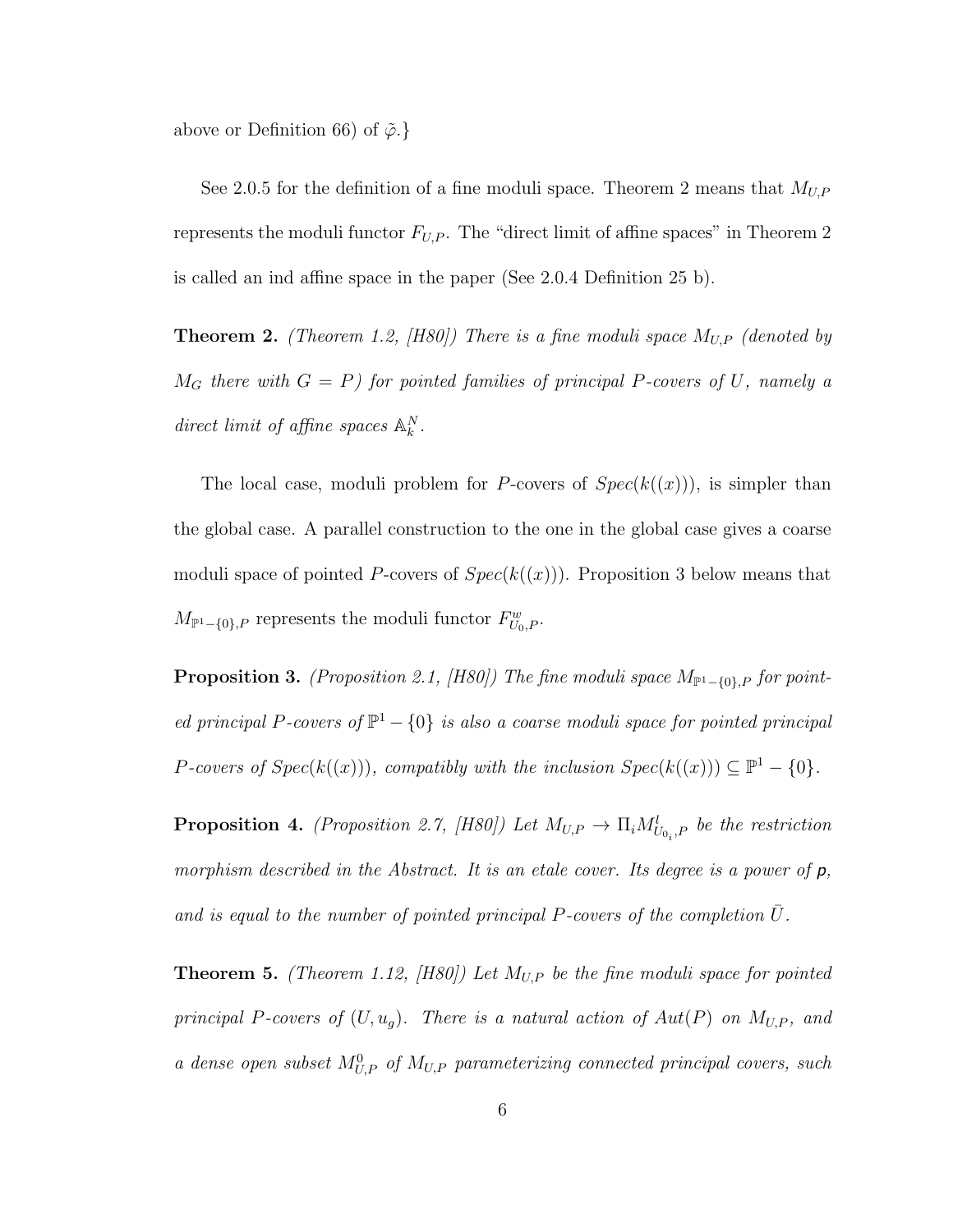that  $\bar{M}_{U,P}^0 := M_{U,P}^0/Aut(P)$  is a fine moduli space for pointed families of Galois covers of  $(U, u_g)$  with group  $P$ .

#### 1.0.1 More detailed explanation

More detailed explanation and some basic facts with [S09] the main reference:

Given a finite group  $Gr$  and a curve U, how many principal  $Gr$ -covers (see Definition 19 b) of U are there? Is there a fine moduli space for these covers? That is to ask if there is a space M whose points parameterize all these covers, such that the covers vary naturally over the points of M.

First, definitions like covers are given, as well as some basic facts involved to answer the questions above.

The starting point is topological covers.

A continuous map between topological spaces  $Y \stackrel{pr}{\rightarrow} X$  is a *topological cover*, if every point  $x \in X$  has an open neighborhood U, such that  $pr^{-1}(U)$  is  $\coprod V_i$ , a disjoint union of open subsets of  $Y$ , with each  $V_i$  homeomorphic to  $U$  under  $pr$ . Let  $Gal(Y/X)$  be the group consisting of all homeomorphisms from Y to itself over X. The cover  $Y \stackrel{pr}{\to} X$  is *Galois*, if Y is connected and  $Gal(Y/X)$  acts simply transitively on  $pr^{-1}(x)$  for every point  $x \in X$ . In this situation,  $|Gal(Y/X)|$  is called the degree of the cover.

**Example 6.** Let  $S^1$  be the unit circle in the complex plane given by  $|z|=1$ . The map  $S^1 \xrightarrow{pr} S^1$  given by  $z \mapsto z^n$  is a Galois cover of degree n.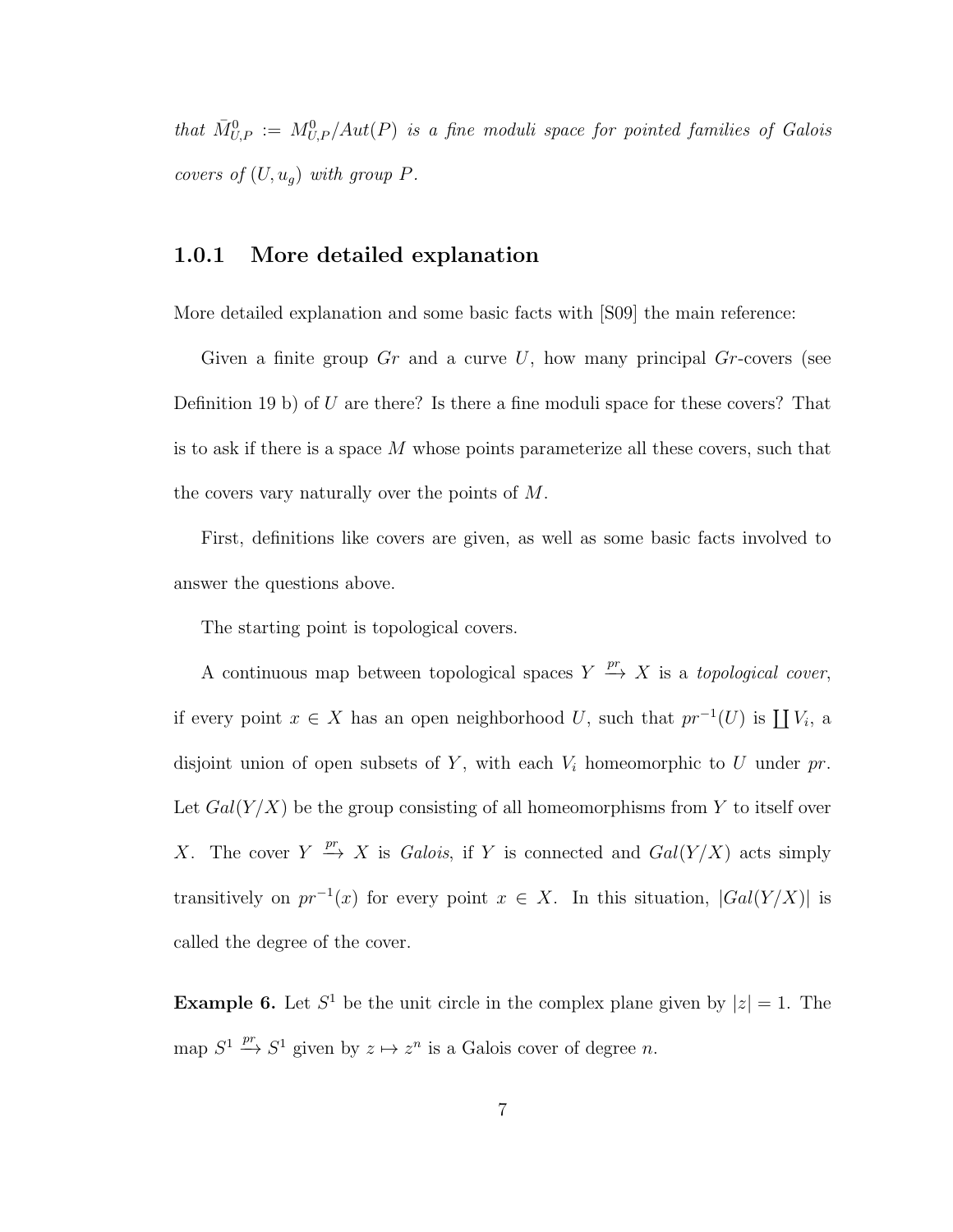The theorem to classify topological Galois covers of a topological space  $X$ , is Theorem 7 whose statement involves some terminology given below. It is analogous to the fundamental theorem of Galois theory for finite Galois field extensions.

Let  $Fib_x$  be the functor: (Covers of  $X) \to (\text{Sets})$ ;  $Y \mapsto Y_x$ , where  $Y \xrightarrow{pr} X$  is a cover and  $Y_x$  denotes the fiber  $pr^{-1}(x)$ .

For every point  $x \in X$ , the fundamental group  $\pi_1(X, x)$  is defined as the group consisting of homotopy classes of loops based at x.

The group  $\pi_1(X, x)$  has an action on  $pr^{-1}(x)$  that is called the monodromy action: Under certain restrictions on X, given a point  $y \in pr^{-1}(x)$ , every loop  $\alpha$  based at x has a unique lifting path in Y that starts at y. The action of the homotopy class of  $\alpha$  sends y to the end point of the lifting path. Hence  $pr^{-1}(x)$  is a left  $\pi_1(X, x)$ -set.

**Theorem 7.** (Theorem 2.3.4 in [S09]) Let  $X$  be a connected and locally simply connected topological space. The functor  $Fib_x$  (defined under Example 6) induces an equivalence between the category (Covers of X) and the category of left  $\pi_1(X, x)$ -sets. Connected covers correspond to  $\pi_1(X, x)$ -sets with transitive actions and Galois covers to coset spaces of normal subgroups.

Theorem 8 below is the algebraic analogue of Theorem 7.

Let k be an algebraically closed field, X a connected k-scheme, and x any geometric point of X.

A Gr-cover of X, as well as the pointed version, is defined in Definition 19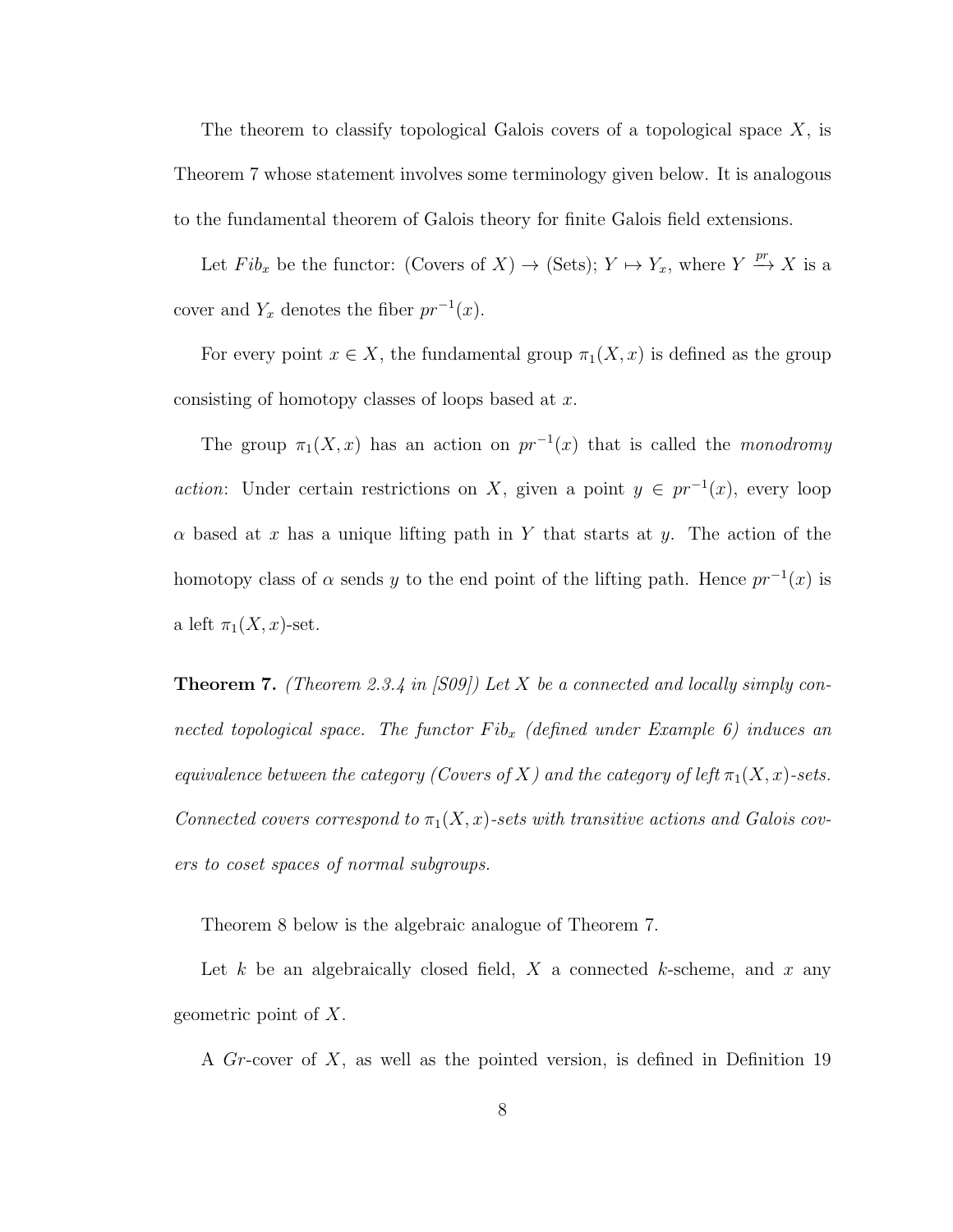b and c;  $Fib_x$  and  $(Fet_x)$  in Definition 19 a; P is a finite p-group and  $(U, u_g)$  a geometrically pointed affine curve, as defined in 2.0.2. The definition of profinite groups can be found in Wikipedia or [S09].

**Theorem 8.** *(Theorem 5.4.2 in [S09])* 

1. The group  $\pi_1(X, x)$  is profinite, and its action on  $Y_x$  is continuous for every Y in  $(Fet_X)$ .

2. The functor  $Fib_x$  induces an equivalence from  $(Fet_x)$  to the category of finite continuous left  $\pi_1(X, x)$ -sets. Here connected covers correspond to sets with transitive  $\pi_1(X, x)$ -action, and Galois covers to finite quotients of  $\pi_1(X, x)$ .

Corollary 9. There is a natural bijection between the set of isomorphism classes of Gr-covers of X pointed over a fixed base point  $x_0$ , and the set of homomorphisms from  $\pi_1(X, x_0)$  to  $Gr$ , hence below a pointed Gr-cover is often identified with the homomorphism corresponding to it).

Proof. Directly from Theorem 8. See also proof of Proposition 5.4.6 in [S09].  $\Box$ 

If Gr is abelian, the set of homomorphisms from  $\pi_1(X, x_0)$  to Gr is a group. It may be identified with the etale cohomology group  $H^1(X, Gr)$  (SGA 1, XI 5) or [M13, Example 11.3]), or in terms of group cohomology with  $H^1(\pi_1(X, x_0), Gr)$ .

Now attempts begin to answer the two questions at the beginning of 1.0.1.

**Proposition 10.** With the notations above Theorem 8. Let Gr be a finite group whose cardinality is prime to  $p$ . There are only finitely many pointed  $Gr$ -covers of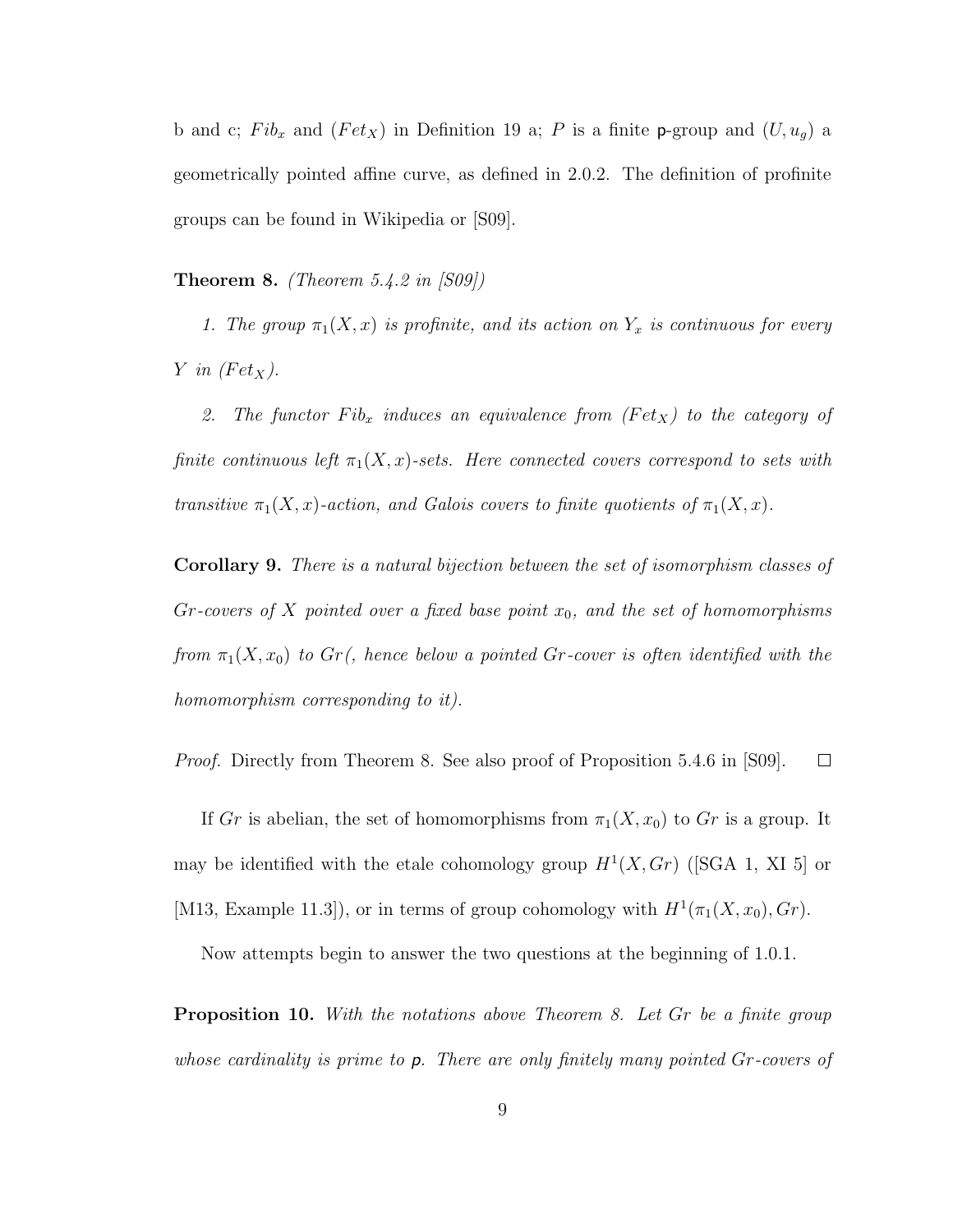#### $(U, u_g)$ , up to isomorphism.

*Proof.* Need to show that there are only finitely many group homomorphisms from  $\pi_1(U, u_g)$  to Gr, by Corollary 9. Any homomorphism factors through  $\pi_1^{(p')}$  $1^{(\mathsf{p}\,)}(U,u_g)$ since  $|Gr|$  is prime to p. By Theorem 4.9.1 in [S09],  $\pi_1^{(p')}$  $_1^{\left(\mathbf{p}\right)}\left(U,u_g\right)$  is topologically finitely generated. The proposition follows.  $\Box$ 

Hence the tame case is simple; the moduli space is a finite set with discrete topology. With the notations above Theorem 8. For the simplest wild case, how many pointed  $\mathbb{Z}/p$ -covers are there of the pointed curve  $(U, u_g)$ ? By Remark 20, base points do not matter here. By Artin-Schreier sequence (see the beginning of the proof of Theorem 32), they are all given by  $z^p - z = a$  with  $a \in A$  and  $U = Spec(A)$ ; two given by a and a' respectively are isomorphic if and only if  $a - a' \in \wp(A) = \{a^p - a | a \in A\}.$  Hence  $\mathbb{Z}/p$ -covers of  $(U, u_g)$  are parameterized by  $A/\wp(A)$ . Theorem 1.2 in [H80] shows how to rearrange elements in  $A/\wp(A)$  to build a fine moduli space for  $\mathbb{Z}/p$ -covers of  $(U, u_g)$ .

The method to rearrange elements in  $A/\wp(A)$ : Let  $DivU$  be the divisor that is the sum of the deleted closed points of  $U$  from its smooth completion. Then elements in A have a k-vector space filtration:  $H^0(U, DivU) \leq H^0(U, \mathsf{p}DivU) \leq$  $H^0(U, \mathbf{p}^2 DivU) \leq \ldots$ , which will give rise to the 0th piece, the 1st piece, the 2nd piece and so on, of the fine moduli space. Choose a basis  $L_n$  for  $H^0(U, \mathsf{p}^nDiv U)$ inductively such that  $L_n \supset L_{n-1}$  and  $L_n \supset (L_{n-1} - L_{n-2})^p$  (see paragraph (32.1) for an analogue). It turns out that vectors in the k-linear span of  $L_n - L_{n-1}$  correspond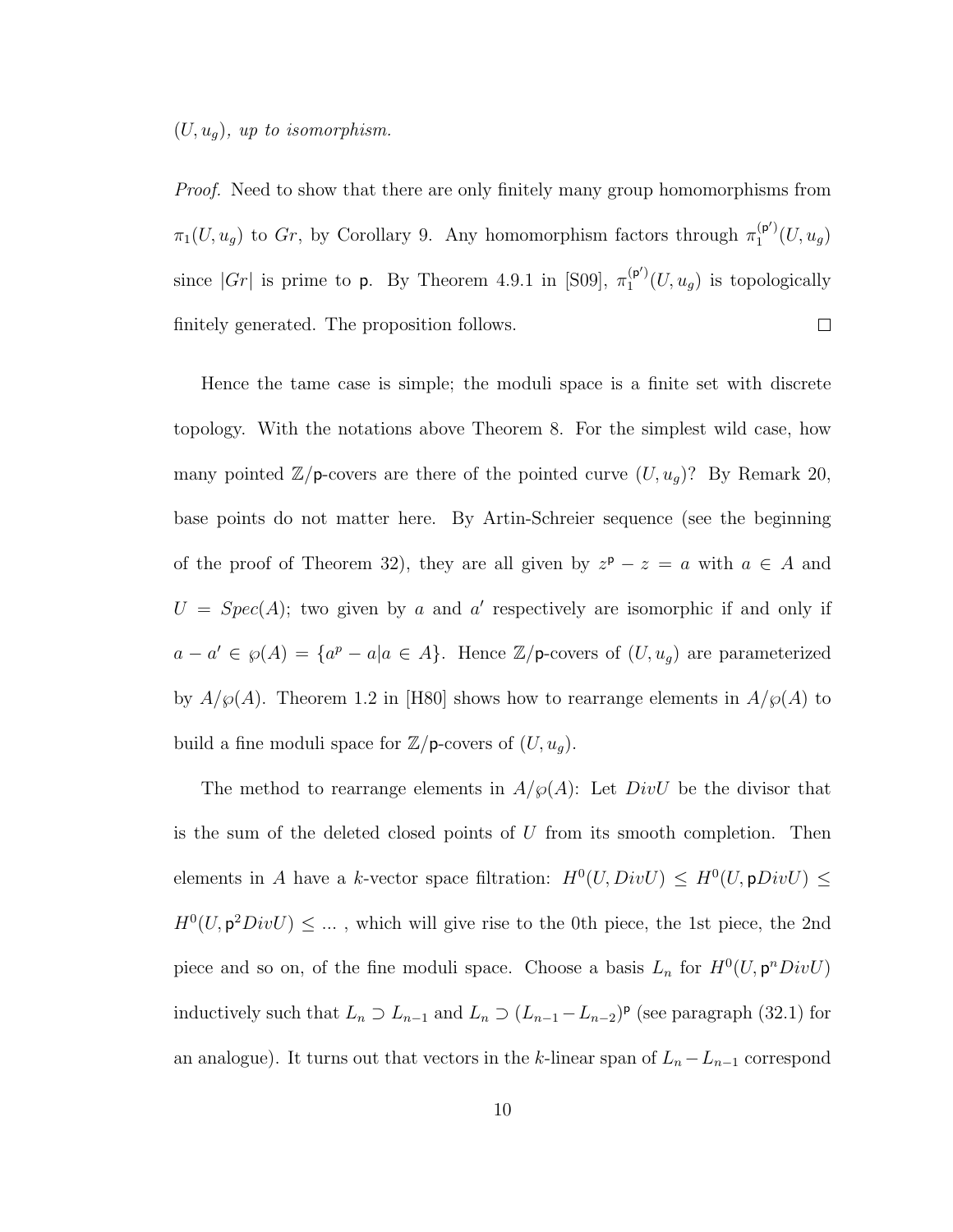bijectively, to all the  $\mathbb{Z}/p$ -covers of U given by  $z^p - z = a$  with  $a \in H^0(U, p^n DivU)$ . Let  $M_n = Spec(k[L_n^{\vee} - L_{n-1}^{\vee}])$ , where  $L_n^{\vee}$  consists of dual vectors of  $L_n$ .  $M_n$  is the *n*-th piece of the fine moduli space desired. The transition morphism from  $M_n$ to  $M_{n+1}$  is given by Frobenius (see the last two paragraphs of Theorem 32 for an analogue, or Remark 11 b). The fine moduli space is an ind affine space (see 2.0.4 and 2.0.5).

**Remark 11.** a. The inductive choice of  $H^0(U, \mathsf{p}^n DivU)$ 's basis  $L_n$  is crucial in the construction of the moduli space. An arbitrary choice of its basis can not construct a moduli space.

b. As described above,  $M_{U,P}$  is an ind affine space, whose n-th piece is  $M_n =$  $Spec(k[L_n^{\vee} - L_{n-1}^{\vee}])$ . The transition morphism  $M_n \xrightarrow{f_n} M_{n+1}$  corresponds to a ring homomorphism  $k[L_n^{\vee} - L_{n-1}^{\vee}] \leftarrow k[L_{n+1}^{\vee} - L_n^{\vee}] : f_n^*$ . Suppose  $L_n - L_{n-1} = \{l_{ni}\}\$ . Then  $L_{n+1} - L_n = \{l_{n+1j}\} \supset \{l_{ni}^{\mathsf{p}}\}\$ .  $f_n^*$  sends  $(l_{ni}^{\mathsf{p}})^\vee$  to  $(l_{ni}^\vee)^\mathsf{p}$ ,  $((l_{ni}^{\mathsf{p}})^\vee$  is the dual of  $l_{ni}^{\mathsf{p}}$ , an element in  $k[L_{n+1}^{\vee} - L_n^{\vee}]$ .  $(l_{ni}^{\vee})^{\mathsf{p}}$  is the pth-power of  $l_{ni}^{\vee}$ , an element in  $k[L_{n}^{\vee} - L_{n-1}^{\vee}]$ ), and every  $l_{n+1j}^{\vee}$  with  $l_{n+1j}$  not in  $\{l_{ni}^{\mathsf{p}}\}$  to 0. Hence  $f_n$  can be decomposed into two parts



where  $\mathbb{M}_n = Spec(k[\{(l_{ni}^{\vee})^p\}])$  and  $\iota_n$  is a closed embedding.  $f_{1n}$  is a bijection between closed points in  $M_n$  and  $\mathbb{M}_n$ .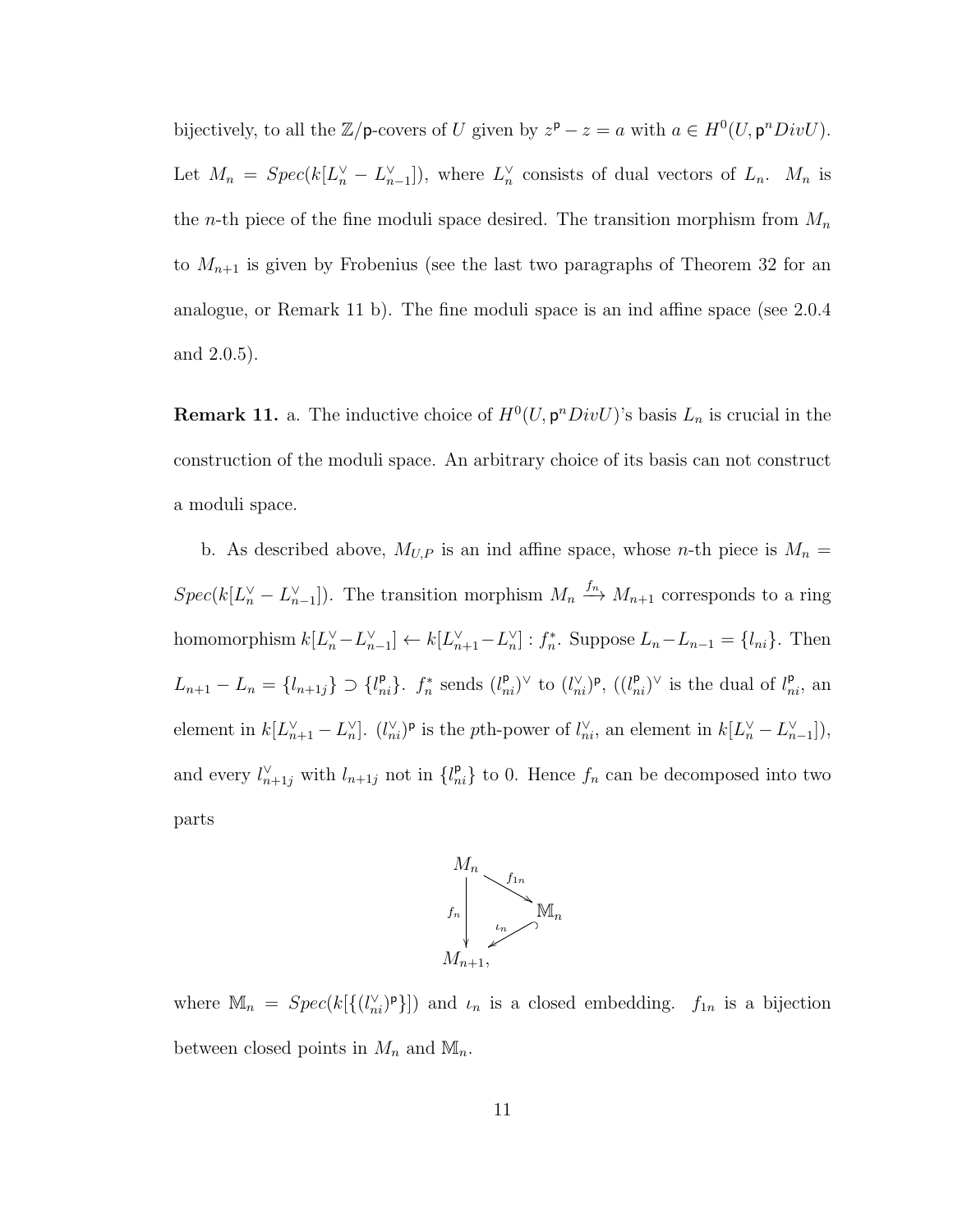c. What is the relationship between the ind affine space  $M_{U,P}$  and  $Spec(\underbrace{\lim}_{n} k[L_{n}^{\vee}] L_{n-1}^{\vee}$ ])? The projective limit over n's of  $k[L_{n}^{\vee} - L_{n-1}^{\vee}]$ 's consists of tuples with the form  $(G_n({l_{ni}}))_n$ , where  $G_n({l_{ni}})$  is a polynomial in  $l_{ni}$ 's. The transition morphism given in b, would imply that any non constant entry in a tuple should have the infinite degree as a polynomial, a contradiction. Hence the projective limit consists of constants only and is the base field k. Therefore,  $M_{U,P}$  is a much bigger space than the spectrum of the projective limit.

The case  $P = \mathbb{Z}/p$  is the base case of Theorem 2.

With the notations above Theorem 8.

See 2.0.5 for the definition of a fine moduli space. Theorem 2 means that  $M_{U,P}$ represents the moduli functor  $F_{U,P}$  (see Definition 1 a). The "direct limit of affine spaces" in Theorem 2 is called an ind affine space in the paper (See 2.0.4 Definition 25 b).

**Theorem 12.** (Theorem 1.2, [H80]) There is a fine moduli space  $M_{U,P}$  (denoted by  $M_G$  there with  $G = P$ ) for pointed families of principal P-covers of U, namely a direct limit of affine spaces  $\mathbb{A}_k^N$ .

For a general finite **p**-group P, how many pointed P-covers are there for  $(U, u_g)$ ? Theorem 1.2 in [H80] builds a fine moduli space for these P-covers using induction based on the concrete  $\mathbb{Z}/p$  case: Choose an  $H \approx \mathbb{Z}/p$  in the center of P. Let  $\bar{P} = P/H$ .  $M_{V,H}$  and  $M_{V,\bar{P}}$  exist and are ind affine spaces, by the base case and the inductive hypothesis respectively. A  $\tilde{\varphi}$  :  $\pi_1(S \times U, (s_0, u_g)) \to P$  can be decom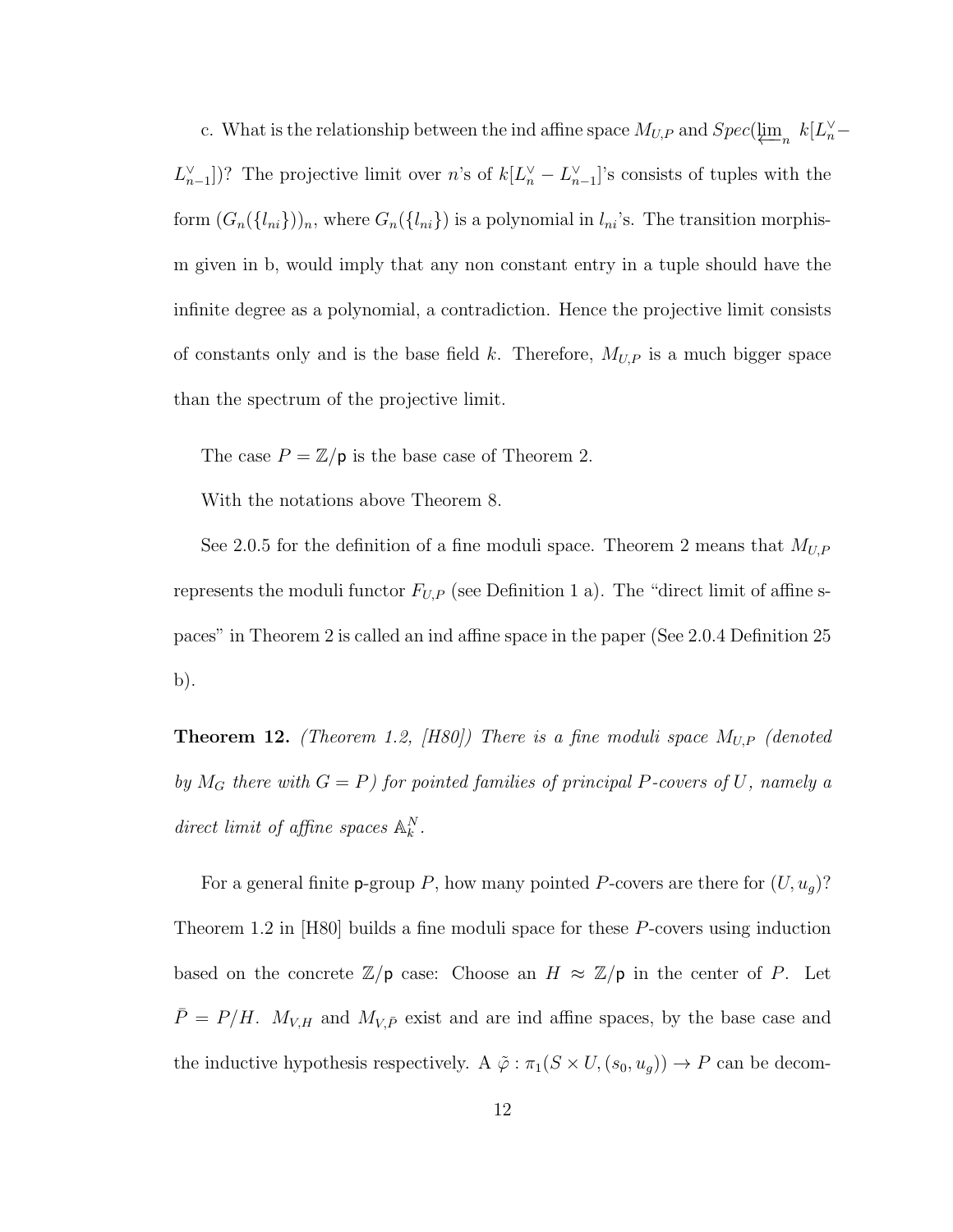posed into two parts  $\tilde{\varphi} : \pi_1(S \times U, (s_0, u_g)) \to \overline{P}$  and  $\tilde{\eta}_0 : \pi_1(S \times U, (s_0, u_g)) \to H$ . The decomposition process below would yield  $M_{V,P} = M_{V,\bar{P}} \times M_{V,H}$ , again an ind affine space.  $\bar{\tilde{\varphi}}$  is  $\tilde{\varphi}$  composed with  $P \twoheadrightarrow \bar{P}$ . And  $\tilde{\eta}_0$  is the "quotient" of  $\tilde{\varphi}$  "divided" by  $\bar{\tilde{\varphi}}$ . To get  $\tilde{\eta}_0$ , first lift a universal family representative (see Remark 34)  $\tilde{\mu}_0: \pi_1(M_{U,\bar{P}} \times U, (m, u_g)) \to \bar{P}$  on  $M_{U,\bar{P}}$ , to a  $\tilde{\psi}_0: \pi_1(M_{U,\bar{P}} \times U, (m, u_g)) \to P$ , using the **p**-cohomological dimension of the fundamental group is  $\leq 1$  ([Serre], I Prop. 16). The group homomorphism  $\bar{\tilde{\varphi}}$  determines a morphism from S to  $M_{U,\bar{P}}$ , since  $M_{U,\bar{P}}$  is a fine moduli space, which induces from  $\tilde{\psi}_0$  a lift  $\tilde{\psi}$  :  $\pi_1(S \times U, (s_0, u_g)) \to P$ of  $\bar{\tilde{\varphi}}$ . Then  $\tilde{\eta}$  can be defined as  $\tilde{\varphi}\tilde{\psi}^{-1}$  (see paragraph (39.3) for an analogue).

The next simplest groups after p-groups in the wild case are cyclic-by-p groups. The method to build a fine moduli space for pointed cyclic-by- $\mathsf{p}$  covers of  $(U, u_g)$ , is still to treat the concrete case of  $H \rtimes_{\rho} \mathbb{Z}/n$  first, with  $(H, \rho)$  in the case of Theorem 32. In this case equations of covers can be written down using the Artin-Schreier sequence (see the beginning of the proof of Theorem 32). Then use induction to treat the general case.

The base case of pointed  $H \rtimes_{\rho} \mathbb{Z}/n$ -covers of  $(U, u_g)$ : The idea is to focus on the upper **p**-part of a  $H \rtimes_{\rho} \mathbb{Z}/n$ -cover.

For any  $H \rtimes_{\rho} \mathbb{Z}/n$ -cover  $(W, w_g)$  of  $(U, u_g)$ , take the pointed connected component  $(V, v_g)$  of the quotient  $(W, w_g)/H$  and get  $(V, v_g) \to (U, u_g)$  a  $\mathbb{Z}/n'$ -cover with  $n'|n$ , called the cyclic part of  $(W, w_g) \rightarrow (U, u_g)$ . Connected covers are easier to deal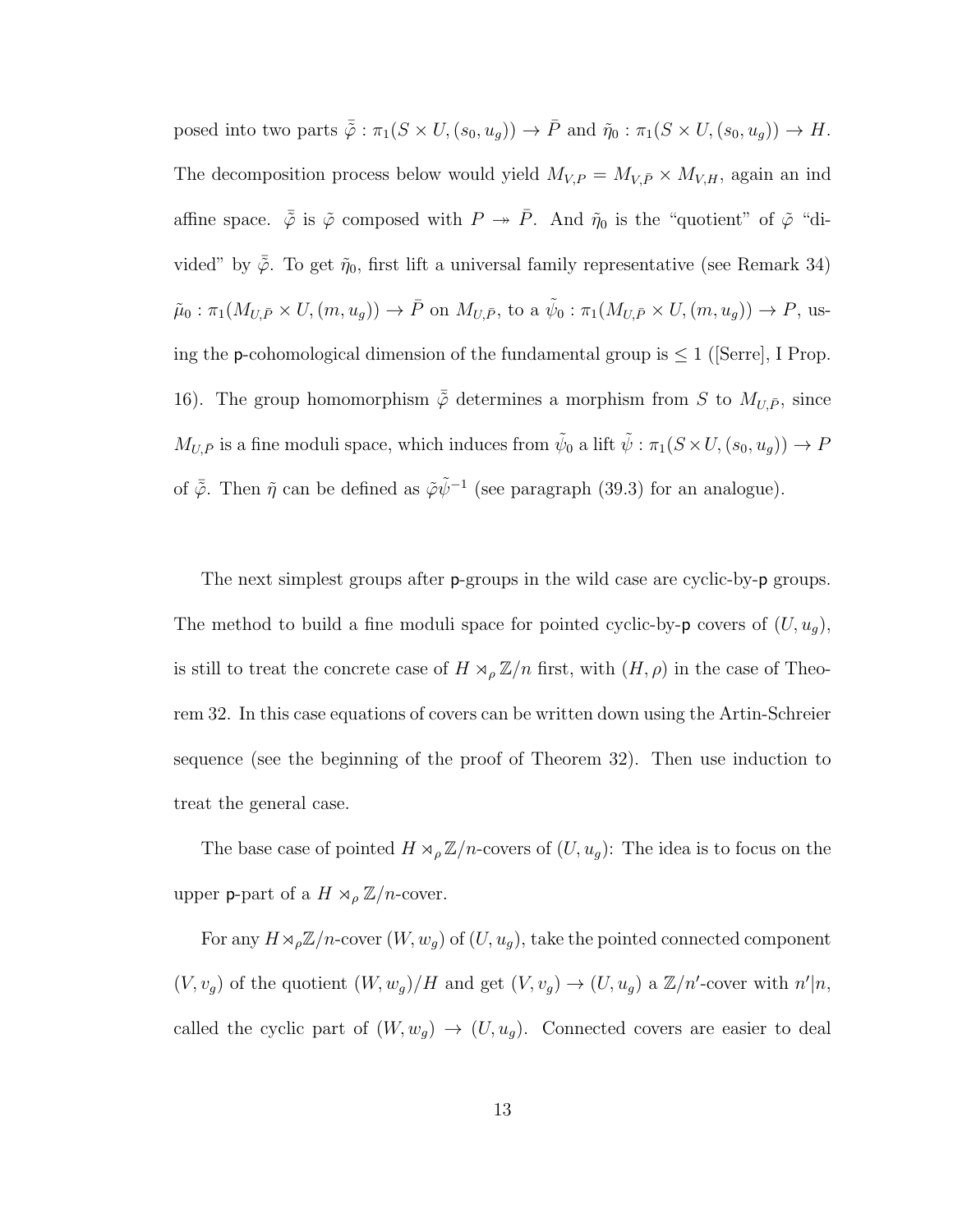with and the *induced*  $\mathbb{Z}/n$ -cover (construction 3.5.2, p84, [S09]) of  $(V, v_g) \rightarrow (U, u_g)$ is the original cover  $(W, w_g)/H \to (U, u_g)$ .  $(W, w_g) \to (V, v_g)$  is called the p-part. Without loss of generality, assume  $n' = n$  below.

Then figure out which pointed H-covers of  $(V, v_g)$  composed with  $V \rightarrow U$ can give pointed  $H \rtimes_{\rho} \mathbb{Z}/n$ -covers of  $(U, u_g)$ . These H-covers, denoted by X, are " $\rho$ -liftable pointed H-covers of  $(V, v_g)$ " defined around diagram (3.1). Identify a pointed  $H$ -cover of  $(V, v_g)$  with the group homomorphism corresponding to it  $\varphi : \pi_1(V, v_g) \to H$ . The pointed H-cover is  $\rho$ -liftable iff  $\varphi$  makes diagram (30.1) commutative, a fact used in the construction of Theorem 32.

Suppose  $|H| = q$ . Similarly to the case in [H80], all the H-covers of V can be given by  $z^q - z = b$  with  $b \in B$  and  $V = Spec(B)$ . The covers in X are given by b's in the kernel of some operator D, denoted by  $KerD$  (see proof of Theorem 32). Then similarly rearrange elements in  $KerD$  to build a fine moduli space (Theorem 32) for covers in X, pointed  $\rho$ -liftable H-covers of  $(V, v_g)$ . The fine moduli space is also an ind affine space.

The fine moduli space of the base case is the building block for the fine moduli space (Theorem 44) for pointed G-covers of  $(U, u_g)$  (G defined in Definition 16 c): Theorem 32⇒ Theorem 39⇒ Theorem 44. The first  $\Rightarrow$  is an induction proof, similarly to the case of Theorem 2 with detailed description above. The second  $\Rightarrow$  is to decompose a pointed G-cover  $(W, w_g) \rightarrow (U, u_g)$  into its cyclic part and **p**-part, and to put the cyclic part of  $(W, w_g) \rightarrow (U, u_g)$  and its **p**-part together. The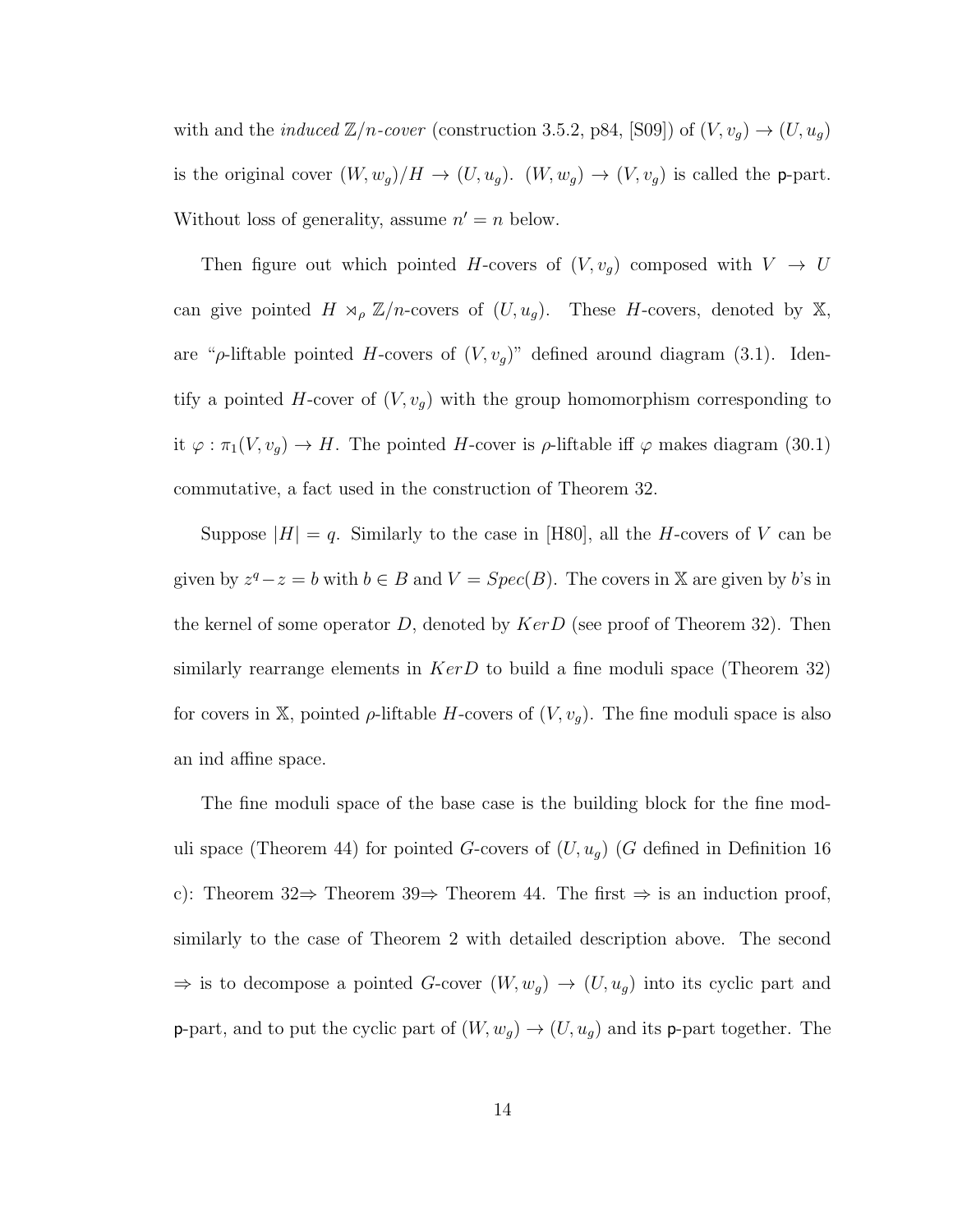decomposition process is given above for the base  $H \rtimes_{\rho} \mathbb{Z}/n$  case.

Above is the global case. Below starts the local case.

The local case, moduli problem for pointed P-covers of  $Spec(k((x)))$ , is simpler than the global case. A parallel construction to the one in the global case gives a coarse moduli space of pointed P-covers of  $Spec(k((x)))$ .

Proposition 3 means that  $M_{\mathbb{P}^1 - \{0\},P}$  represents the moduli functor  $F_{U_0,P}^w$  defined in Definition 1 b.

**Proposition 13.** (Proposition 2.1, [H80]) The fine moduli space  $M_{\mathbb{P}^1-\{0\},P}$  for pointed principal P-covers of  $\mathbb{P}^1 - \{0\}$  is also a coarse moduli space for pointed principal P-covers of  $Spec(k((x)))$ , compatibly with the inclusion  $Spec(k((x))) \subseteq$  $\mathbb{P}^1 - \{0\}.$ 

Combining global moduli spaces and local moduli spaces, there is a global-tolocal restriction morphism.

As described in the Abstract and Figure 1, a global cover can give a product of local covers. Hence, there is a restriction morphism from the global moduli space to a product of local moduli spaces. The restriction morphism is finite etale. An ingredient in the proof is to compute the dimensions, of the  $n$ -th pieces of the source and the target of the restriction morphism, which turn out the same. Using this fact it can then be checked that the restriction morphism is finite etale.

**Proposition 14.** (Proposition 2.7, [H80]) Let  $M_{U,P} \to \prod_i M_{U_{0_i},P}^l$  be the restriction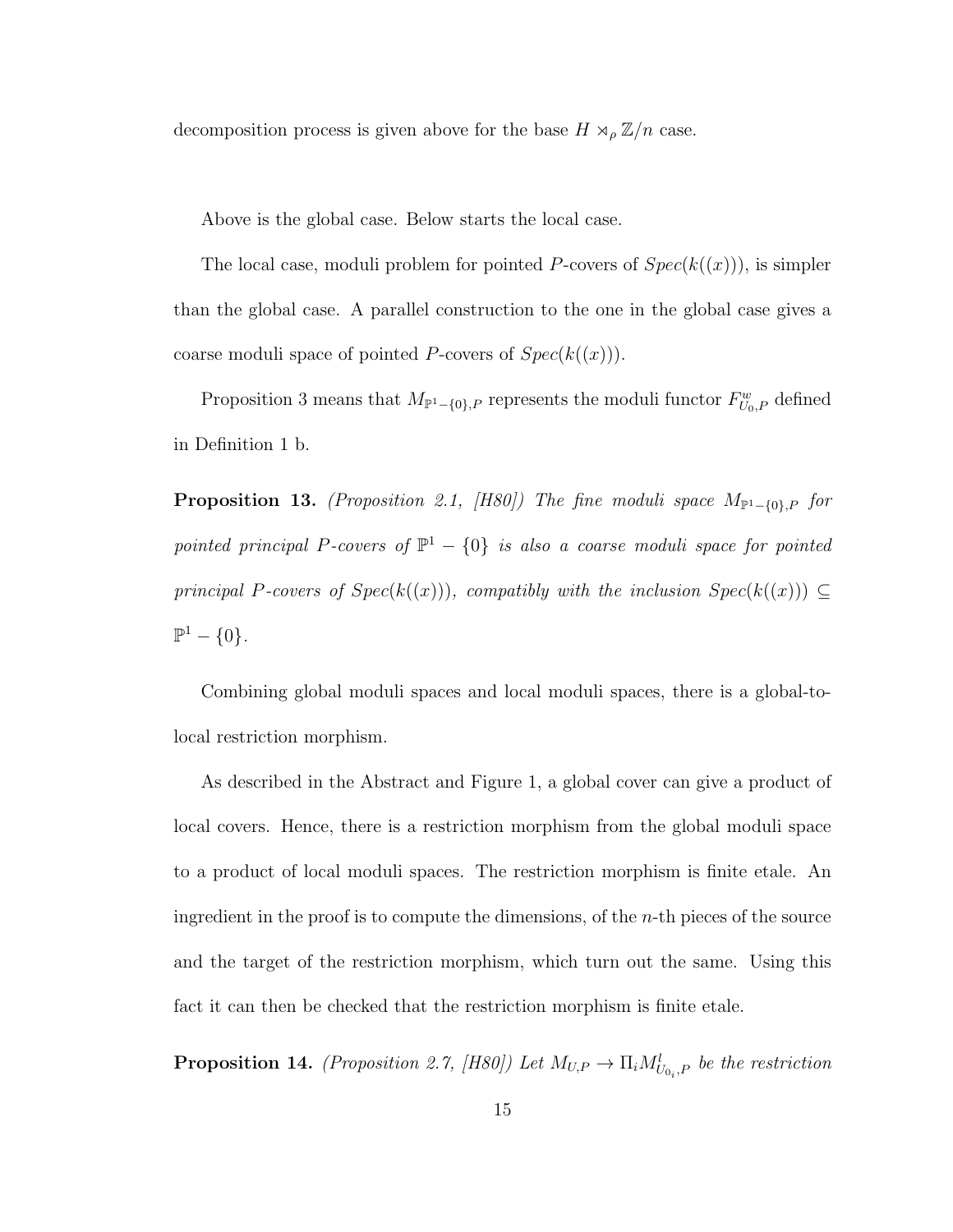morphism described in the Abstract. It is an etale cover. Its degree is a power of  $p$ , and is equal to the number of pointed principal P-covers of the completion  $\overline{U}$ .

In the cyclic-by-p case, analogues of Proposition 3 (Proposition 76) and Proposition 4 (Proposition 83) also hold and are proved by similar methods.

The relationship between one of the main moduli spaces  $M_{V,P}^{\rho\bullet}$  to  $M_{V,P}$  (let  $U=V$  in Theorem 2) in [H80] is given in Chapter 4. Each connected component (see Remark 26) of  $M_{V,P}^{\rho\bullet}$  turns out to be "a closed subscheme" (see Remark 49) of  $M_{V,P}$ . This is shown by induction as well. In the base case when  $P = H$  and  $(\rho, H)$  is in the case of Theorem 32, the "embedding morphism" (see Lemma 47) from  $M_{V,H}^{\rho}$ , a connected component of  $M_{V,H}^{\rho\bullet}$ , to  $M_{V,H}$  can be given explicitly using the constructions of both moduli spaces (see Theorem 32 for the one of  $M_{V,H}^{\rho}$ ; the one for  $M_{V,H}$  is in the proof of Theorem 2 and similar).

An intersection of several such closed subschemes of  $M_{V,P}$  can give a moduli space for  $p'$ -by-p covers of an affine curve (Corollary 58). The rest of the Introduction is devoted to Corollary 58 alone.

Given a p'-by-p group  $P \rtimes_{\rho'} P'$ , for each  $p'_i \in P'$ , a cyclic-by-p group  $P \rtimes_{\rho'_i} \langle p'_i \rangle$ can be formed, with  $\langle p_i' \rangle$  the subgroup generated by  $p_i'$  and  $\rho_i' : \langle p_i' \rangle \to Aut(P)$  the restriction of  $\rho'$ .

Suppose  $(V', v'_g) \to (U', u'_g)$  is a connected P'-cover. Let  $(V'_{i'}, \overline{v'_{gi}})$  be the quotient of  $(V', v'_g)$  by  $\langle p'_i \rangle$ . The pointed  $\langle p'_i \rangle$ -cover  $(V', v'_g) \to (V'_i, \overline{v'_{gi}})$  is the counterpart of the pointed  $\mathbb{Z}/n$ -cover  $(V, v_g) \to (U, u_g)$  in Theorem 39 of Chapter 3. Apply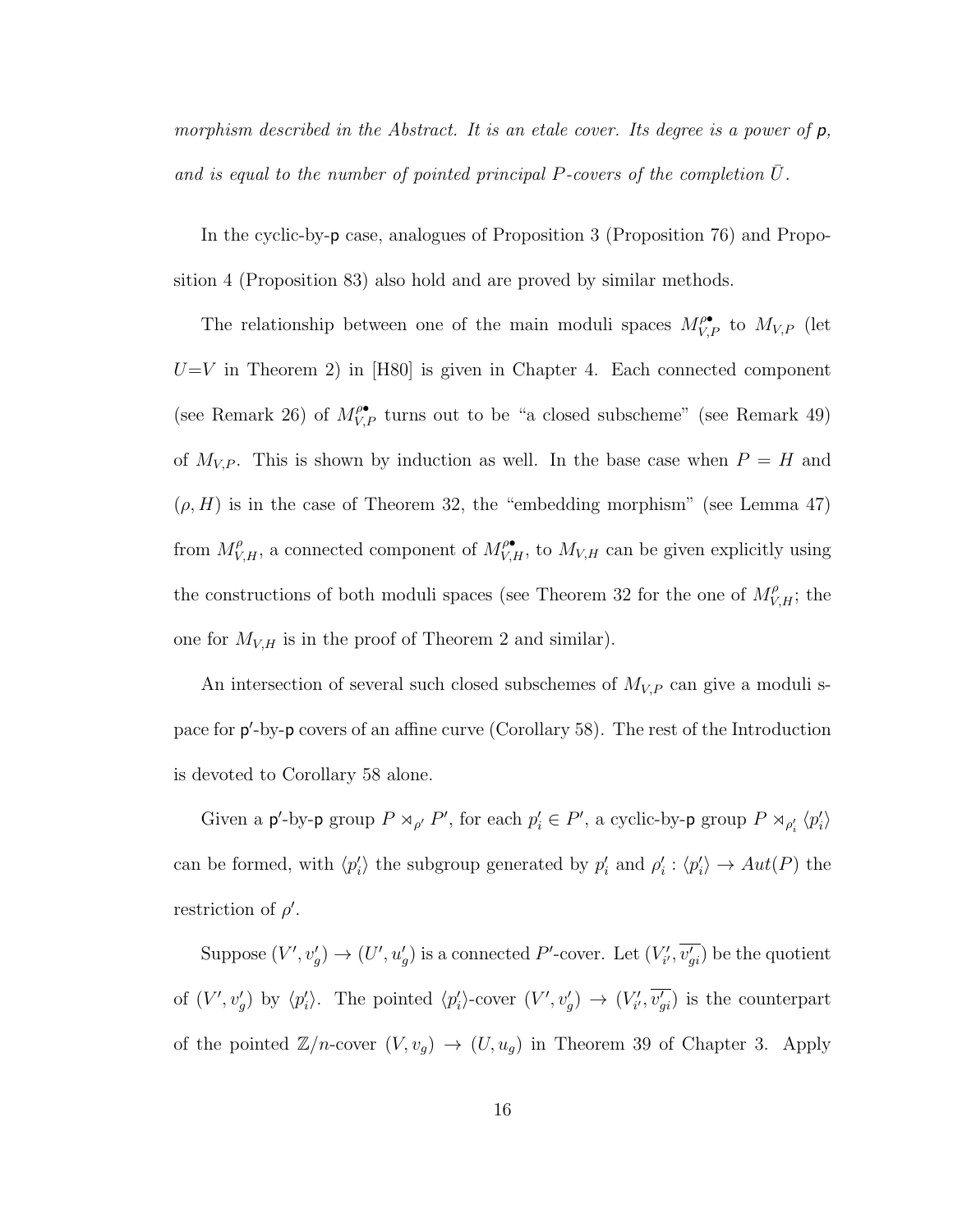Theorem 39 on  $(V', v'_g) \to (V'_{i'}, \overline{v'_{gi}})$  and a fine moduli space  $M_{V',i}^{\rho'_i,\bullet}$  $\overline{V'_{i}P}$  for  $\rho'_{i}$ -liftable pairs of  $(V', v'_g)$  is got.

For every  $p'_i$  denote by  $\{M_{V',P,ij}^{\rho'_i}\}$  the set of finitely many connected components of  $M_{V^{\prime},P}^{\rho_{i}^{\prime},\bullet}$  $\mathcal{P}'_{V',P}$ . Denote by  $(M_{V',P,ij}^{\rho'_i})_i$  a tuple of connected components indexed by i, an element in  $\Pi_i \{ M_{V',P,ij}^{\rho'_i} \}$ . For each tuple  $(M_{V',P,ij}^{\rho'_i})_i$  do their intersection in  $M_{V',P}$ , an intersection of closed subschemes. Then take the disjoint union of intersections belonging to different tuples intersecting furthermore the dense open  $M_{V,P}^0$  of  $M_{V,P}$ .  $M_{V,P}^0$  parameterizes connected covers.

**Theorem 15.** (Theorem 1.12, [H80]) Let  $M_{U,P}$  be the fine moduli space for pointed principal P-covers of  $(U, u_g)$ . There is a natural action of  $Aut(P)$  on  $M_{U,P}$ , and a dense open subset  $M_{U,P}^0$  of  $M_{U,P}$  parameterizing connected principal covers, such that  $\bar{M}_{U,P}^0 := M_{U,P}^0/Aut(P)$  is a fine moduli space for pointed families of Galois covers of  $(U, u_g)$  with group P.

The disjoint union is denoted by  $M_{V'}^{\rho\rho'}$  $V'_{V,P}$  (see Definition 51). Its closed points parameterize all connected pointed  $P \rtimes_{\rho''_t} P'$ -covers of  $(U, u_g)$  that factor through  $(V', v'_g)$  (see Proposition 57) with  $\{P \rtimes_{\rho''_t} P'\}$  a finite set of groups related to  $P \rtimes_{\rho'} P'$ (see Remark 53). Getting more groups than  $P \rtimes_{\rho'} P'$  is because a connected pointed P-cover of  $(V', v'_g)$  that is  $\rho'_i$ -liftable for every *i*, does not necessarily have  $P \rtimes_{\rho'} P'$ as its Galois group over  $U$  (see Remark 53). The case of disconnected covers is even more complicated and hence excluded here.

Take the union of all the finitely many irreducible components of  $M_{V'}^{\rho\rho'}$  $V'_{V',P}$  to whose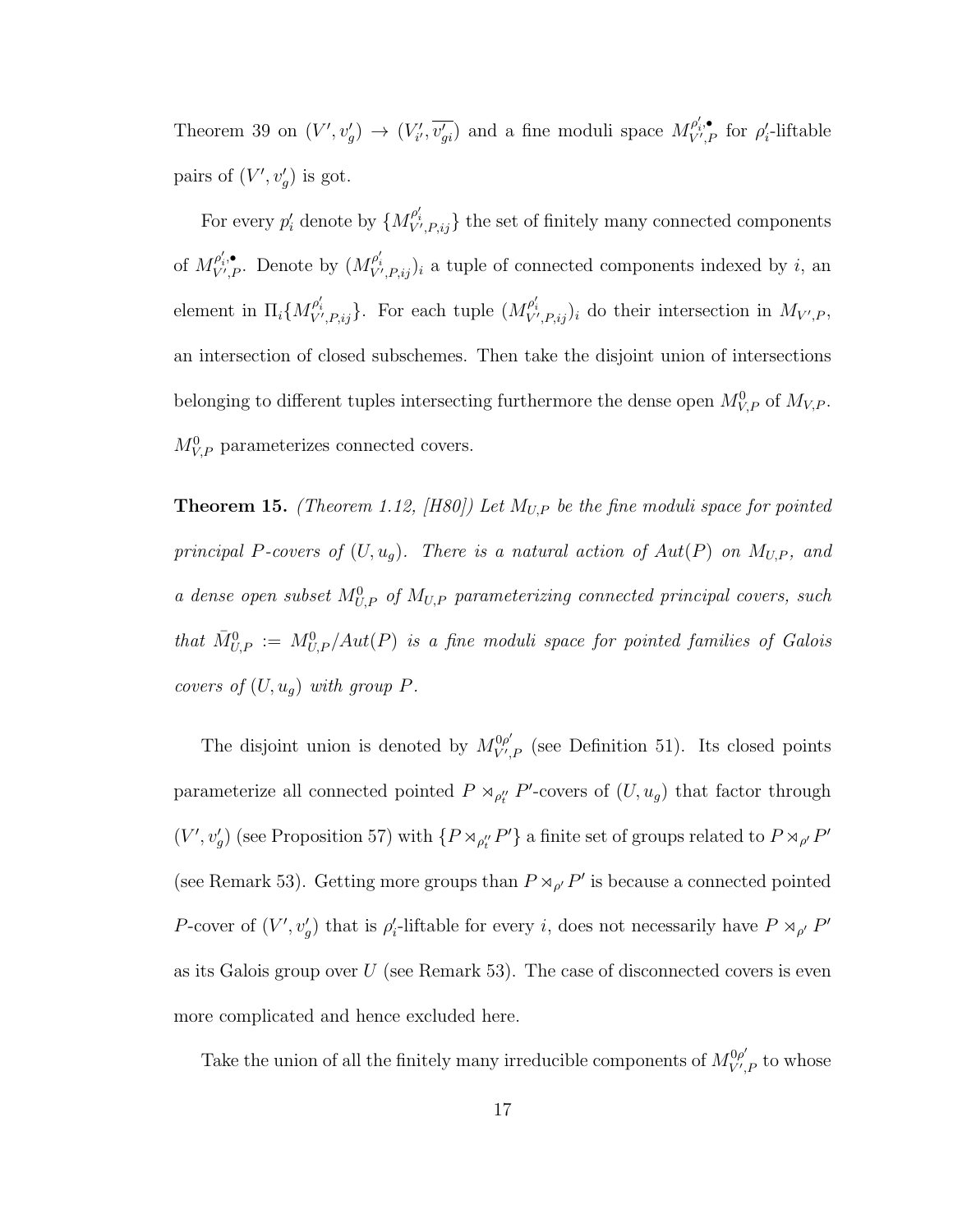closed points  $P \rtimes_{\rho'} P'$  belong to (see the end of the proof of Proposition 57). In other words, pick the irreducible components of  $M_{V'}^{\rho\rho'}$  $V'_{V',P}$  that parameterize  $P \rtimes_{\rho'} P'$ -covers of  $(U, u_g)$  factoring through  $(V', v'_g)$ , but leave out the rest irreducible components parameterizing  $P \rtimes_{\rho''_t} P'$ -covers for other  $P \rtimes_{\rho''_t} P''$ s. A disjoint union taken over all possible  $(V', v'_g)$ 's of such unions of certain irreducible components of  $M_{V',}^{0\rho'}$  $V'_{V',P}$ , is a fine moduli space for pointed  $P \rtimes_{\rho'} P'$ -covers of  $(U, u_g)$  (see Corollary 58). An ER-equivalence is introduced to make the intersection argument work smoothly. Otherwise more technical work would be needed.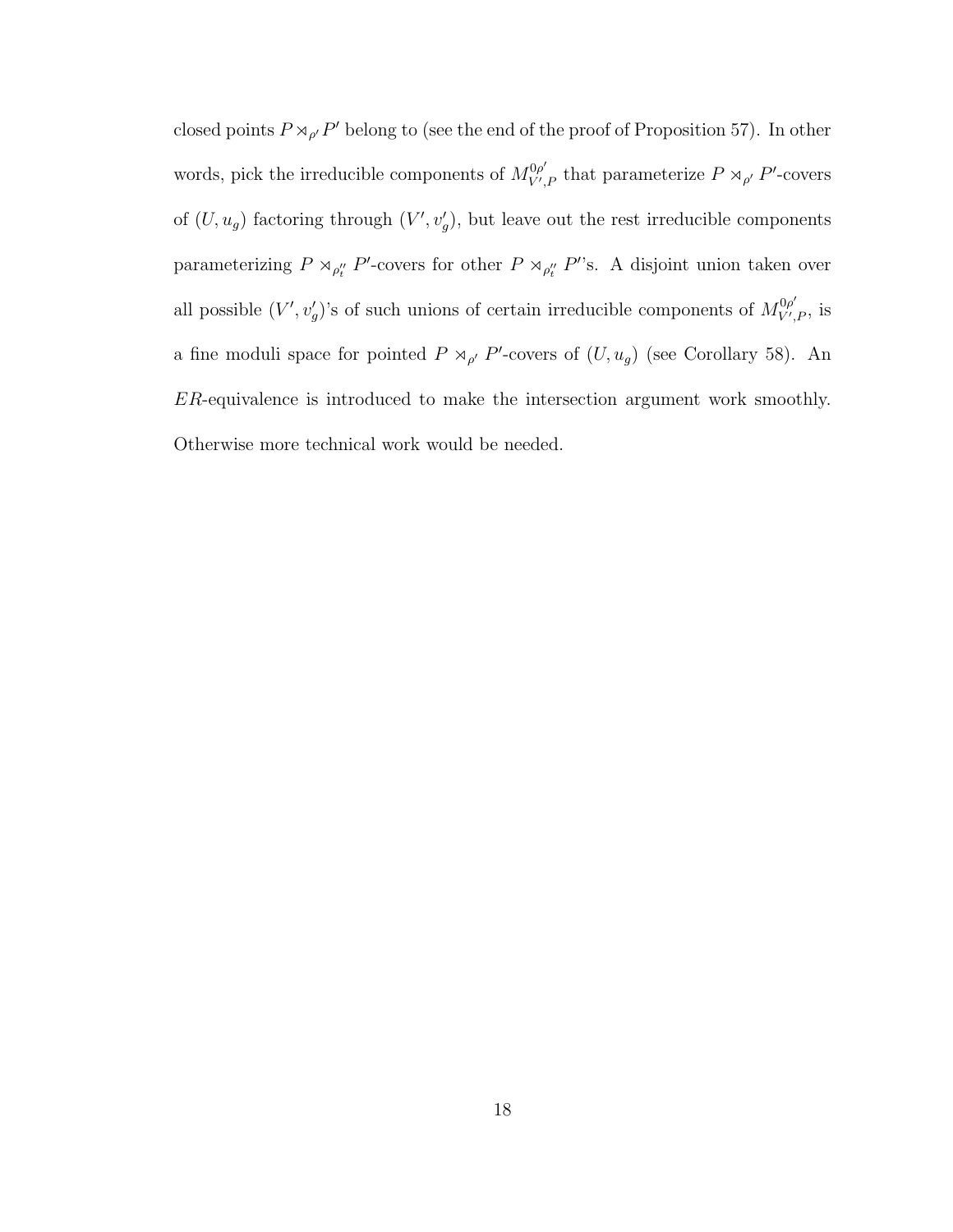### Chapter 2

## Notations and Terminology

Terms and symbols are defined here that will be used in Chapters 3, 4, and 5 without being explained again.

#### 2.0.2 General settings

**Definition 16.** a. Groups of the form  $P \rtimes_{\rho} \mathbb{Z}/n$  are called *cyclic-by-***p** groups, where **p** is a prime number, P a finite **p**-group and  $\rho : \mathbb{Z}/n \to Aut(P)$  an action of  $\mathbb{Z}/n$ on P with n and p coprime. Groups of the form  $P \rtimes_{\rho'} P'$  are called  $p'$ -by-p groups, where P' is a finite group whose order is prime to **p** and  $\rho' : P' \to Aut(P)$  an action of  $P'$  on  $P$ .

b. Let  $n_t$  be a factor of  $n, x_t = n/n_t$ ,  $\iota_{n_t}$  the embedding of  $\mathbb{Z}/n_t$  into  $\mathbb{Z}/n$  sending  $\overline{1} \in \mathbb{Z}/n_t$  to  $\overline{x}_t \in \mathbb{Z}/n$  and  $\rho_{n_t} = \rho \circ \iota_{n_t}$ .

c. Gr always represents an arbitrary finite group and G represents  $P\rtimes_{\rho}\mathbb{Z}/n.$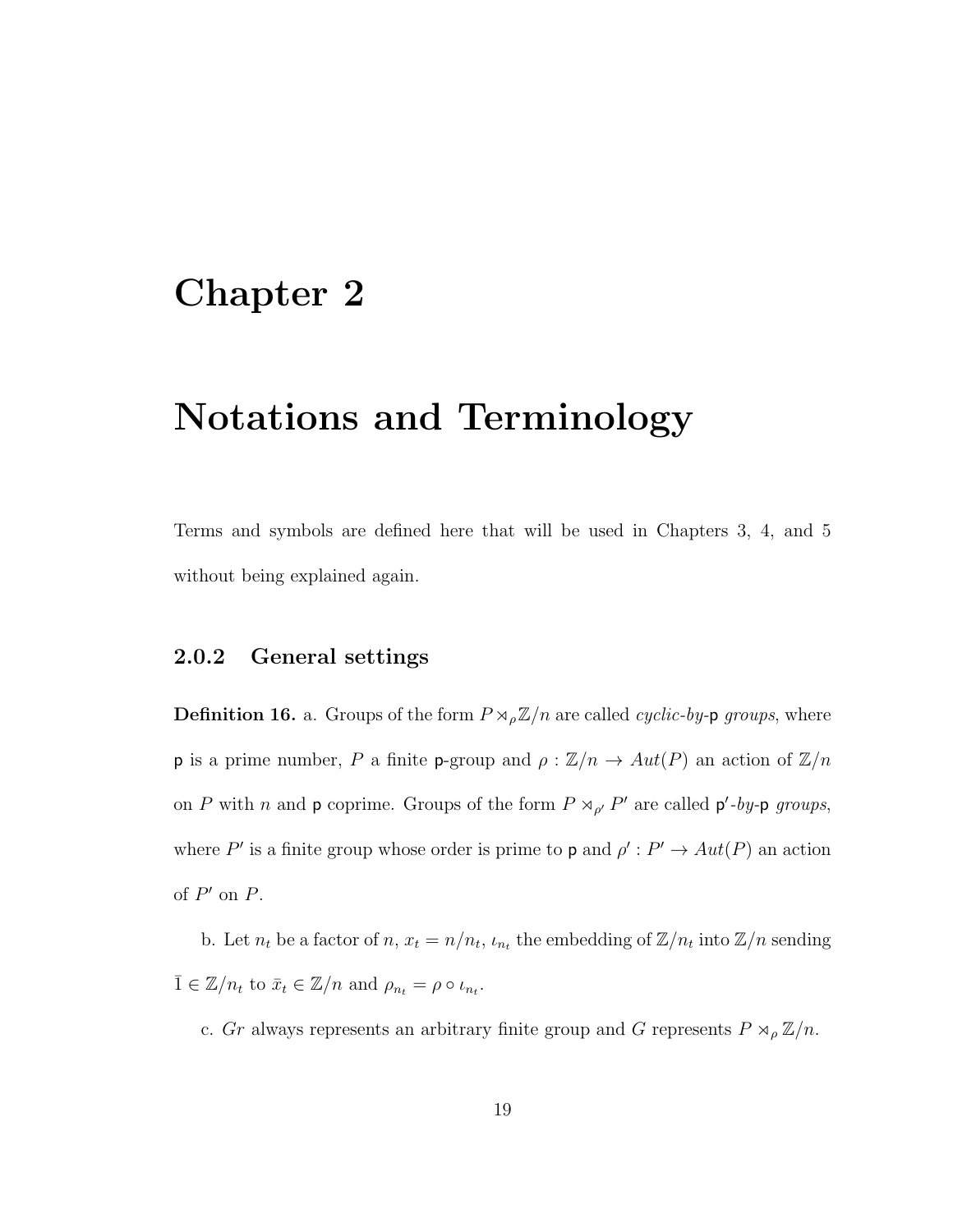**Definition 17.** a. Let k be an algebraically closed field of characteristic  $p > 0$ and fix a primitive *n*-th root of unity  $\zeta_n$  in k. Write  $U_0 = Spec(k((x)))$  and  $\overline{U}_0 =$  $Spec(k[[x]])$ . Denote the fiber product  $S \times_k X$  by  $S \times X$ , where S and X are k-schemes.

b. Pointed means geometrically pointed unless otherwise stated. A geometric point of a scheme X is a morphism from  $Spec(\Omega)$  to X with  $\Omega$  an algebraically closed field. Curve means a connected smooth integral affine 1 dimensional scheme of finite type over  $k$ .

c. Denote by  $S$  (resp.  $S_1$ ) the full subcategory of the category (Pointed kschemes) of all pointed k-schemes, whose objects are connected affine pointed finite type k-schemes (resp. connected affine pointed k-schemes). Denote by  $S'$  (resp.  $S'_1$ ) the non pointed version of S (resp.  $S_1$ ).

d.  $(U, u_g)$  always represents a pointed curve.

Remark 18. The word "lift" has two meanings in the paper. The first meaning is to extend a group homomorphism whose domain is a fundamental group, to a group homomorphism with domain a bigger fundamental group. This meaning is given around diagram (3.1) in the definition of  $\rho$ -liftable. The second meaning is to lift a morphism  $\bar{\phi}$  mapping to a quotient group  $\bar{P}$ , to some morphism  $\phi$  mapping to the original group  $P$ :

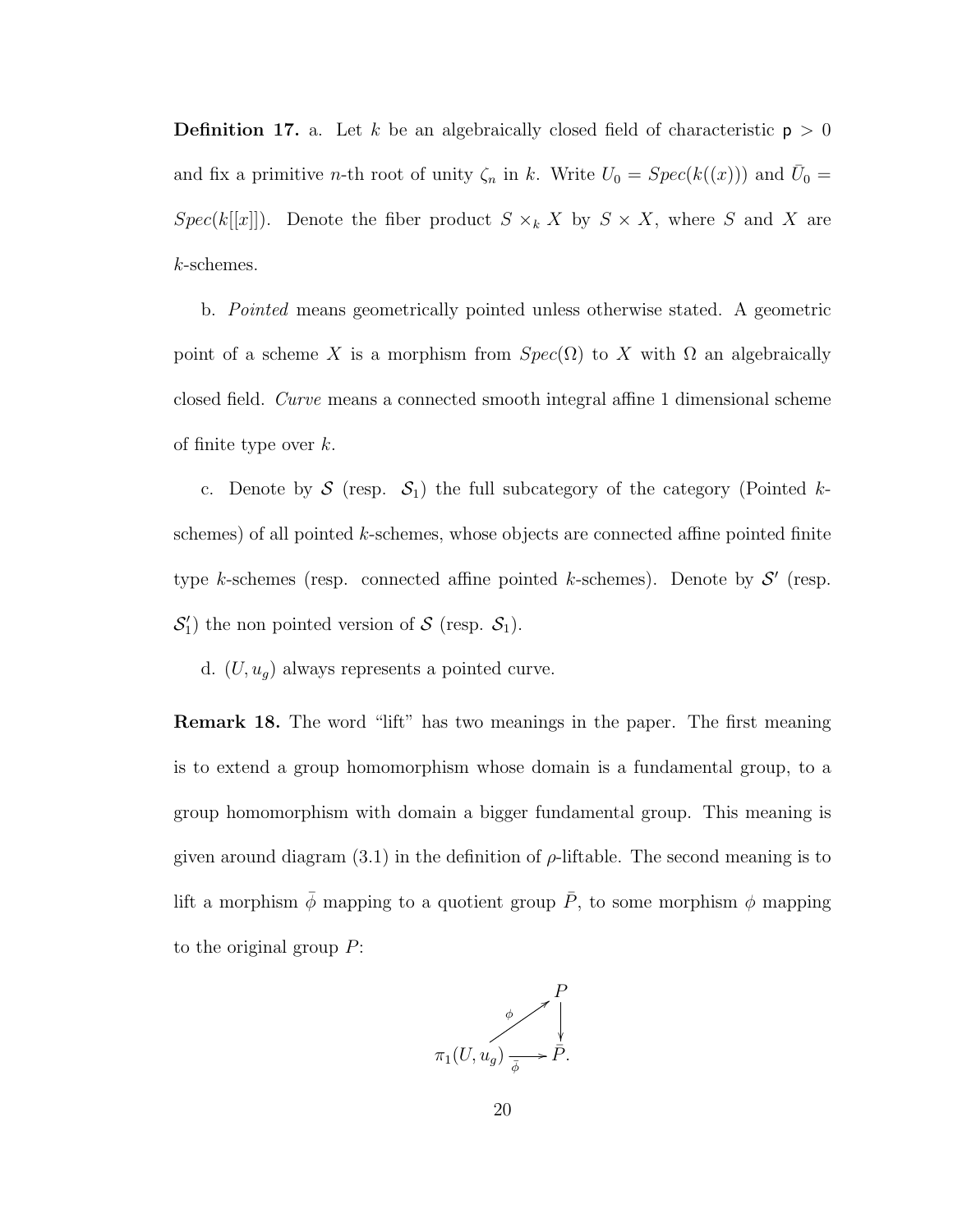#### 2.0.3 Covers

**Definition 19.** a. Let X be a connected scheme and  $(Fet_X)$  the category of finite etale covers of X. For every point x of X (recall from Definition 17 b that a point on X always means a geometric point), the *fiber functor*  $Fib_x$ :  $(Fet_X) \rightarrow (Sets)$  sends a finite etale cover  $Y \stackrel{pr}{\longrightarrow} X$  to  $Y_x$ , the geometric fiber (pullback of Y to x) of Y at x. The fundamental group  $\pi_1(X, x)$  is defined as the automorphism group of the fiber functor  $Fib_x$ . Then  $Y_x$  is a left  $\pi_1(X, x)$ -set.

b. A *principal Gr-cover* of a connected scheme X not necessarily over  $k$ , is a finite etale cover  $Z \to X$  together with an embedding of Gr in the group  $Aut(Z/X)$ , such that Gr acts simply transitively (left group action) on every geometric fiber of  $Z \to X$ . A Gr-cover means a principal Gr-cover.

c. With the notations of b,  $Z$  is pointed over  $x_0$  means  $Z$  is pointed at some point  $z_0$  that maps to  $x_0$  under  $Z \to X$ . Two pointed Gr-covers of  $(X, x_0)$  are isomorphic if there is an isomorphism between them:

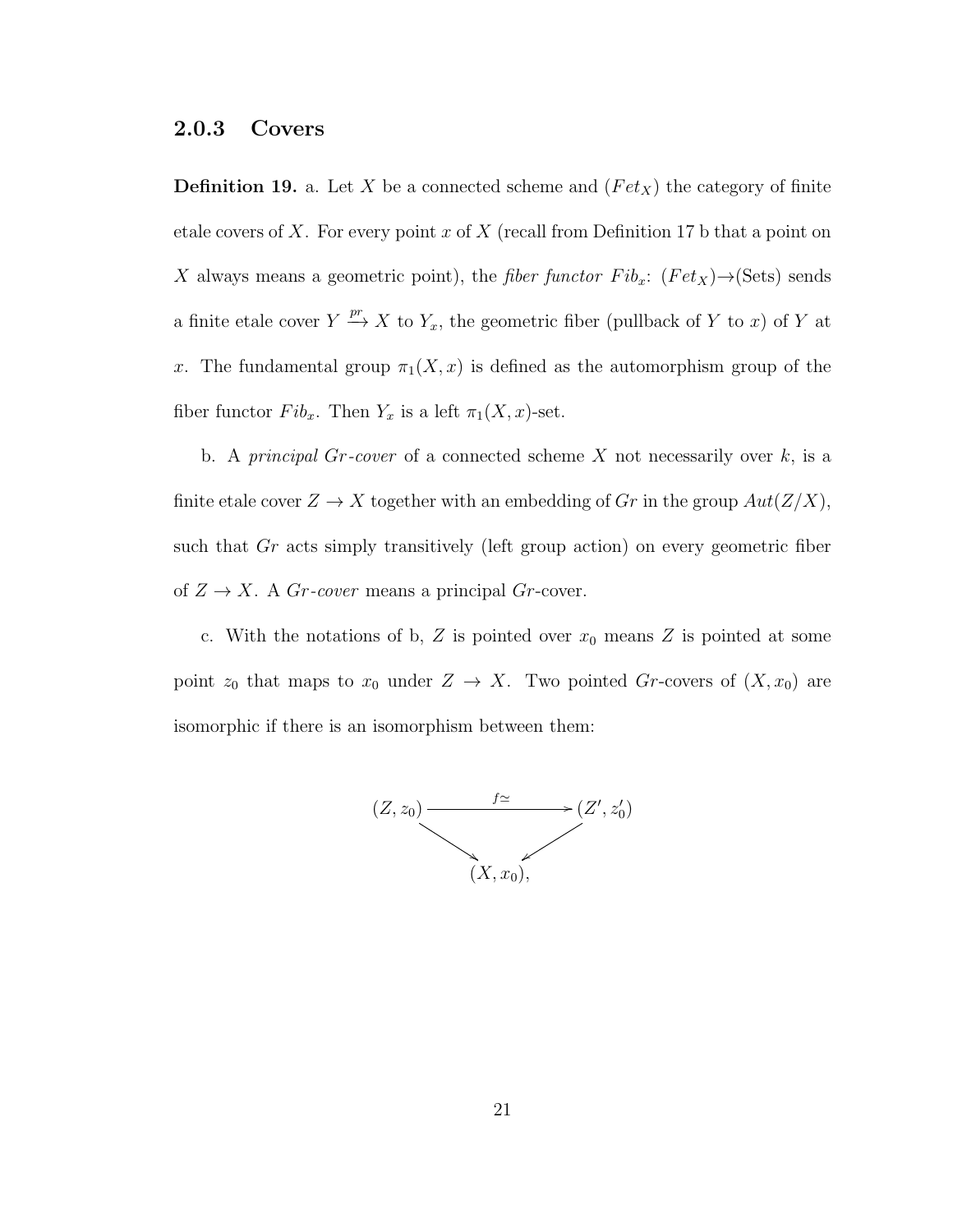such that the triangle diagram commutes and the diagram



commutes for each  $g \in Gr$ .

Remark 20. a. There is a natural bijection between the set of isomorphism classes of  $Gr$ -covers of X pointed over a fixed base point  $x_0$ , and the set of homomorphisms from  $\pi_1(X, x_0)$  to  $Gr$ , hence below a pointed Gr-cover is often identified with the homomorphism corresponding to it.

b. If Gr is abelian, the set of homomorphisms from  $\pi_1(X, x_0)$  to Gr is a group. It may be identified with the etale cohomology group  $H^1(X, Gr)$  (SGA 1, XI 5, or Example 11.3 in [M13]), or in terms of group cohomology with  $H^1(\pi_1(X, x_0), Gr)$ .

c. Let  $Gr$  be an abelian group and  $W \to U$  be a  $Gr$ -cover of U. Then W pointed at a point  $w_g$  over  $u_g$  is isomorphic to, as pointed Gr-covers of  $(U, u_g)$ , W pointed at any other point  $w'_g$  over  $u_g$ .

**Definition 21.** a. A point  $(s_0, v_g)$  on a fiber product  $S \times V$  of k-schemes means a commutative diagram by the universal property of a fiber product:

$$
Spec(\Omega) \xrightarrow{v_g} V
$$
  
\n
$$
s_0 \downarrow \qquad \qquad (2.1)
$$
  
\n
$$
S \longrightarrow Spec(k),
$$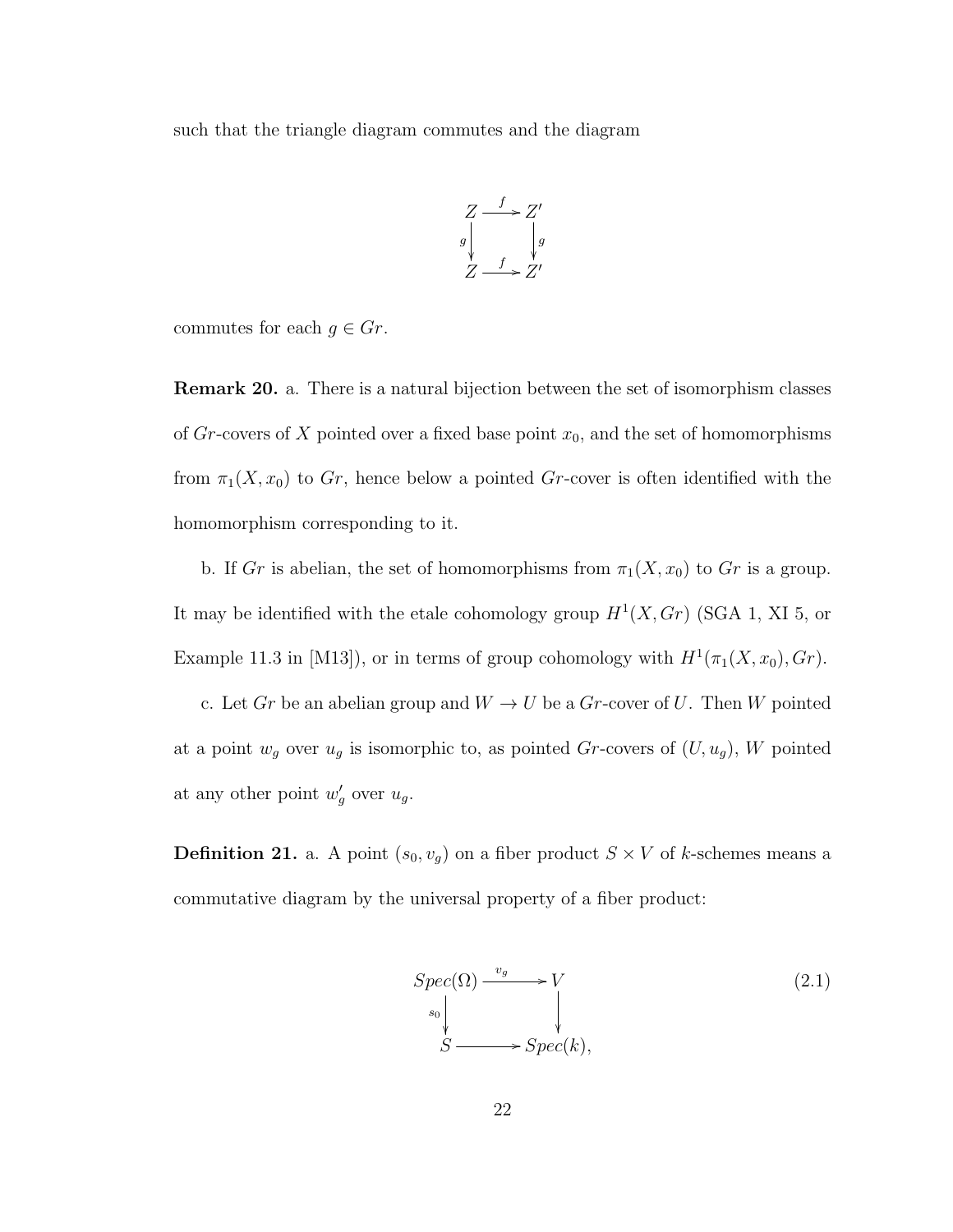where  $\Omega$  is some algebraically closed field.

b. A pointed family of Gr-covers of a pointed connected k-scheme X, parametrized by a pointed connected affine k-scheme S, means an equivalence class of pointed Gr-covers of  $S \times X$ , two being equivalent if they become isomorphic after being pulled back by some finite etale cover  $(T, t_0) \rightarrow (S, s_0)$ .

**Remark 22.** a. Two elements  $\phi$  and  $\phi'$  in  $Hom(\pi_1(S \times U, (s_0, u_g)), Gr)$  are equivalent if their corresponding pointed Gr-covers of  $(S \times U, (s_0, u_g))$  are equivalent. Denote the equivalence class of  $\widetilde{\phi}$  by  $[\widetilde{\phi}].$ 

b. Using equivalence classes (see Definition 31, Definition 35, Definition 37, Definition 43), rather than isomorphism classes, a fine moduli space can be constructed. The definition of equivalence, using finite etale covers, arises naturally in the proof of Theorem 32: Assume for instance  $e_{\rho} = 1$ , then the last paragraph in the proof gives  $F(S, s_0) = \frac{H^1(S \times U; \mathbb{F}_q)}{H^1(S \times \mathbb{F}_q)}$  $\frac{\Gamma(S \times U, \mathbb{F}_q)}{H^1(S, \mathbb{F}_q)}$ . The equality holds because the definition of equivalence uses finite etale covers (see c). With the equality it can be shown that F is represented by an ind affine space.

c. If Gr is abelian, then the set of such pointed families may be identified with  $H^1(S \times X, Gr)/H^1(S, Gr)$ , where  $H^1(S \times X, Gr)$  and  $H^1(S, Gr)$  are standard etale cohomology groups. This is proved at the end of this subsection.

**Definition 23.** Suppose X is a connected scheme and  $x, x'$  two geometric points on X. A *chemin*  $x' \to x$  means an isomorphism from the fiber functor  $Fib_x$  to the fiber functor  $Fib_{x'}$  ([S09], Remark 5.5.3, p171). Since the fundamental group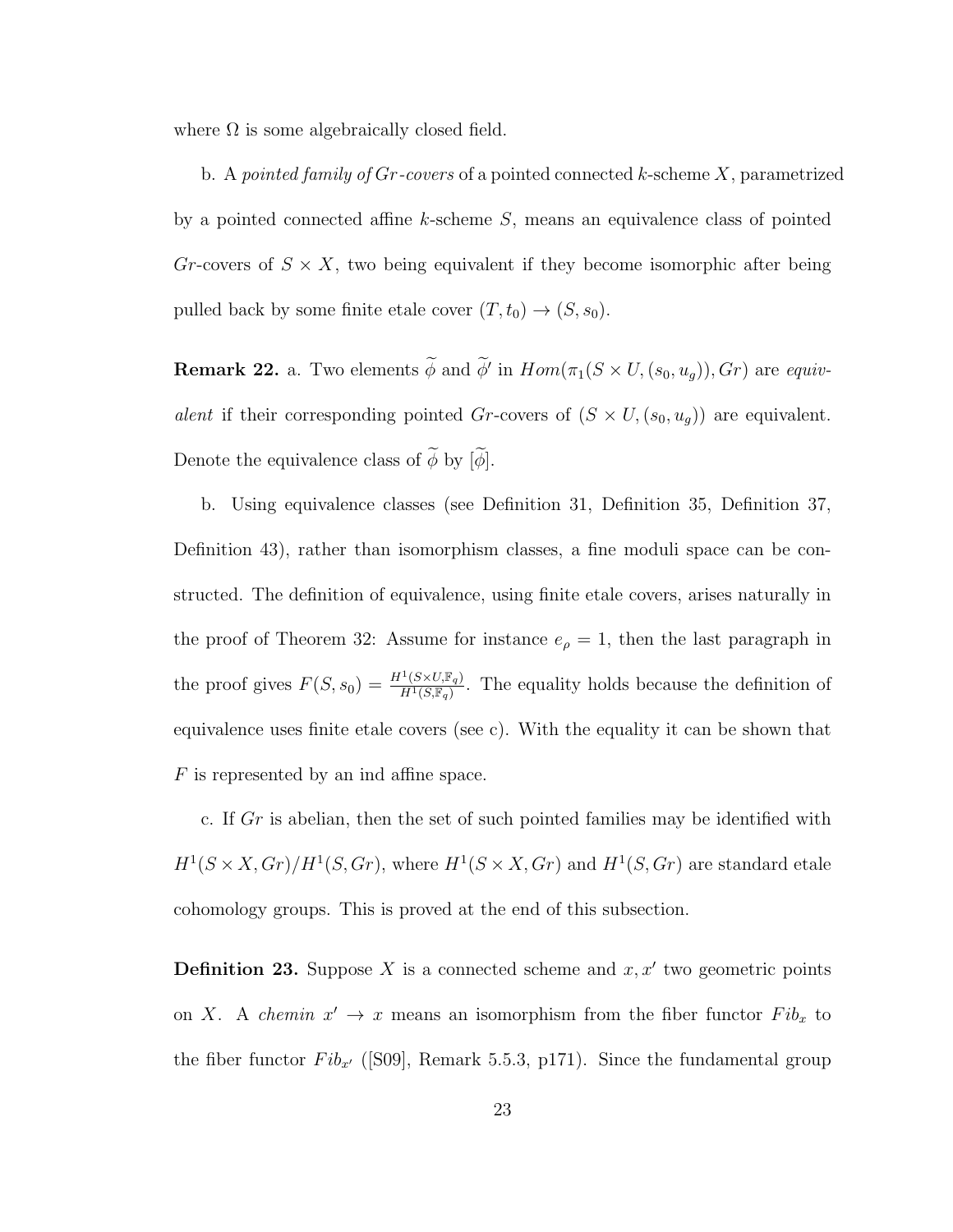$\pi_1(X, x)$  is defined as the automorphism group of the fiber functor  $Fib_x$ , a chemin  $x' \to x : Fib_x \xrightarrow{i} Fib_{x'}$  induces an isomorphism  $\pi_1(X, x) \xrightarrow{\simeq} \pi_1(X, x') : \alpha \mapsto i\alpha i^{-1}$ .

Lemma 24. If Gr is abelian, then the set of pointed families defined in Definition 21 b can be identified with  $H^1(S \times X, Gr)/H^1(S, Gr)$ , where  $H^1(S \times X, Gr)$ and  $H^1(S, Gr)$  are standard etale cohomology groups.

*Proof.* By Example 11.3 in [M13],  $H^1(X_{et}, Gr) = Hom(\pi_1(S \times X, (s_0, x)), Gr)$ . Replace  $H^1(S \times X, Gr)/H^1(S, Gr)$  by  $Hom(\pi_1(S \times X, (s_0, x)), Gr)/Hom(\pi_1(S, s_0), Gr)$ . A pointed family of Gr-covers of X parameterized by S can be identified with  $[\widetilde{\phi}]$  (see Remark 22 a) with  $\widetilde{\phi}$  :  $\pi_1(S \times X,(s_0,x)) \to Gr$  corresponding to a representative in the family. Denote  $\{[\widetilde{\phi}]]\widetilde{\phi} : \pi_1(S \times X, (s_0, x)) \to Gr\}$  by A, and  $Hom(\pi_1(S \times X, (s_0, x)), Gr)/Hom(\pi_1(S, s_0), Gr) = \{[\tilde{\phi}]' | \tilde{\phi} : \pi_1(S \times X, (s_0, x)) \rightarrow$  $Gr$ } by B, where  $[\phi]'$  denotes the coset containing  $\phi$  in the quotient group. Want to show that the two maps

$$
A \to B; [\tilde{\phi}] \mapsto [\tilde{\phi}]'(24.1)
$$

and

$$
A \leftarrow B; [\widetilde{\phi}] \leftarrow [\widetilde{\phi}]'(24.2)
$$

are both well defined, hence inverse to each other.

Suppose  $\phi_i : \pi_1(S \times X, (s_0, x))(i = 1, 2)$  are equivalent. Then by definition, there exists a connected finite etale cover  $(T, t_0) \stackrel{f}{\to} (S, s_0)$  such that  $\widetilde{\phi}_i$ 's composed with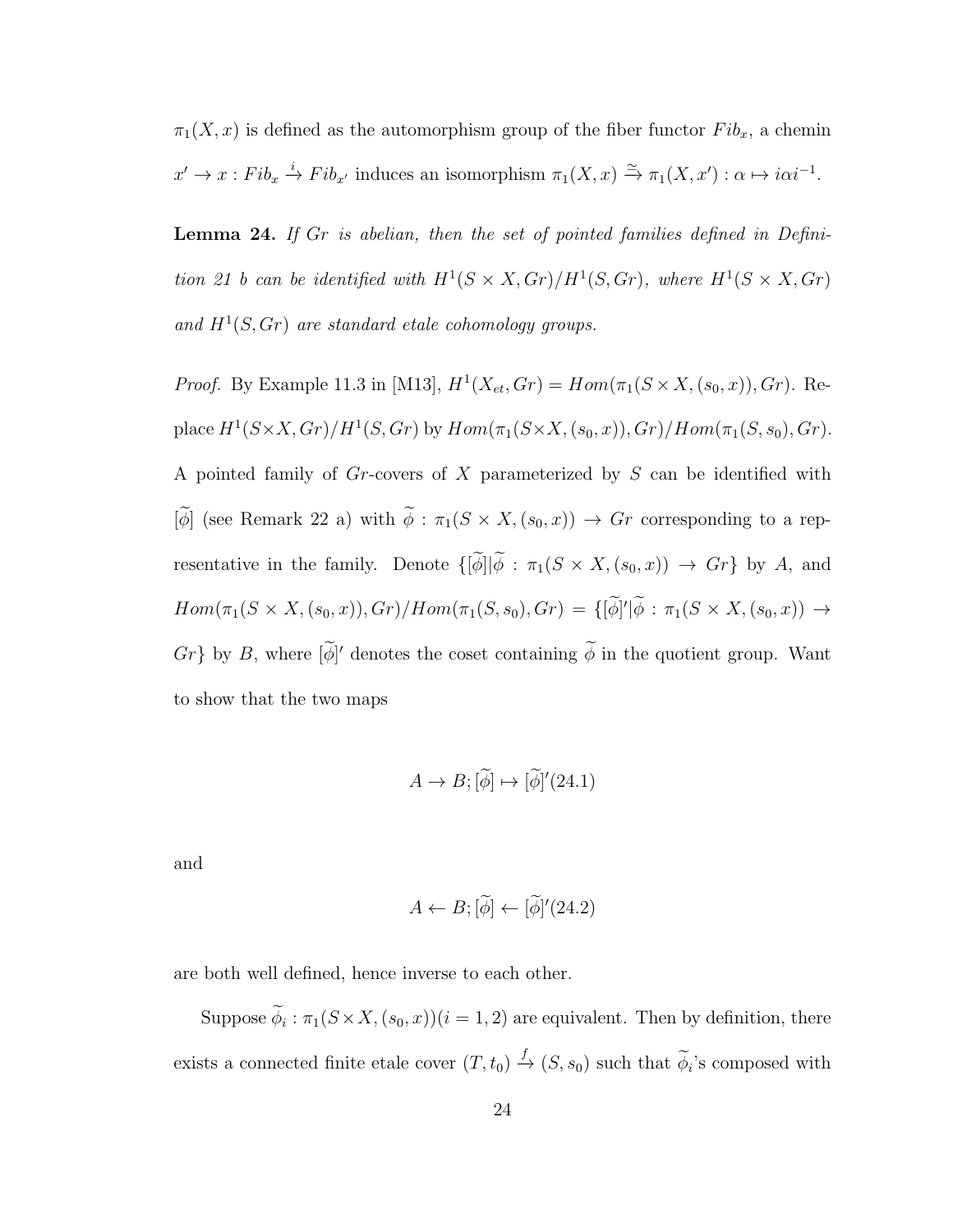$\pi_1(T \times X, (t_0, x)) \stackrel{\tilde{f}_*}{\longrightarrow} \pi_1(S \times X, (s_0, x))$  are the same. Define  $\Delta \phi := \widetilde{\phi}_1 - \widetilde{\phi}_2$ . For the map in (24.1) to be well defined, want to show  $\Delta \phi \in Hom(\pi_1(S, s_0), Gr)$ .

Denote by  $i_{S*} : \pi_1(S, s_0) \to \pi_1(S \times X, (s_0, x))$  the homomorphism induced by  $i_S : S \hookrightarrow S \times X$ , and  $pr_{S*} : \pi_1(S \times X, (s_0, x)) \to \pi_1(S, s_0)$  the homomorphism induced by  $pr_S : S \times X \to S$ . Then  $pr_{S*} \circ i_{S*} = Id$ . Define  $\phi : \pi_1(S, s_0) \to Gr$  as  $\Delta \phi \circ i_{S*}.$ 

$$
\pi_1(T \times X, (t_0, x)) \xrightarrow[\tilde{f}_*]{\pi_1(S \times X, (s_0, x))} \qquad (24.3)
$$
\n
$$
\downarrow^{pr_{T*}} \qquad \qquad pr_{S*} \downarrow \qquad \qquad \Delta \phi
$$
\n
$$
\pi_1(T, t_0) \xrightarrow{f_*} \pi_1(S, s_0)
$$
\n
$$
\qquad \qquad \phi
$$
\n
$$
Gr
$$

Want to show  $\phi \circ pr_{S*} = \Delta \phi$ , then  $\Delta \phi \in Hom(\pi_1(S, s_0), Gr)$ .

By taking Galois closure of T over S, assume  $T \stackrel{f}{\rightarrow} S$  is Galois below. Then there is a short exact sequence for some  $\theta''$  after choosing an isomorphism from  $Gal(T/S)$  to  $Gr$ :

$$
1 \to \pi_1(T, t_0) \to \pi_1(S, s_0) \xrightarrow{\theta''} Gr \to 1.
$$

Choose  $s_i(1 \leq i \leq |Gr|)$  in  $\pi_1(S, s_0)$  that maps to  $g_i \in Gr$  under  $\theta''$ . Denote by  $s_{i\bullet}$ in the image of  $s_i$  under  $i_{S*}$ .

By its definition  $\Delta \phi = 0$  on  $\pi_1(T \times X, (t_0, x))$ . Since  $\pi_1(S \times X, (s_0, x))$  is generated by  $\pi_1(T \times X, (t_0, x))$  and  $s_{i\bullet}$ 's, want to show that  $\phi \circ pr_{S*} = 0$  on  $\pi_1(T \times$  $X,(t_0, x))$  and agrees with  $\Delta \phi$  on  $s_{i\bullet}$ 's. Both can be verified using diagram (24.3).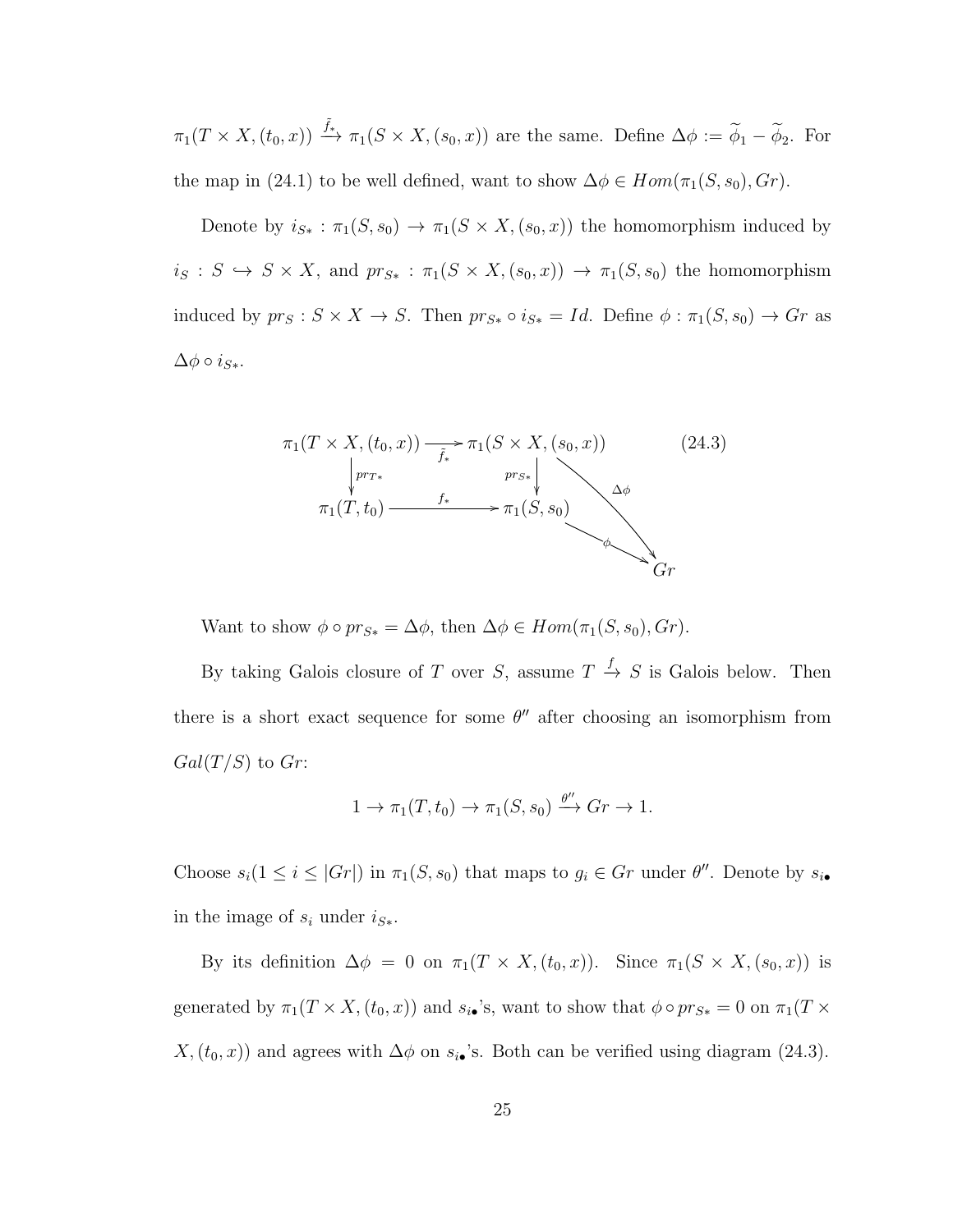Conversely want to show the map in (24.2) is well defined. Suppose  $\widetilde{\phi}_1 - \widetilde{\phi}_2 =$  $\phi \circ pr_{S*}$  for some  $\phi \in Hom(\pi_1(S, s_0), Gr)$ . Then  $\phi$  gives a pointed  $Gr\text{-cover } (T, t_0)$ of  $(S, s_0)$  by Corollary 9. WLOG., assume T is connected. It is easy to verify that  $\Box$  $\phi_i$ 's  $(i = 1, 2)$  become the same pulled back to  $T \times X$ .

#### 2.0.4 Ind schemes

**Definition 25.** a. An *ind scheme* means, in the paper, a direct system of  $k$ -schemes  ${X_i}$  indexed by natural numbers with transition k-morphisms  ${X_i \xrightarrow{x_i} X_{i+1}}$ .

b. An ind scheme is an *ind affine space*, if every  $X_i$  is an affine space  $\mathbb{A}_k^{n_i}$ .

**Remark 26.** Every moduli space M in the paper is a disjoint union of finitely many ind affine spaces, then each ind affine space is called a *connected component* of M. An ind affine space M can be viewed as a functor:  $S_1 \rightarrow (Sets)$ ;  $(S, s_0) \mapsto$  $Hom(S, M)$ . The disjoint union of finitely many ind affine spaces  $\{M_i\}$  is the functor  $\amalg M_i$ :  $S_1 \rightarrow (\text{Sets})$ ;  $(S, s_0) \mapsto \amalg_i Hom(S, M_i)$ .

**Definition 27.** a. A pre-morphism from a k-scheme X to an ind scheme  $\{X_m\}$  is the equivalence class of a k-morphism between schemes  $g_{m_0}: X \to X_{m_0}$  for some  $m_0$ , where two morphisms  $g_{m_0}$  and  $g_{m_1}$  are equivalent if for some  $m_2 \ge m_0, m_1$  the two composition morphisms  $X \xrightarrow{g_{m_0}} X_{m_0} \to X_{m_2}$  and  $X \xrightarrow{g_{m_1}} X_{m_1} \to X_{m_2}$  are the same.

b. A pre-morphism from an ind scheme  $\{X_m\}$  with transition morphisms  $\{x_m\}$ to another ind scheme  ${Y_m}$  with transition morphisms  ${y_m}$ , is the equivalence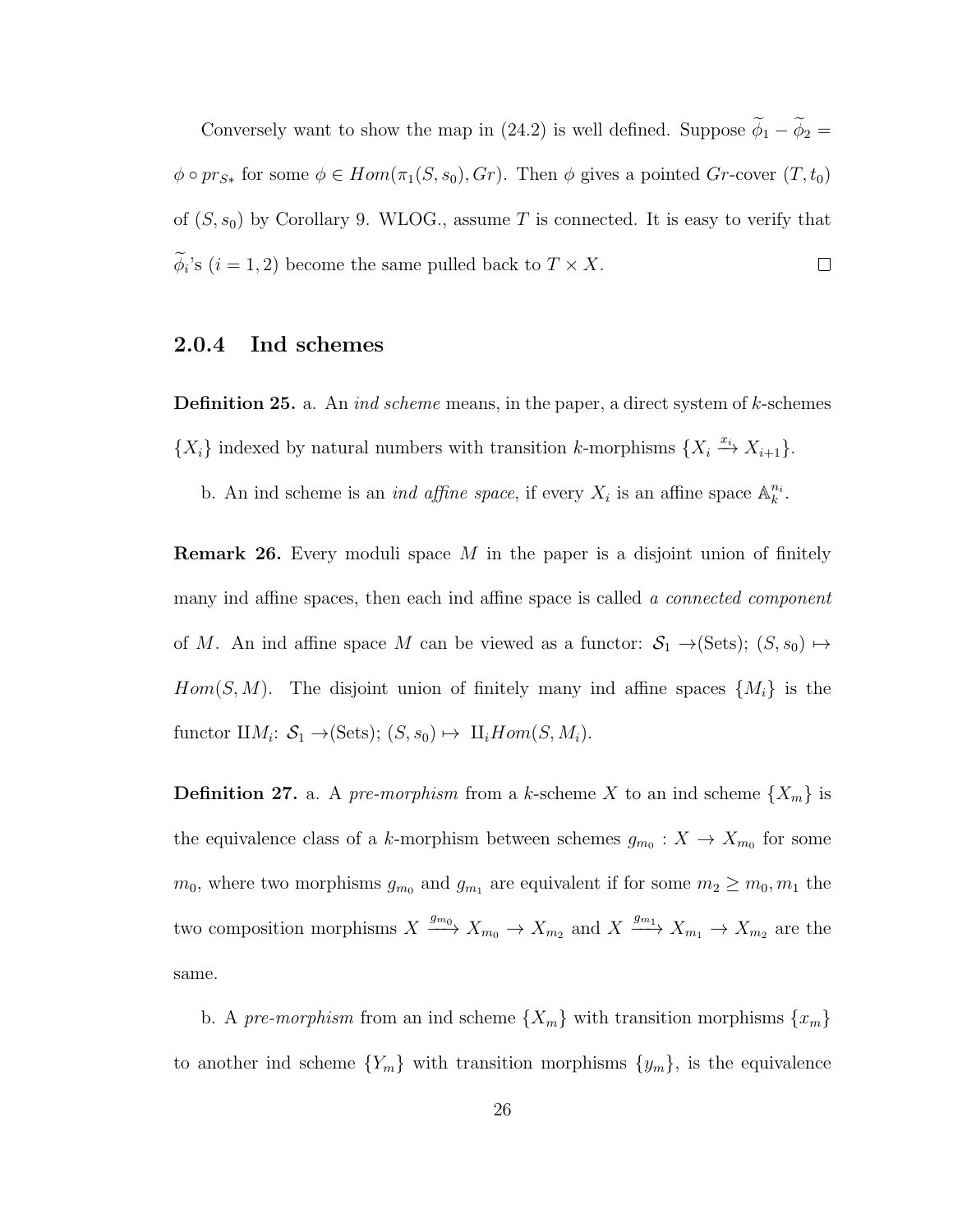class of a system of compatible k-morphisms  ${f_m|m \ge m_0}$  between schemes with  $f_m: X_m \to Y_{N_m}$ . The system  $\{f_m|m \geq m_0\}$  is compatible means that for every  $m \geq m_0$ , there exists an  $n_m$  such that the following diagram is commutative:



where  $y_{N_m n_m}$  is the transition morphism from  $Y_{N_m}$  to  $Y_{n_m}$  and similarly for  $y_{N_{m+1} n_m}$ . Two compatible systems  $\{f_m|m \ge m_0\}$  and  $\{g_m|m \ge m_1\}$  are *equivalent*, if there exists an  $m_2 \geq m_0, m_1$  such that for every  $m \geq m_2$  the two morphisms  $f_m$  and  $g_m$  are equivalent in the sense of a. Every pre-morphism between ind schemes in the paper, in Lemma 47, Lemma 48, Lemma 81 and Lemma 82, can be given by a compatible system  $\{f_m\}$  of the special form:  $X_m \xrightarrow{f_m} Y_m$  and the following diagram commutes

$$
X_m \xrightarrow{f_m} Y_m \quad (27.1)
$$
  
\n
$$
x_m \downarrow \qquad \qquad y_m
$$
  
\n
$$
X_{m+1} \xrightarrow{f_{m+1}} Y_{m+1}.
$$

c. In either a or b, a presheaf can be gotten. In b, the presheaf  $Pre$  is from the site of (ind schemes)×(ind schemes) with etale topology to (sets);  $({X_m}, {Y_m}) \mapsto$  $PreMorph(\lbrace X_m \rbrace, \lbrace Y_m \rbrace)$ . Let  $sPre$  be the sheafification of Pre. A morphism between  $\{X_m\}$  and  $\{Y_m\}$  is an element in  $sPre(\{X_m\}, \{Y_m\})$ . Similarly for a. Since the construction is canonical, it suffices to check assertions on pre-morphisms.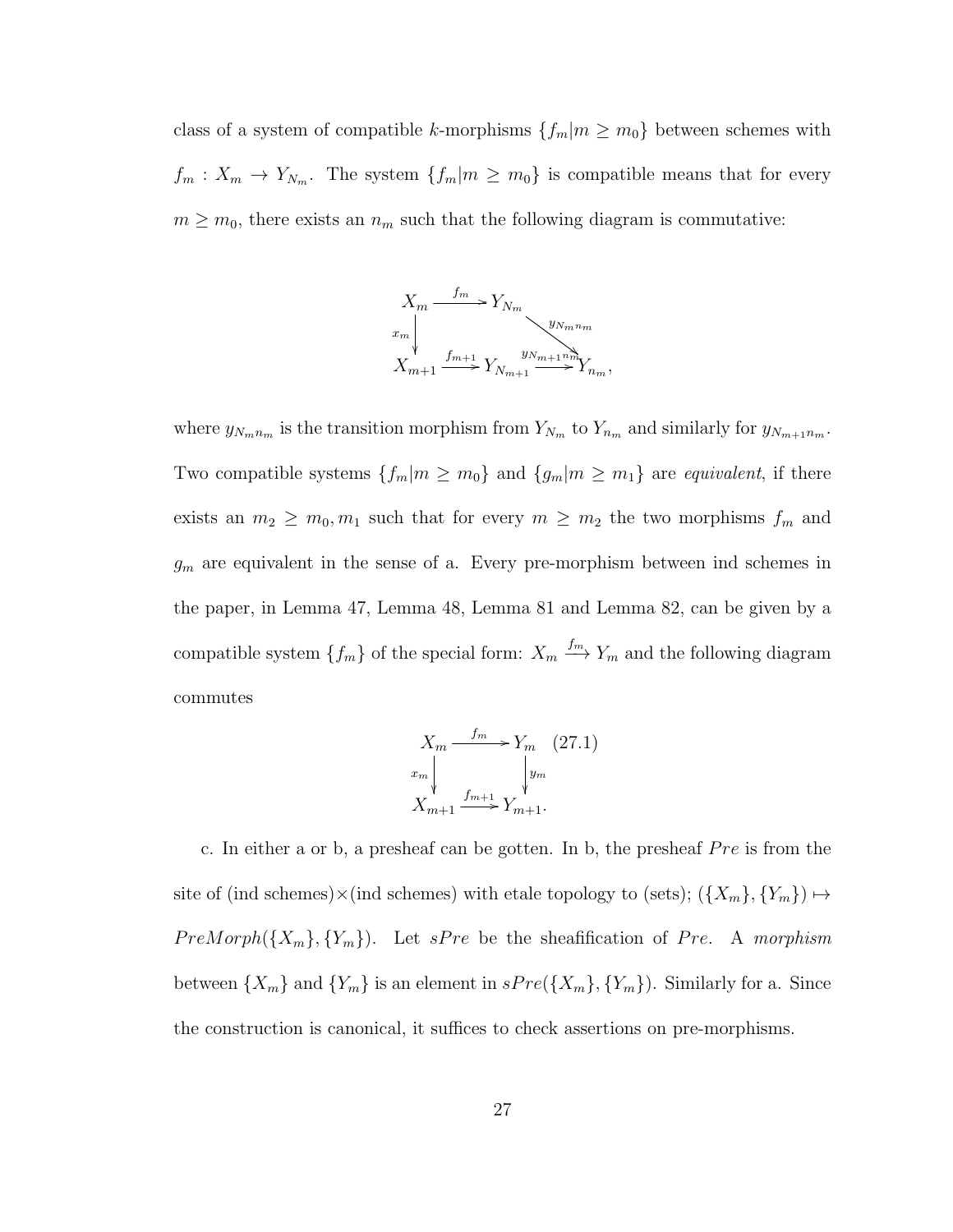d. In the cases of Lemma 47, Lemma 48, Lemma 81 and Lemma 82, the morphism given by  $\{f_m\}$  in diagram (27.1), is *surjective* (resp. *finite, finite etale*), if there exists some natural number  $m_0$  such that for every  $m \geq m_0$  the k-morphism  $f_m$  is surjective (resp. finite, finite etale).

#### 2.0.5 Fine moduli space

**Definition 28.** A fine moduli space M for a contravariant functor  $F$  from the category  $S_1$  to the category (Sets), is an ind scheme such that F is isomorphic to the functor  $Hom(\bullet, M)$ :  $S_1 \rightarrow (Sets)$ ;  $(S, s_0) \mapsto \{k$ -morphisms from S to M $\}$ .

Below is a list of moduli functors in the paper, with their rough meanings and places where they are defined.

#### List of moduli functors

 $F_{U,P}$ ; the functor for pointed P-covers of  $(U, u_g)$  using equivalence classes; Definition 1 a

 $F_{U_0,P}^w$ ; the functor for pointed P-covers of  $(Spec(k((x))), u_0)$  using w-equivalence classes; Definition 1 b

 $F_{V,H}^{\rho}$ ; the functor for pointed  $\rho$ -liftable H-covers of  $(V, v_g)$  using equivalence classes; Definition 31 and Definition 61

 $F_{V,H}^{\rho\bullet}$ ; the functor for  $\rho$ -liftable pairs (of pointed H-covers) of  $(V, v_g)$  using equivalence classes; Definition 35

 $F_{V,P}^{\rho\bullet}$ ; the functor for  $\rho$ -liftable pairs (of pointed P-covers) of  $(V, v_g)$  using equiv-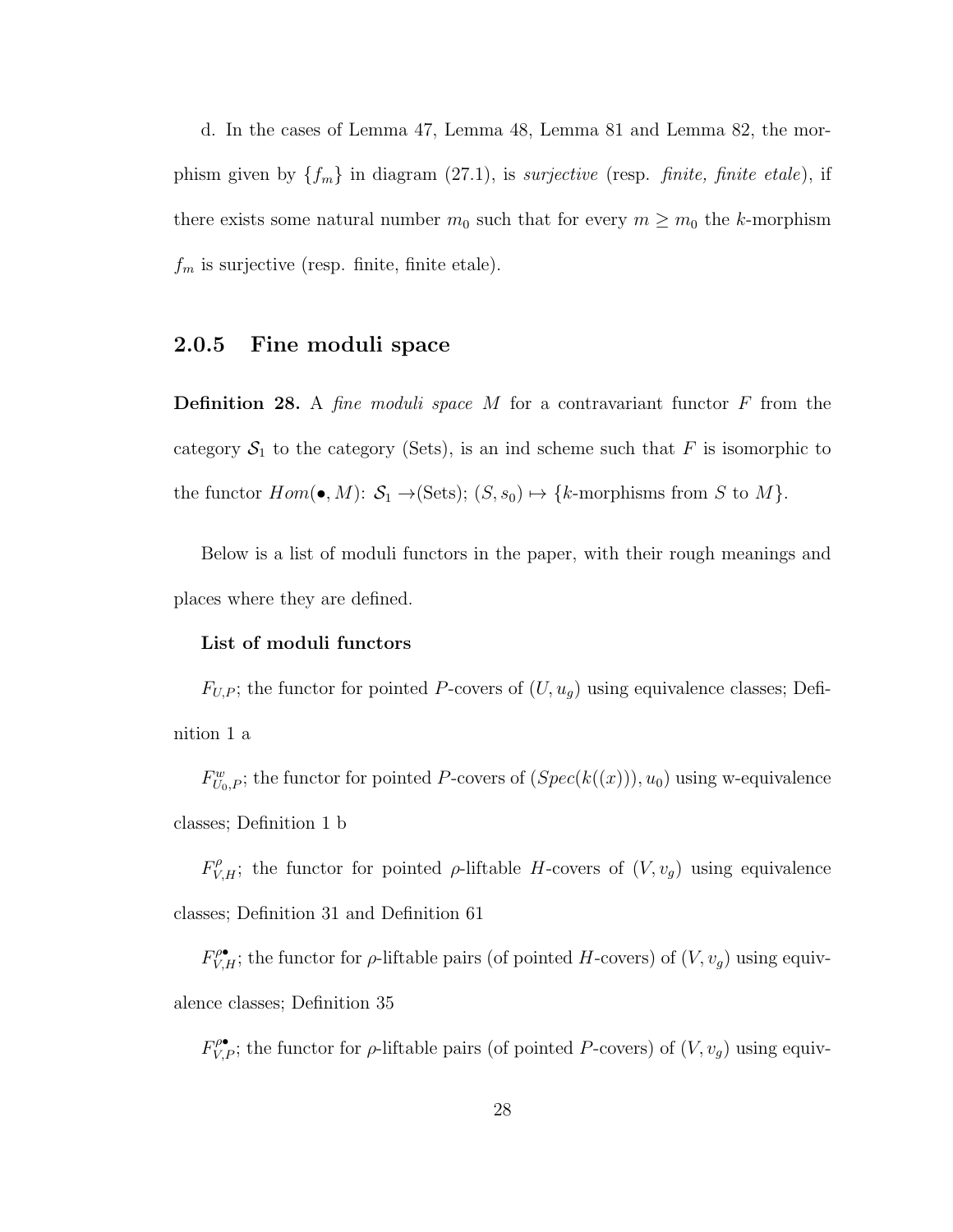alence classes; Definition 37

 $F_{U,G}$ ; the functor for pointed G-covers of  $(U, u_g)$  using equivalence classes; Definition 43

 $F_{U,G}^T$ ; the functor for pointed G-covers of  $(U-T, u_g)$ , at most tamely ramified over  $T$  consisting of finitely many closed points on  $U$ , using equivalence classes; Definition 59

 $F_{V_L P}^{\rho_{n_l} \bullet /T}$  $V_{V_l,P}^{p_{n_l}\bullet/1}$ ; the functor for  $\rho_{n_l}$ -liftable pairs (of pointed P-covers) of  $(V_l,v_l)$  using equivalence classes, with  $V_l$  a cover of U at most ramified over T consisting of finitely many closed points on  $U$ ; Definition 60

 $F_{V_0,P}^{w\rho\bullet}$ ; the functor for  $\rho$ -liftable pairs (of pointed P-covers) of  $(V_0,v_0)$  using wequivalence classes; Definition 66

Comments about several subtle concepts are collected below for reference convenience.

Comments concerning ind schemes include Remark 26.

Comments concerning universal families include Remark 34, Definition 38, Remark 40, Remark 41, and Definition 50.

Comments concerning fine moduli spaces include Remark 22, Remark 33, Remark 26, Remark 41, Remark 42, Remark 49, and Definition 50.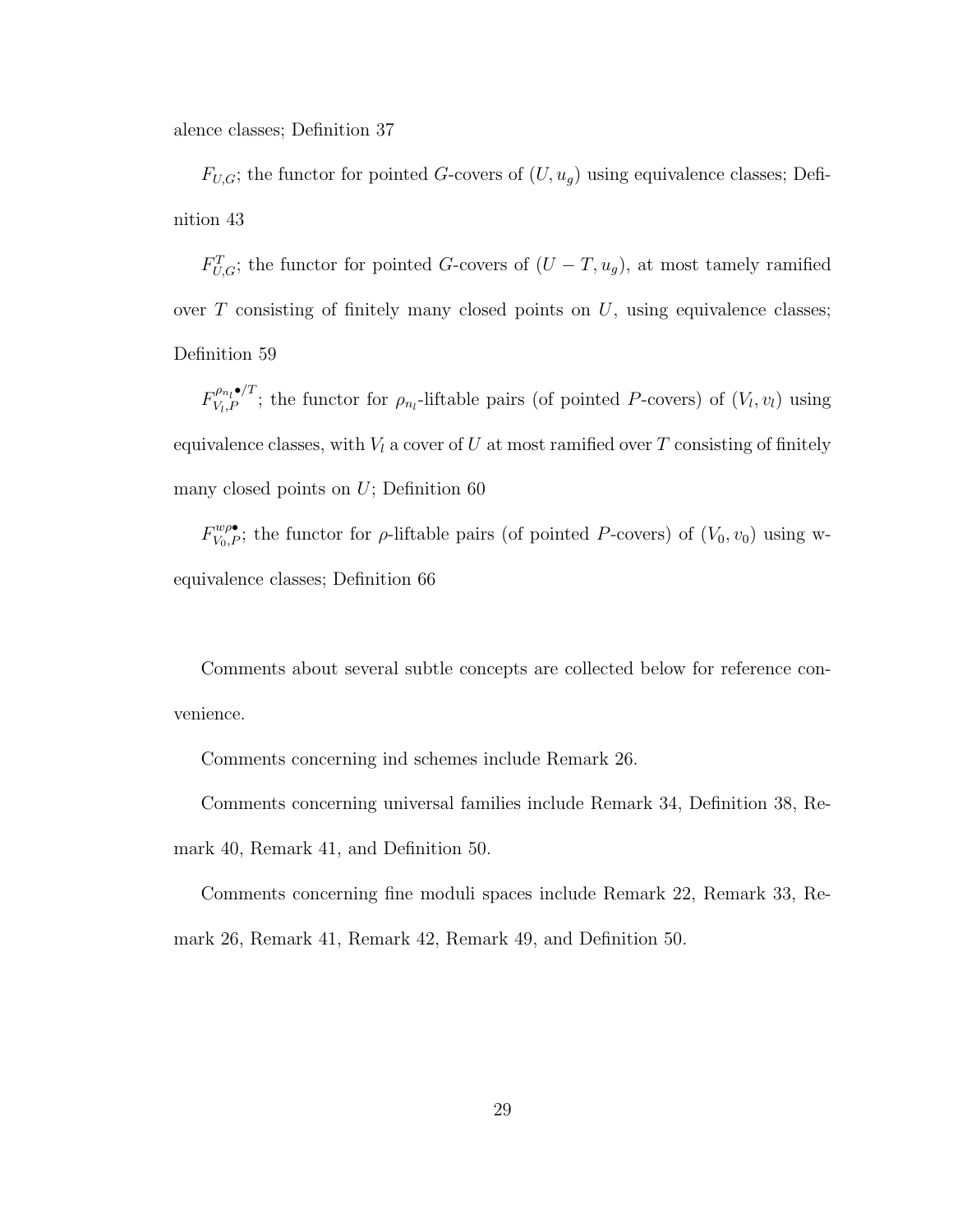#### 2.0.6 Table of symbols

Below is a table of symbols, which are used in Chapters 3, 4 and 5 without explanation again after their definitions. It gives meanings of symbols and places where they are defined. "Beginning" of a section means beginning of the rest of the section below the introductory part.

#### Table of symbols

c; a fixed element in  $\pi_1(U, u_g)$  that maps to  $\overline{1}$  under  $\theta$ ; Chapter 3, beginning  $c_i$ : similar to  $c$ 

 $c_i$ ; a fixed element in  $\pi_1(V_i', \overline{v_{gi}})$  that maps to  $p_i'$  under  $\theta_i'$ ; Chapter 4, beginning  $H$ ; an elementary abelian group of order a **p**-power; Lemma 29

 ${pr_i : (V_i, v_i) \to (U, u_g)}$ ; the set of all connected pointed  $\mathbb{Z}/n_i$ -covers of  $(U, u_g)$ 

with  $n_i$  running over factors of n; Chapter 3, beginning

 $T;$  a finite set of closed points on  $U$  not including  $u_g;$  Chapter 5, beginning  $U^0$ ;  $U - T$ ; Chapter 5, beginning  $(U_0, u_0)$ ; pointed  $Spec(k((x)))$ ; Chapter 5, Notation 65  $(V, v_g)$ ; a fixed connected pointed  $\mathbb{Z}/n$ -cover of  $(U, u_g)$ ; Chapter 3, beginning  $(V', v'_g)$ ; a fixed connected pointed P'-cover of  $(U, u_g)$ ; Chapter 4, beginning  $(V'_{i'}, \overline{v'_{gi}})$ ; quotient of  $(V', v'_{g})$  by  $\langle p'_{i} \rangle$ ; Chapter 4, beginning  $\{(V_l^0, v_l)\};$  the set of all connected pointed  $\mathbb{Z}/n_l$ -covers of  $(U^0, u_g)$  with  $n_l$  run-

ning over factors of  $n$ ; Chapter 5, beginning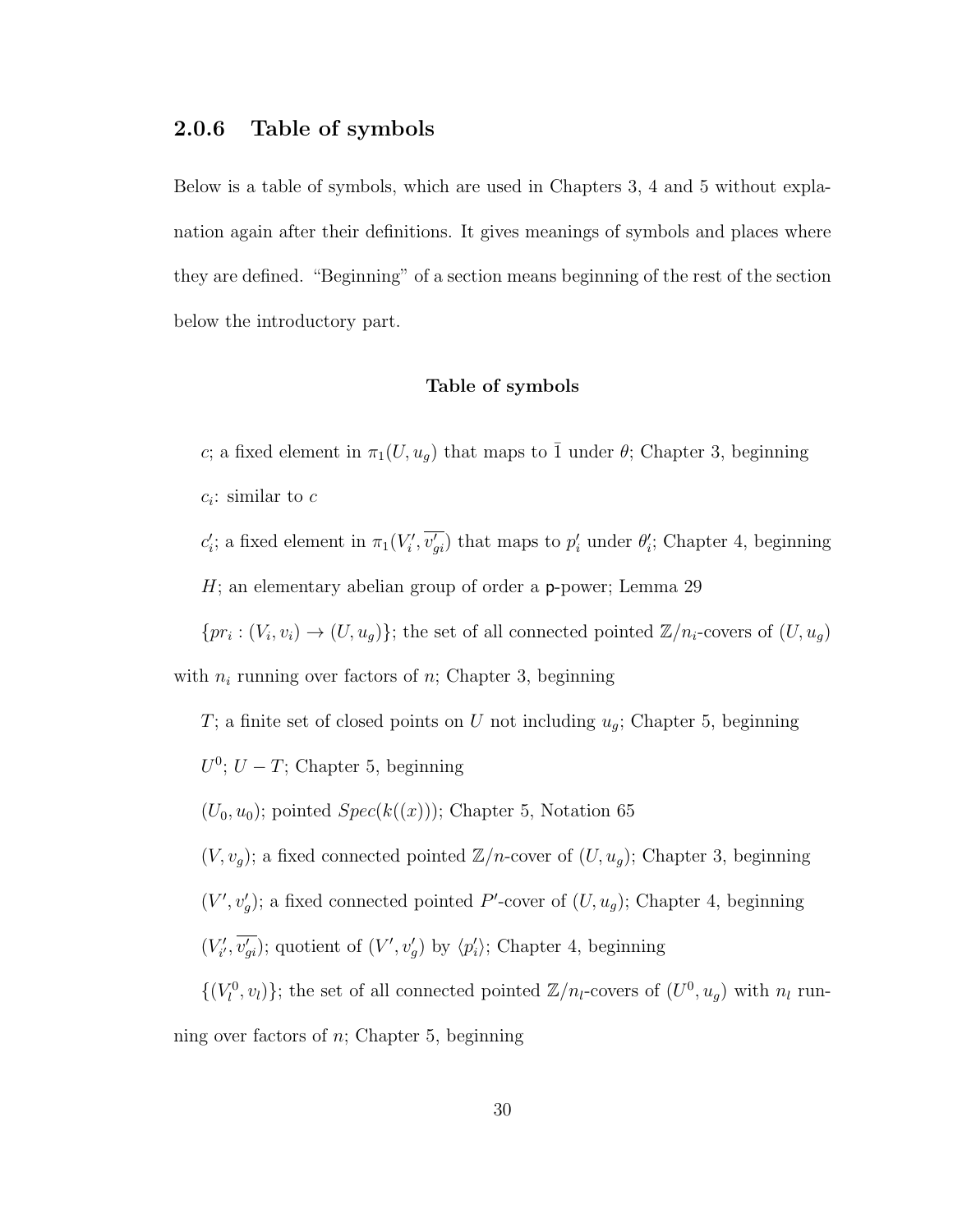V<sub>i</sub>; extension of  $V_l^0$ , by putting back in the closed points over  $T \subset U$  to  $V_l^0$ , which are originally missing from  $V_l^0$ 's smooth completion; Chapter 5, beginning

 $(V_{0t}, v_{0t})$ ; a connected pointed  $\mathbb{Z}/n_t$ -cover of  $(U_0, u_0)$  with  $n_t$  a factor of n; Chapter 5, Notation 65

 $\rho;$ an action of  $\mathbb{Z}/n$  on  $P;$  2.0.2 Definition 16 a

 $\rho'$ ; an action of P' on P; same as  $\rho$  above

 $[\widetilde{\phi}];$  the equivalence class of  $\widetilde{\phi};$  Remark 22

 $\rho_i'$ ; an action of  $\langle p_i' \rangle$  on P given by restriction of  $\rho'$ ; Chapter 4 below Remark 45

θ; the group homomorphism  $\pi_1(U, u_g) \to \mathbb{Z}/n$  corresponding to  $(V, v_g) \to$ 

 $(U, u_g)$ ; Chapter 3, beginning

 $\theta_i$ : similar to  $\theta$ 

 $\theta'$ ; the group homomorphism  $\pi_1(U, u_g) \to P'$  corresponding to  $(V', v'_g) \to (U, u_g)$ ;

Chapter 4, beginning

 $\theta'_i$ ; the group homomorphism  $\pi_1(V'_i, \overline{v'_{gi}}) \to \langle p'_i \rangle$  corresponding to  $(V', v'_g) \to$  $(V_i', \overline{v_{gi}})$ ; Chapter 4, beginning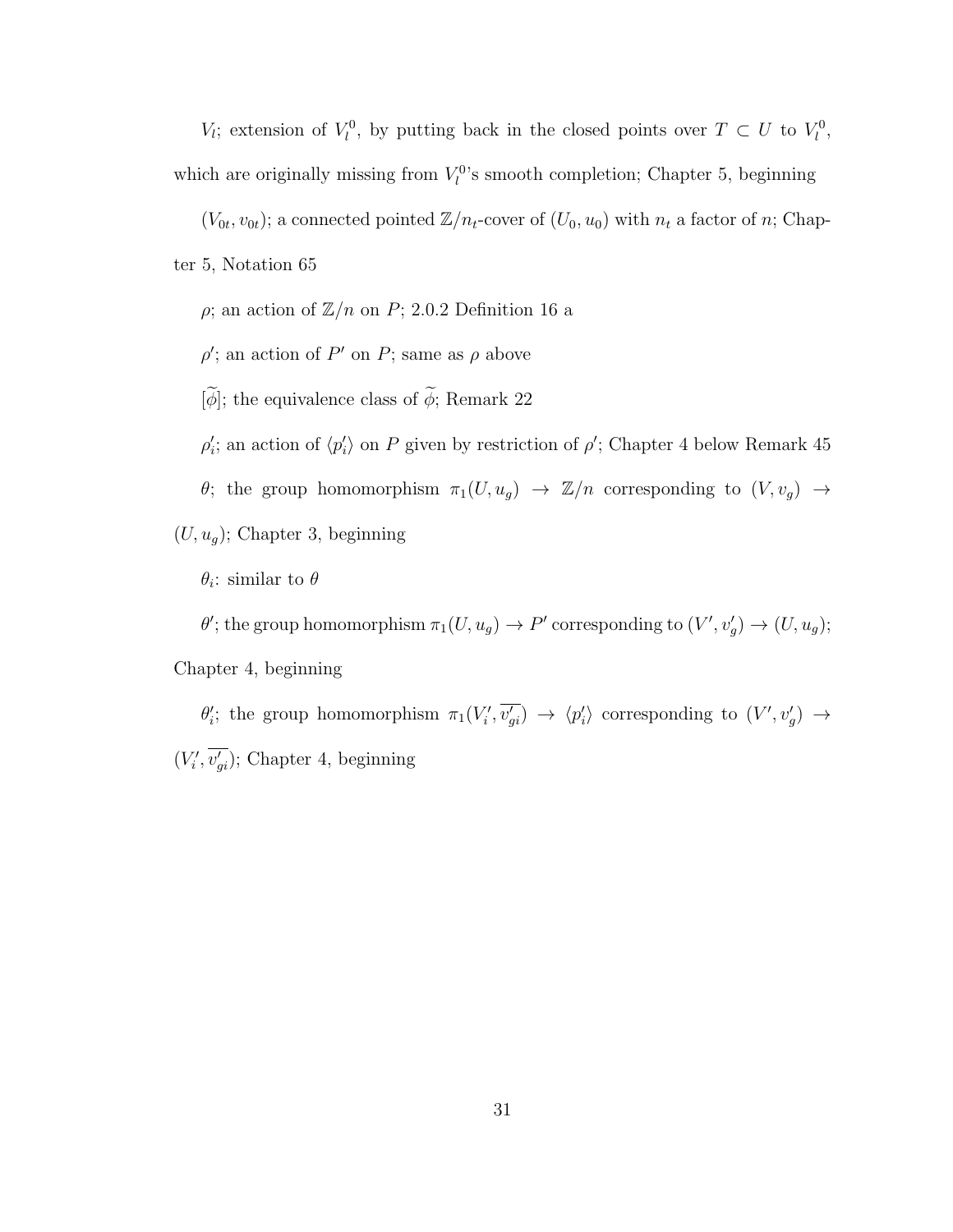## Chapter 3

# Existence of moduli space for cyclic-by-p covers

In Chapter 3, a fine moduli space that represents the functor  $F_{U,G}$  defined above Theorem 44, for pointed G-covers of the pointed affine curve  $(U, u_g)$ , where G is a cyclic-by-p group, is constructed. The construction is done in 3 steps: Theorem 32⇒Theorem 39⇒ Theorem 44. Theorem 32 is the base case of an induction, and Theorem 39 is the inductive step. Theorem 44 collects building blocks given in Theorem 39 to build the target fine moduli space.

As always, we follow notations and terminology defined in Chapter 2. For example  $G$  represents a cyclic-by- $p$  group.

Here are necessary settings for Theorem 32.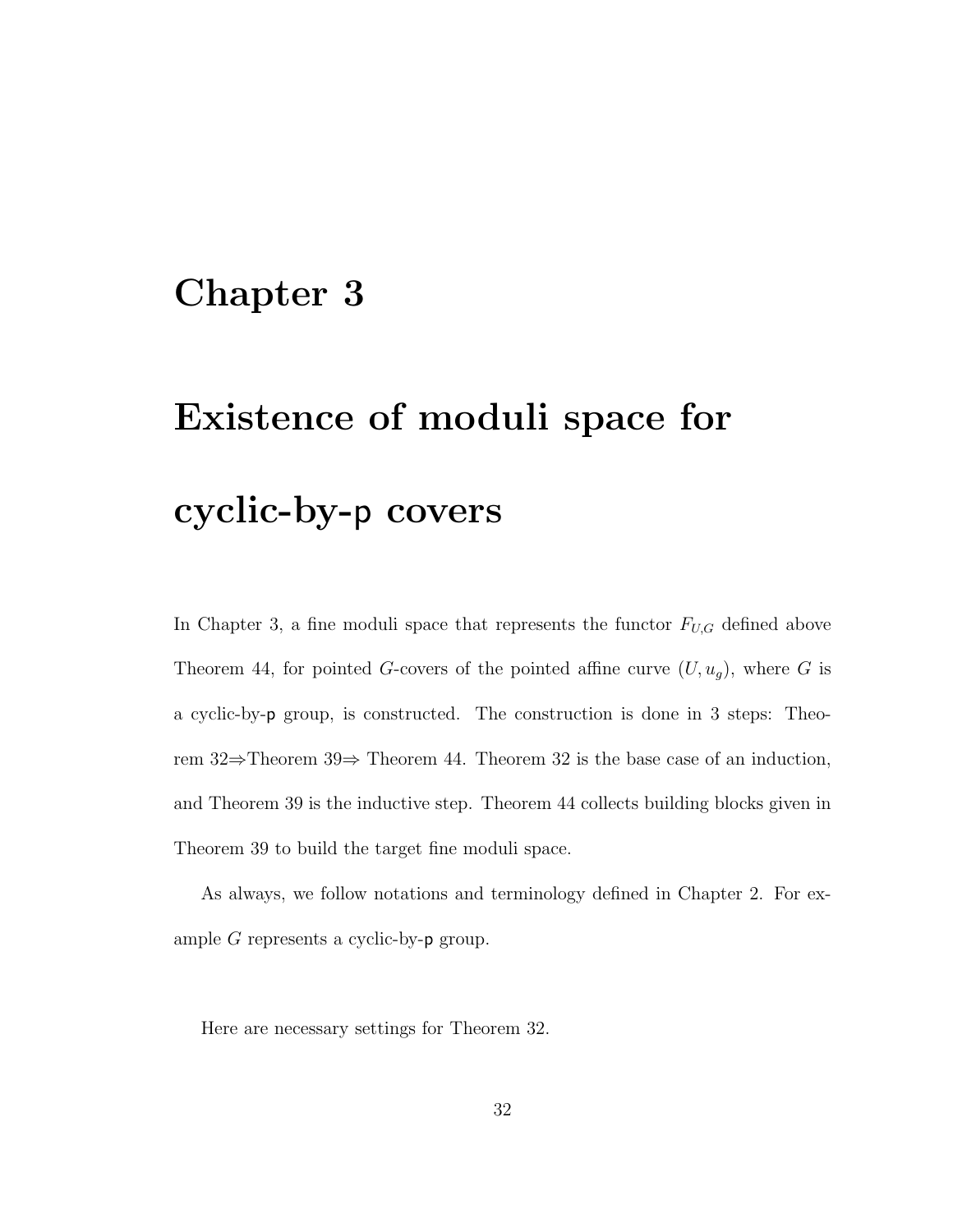Since  $(n, p) = 1$ , for every factor n' of n, there are only finitely many connected pointed  $\mathbb{Z}/n'$ -covers of  $(U, u_g)$ , up to isomorphism. See also Remark 20.

Denote these covers by  $pr_i: (V_i, v_i) \to (U, u_g)$ , for all n's. For each i,  $pr_i$ :  $(V_i, v_i) \rightarrow (U, u_g)$  is of some degree  $n_i | n$  and corresponds to some surjective group homomorphism  $\pi_1(U, u_g) \stackrel{\theta_i}{\to} \mathbb{Z}/n_i$ ; fix a  $c_i \in \pi_1(U, u_g)$  that maps to  $\overline{1} \in \mathbb{Z}/n_i$  under  $\theta_i$ . Pick a  $pr : (V, v_g) \to (U, u_g)$  that is a  $\mathbb{Z}/n$ -cover. Suppose it corresponds to  $\pi_1(U, u_g) \stackrel{\theta}{\to} \mathbb{Z}/n$  with c the chosen element in  $\pi_1(U, u_g)$  above. There is a short exact sequence of groups

$$
1 \to \pi_1(V, v_g) \to \pi_1(U, u_g) \xrightarrow{\theta} \mathbb{Z}/n \to 1.
$$

Let  $Hom(\pi_1(V, v_g), P)$  be the set of group homomorphisms from  $\pi_1(V, v_g)$  to P. A group homomorphism  $\phi \in Hom(\pi_1(V, v_g), P)$  is  $\rho$ -liftable, if there exists a group homomorphism  $\widehat{\phi}$  such that the diagram

$$
\pi_1(V, v_g) \xrightarrow{\phi} P
$$
\n
$$
\uparrow \qquad \qquad \downarrow
$$
\n
$$
\pi_1(U, u_g) \xrightarrow{\hat{\phi}} G \xrightarrow{Q_P} \mathbb{Z}/n
$$
\n(3.1)

commutes and the bottom horizontal arrow  $\pi_1(U, u_g) \to \mathbb{Z}/n$  is  $\theta$ , where  $Q_P$  is the projection map. We also say that  $\hat{\phi}$  lifts  $\phi$ . There are two different meanings of "lift" in the paper (see Remark 18). In this situation, the pointed P-cover of  $(V, v_g)$ corresponding to  $\phi$  is called a *pointed*  $\rho$ *-liftable cover of*  $(V, v_g)$ . If  $\widehat{\phi}(c) = (p, \overline{1})$  for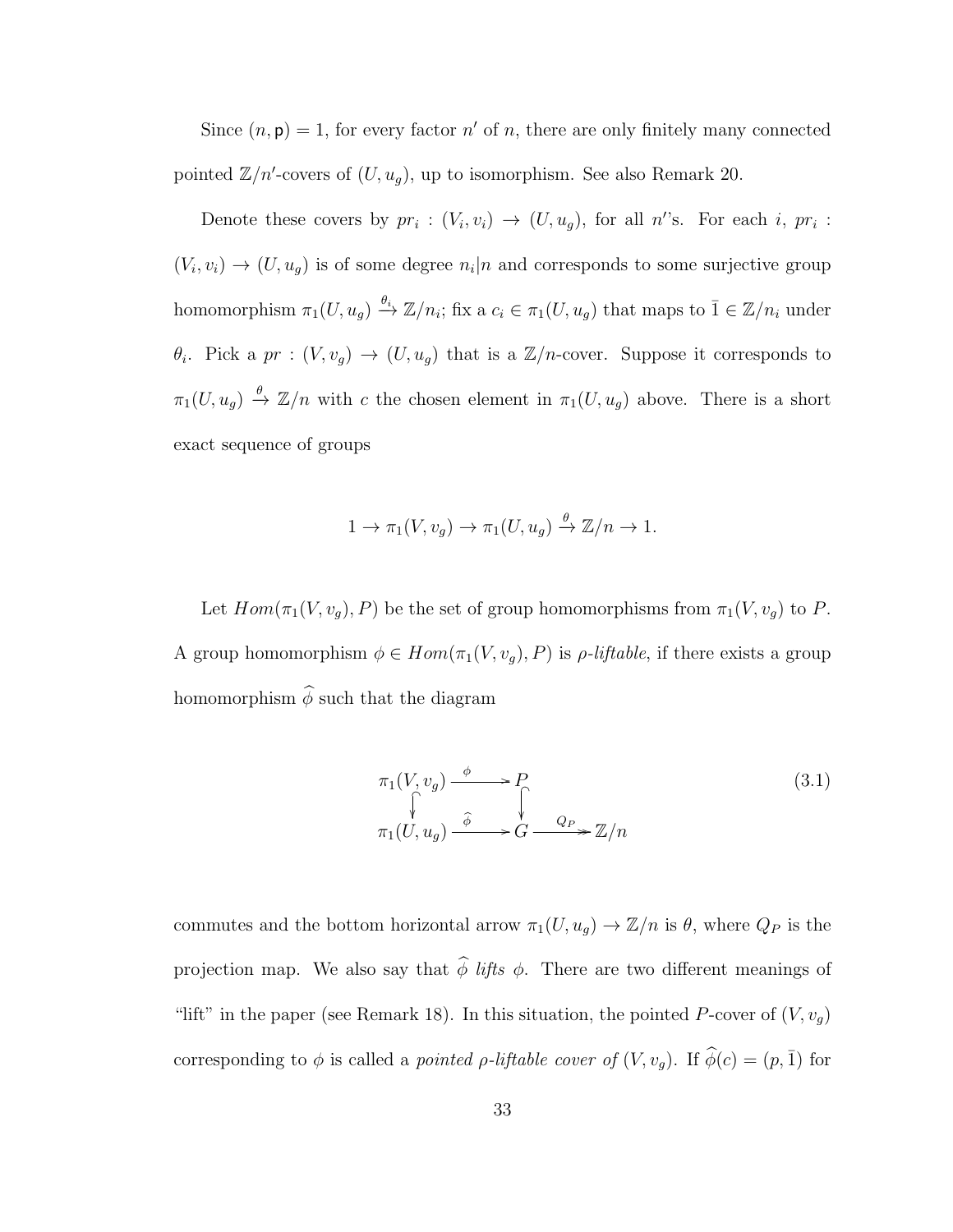some  $p \in P$  then  $(\phi, p)$  is called a *ρ*-liftable pair.

Let  $(S, s_0) \in \mathcal{S}_1$ . When  $(V, U)$  is replaced by  $(S \times V, S \times U)$ , similarly a *ρ-liftable*  $\widetilde{\phi} \in Hom(\pi_1(S \times V, (s_0, v_g)), P)$  is defined; the pointed family of P-covers of V parameterized by S corresponding to  $\widetilde{\phi}$  is called a *pointed*  $\rho$ *-liftable family.* 

Denote by  $c_{\bullet}$  the image of c under the group homomorphism  $\pi_1(U, u_g) \rightarrow$  $\pi_1(S \times U, (s_0, u_g))$  induced by  $U \hookrightarrow S \times U$ . Similarly a *ρ-liftable pair*  $(\widetilde{\phi}, p)$  is defined. A *pointed*  $\rho$ *-liftable family pair* means a pair whose first entry is the pointed  $\rho$ -liftable family corresponding to  $\widetilde{\phi}$  and the second entry p, for some  $(\widetilde{\phi}, p)$  a  $\rho$ -liftable pair. The pair is also denoted by  $([\widetilde{\phi}], p)$ .

Below are two Lemmas for Theorem 32.

Irreducible linear representations of  $\mathbb{Z}/n$  over the field  $\mathbb{F}_p$  correspond to the direct summands in  $\mathbb{F}_p[x]/(x^n-1) = \bigoplus_i \mathbb{F}_p[x]/(f_i(x))$ , where  $f_i(x)$ 's are irreducible factors of  $x^n - 1$  over  $\mathbb{F}_p$ . The action of  $\overline{1} \in \mathbb{Z}/n$  on  $\mathbb{F}_p[x]/(f_i(x))$  is multiplication by [x], where [x] means the equivalence class of x. Thus for a pair  $(H, \rho)$  in the case of Lemma 29, there is a group isomorphism  $H \stackrel{\tau}{\to} \mathbb{F}_q$ , where  $q = \mathsf{p}^m$ , such that the induced action of  $\rho(-\bar{1})$  on  $\mathbb{F}_q$  is the multiplication by some  $e_{\rho} \in \mathbb{F}_q$  with  $e_{\rho}^n = 1$ .

**Lemma 29.** Let  $P = H = (\mathbb{Z}/p)^m$ , an elementary abelian group, and suppose the action  $\rho$  on  $H$  is irreducible (i.e.  $\rho$  can not be an action on any subgroup of  $H$ ). A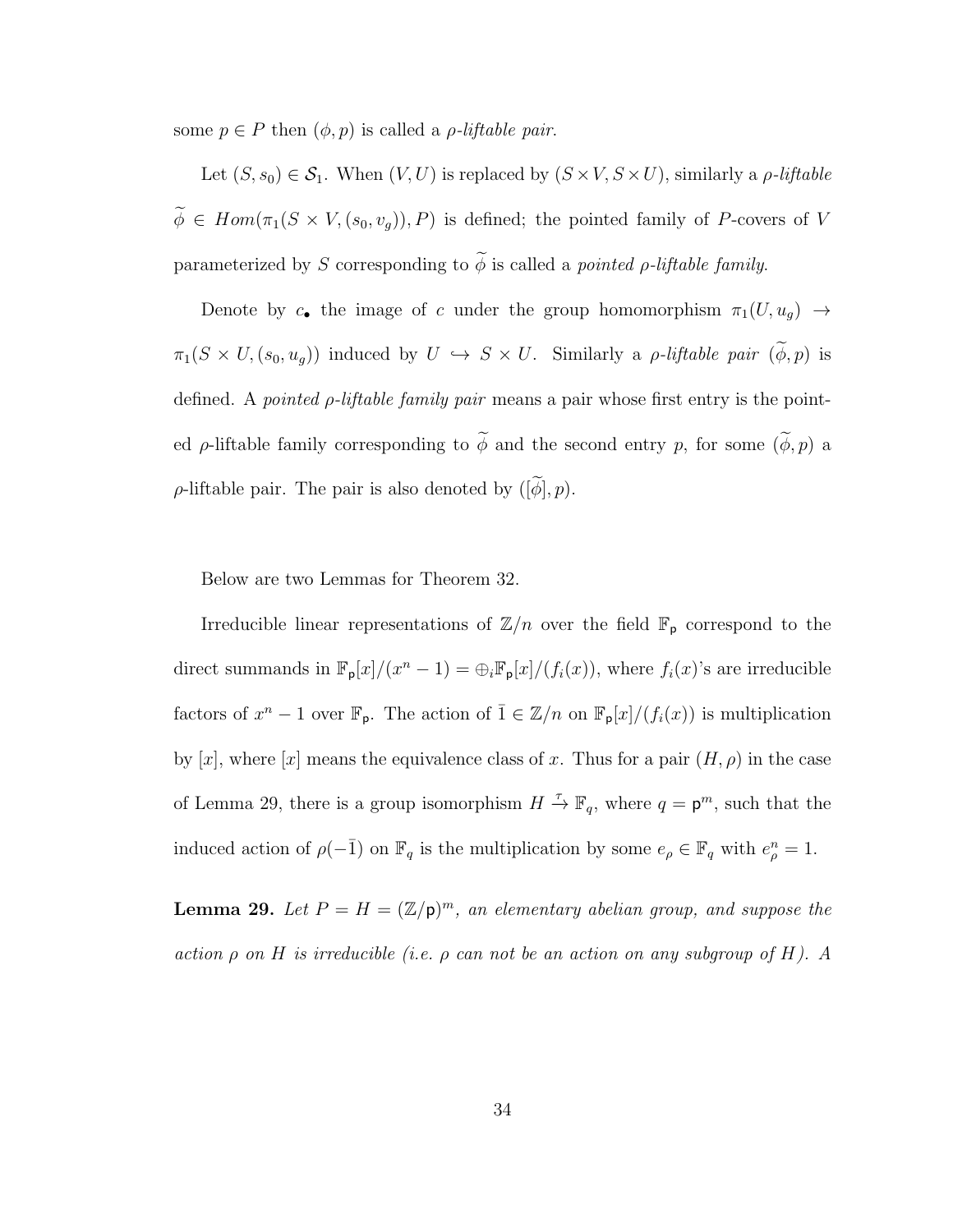group homomorphism  $\phi \in Hom(\pi_1(V, v_g), H)$  is  $\rho$ -liftable iff for every  $b \in \pi_1(V, v_g)$ 

$$
\phi(c^{-1}bc) = \rho(-\bar{1})(\phi(b)).
$$
\n<sup>(\*)</sup>

Moreover, if  $\rho = 1$ , there is only one  $\hat{\phi}$  that can lift  $\phi$ , and in this case  $\hat{\phi}(c) =$  $(n_{-1}\phi(c^n), \bar{1})$ , where  $n_{-1}$  is a natural number such that  $n_{-1}n \equiv 1 \pmod{p}$ . If  $\rho \neq 1$ , there is a set  $\{\widehat{\phi}_h | h \in H\}$  consisting of |H| elements that can all lift  $\phi$  and in this case  $\widehat{\phi}_h(c) = (h, \overline{1}).$ 

*Proof.* Only if : If there is a  $\hat{\phi}$  fitting in the diagram of (3.1), then  $\phi(c^{-1}bc)$  =  $\widehat{\phi}(c)^{-1}\phi(b)\widehat{\phi}(c)$ . Since  $\widehat{\phi}(c) = (h, \bar{1})$  for some  $h \in H$ ,  $\phi(c^{-1}bc) = (h, \bar{1})^{-1}\phi(b)(h, \bar{1}) =$  $\rho(-\overline{1})(\phi(b)).$ 

 $\mathit{If}$  : Suppose  $(*)$  holds. For every element  $h\in H$  define a map  $\widehat{\phi}_h:\pi_1(U,u_g)\to$  $H \rtimes_{\rho} \mathbb{Z}/n$  by  $\widehat{\phi}_h(bc^i) = \phi(b)(h, \bar{1})^i$ . The map is well defined since every element in  $\pi_1(U, u_g)$  can be written uniquely in the form  $bc^i$  with  $b \in \pi_1(V, v_g)$  and  $0 \le i \le n-1$ . Such  $\hat{\phi}_h$ 's are not necessarily homomorphisms; they make the diagram commute. The map  $\hat{\phi}_h$  is a homomorphism iff  $\phi(c^n) = (h, \bar{1})^n$ . If  $\rho = 1$ ,  $(h, \bar{1})^n = (nh, \bar{0})$ . Then there is a unique  $h_0 = n_{-1}\phi(c^n) \in H$  such that  $\phi_{h_0}$  is a homomorphism. If  $\rho \neq 1$ , the condition automatically holds since both sides equal 0. One can compute  $(h, \bar{1})^n = 0$ using  $\rho(-\bar{1})(h) = e_{\rho}h$ . Hence for every  $h \in H$ ,  $\widehat{\phi}_h$  is a homomorphism.  $\Box$ 

Here is the second lemma needed in the proof of Theorem 32.

Let  $\underline{\sigma}$  be the automorphism in  $Gal(V/U)$  corresponding to  $\overline{1} \in \mathbb{Z}/n$ . Since U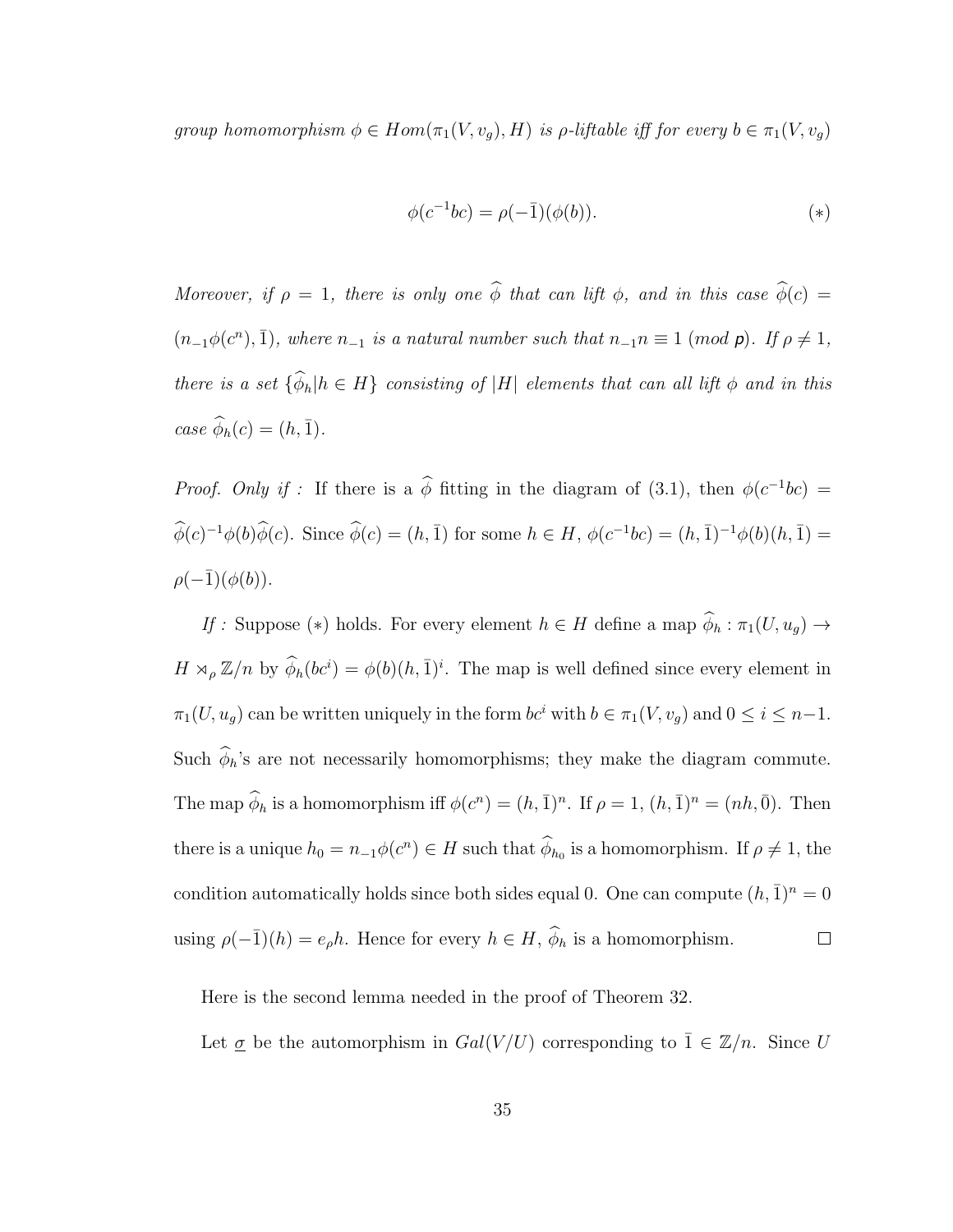and V are affine,  $U = Spec(A)$  and  $V = Spec(B)$  for some rings A and B. Then  $\sigma$ corresponds to a ring automorphism  $\sigma \in Gal(B/A)$ .

**Lemma 30.** A group homomorphism  $\phi \in Hom(\pi_1(V, v_g), H)$  satisfies condition  $(*)$ of Lemma 29 iff  $\phi$  makes the diagram commutative:

$$
\pi_1(V, v_g) \xrightarrow{\phi} H
$$
\n
$$
\sigma_* \downarrow \qquad \qquad \downarrow \rho(-\bar{1})
$$
\n
$$
\pi_1(V, v_{g1}) \xrightarrow{\phi_1} H,
$$
\n(30.1)

where  $v_{g1}$  is the image of  $v_g$  under  $\underline{\sigma}$ ,  $\underline{\sigma}_*$  induced by  $\underline{\sigma}$  and  $\phi_1$  induced from  $\phi$  using any chemin  $v_g \to v_{g1}$ .

*Proof.* Since H is abelian, any chemin  $v_g \rightarrow v_{g1}$  gives the same isomorphism  $\pi_1(V, v_{g1}) \simeq \pi_1(V, v_g)$ , thus induces the same  $\phi_1$  from  $\phi$ .

Denote by  $Fib_{v0}$  (resp.  $Fib_{v1}$ ) the fiber functor from (Finite etale covers of V) to (Sets) at  $v_g$  (resp.  $v_{g1}$ ). Similarly denote by  $Fib_{u0}$  the fiber functor from (Finite etale covers of U) to (Sets) at  $u_g$ . Denote by  $PL_{VU}$  the pullback functor from (Finite etale covers of U) to (Finite etale covers of V) using  $V \to U$ . There are canonical isomorphisms  $i_0$  from  $Fib_{v0} \circ PL_{VU}$  to  $Fib_{u0}$  and  $i_1$  from  $Fib_{v1} \circ PL_{VU}$ to  $Fib_{u0}$ .

The element  $c \in \pi_1(U, u_g)$  maps to  $\overline{1}$  under  $\theta$ , and  $\overline{1} \in \mathbb{Z}/n$  corresponds to  $\underline{\sigma} \in Gal(V/U)$ , which sends  $v_g$  to  $v_{g1}$ . And since every finite etale cover of V composed with  $V \to U$  is a finite etale cover of  $U, c \in \pi_1(U, u_g)$  induces  $c_{01}$  a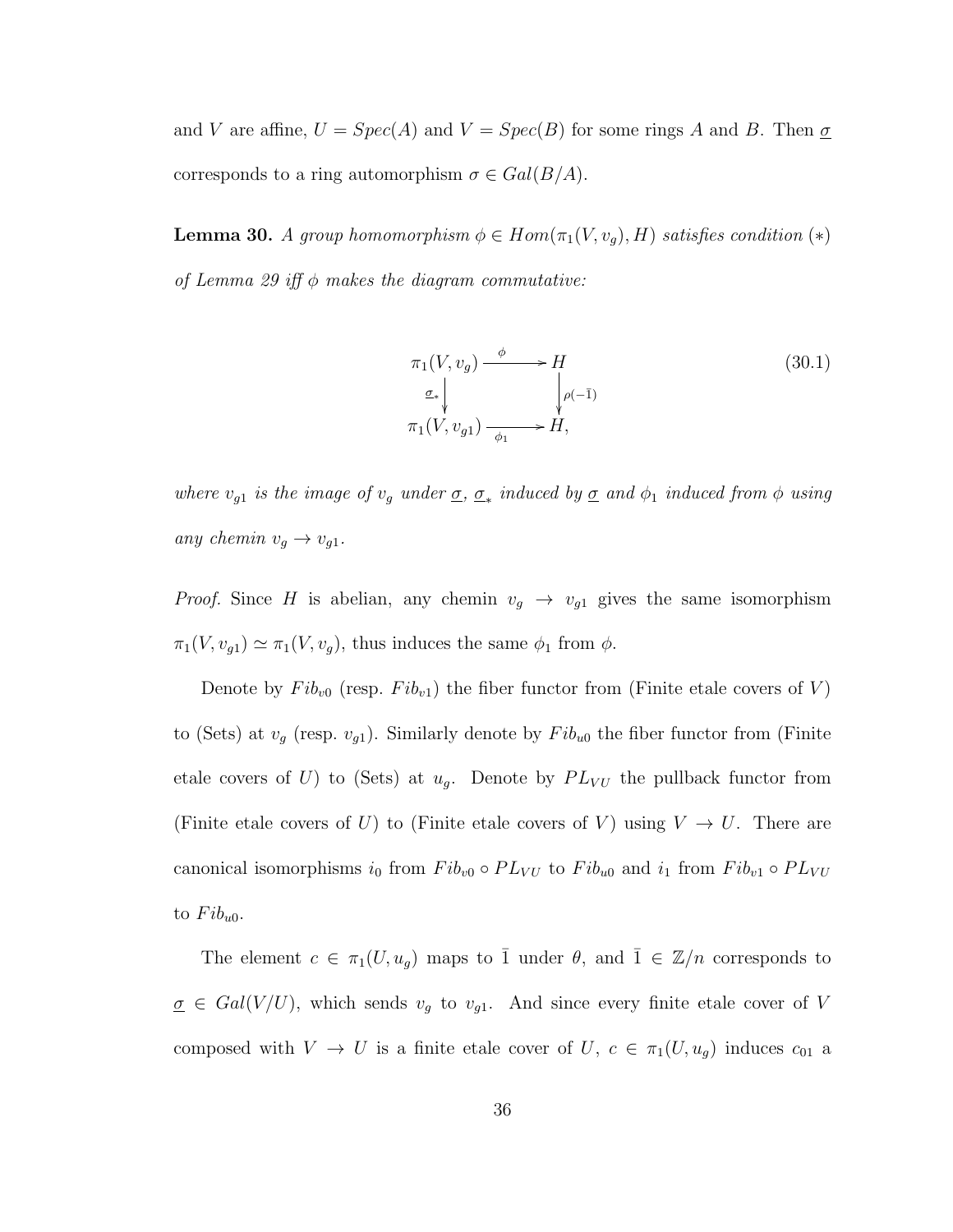chemin  $v_{g1} \rightarrow v_g$ . So the first and the last squares of diagram (30.2) commute:

$$
Fib_{v0} \circ PL_{VU} \xrightarrow{c_{01}} Fib_{v1} \circ PL_{VU} \xrightarrow{\sigma_{*}(b)} Fib_{v1} \circ PL_{VU} \xrightarrow{c_{01}^{-1}} Fib_{v0} \circ PL_{VU} \quad (30.2)
$$
  
\n
$$
\downarrow i_{0} \qquad \qquad i_{1} \qquad \qquad i_{1} \qquad \qquad i_{1} \qquad \qquad i_{0}
$$
  
\n
$$
Fib_{u0} \xrightarrow{c} Fib_{u0} \xrightarrow{\pi_{*}(b)} Fib_{u0} \xrightarrow{c^{-1}} Fib_{u0}.
$$

Since  $\pi_*(b) = \pi_* \underline{\sigma}_*(b)$  for every  $b \in \pi_1(V, v_g)$ ,



The middle square of diagram (30.2) commutes.

Hence the whole diagram (30.2) is commutative, which shows  $\phi(c^{-1}bc) = \phi(c_{01}^{-1}\underline{\sigma}_*(b)c_{01})$ . Since  $\phi(c_{01}^{-1}\underline{\sigma}_*(b)c_{01}) = \phi_1(\underline{\sigma}_*(b))$ , the lemma follows.  $\Box$ 

The two lemmas above are used to prove Theorem 32, the first step in the three step construction of the fine moduli space in Theorem 44.

**Definition 31.** Define  $F_{V,H}^{\rho}$ :  $S_1 \rightarrow$  (Sets) as the contravariant functor given by  $F_{V,H}^{\rho}(S,s_0) = \{ [\tilde{\phi}] | \tilde{\phi} : \pi_1(S \times V, (s_0, v_g)) \to H \text{ is } \rho\text{-liftable} \},\$ the set of  $\rho\text{-liftable}$ families of *H*-covers of *V* parameterized by *S* pointed over  $(s_0, v_g)$ .

Let  $S = Spec(k)$  with  $s_0$  determined by  $v_g$  using diagram (2.1). Then  $F_{V,H}^{\rho}(S, s_0)$ is the set of all isomorphism classes of  $\rho$ -liftable pointed H-covers of  $(V, v_g)$ .

**Theorem 32.** Let H be an elementary abelian group  $(\mathbb{Z}/p)^m$ ,  $\rho : \mathbb{Z}/n \to Aut(H)$ an irreducible action of  $\mathbb{Z}/n$  on H, and  $V \to U$  as above in this Chapter. There is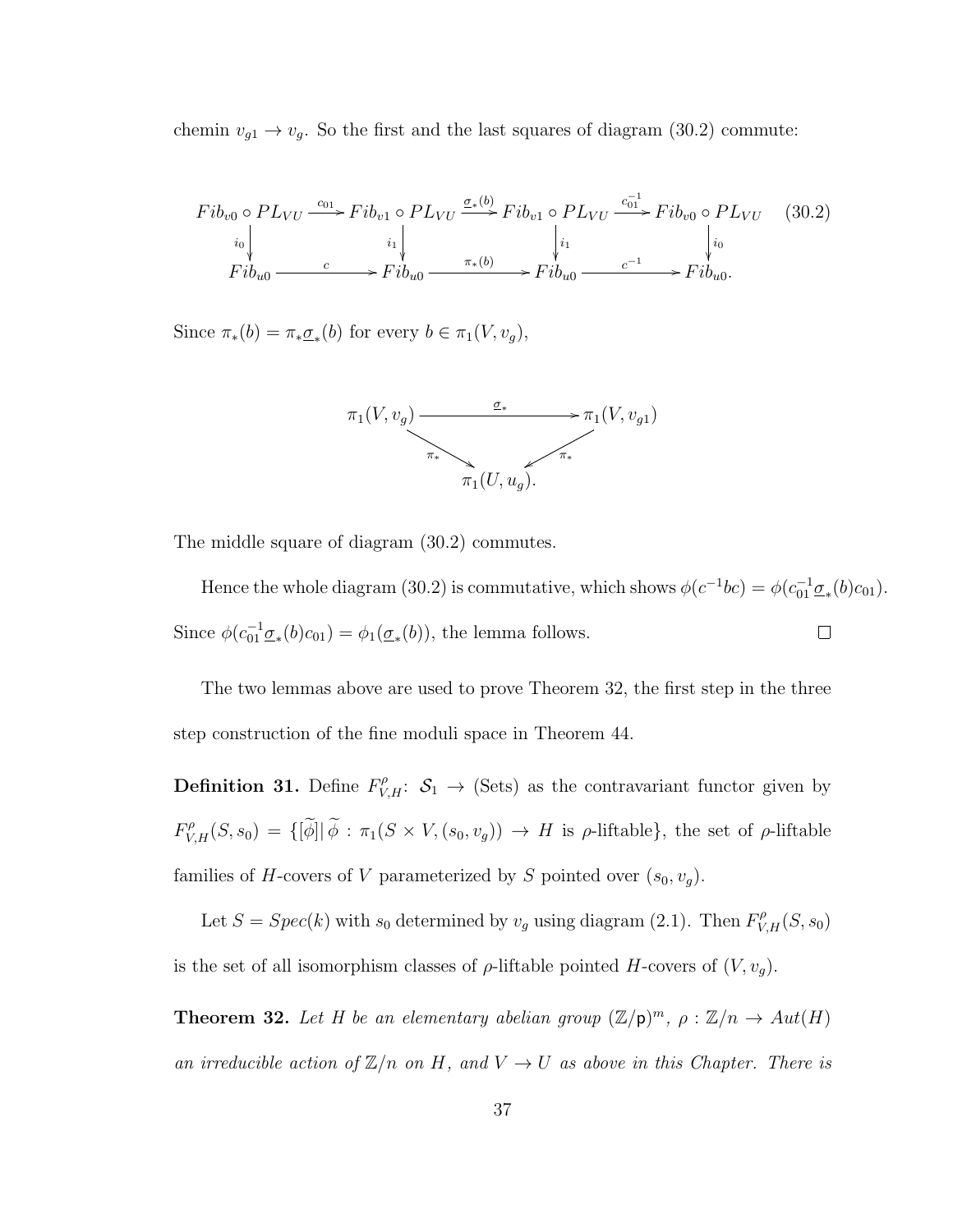a fine moduli space  $M_{V,H}^{\rho}$  representing  $F_{V,H}^{\rho}$ , the functor for isomorphism classes of pointed  $\rho$ -liftable H-covers of  $(V, v_g)$ , which is an ind affine space.

*Proof.* In the proof, we will pass between  $\mathbb{F}_q$  and H freely using the isomorphism  $\tau$ between them given above Lemma 29.

Let 
$$
F = F_{V,H}^{\rho}
$$
.

The Artin-Schreier short exact sequence  $0 \to \mathbb{F}_q \to \mathbb{G}_a \stackrel{\wp}{\to} \mathbb{G}_a \to 0$ , where  $\wp(f) = f^q - f$ , yields  $H^0(V, \mathcal{O}) \stackrel{\wp}{\to} H^0(V, \mathcal{O}) \to H^1(V, \mathbb{F}_q) \to 0$ , where  $0 = H^1(V, \mathcal{O})$ . This is a short exact sequence of  $\mathbb{F}_q$ -vector spaces.

Let X be the subset of  $Hom(\pi_1(V, v_g), H)$  that consists of all the isomorphism classes of pointed  $\rho$ -liftable H-covers of  $(V, v_g)$ . Let  $\phi$  be any element in  $Hom(\pi_1(V, v_g), H)$ . By Lemma 30,  $\phi \in \mathbb{X}$  iff  $\phi_1 \circ \sigma_* = e_{\rho} \phi$ . Let  $\underline{\sigma}^* : H^1(V, \mathbb{F}_q) \to H^1(V, \mathbb{F}_q)$  be induced by  $\underline{\sigma}$ ; it is a homomorphism of  $\mathbb{F}_q$ -vector spaces. Identify  $H^1(V, \mathbb{F}_q)$  with  $Hom(\pi_1(V, v_g), \mathbb{F}_q)$ . By definition of  $\underline{\sigma}^*, \underline{\sigma}^*(\phi) = \phi_1 \circ \underline{\sigma}_*$ . So  $\phi \in \mathbb{X}$  iff

$$
\underline{\sigma}^*(\phi) = e_{\rho}\phi,\tag{*1}
$$

which shows that X is an  $\mathbb{F}_q$ -subspace of  $H^1(V, \mathbb{F}_q)$ .

There is a commutative diagram consisting of two short exact sequences of  $\mathbb{F}_q$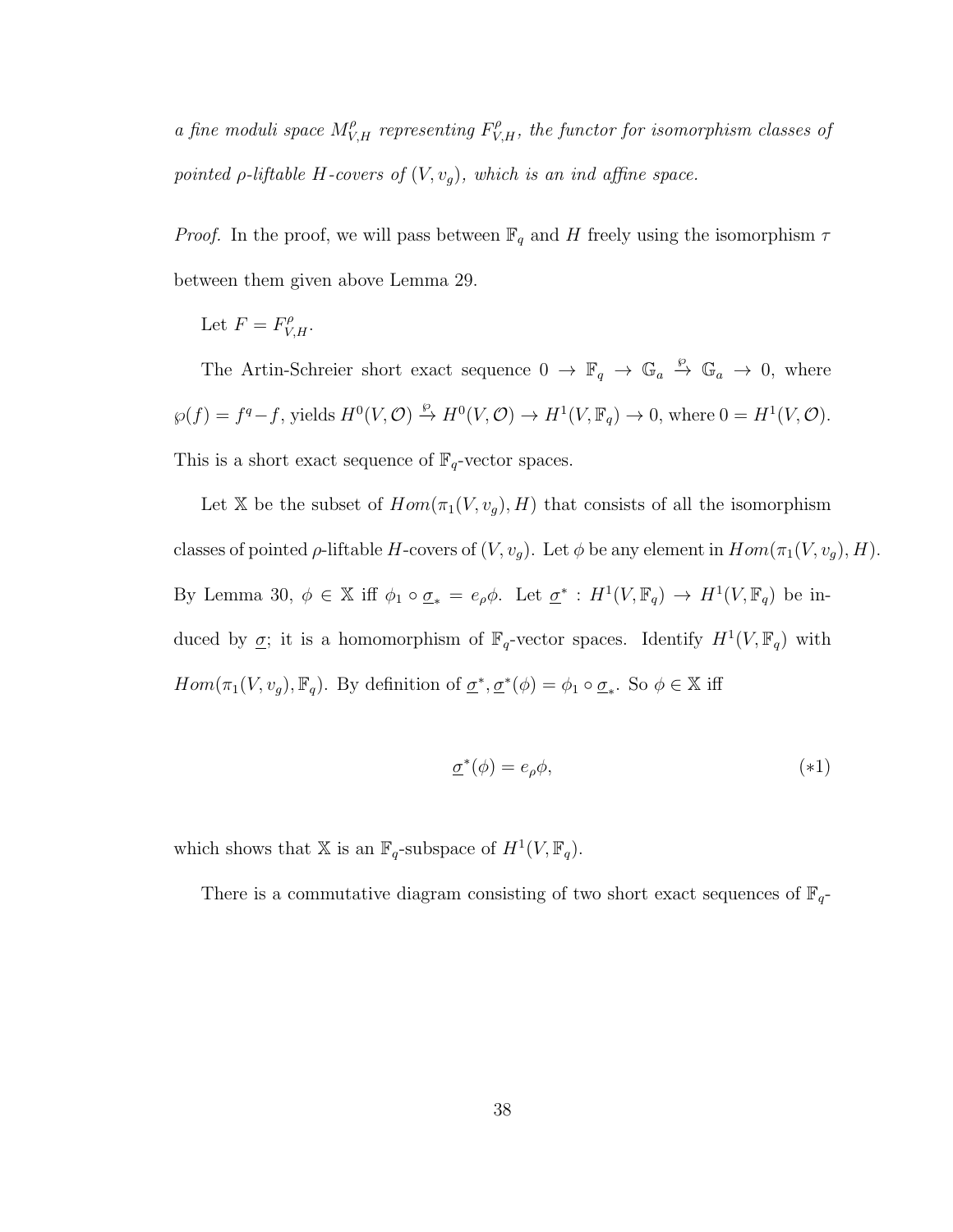vector spaces with every symbol already defined above:

$$
B = H^{0}(V, \mathcal{O}) \xrightarrow{\varphi} H^{0}(V, \mathcal{O}) \xrightarrow{\pi} H^{1}(V, \mathbb{F}_{q}) \longrightarrow 0
$$
\n
$$
\downarrow \sigma \qquad \qquad \downarrow \qquad \downarrow \mathcal{E}^{*}
$$
\n
$$
H^{0}(V, \mathcal{O}) \xrightarrow{\varphi} H^{0}(V, \mathcal{O}) \xrightarrow{\pi} H^{1}(V, \mathbb{F}_{q}) \longrightarrow 0,
$$
\n
$$
(32.1)
$$

which comes from a commutative diagram consisting of two Artin-Schreier short exact sequences of sheaves:

$$
0 \longrightarrow \mathbb{F}_q \longrightarrow \mathbb{G}_a \longrightarrow \mathbb{G}_a \longrightarrow 0
$$
  
\n
$$
\downarrow \qquad \qquad \downarrow \qquad \qquad \downarrow
$$
  
\n
$$
0 \longrightarrow \underline{\sigma}_* F_q \longrightarrow \underline{\sigma}_* \mathbb{G}_a \longrightarrow \underline{\sigma}_* \mathbb{G}_a \longrightarrow 0,
$$

where  $\mathbb{F}_q \to \underline{\sigma}_* \mathbb{F}_q$  is induced by  $V \stackrel{\sigma}{\to} V$  and similarly for  $\mathbb{G}_a$ .

Let  $b \in B$ . By the right square of diagram (32.1), (\*1) implies

$$
\phi := \pi b \in \mathbb{X} \iff \sigma b \in e_{\rho} b + \wp B. \tag{42}
$$

Define  $D = \sigma - e_{\rho}: B \to B$ , an A-module endomorphism of B, where  $e_{\rho}$  acts on B by multiplication. Similarly to the proof of Theorem 1.2 in [H80], there is an exact sequence  $Ker D \stackrel{\wp}{\to} Ker D \stackrel{\pi}{\to} \mathbb{X} \to 0$ , of  $\mathbb{F}_q$ -vector spaces. (Denote the restriction of  $\varphi$  (resp.  $\pi$ ) to  $KerD$  also by  $\varphi$  (resp.  $\pi$ ).)

(32.1) Now construct  $M_{V,H}^{\rho}$  using the Ker short exact sequence above. Let  $(KerD)<sub>n</sub> = KerD \cap H<sup>0</sup>(V, q<sup>n</sup>Div<sub>V</sub>)$ , where  $Div<sub>V</sub> = \Sigma P<sub>i</sub>$  the sum of all the closed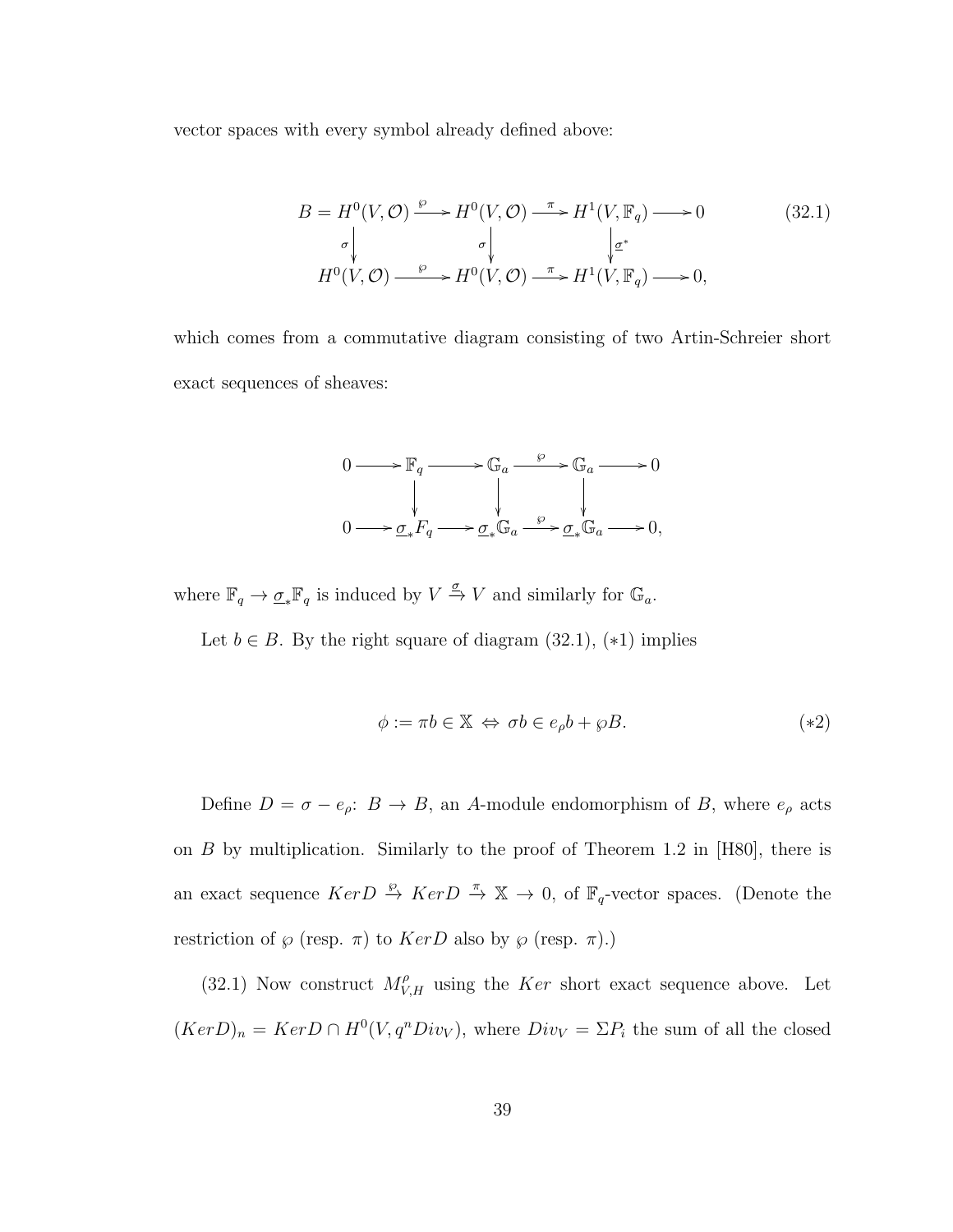points in  $\overline{V} - V$  and  $\overline{V}$  is the smooth completion of V. There is a k-vector space filtration  $(KerD)_0 \leq (KerD)_1 \leq ... \leq (KerD)_n \leq ...$  Let  $\mathbb{X}_n = \pi((KerD)_n)$ . There is a short exact sequence  $(KerD)_{n-1} \stackrel{\wp}{\to} (KerD)_n \stackrel{\pi}{\to} \mathbb{X}_n \to 0$  obtained from the similar one above. Inductively choose bases  $K_n$  of each  $(KerD)_n$  as a finite dimensional k-vector space, such that  $K_{n+1}$  includes both  $K_n$ , and  $\{f^q | f \in$  $K_n - K_{n-1}$  and f is not in k}. This is the way to choose bases inductively in a similar situation in the proof of Theorem 1.2 in [H80]. The restriction of  $\pi$  to the k-linear span  $\langle K_i - K_{i-1} \rangle_k$  of  $K_i - K_{i-1}$  is an isomorphism of  $\mathbb{F}_q$ -vector spaces  $\langle K_i - K_{i-1} \rangle_k \stackrel{\pi}{\rightarrow} \mathbb{X}_i$ , which gives a k-vector space structure to  $\mathbb{X}_i$ .

Let  $(S, s_0) \in S_1$  with  $S = Spec(R)$ . Similarly there is a commutative diagram consisting of two short exact sequences of  $\mathbb{F}_q$ -vector spaces:

$$
\begin{array}{c}\nH^0(S \times V, \mathcal{O}) \xrightarrow{\varphi} H^0(S \times V, \mathcal{O}) \xrightarrow{\Pi} H^1(S \times V, \mathbb{F}_q) \longrightarrow 0 \\
\uparrow \downarrow \qquad \qquad \downarrow \downarrow \downarrow \downarrow \\
H^0(S \times V, \mathcal{O}) \xrightarrow{\varphi} H^0(S \times V, \mathcal{O}) \xrightarrow{\Pi} H^1(S \times V, \mathbb{F}_q) \longrightarrow 0,\n\end{array}
$$

where  $\hat{\sigma}$  is an  $R \otimes_k A$ -module endomorphism:  $R \otimes_k B \to R \otimes_k B$ ,  $r \otimes b \mapsto r \otimes \sigma(b)$ and  $\wp : r \otimes b \mapsto (r \otimes b)^q - r \otimes b$ . Let  $\widehat{D} = \widehat{\sigma} - e_{\rho}$ . As above, there is a short exact sequence of  $\mathbb{F}_q$ -vector spaces  $Ker \hat{D} \stackrel{\wp}{\to} Ker \hat{D} \stackrel{\Pi}{\to} \hat{\mathbb{X}} \to 0$ , where  $\hat{\mathbb{X}}$  denotes  $\{\widetilde{\phi} \in H^1(S \times V, \mathbb{F}_q) | \underline{\hat{\sigma}}^*(\widetilde{\phi}) = e_{\rho} \widetilde{\phi}\}\$ and  $\underline{\hat{\sigma}} \in Gal(S \times V/S \times U)$  corresponds to  $\hat{\sigma}$ . One can check that  $Ker\widehat{D} = R \otimes_k KerD$ .

If two S-parametrized P-covers of V pointed over  $(s_0, v_g)$  are equivalent, they are considered the same element in  $F(S, s_0)$ , by definition of F. Hence  $F(S, s_0)$  =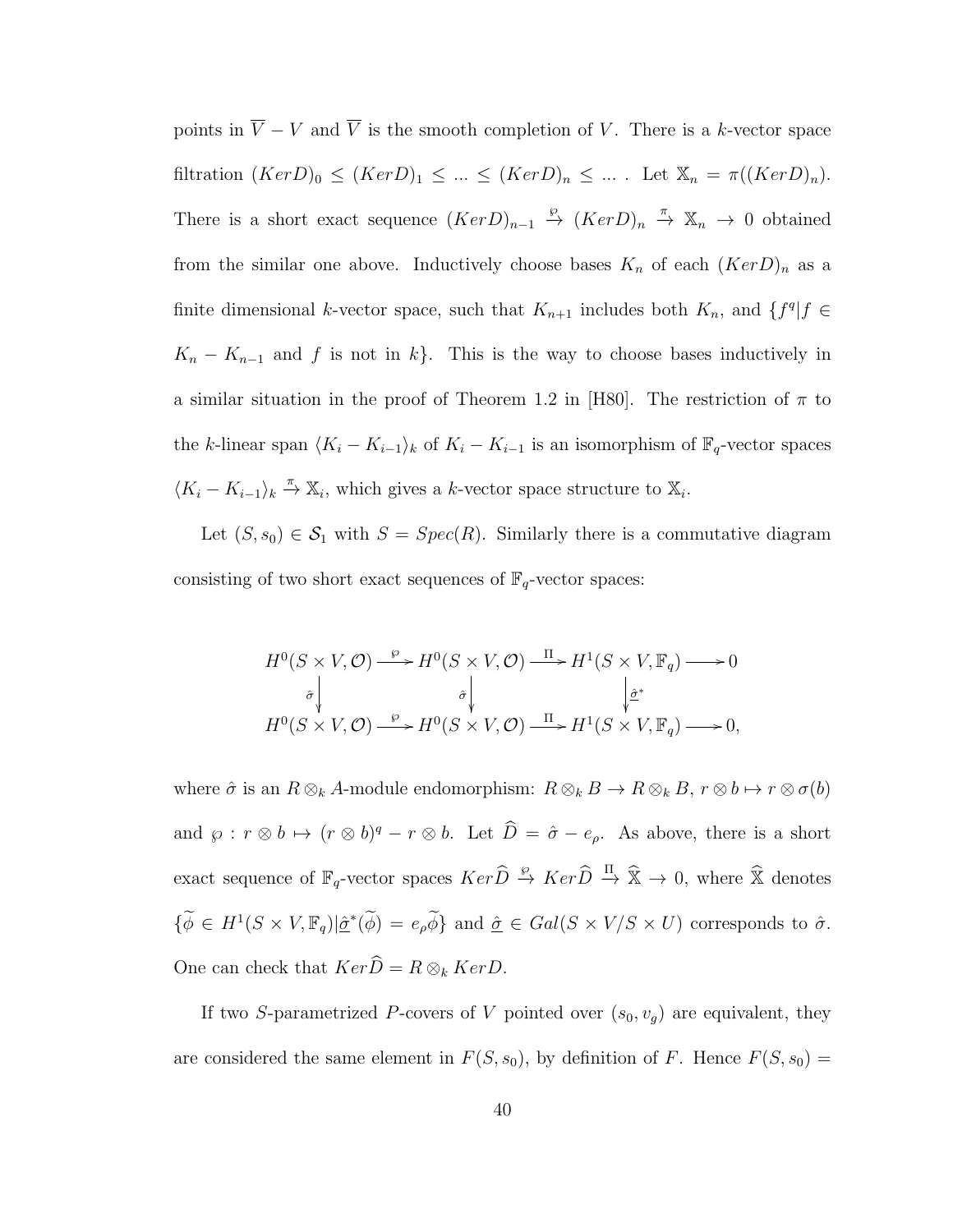$\frac{\widehat{\mathbb{X}}+H^1(S,\mathbb{F}_q)}{H^1(S,\mathbb{F}_q)}\,=\,\frac{\widehat{\mathbb{X}}}{\widehat{\mathbb{X}}\cap H^1(S)}$  $\frac{\mathbb{X}}{\mathbb{X}\cap H^1(S,\mathbb{F}_q)}$  (see Remark 22 b). The automorphism  $\hat{\underline{\sigma}}$  of  $S \times V$  does not change the S-factor, thus for any  $\tilde{\phi} \in H^1(S, \mathbb{F}_q)$ ,  $\hat{\underline{\sigma}}^*(\tilde{\phi}) = \tilde{\phi}$ . If  $e_{\rho} \neq 1$ ,  $\hat{\mathbb{X}} \cap$  $H^1(S, \mathbb{F}_q) = 0$  and  $F(S, s_0) = \hat{\mathbb{X}} = \Pi(Ker\widehat{D}) = \Pi(R \otimes_k KerD)$ . Let the transition map from  $R \otimes_k \langle K_n - K_{n-1} \rangle_k$  to  $R \otimes_k \langle K_{n+1} - K_n \rangle_k$  be Frobenius  $(r \otimes b \mapsto (r \otimes b))$ b)<sup>q</sup>). Then  $\varinjlim_n R \otimes_k \langle K_n - K_{n-1} \rangle_k$  is an  $\mathbb{F}_q$ -vector space. There is an  $\mathbb{F}_q$ -vector space isomorphism  $\varinjlim_n R \otimes_k \langle K_n - K_{n-1} \rangle_k \stackrel{\Pi}{\to} \Pi(R \otimes_k Ker D)$ . Hence  $F(S, s_0) =$  $\varinjlim_n R\otimes_k \langle K_n-K_{n-1}\rangle_k$ . Write out elements in  $K_n-K_{n-1}$  as  $\{k_1,...,k_{d_K}\}$ , whose dual vectors are  $\{\mathbf{k}_1^{\vee},...,\mathbf{k}_{d_K}^{\vee}\}$ . Define  $\mathbb{A}(\langle K_n - K_{n-1} \rangle_k)$  as  $Spec(k[\mathbf{k}_1^{\vee},..., \mathbf{k}_{d_K}^{\vee}])$ . Now  $R \otimes_k$  $\langle K_n - K_{n-1} \rangle_k = Hom_k(\langle K_n - K_{n-1} \rangle_k^{\vee}, R) = Hom_k(S, \mathbb{A}(\langle K_n - K_{n-1} \rangle_k)).$  Therefore  $M_{V,H}^{\rho} :=$  the ind scheme  $\{\mathbb{A}(\langle K_n - K_{n-1} \rangle_k)\}\$ , where the transition morphism between  $\mathbb{A}(\langle K_n - K_{n-1} \rangle_k)$  and  $\mathbb{A}(\langle K_{n+1} - K_n \rangle_k)$  is given by Frobenius, represents F.

If  $e_{\rho} = 1$ , then  $F(S, s_0) = \frac{H^1(S \times U, \mathbb{F}_q)}{H^1(S \times \mathbb{F}_q)}$  $\frac{H^1(S \times U, \mathbb{F}_q)}{H^1(S, \mathbb{F}_q)}$ . This is the case, if  $H = \mathbb{Z}/p$ , of the base step in the proof of Theorem 1.2 in [H80]; the proof there also works for any elementary abelian group H. Hence F is represented by  $M_{V,H}^{\rho} := M_{U,H}$ , which is denoted by  $M_G$  there with  $G = H$ , an ind affine space with transition morphisms given by Frobenius as well. Since now G is a product  $H \times \mathbb{Z}/n$ , it can be derived directly that F is represented by  $M_{U,H}$ ,  $\Box$ 

**Remark 33.** a. By Theorem 32, for any pointed affine connected k-scheme  $(S, s_0)$ , there is a bijection between  $F(S, s_0)$  and  $M_{V,H}^{\rho}(S)$ , where the latter set is the set of k-morphisms from S to  $M_{V,H}^{\rho}$ .

b. Let  $S = Spec(k)$  with  $s_0$  determined by  $v_g$  using diagram (2.1). Then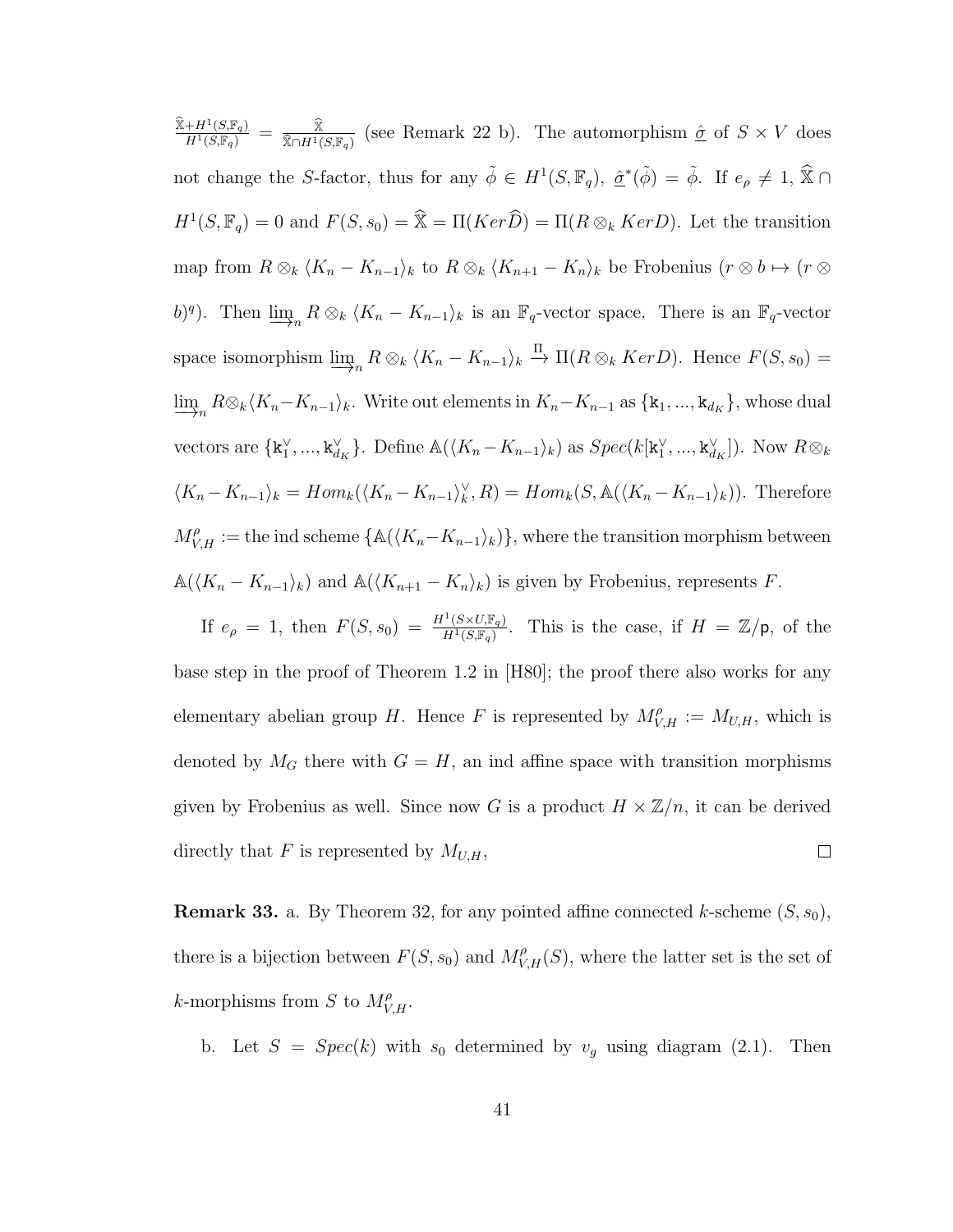$F(S, s_0)$ , the set of all  $\rho$ -liftable pointed H-covers of  $(V, v_g)$ , are in bijection with  $M_{V,H}^{\rho}(S)$ , the set of k-points of  $M_{V,H}^{\rho}$ , same as the set of closed points of  $M_{V,H}^{\rho}$ .

c. Let  $M_{V,H,n}^{\rho} = Spec(k[\mathbf{k}_1^{\vee},..., \mathbf{k}_{d_K}^{\vee}])$  if  $\rho \neq 1$ . It is the *n-th piece* of  $M_{V,H}^{\rho}$ . Similarly the *n*-th piece of  $M_{V,H}^{\rho}$  when  $\rho = 1$  can be defined.

## Remark 34. (Remark/Definition)

With the same notations of Theorem 32.

Let  $M_{V,H,n}^{\rho}$  be the *n*-th piece of  $M_{V,H}^{\rho}$  (see Remark 33 c). A compatible system of H-covers of V over  $M_{V,H}^{\rho}$  means a collection of covers  $\{H$ -covers  $\widetilde{Z}_n$  of  $M_{V,H,n}^{\rho} \times$  $V | n \geq 1$  such that  $\widetilde{Z}_n$  pulled back to  $M_{V,H,n-1}^{\rho} \times V$  is isomorphic to  $\widetilde{Z}_{n-1}$ . Since H is abelian, given any point m on  $M_{V,H,n}^{\rho}$ , where we point  $\widetilde{Z}_n$  over  $(m, v_g)$  does not matter by Remark 20.

A universal family representative over the moduli space  $M_{V,H}^{\rho}$  means, a compatible system of H-covers  $\{H$ -covers  $\widetilde{Z}_n$  of  $M_{V,H,n}^{\rho} \times V \mid n \geq 1\}$  of V over  $M_{V,H}^{\rho}$ , which can be used to give the isomorphism of functors  $Hom(\bullet, M_{V,H}^{\rho}) \xrightarrow{\simeq} F_{V,H}^{\rho}: \mathcal{S}_1 \to$ (Sets) given in Theorem 32 as follows: Sending a k-morphism  $f$  from a k-scheme S with  $(S, s_0) \in S_1$  to  $M_{V,H}^{\rho}$  (see Definition 27 a), to the equivalence class of the pullback of  $\widetilde{Z}_n$ , using the morphism f, to  $S \times V$  pointed arbitrarily over  $(s_0, v_g)$ , is the isomorphism of functors  $Hom(\bullet, M_{V,H}^{\rho}) \xrightarrow{\simeq} F_{V,H}^{\rho}$  given in Theorem 32. Since the  $\widetilde{Z}_n$ 's are compatible any n can be used.

It is derived from definitions that any two universal family representatives are equivalent. The equivalence class of a universal family representative is the universal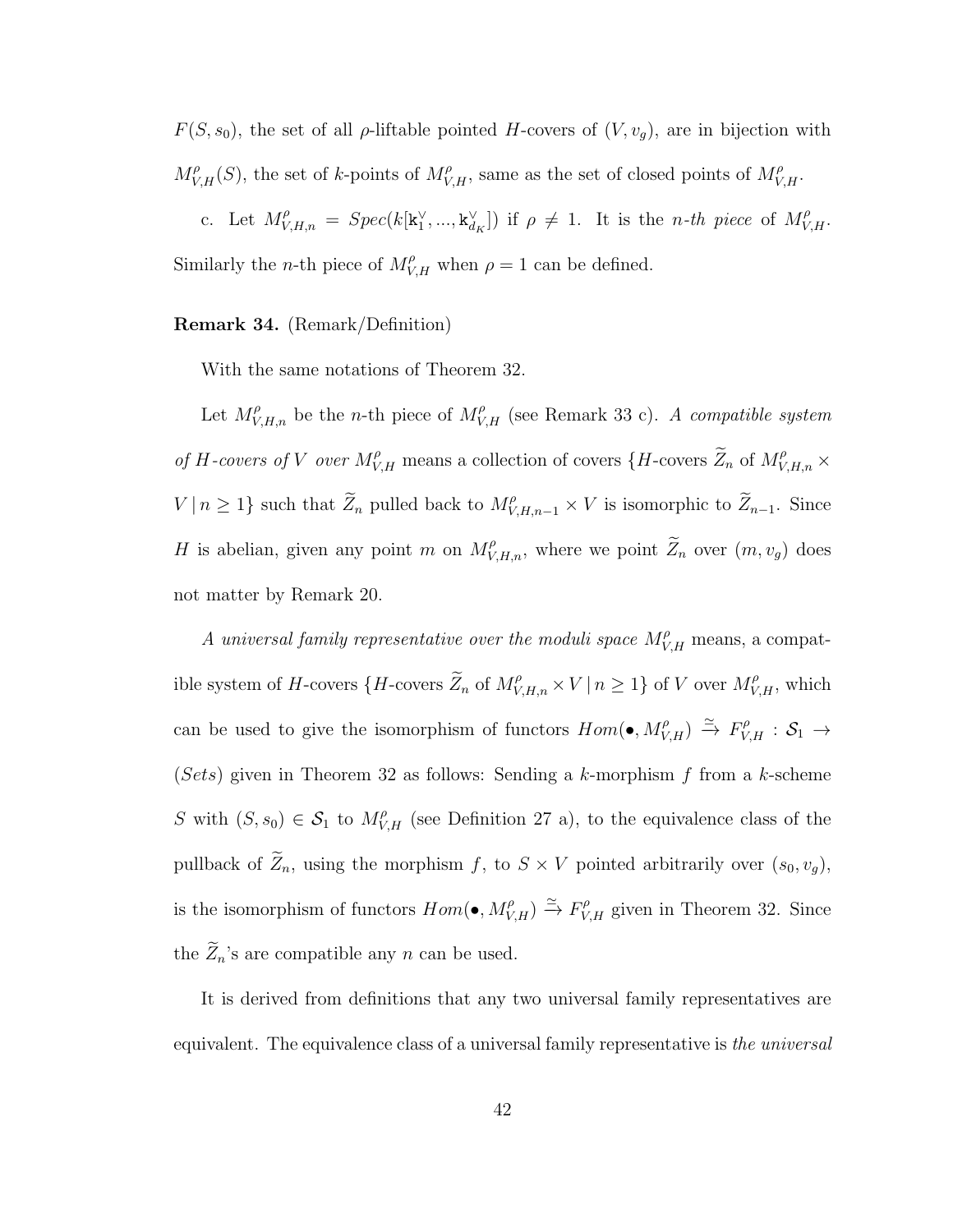family over the moduli space  $M_{V,H}^{\rho}$ . There must be a universal family representative: Let S be  $M_{V,H,n}^{\rho}$ . Identity morphism of  $M_{V,H,n}^{\rho}$  determines a morphism  $S \to M_{V,H}^{\rho}$ . The morphism gives an equivalence class in  $F_{V,H}^{\rho}(S,m)$  using  $Hom(\bullet, M_{V,H}^{\rho}) \stackrel{\simeq}{\rightarrow}$  $F_{V,H}^{\rho}$  given in Theorem 32, for any point m on S. Then  $\rho$ -liftable representatives in the equivalence class are candidates for the  $n$ -th element of a universal family representative. Use the same kind of argument as in Lemma 4.25 of [TY17], a compatible system of H-covers can be chosen.

If  $\rho \neq 1$ , a universal family representative over the moduli space  $M_{V,H}^{\rho}$  can be given by {the H-cover of  $M_{V,H,n}^{\rho} \times V$  given by  $z^q - z = \sum_{k_i \in K_n - K_{n-1}} k_i^{\vee} \otimes k_i \mid n \geq 1$ }, by the construction of  $M_{V,H}^{\rho}$ . The H-covers are compatible for different n's.

If  $\rho = 1$ , similarly a universal family representative over  $M_{V,H}^{\rho}$  can be given explicitly: Replace  $z^q - z = \sum_{k_i \in K_n - K_{n-1}} k_i^{\vee} \otimes k_i$  above by  $z^q - z = \sum_{l_i \in L_n - L_{n-1}} l_i^{\vee} \otimes k_i$  $l_i$ .  $L_n$ , an analogue of  $K_n$ , is the basis chosen inductively for  $A_n/k^+$  in the proof of Theorem 1.2 in [H80]; here  $A_n = H^0(U, q^n Div_U)$  with p there replaced by q and  $B_n$ there is denoted by  $L_n$  here.

The universal family representative over  $M_{V,H}^{\rho}$  given above is the canonical universal family representative over  $M_{V,H}^{\rho}$ . The n-th H-cover in every other universal family representative over  $M_{V,H}^{\rho}$ , differs from the n-th H-cover in the canonical one by an element in  $H^1(M_{V,H,n}^{\rho}, H)$ , as shown in the last two paragraphs in the proof of Theorem 32.

The corollary below is a version of Theorem 32 for pairs, which will be used in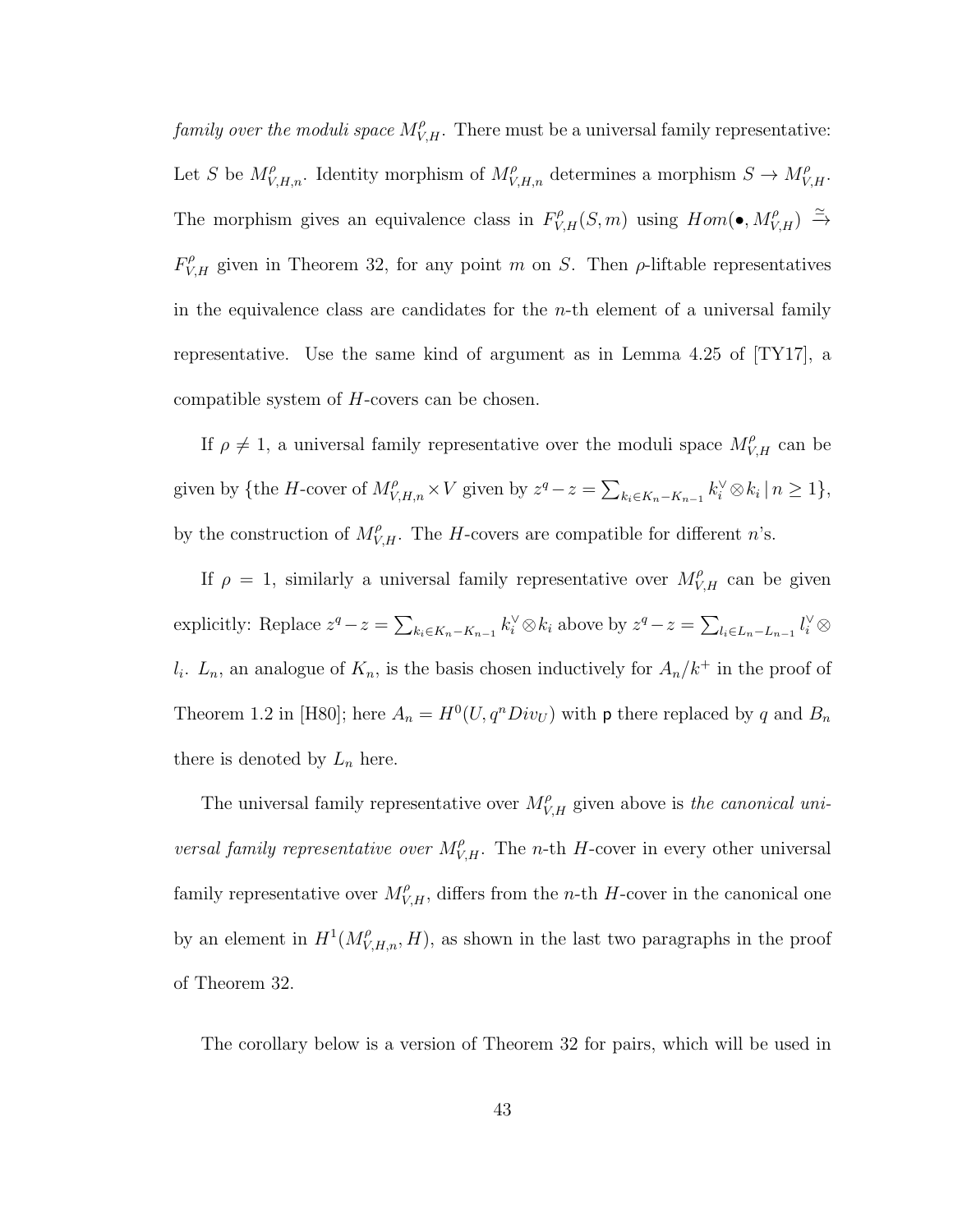the proof of Theorem 39.

**Definition 35.** With the same setting as in Theorem 32. Define  $F_{V,H}^{\rho\bullet}$ :  $S_1 \to (\text{Sets})$ as the contravariant functor given by  $F_{V,H}^{\rho\bullet}(S,s_0) = \{([\widetilde{\phi}],h) | \widetilde{\phi} : \pi_1(S \times V, (s_0, v_g)) \to$ H and  $(\widetilde{\phi}, h)$  is a  $\rho$ -liftable pair}, the set of  $\rho$ -liftable family pairs of H-covers of V parameterized by S, pointed over  $(s_0, v_q)$ .

Let  $S = Spec(k)$  with  $s_0$  determined by  $v_g$  using diagram (2.1). Then  $F^{\rho\bullet}_{V,H}(S, s_0)$ is the set of  $\rho$ -liftable pairs of V.

Corollary 36. Under the same setting of Theorem 32, there is a fine moduli space  $M_{V,H}^{\rho\bullet}$  representing  $F_{V,H}^{\rho\bullet}$ , the functor for  $\rho$ -liftable pairs of V. It is a disjoint union of finitely many copies of  $M_{V,H}^{\rho}$  in Theorem 32.

*Proof.* Let  $M_{V,H}^{\rho_{\bullet}}$  be  $M_{V,H}^{\rho}$  if  $\rho = 1$  and  $\prod_{h \in H} M_{V,H,h}^{\rho}$  if  $\rho \neq 1$ , where  $M_{V,H,h}^{\rho}$  means a copy of  $M_{V,H}^{\rho}$  indexed by h.

Let  $\phi \in Hom(\pi_1(V, v_g), H)$  and  $(\phi, h_0)$  be a  $\rho$ -liftable pair. The map  $\phi_{h_0}$ , as defined in the proof of Lemma 29, is in fact a homomorphism. As stated in Lemma 29, if  $\rho = 1$  then  $h_0$  is the only element in H such that  $(\phi, h_0)$  is a  $\rho$ -liftable pair. If  $\rho \neq 1$  then for every  $h \in H$  the pair  $(\phi, h)$  is  $\rho$ -liftable. Using this fact and Theorem 32  $F_{V,H}^{\rho \bullet}$  is represented by  $M_{V,H}^{\rho \bullet}$ .  $\Box$ 

By Corollary 36,  $M_{V,H}^{\rho}$  is a connected component of the ind scheme  $M_{V,H}^{\rho\bullet}$ . See Remark 26.

Here is the 2nd step of the 3 step construction of the fine moduli space in Theorem 44. Let  $P$  be an arbitrary finite p-group now.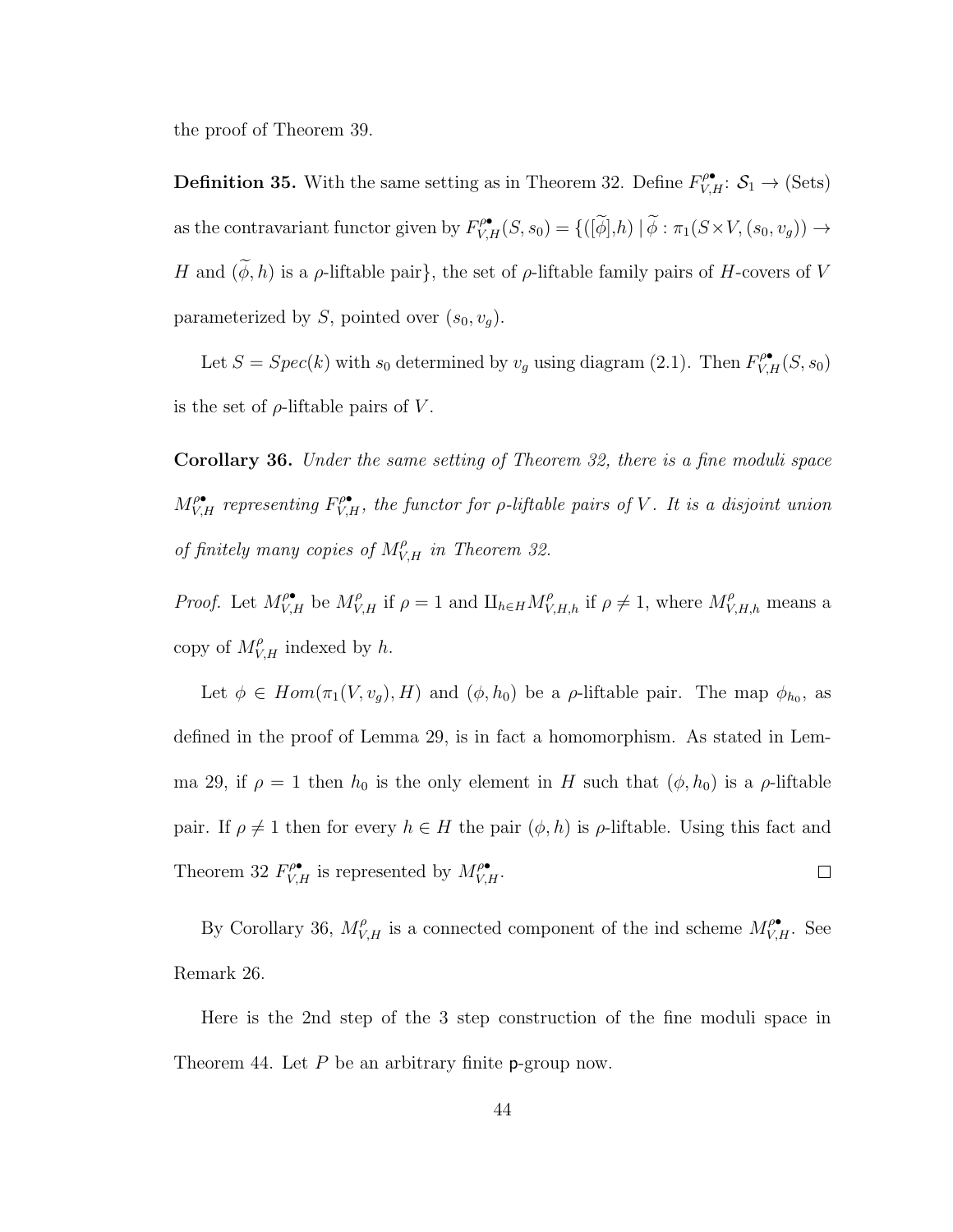**Definition 37.** Let  $F_{V,P}^{\rho\bullet}$ :  $S_1 \rightarrow$  (Sets) be the contravariant functor given by  $F_{V,P}^{\rho\bullet}(S,s_0) = \{([\widetilde{\phi}],p) | \widetilde{\phi} : \pi_1(S \times V, (s_0, v_g)) \to P \text{ and } (\widetilde{\phi},p) \text{ is a } \rho\text{-liftable pair} \},\$ the set of  $\rho$ -liftable family pairs of P-covers of V parameterized by S, pointed over  $(s_0, v_q).$ 

Let  $S = Spec(k)$  with  $s_0$  determined by  $v_g$  using diagram (2.1). Then  $F_{V,P}^{\rho\bullet}(S, s_0)$ is the set of  $\rho$ -liftable pairs of V.

Definition 38. A similar definition for pairs to a universal family representative over  $M_{V,H}^{\rho}$  in Remark 34 will be given.

Assume there is an ind scheme  $M_{V,P}^{\rho\bullet}$ , consisting of finitely many connected components (see Remark 26), representing  $F^{\rho\bullet}_{V,P}$  with an isomorphism between functors  $Hom(\bullet, M_{V,P}^{\rho\bullet}) \xrightarrow{\simeq} F_{V,P}^{\rho\bullet}.$ 

Below  $M_{V,P}^{\rho\bullet}$  is viewed as a scheme instead of an ind scheme (see Remark 41). Connected components of  $M_{V,P}^{\rho\bullet}$  are denoted by  $\{M_{V,P,j}^{\rho}\}.$ 

A system of universal family pair representatives over  $M_{V,P}^{\rho\bullet}$ , means a collection of a *ρ*-liftable pair  $(\tilde{\phi}_{0j,m_j}: \pi_1(M_{V,P,j}^{\rho}\times V,(m_j,v_g)) \to P, p_{\tilde{\phi}_{0j,m_j}})$  for every base point  $m_j$  over each  $M_{V,P,j}^{\rho}$ , which can be used to give the isomorphism of functors  $Hom(\bullet, M_{V,P}^{\rho\bullet}) \xrightarrow{\simeq} F_{V,P}^{\rho\bullet}$  as follows: Sending a k-morphism  $S \xrightarrow{\mathfrak{c}} M_{V,P,j}^{\rho}$  with  $(S, s_0) \in$  $\mathcal{S}_1$  and  $s_0$  mapped to  $m_j$  under c, to the pair  $([\tilde{\phi}_{0j,m_j} \circ \tilde{\mathfrak{c}}_*], p_{\tilde{\phi}_{0j,m_j}})$  with  $S \times V \stackrel{\tilde{\mathfrak{c}}}{\rightarrow}$  $M_{V,P,j}^{\rho} \times V$  induced by c and  $\tilde{\mathfrak{c}}_*$  the homomorphism between fundamental groups induced by  $\tilde{\mathfrak{c}}$ , is the given isomorphism of functors  $Hom(\bullet, M^{\rho\bullet}_{V,P}) \xrightarrow{\simeq} F^{\rho\bullet}_{V,P}$ .

It can be derived from definition that any two  $\tilde{\phi}_{0j,m_j}$  and  $\tilde{\phi}'_{0j,m_j}$  in two differ-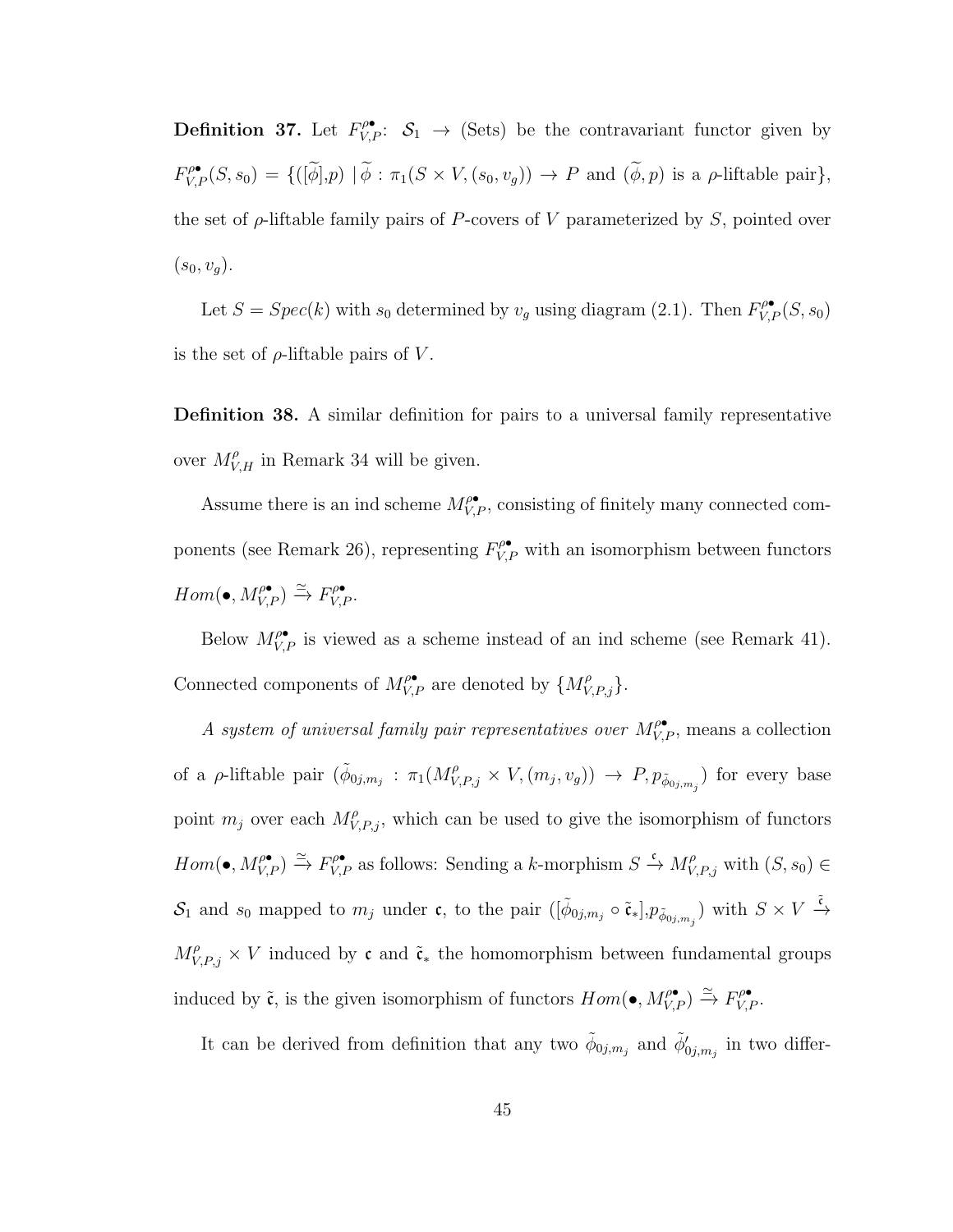ent systems of universal family pair representatives over  $M_{V,P}^{\rho\bullet}$  are equivalent and  $p_{\tilde{\phi}_{0j,m_j}} = p_{\tilde{\phi}'_{0j,m_j}}.$ 

Similarly to Remark 34, there must be a system of universal family pair representatives over  $M_{V,P}^{\rho\bullet}$ .

**Theorem 39.** With the notations above, there exists a fine moduli space  $M_V^{\rho\bullet}$ V,P representing  $F^{\rho\bullet}_{V,P}$ , the functor for  $\rho$ -liftable pairs of V. It is a disjoint union of finitely many ind affine spaces.

*Proof.* Induct on  $|P|$ .

Let  $F = F^{\rho \bullet}_{V,P}$ .

(39.1) Take a minimal normal subgroup H of G inside  $C(P)$ , the nontrivial center of P. It is a product of copies of some simple group S. Hence  $H \approx (\mathbb{Z}/p)^m$ for some  $m \geq 1$ . Let  $\rho_0 : \mathbb{Z}/n \to Aut(H)$  be the  $\mathbb{Z}/n$ -action induced by  $\rho$ ;  $\rho_0$  is irreducible by the minimality of H. If  $H = P$ , then this is in the case of Corollary 36. Hence assume  $H < P$  below. Let  $\bar{\rho}: \mathbb{Z}/n \to Aut(\bar{P})$  be the  $\mathbb{Z}/n$ -action induced by  $\rho$ , where  $\bar{P} = P/H$ . By the inductive hypothesis and Corollary 36 respectively  $\overline{M} := M_{V,\overline{P}}^{\overline{\rho} \bullet}$  and  $M^0 := M_{V,H}^{\rho_0 \bullet}$  exist.

Denote  $F_{V,\bar{P}}^{\bar{\rho}\bullet}$  by  $\bar{F}$ .

It will be shown that  $\bar{M} \times M^0$  is the moduli space desired.

 $(39.2)$  First need to lift a system of universal family pair representatives over M. For every point  $\bar{m}$  of  $\bar{M}$ , there is a  $\bar{\rho}$ -liftable pair  $(\tilde{\mu}_0 : \pi_1(\bar{M} \times V, (\bar{m}, v_g)) \to \bar{P}, \bar{p}_0)$  in the system, which is the counterpart of  $(\tilde{\phi}_{0j,m_j}:\pi_1(M_{V,P,j}^{\rho}\times V,(m_j,v_g))\to \bar{P},p_{\tilde{\phi}_{0j,m_j}})$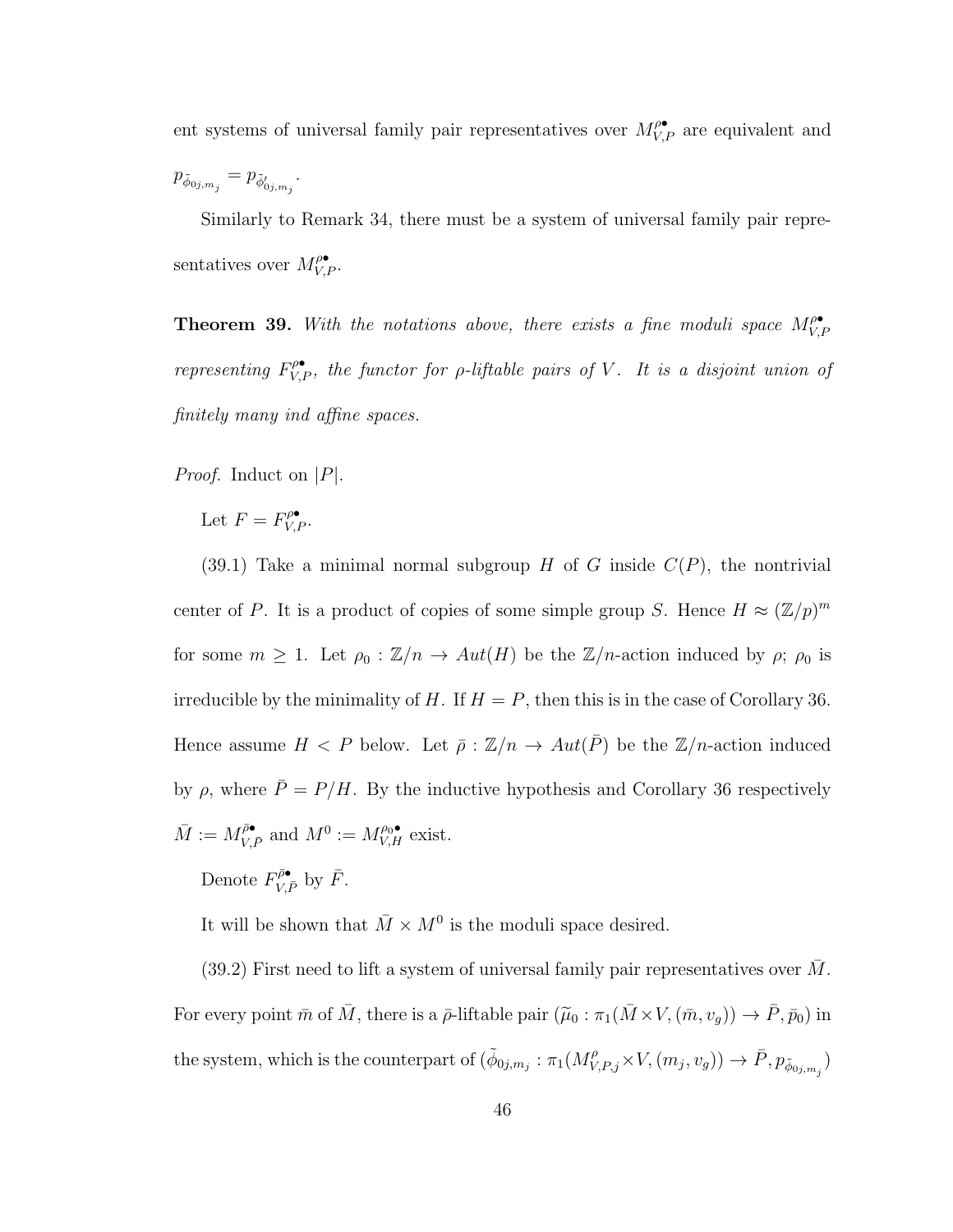in Definition 38. Denote by  $c_{\bullet}$  the image of c under the group homomorphism  $\pi_1(U, u_g) \to \pi_1(\bar{M} \times U, (\bar{m}, u_g))$  induced by  $U \hookrightarrow \bar{M} \times U$ . The pair gives a  $\widehat{\tilde{\mu}}_0$ :  $\pi_1(\bar{M}\times U, (\bar{m}, u_g)) \to \bar{P}\rtimes_{\bar{\rho}}\mathbb{Z}/n$  with  $\widehat{\tilde{\mu}}_0(c_{\bullet}) = (\bar{p}_0, \bar{1}),$  similar to the diagram (3.1). As  $\pi_1(\bar{M}\times U, (\bar{m}, u_g))$  has  $cd_p \leq 1$  ([H80], p1101),  $\hat{h}_{0}$  lifts (a different meaning of "lift", see Remark 18) to a  $\widetilde{\psi}_0 : \pi_1(\overline{M} \times U, (\overline{m}, u_g)) \to P \rtimes_{\rho} \mathbb{Z}/n$  ([Serre], I Prop. 16) with  $\widetilde{\psi}_0(c_{\bullet}) = (p_0, \bar{1})$ , for some  $p_0 \in P$  mapping to  $\bar{p}_0 \in \bar{P}$ , under the quotient map  $P \to \bar{P}$ . Denote the restriction of  $\widetilde{\psi}_0$  on  $\pi_1(\bar{M} \times V, (\bar{m}, v_g))$  by  $\widetilde{\psi}_0$ .

(39.3) Then use the lift  $\widetilde{\psi}_0$  obtained above to separate a  $\rho$ -liftable pair of  $S \times V$ into two parts. Let  $(S, s_0) \in S_1$  and suppose  $(\widetilde{\phi} : \pi_1(S \times V, (s_0, v_g)) \to P, p_1)$  is a p-liftable pair. Its quotient  $(\bar{\phi} : \pi_1(S \times V, (s_0, v_g)) \to \bar{P}, \bar{p}_1)$  is a  $\bar{\rho}$ -liftable pair. By the inductive hypothesis, the quotient pair corresponds to a morphism  $\beta : S \to \overline{M}$ . Denote  $\beta \times Id_V$  by  $\tilde{\beta}$ . Denote the induced homomorphism  $\pi_1(S \times V, (s_0, v_g)) \rightarrow$  $\pi_1(\bar{M}\times V,(\beta(s_0), v_g))$  by  $\tilde{\beta}_*$ , and let  $\tilde{\psi}:=\tilde{\psi}_0\circ\tilde{\beta}_*$  (letting  $\bar{m}$  above be  $\beta(s_0)$  here). Then define a "quotient homomorphism"  $\tilde{\eta}: \pi_1(S \times V, (s_0, v_g)) \to H$  by  $\phi \psi^{-1}$ : Since  $\bar{M}$  is a fine moduli space for  $\bar{F}$  that involves equivalence classes,  $\bar{\phi}$  and  $\bar{\tilde{\psi}}$  only agree pulled back to some finite etale cover T of S, by definition of  $\overline{F}$ . Pick a point  $t_0$ on T mapping to  $s_0$ . Define  $\tilde{\eta}_T(a) = \tilde{\phi}_T(a)\tilde{\psi}_T(a^{-1})$  for every  $a \in \pi_1(T \times V, (t_0, v_g)),$ where  $\widetilde{\phi}_T$  means  $\widetilde{\phi}$  pulled back to T and similarly for  $\widetilde{\psi}_T$ . Actually  $\widetilde{\eta}_T$  maps to H and the centrality of H in P implies that  $\tilde{\eta}_T$  is a homomorphism. Let  $h_1 = p_1 p_0^{-1}$ . Then  $(\tilde{\eta}_T, h_1)$  is a  $\rho_0$ -liftable pair and hence corresponds to a morphism  $\alpha_T : T \to$  $M<sup>0</sup>$ . By etale decent ([H80], p1109, second paragraph)  $\alpha_T$  descends to a morphism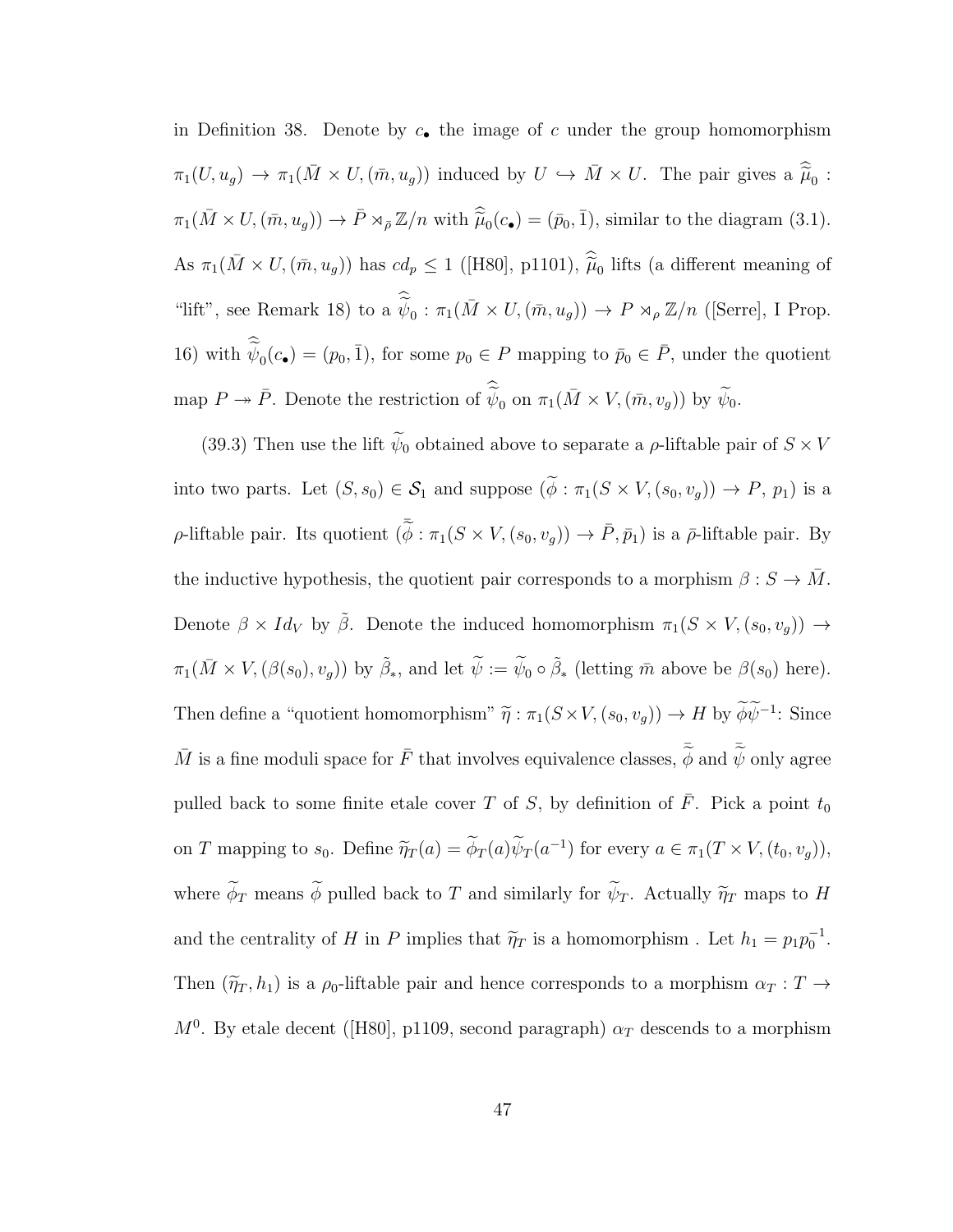$\alpha: S \to M^0$ . Hence get  $(\alpha, \beta): S \to M$ , where  $M = M_{V,P}^{\rho^{\bullet}} := M^0 \times \overline{M}$ .

It is straightforward to verify that the assignment  $(\phi, p_1) \leadsto (\alpha, \beta)$  is well defined on  $\rho$ -liftable family pairs (i.e. is independent of the choice of  $\phi$  in its equivalence class), and yields a bijection between  $F(S, s_0)$  and  $Hom(S, M)$ . As the bijection is compatible with pullback, it follows that  $M$  represents  $F$ .  $\Box$ 

Remark 40. Keeping track of universal family representatives in the inductive construction, a  $\rho$ -liftable universal family representative over (each connected component of)  $M_{V,P}^{\rho\bullet} = M^0 \times \bar{M}$  can be given by the product of a  $\rho_0$ -liftable universal family representative over  $M^0$  and a  $\rho$ -liftable lift of a  $\bar{\rho}$ -liftable universal family representative over  $\bar{M}$ , using the inclusions  $M^0 \hookrightarrow M^0 \times \bar{M}$  and  $\bar{M} \hookrightarrow M^0 \times \bar{M}$ .

**Remark 41.** Since the moduli spaces are ind schemes, strictly speaking the argument above needs to be carried out for each  $n$  and check compatibility for different  $n$ 's. The argument given above has the advantage of being more concise, which follows the way of presentation in Theorem 1.2 of [H80].

**Remark 42.** In the inductive proof of Theorem 39,  $(P, \rho)$  is said to be decomposed to  $(H, \rho_0)$  and  $(\bar{P}, \bar{\rho})$ . If  $(\bar{P}, \bar{\rho})$  is not in the case considered in Theorem 32, then it can be further decomposed similarly. Repeat the inductive step in Theorem 39 until the last pair got is in the case of Theorem 32. The pairs got in the process are denoted by  $(H_t, \rho_t)_t$ , which are all in the case of Theorem 32 and the first of which is  $(H, \rho_0)$ . Then  $M_{V,P}^{\rho \bullet} = \Pi_t M_{V,H}^{\rho \bullet \bullet}$  $V_{V,H_t}^{\rho_t \bullet}$ , which consists of finitely many connected components of the form  $\Pi_t M_{V}^{\rho_t}$  $\overset{\rho_t}{_{V,H_t}}.$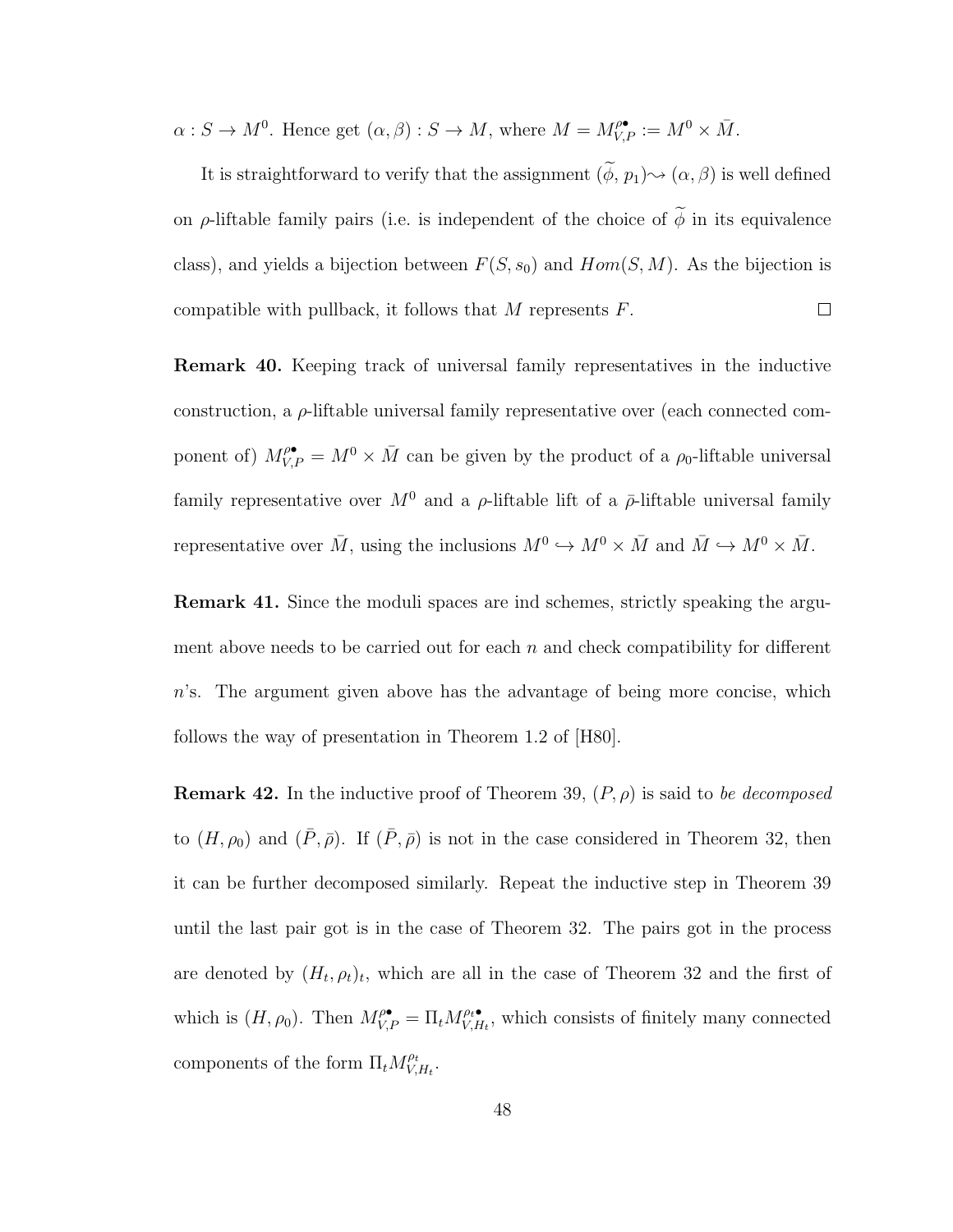Here is the main theorem of this Chapter, on moduli for covers with a given cyclic-by-p Galois group.

**Definition 43.** Let  $F_{U,G}:$   $\mathcal{S}_1 \rightarrow$  (Sets) be the contravariant functor given by  $F_{U,G}(S,s_0) = \{[\tilde{\phi}] \mid \tilde{\phi} : \pi_1(S \times U, (s_0, u_g)) \to G\}$ , the set of families of G-covers of U parametrized by S, pointed over  $(s_0, u_q)$ .

Let  $S = Spec(k)$  with  $s_0$  determined by  $u_g$  using diagram (2.1). Then  $F_{U,G}(S, s_0)$ is the set of pointed G-covers of  $(U, u_g)$ .

**Theorem 44.** There exists a fine moduli space  $M_{U,G}$  representing  $F_{U,G}$ , the functor for pointed G-covers of  $(U, u_g)$ , which is a disjoint union of finitely many ind affine spaces.

*Proof.* It will be shown that  $F_{U,G}$  is isomorphic to  $\prod_{V_i} F_{V_i,P}^{\rho_{n_i},\bullet}$  (see 2.0.6 "Table of symbols" for  $V_i$ ). The disjoint union of functors means taking disjoint union of sets, since the functors map to the category of sets. Hence it is represented by  $\amalg_{V_i} M_{V_i,P}^{\rho_{n_i},\bullet}$ , by Theorem 39.

First the left to right direction map is given in the isomorphism wanted.

Let  $(S, s_0) \in S_1$  and  $(\widetilde{W}, \widetilde{w}_g) \to (S \times U, (s_0, u_g))$  be a pointed G-cover corresponding to some  $\phi \in Hom(\pi_1(S \times U, (s_0, u_g)), G)$ . Let  $(W_m, \widetilde{w}_g)$  be the pointed connected component of  $\widetilde{W}/P$ , a  $(\mathbb{Z}/n')$ -cover of  $(S \times U, (s_0, u_g))$  with  $(\mathbb{Z}/n')$  the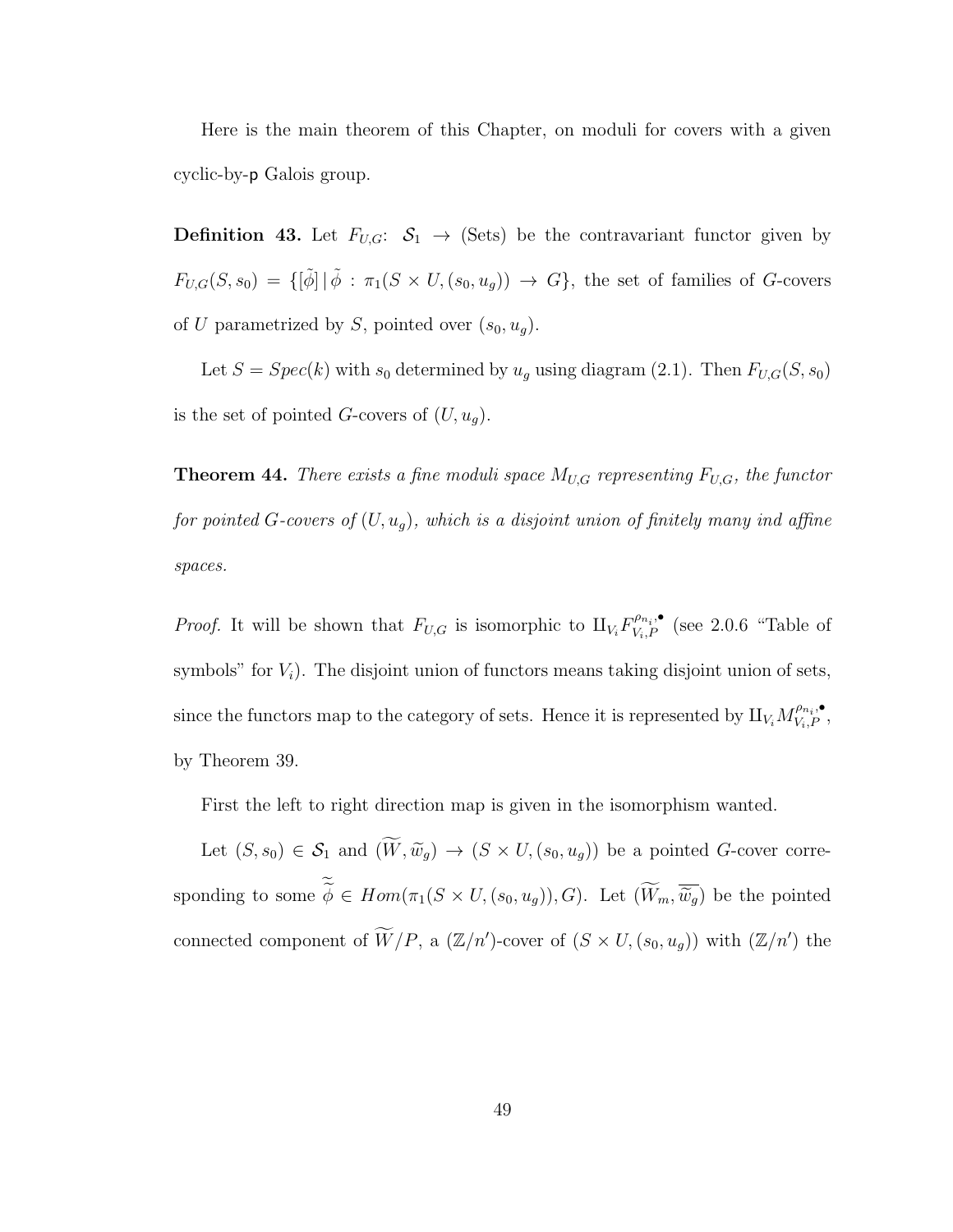order n' subgroup in  $\mathbb{Z}/n$  for some n'|n. The diagram commutes:



Let T be a connected component of the inverse image in  $\overline{W}_m$  of  $S \times \{u'_g\}$ , where  $u'_{g}$  is any k-point on U. The fibers of  $\overline{W}_{m}$  over k-points of U does not vary since the degree of the cover is prime to  $p$ . The k-scheme T is a finite etale cover of S and pick any base point  $t_0$  that maps to  $s_0$ . The cover  $\widetilde{W}_m$  pulled back to  $T \times U$  is isomorphic to a disjoint union of copies of a product  $T \times V_i$  for some  $V_i$  a  $\mathbb{Z}/n_i$ -cover of  $U$ :

$$
\coprod (T \times V_i, (t_0, v_i)) \longrightarrow (\widetilde{W}_m, \widetilde{\widetilde{w}_g})
$$
\n
$$
(T \times U, (t_0, u_g)) \longrightarrow (S \times U, (s_0, u_g)),
$$

as  $(\mathbb{Z}/n')$ -covers of  $T \times U$ , using the canonical embedding  $\iota_{n_i}$  of  $\mathbb{Z}/n_i$  in  $\mathbb{Z}/n$  given in Chapter 2 Definition 16 b.

Let  $\phi_T$  be the composition  $\pi_1(T \times V_i, (t_0, v_i)) \to \pi_1(W_m, \widetilde{w}_g) \to P$  induced by  $T \times V_i \to \widetilde{W}_m$ . Let  $c_{i\bullet}$  be the image of  $c_i$  under  $\pi_1(U, u_g) \to \pi_1(S \times U, (s_0, u_g))$ . Let  $p_0$  be the first entry of  $\widetilde{\phi}(c_{i\bullet}) \in G = P \rtimes_{\rho} \mathbb{Z}/n$ . Then  $(\widetilde{\phi}_T, p_0)$  is a  $\rho_{n_i}$ -liftable pair. It corresponds to a morphism  $\mathfrak{c}_T : T \to M_{V_i, P}^{\rho_{n_i}, \bullet}$ . By etale decent again  $\mathfrak{c}_T$  descends to a morphism  $\mathfrak{c}_S : S \to M_{V_i,P}^{\rho_{n_i},\bullet}$ . The morphism  $\mathfrak{c}_S$  corresponds to an element in  $F_{V_i,P}^{\rho_{n_i},\bullet}(S,s_0)$ . In fact a morphism  $\delta: F_{U,G} \to \amalg_{V_i} F_{V_i,P}^{\rho_{n_i},\bullet}$  is got.

Conversely, suppose  $(\widetilde{\phi}, p_0)$  is a  $\rho_{n_i}$ - liftable pair with  $\pi_1(S \times V_i, (s_0, v_i)) \stackrel{\phi}{\to} P$ .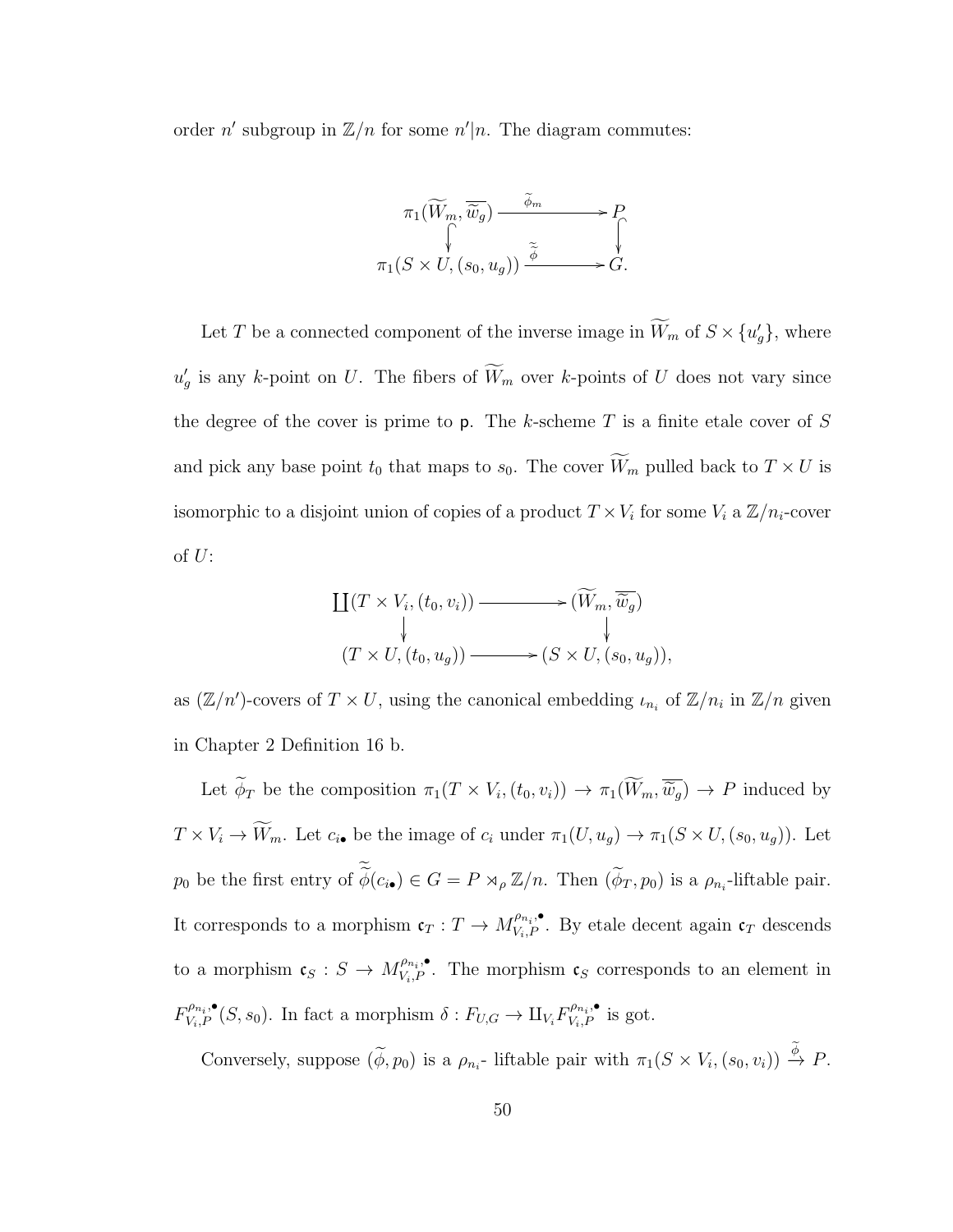The diagram commutes:

$$
\pi_1(S \times V_i, (s_0, v_i)) \xrightarrow{\widetilde{\phi}} P
$$
\n
$$
\uparrow \qquad \qquad \uparrow \qquad \qquad \uparrow
$$
\n
$$
\pi_1(S \times U, (s_0, u_g)) \xrightarrow{\widetilde{\phi}} P \rtimes_{\rho_{n_i}} \mathbb{Z}/n_i \xrightarrow{\widetilde{\iota_{n_i}}} G,
$$

where  $\widetilde{\phi}$  sends  $c_{i\bullet}$  to  $(p_0, \bar{1})$ , and  $\widetilde{\iota_{n_i}}$  is the group embedding induced by  $\iota_{n_i}$ . Hence a pointed family of G-covers of U parametrized by S corresponding to  $\widetilde{\iota_{n_i}} \circ \phi$  is got. In fact a morphism  $\gamma: \amalg_{V_i} F_{V_i,P}^{\rho_{n_i},\bullet} \to F_{U,G}$  is got, which is inverse to  $\delta$ .  $\Box$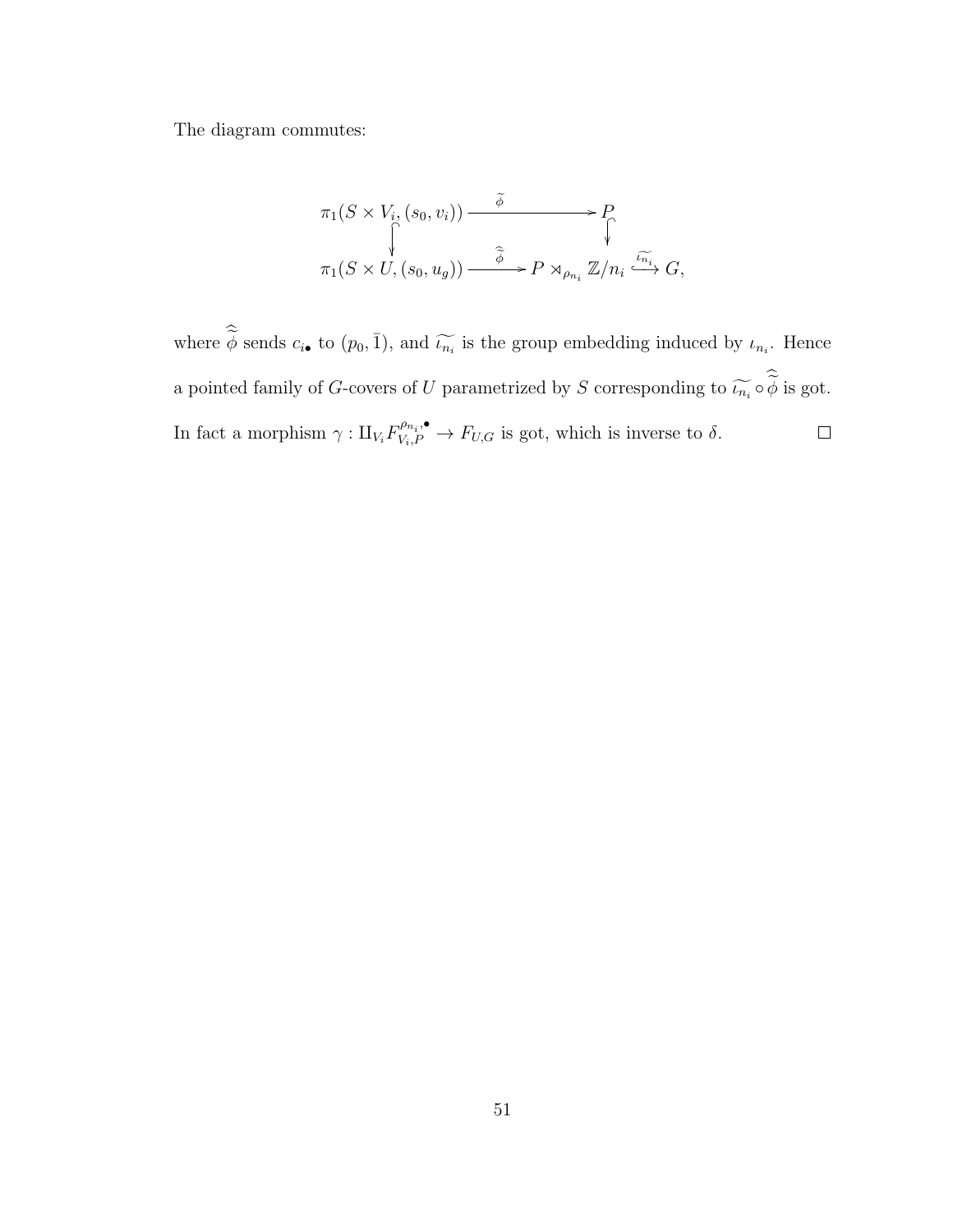## Chapter 4

## Moduli for p'-by-p covers

In Chapter 4, it is shown that, given a pointed affine curve  $(U, u_g)$ , an intersection of finitely many fine moduli spaces for cyclic-by-p covers of some affine curves gives a moduli space for  $p'$ -by- $p$  covers of the curve (Corollary 58).

The next simplest groups after cyclic-by-p groups are  $p'$ -by-p groups. The first idea on how to get a moduli space for  $p'$ -by-p covers of  $(U, u_g)$ , out of fine moduli spaces for cyclic-by-p covers of affine curves constructed in Chapter 3, is to intersect them.

The fine moduli spaces for cyclic-by-p covers of some affine curves, intersect in a fixed fine moduli space  $M_{V',P,0}$  for some affine curve V', which is given first below in Remark 45.

Lemma 47 and Lemma 48 show how to embed a fine moduli space for cyclicby- $p$  covers of an affine curve in  $M_{V',P,0}$ . The first lemma is the base case for the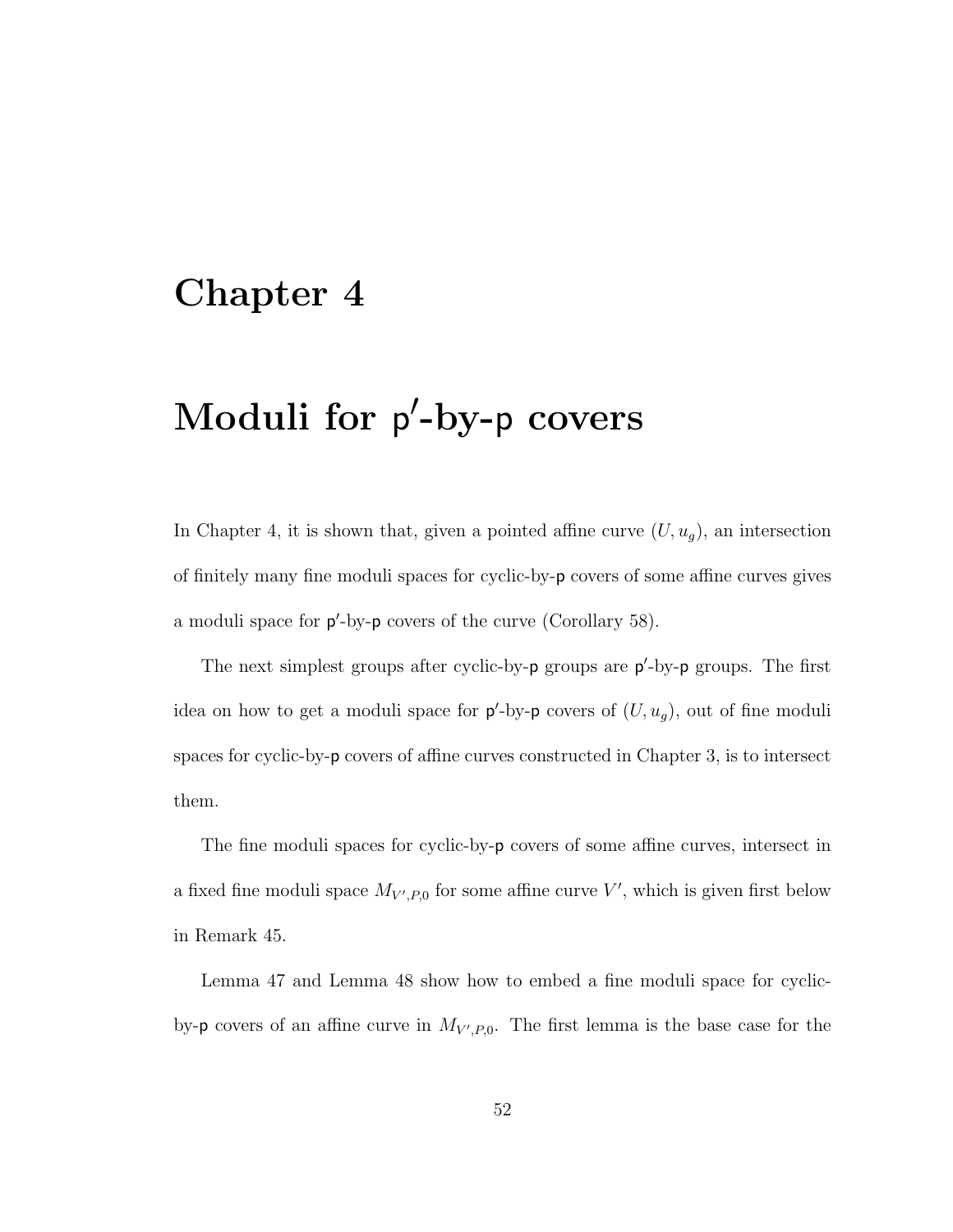induction in the proof of the 2nd lemma.

Then an intersection in  $M_{V',P,0}$  gives a target moduli space  $M_{V'}^{0\rho'}$  $V', P$  in Definition 51. However, it is not a moduli space for covers of  $(U, u_g)$  with Galois group the  $p'$ -by-p group given, because pieces do not patch together well when  $P$  is not abelian (see Remark 53). It is a moduli space for something else; see Proposition 57. Similarly pieces may not patch together well for a disconnected P-cover. Therefore  $M_{V'}^{0\rho'}$  $V'_{V,P}$  only contains connected covers. The moduli space for covers of  $(U, u_g)$  with Galois group the given  $p'$ -by-p group is a corollary of Proposition 57.

One final thing for the intersection idea to work, is to use a weaker definition of equivalence. A new ER-equivalence is introduced below in the definition of  $F_{V'}^{er,Gal/\rho'}$  $\mathbb{E}_{V',P}^{er,Gal/\rho'}$ , the functor to present, and that of  $M_{V',P}^{er0\rho'}$  $\mathcal{V}'_{V,P}$ , a functor related to the moduli space  $M_{V'}^{0\rho'}$  $V'_{V',P}$ . Using ER-equivalence  $F_{V',P}^{er,Gal/\rho'}$  $\chi_{V',P}^{er,Gal/\rho'}$  and  $M_{V',P}^{er0\rho'}$  $V^{\text{ev} \rho}_{V',P}$  are proven isomorphic in Proposition 57.

As always, we follow notations and terminology defined in Chapter 2.

First the space where intersections take place is given.

Let  $(V', v'_g) \to (U, u_g)$  be a pointed connected P'-cover of  $(U, u_g)$ , which corresponds to a surjective group homomorphism  $\theta' : \pi_1(U, u_g) \to P'$ .

**Remark 45.** Since P can be decomposed in different ways in the construction of  $M_{V',P}$  (see proof of Theorem 1.2 in [H80]; see Remark 42 for a  $\rho$ -liftable version), there are different forms of  $M_{V',P}$ . Since they are all fine moduli spaces of  $F_{V',P}$ ,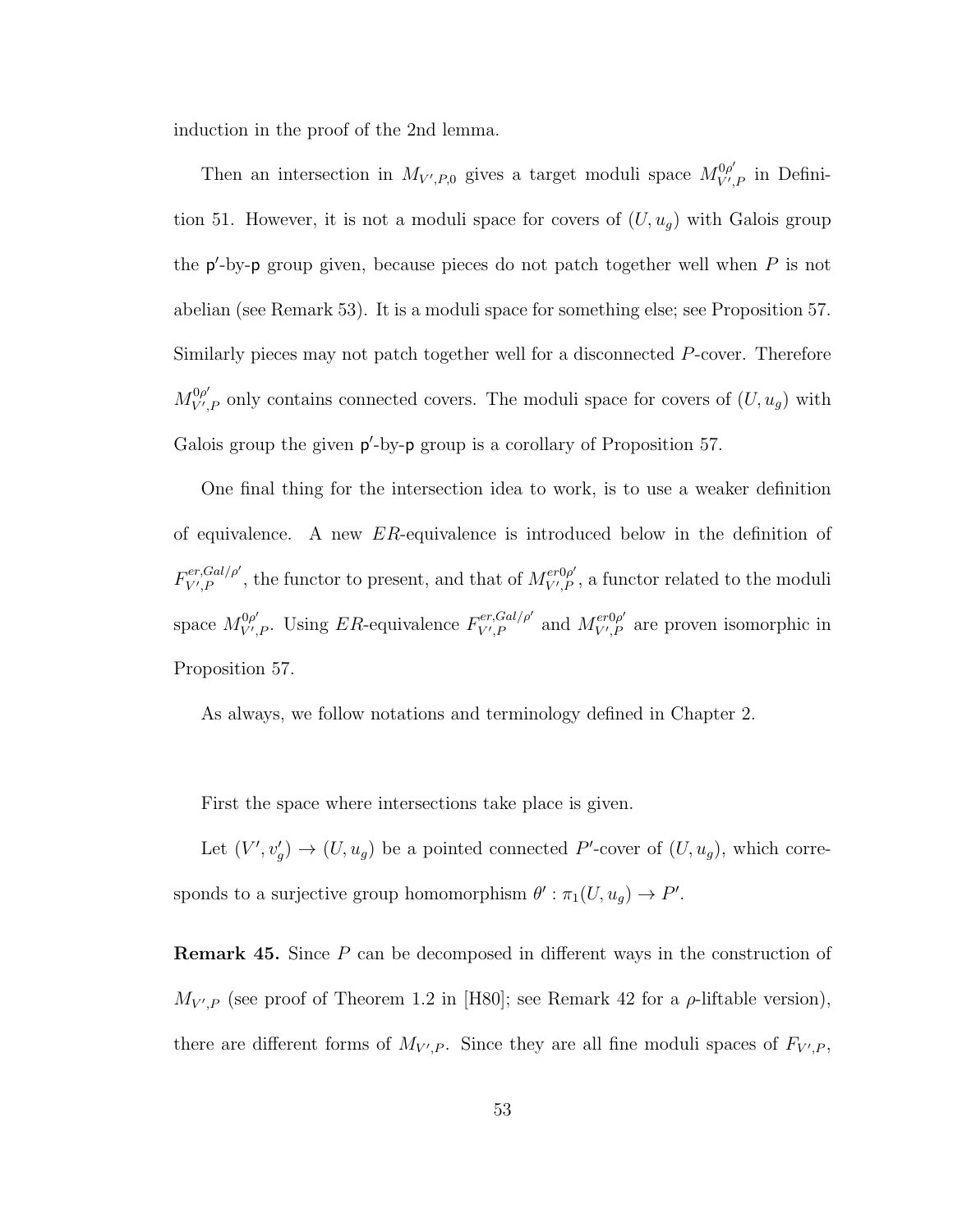it is derived from the definition that they are isomorphic. Fix a fine moduli space  $M_{V',P,0}$  for  $F_{V',P}$  below, where intersections take place.

Now the objects that intersect later are given.

Let  $(V'_{i}, \overline{v'_{gi}})$  be the quotient of  $(V', v'_{g})$  by  $\langle p'_{i} \rangle$ , the subgroup generated by  $p'_{i}$ , and let  $\rho_i : \langle p_i' \rangle \to Aut(P)$  be the restriction of  $\rho'$ . There is a short exact sequence of groups:

$$
1\to \pi_1(V',v'_g)\to \pi_1(V'_i,\overline{v'_{gi}})\xrightarrow{\theta'_i} \langle p'_i\rangle\to 1.
$$

Let  $\pi'_{i*}$  be the homomorphism between fundamental groups induced by  $\pi'_{i}: V'_{i} \to U$ . The following diagram commutes:



For every  $p'_i \in P'$ , fix a  $c'_i$  in  $\pi_1(V'_i, \overline{v'_{gi}})$  that maps to  $p'_i$  under  $\theta'_i$ . The pointed  $\langle p'_i \rangle$ -cover  $(V', v'_g) \to (V'_{i'}, \overline{v'_{gi}})$  is the counterpart of the pointed  $\mathbb{Z}/n$ -cover  $(V, v_g) \to$  $(U, u_g)$  in Theorem 39 of Chapter 3. Apply Theorem 39 on  $(V', v'_g) \to (V'_{i'}, \overline{v'_{gi}})$  and a fine moduli space  $M_{V',P}^{\rho'_i, \bullet}$  $\mathcal{P}_{V',P}^{\prime,\bullet}$  for  $\rho'_{i}$ -liftable pairs of  $(V',v'_{g})$  is got.

For every  $p'_i$  denote by  $\{M_{V',P,ij}^{\rho'_i}\}$  the set of finitely many connected components of  $M_{V^{\prime},P}^{\rho_{i}^{\prime},\bullet}$  $\mathcal{P}'_{V',P}$ . Denote by  $(M_{V',P,ij}^{\rho'_i})_i$  a tuple of connected components indexed by i, an element in  $\Pi_i \{ M_{V',P,ij}^{\rho'_i} \}$ . For each tuple  $(M_{V',P,ij}^{\rho'_i})_i$  do their intersection in  $M_{V',P,0}$ , the way of which will be defined below. Then take the disjoint union of intersections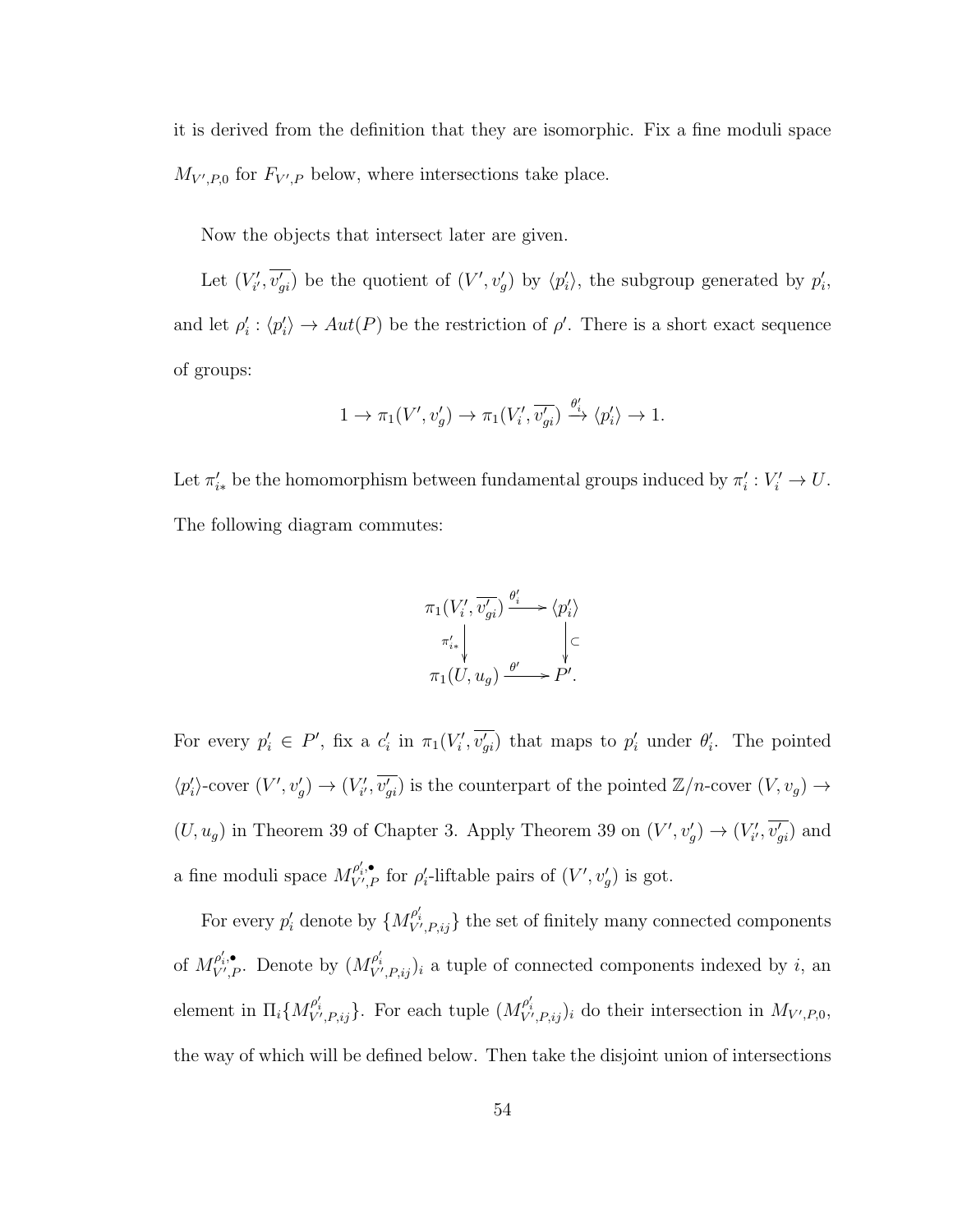belonging to different tuples. The disjoint union is almost  $M_{V'}^{\rho\rho'}$  $V', P$ , the moduli space in Proposition 57.

Below are two lemmas to embed every  $M_{V',P,ij}^{\rho'_i}$  in  $M_{V',P,0}$  for intersection purpose.

The base case is for  $(\rho, H)$  in the case of Theorem 32. With the same setting as in Theorem 32. Let the morphism  $M_V^{\rho}$  $V_{V,H}^{\rho} \stackrel{\iota}{\rightarrow} M_{V,H}$  be given by the canonical universal family representative over  $M_{V,H}^{\rho}$  (see Remark 34). The morphism  $\iota$  can be given explicitly by tracking the construction of both moduli spaces in Lemma 47.

**Example 46.** Here is an example that is a prototype for the morphism  $M_{V,H}^{\rho} \rightarrow$  $\mathbb{M}_{V,H}^{\rho}$  in the diagram of Lemma 47 below. The subring  $k[X^{\rho}]$  of  $k[X]$  is also a polynomial ring. The inclusion  $k[X^{\rho}] \subset k[X]$  induces a bijection between closed points in  $Spec(k[X])$  and those in  $Spec(k[X^p])$ , given explicitly by  $(X - \lambda) \leftrightarrow$  $(X^{\mathsf{p}} - \lambda^{\mathsf{p}}).$ 

**Lemma 47.** There is a closed subscheme  $\mathbb{M}_{V,H}^{\rho}$  of  $M_{V,H}$  which *i* factors through and whose closed points are in bijection with those of  $M_{V,H}^{\rho}$  under  $\iota$ .



Proof. Theorem 32, Remark 42 and the base step for induction in the proof of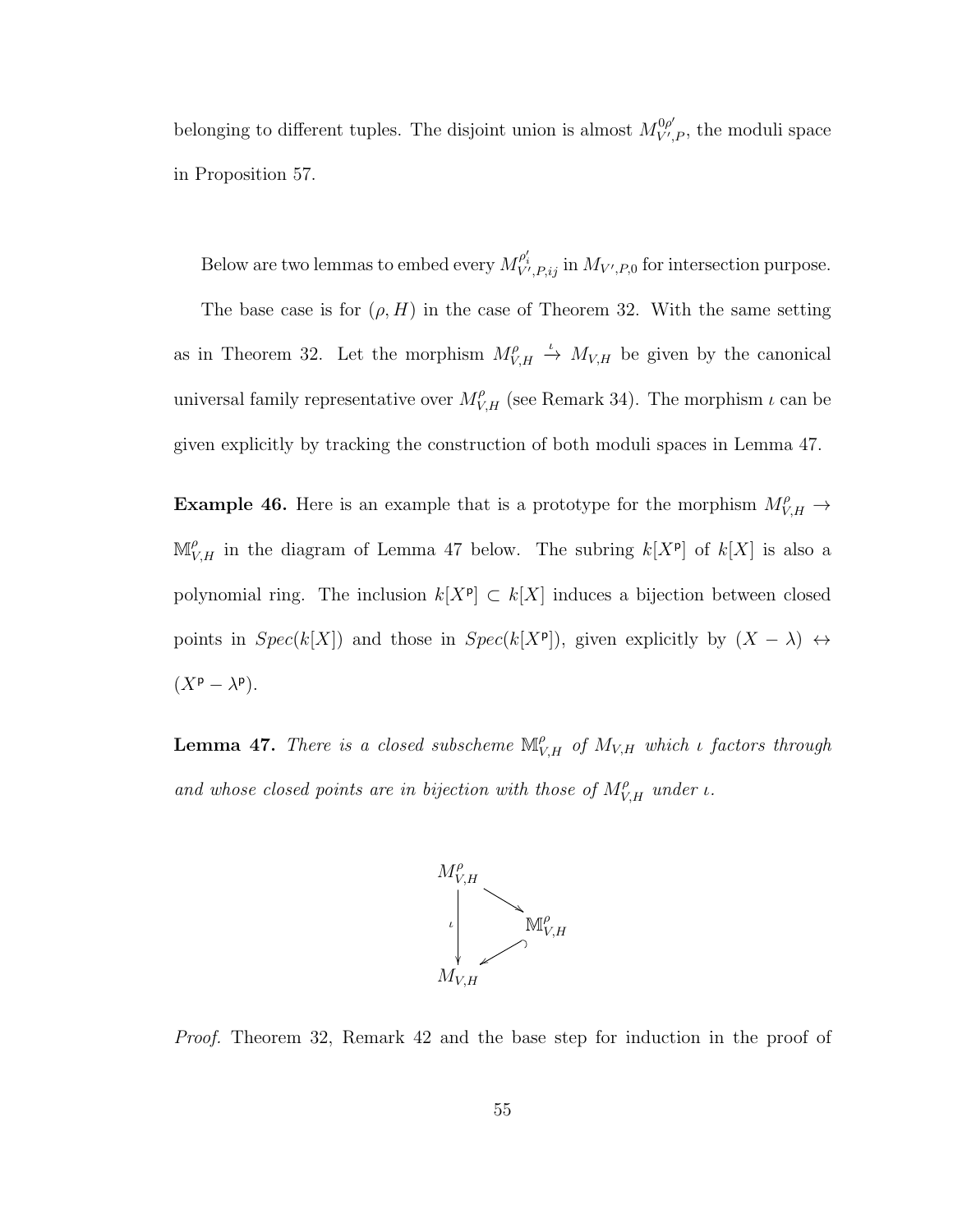Theorem 1.2 in [H80] are the references for this proof. Every fact used here can be found in one of the three places.

The explicit expression of  $\iota$  on each *n*-th piece of  $M_{V,H}^{\rho}$  (see Remark 33 c) will be given, using which the statements in the Lemma can be shown.

Denote by  $M_{V,H,n}^{\rho}$  the *n*-th piece of  $M_{V,H}^{\rho}$ . The affine space  $M_{V,H,n}^{\rho}$  can be identified with  $Spec(k[K_{n}^{\vee} - K_{n-1}^{\vee}])$ , where  $K_{n}$ , containing  $K_{n-1}$ , is the basis chosen for the k-vector space  $(Ker D)_n = Ker D \cap H^0(V, q^nDiv_V)$  in the proof of Theorem 32. Denote by  $K_n^{\vee}$  the set of the dual's of vectors in  $K_n$ . Write out elements in  $K_n - K_{n-1}$  as  $\{k_i, 1 \le i \le d_K\}$ . Then  $Spec(k[K_n^{\vee} - K_{n-1}^{\vee}]) = Spec(k[k_1^{\vee}, ..., k_{d_K}^{\vee}])$ .

Similarly denote by  $M_{V,H,n}$  the *n*-th piece of  $M_{V,H}$ . The affine space  $M_{V,H,n}$  can be identified with  $Spec(k[L_n^{\vee} - L_{n-1}^{\vee})$ , where  $L_n$ , containing  $L_{n-1}$ , is the basis chosen for  $H^0(V, q^n Div_V)/k^+$ . Denote by  $L_n^{\vee}$  the set of the dual's of vectors in  $L_n$ . Write out elements in  $L_n - L_{n-1}$  as  $\{l_j, 1 \le j \le d_L\}$ . The way to choose  $L_n$  is described in the base step for induction in the proof of Theorem 1.2 in [H80], analogous to the way to choose  $K_n$ . Only need to change the symbol U there to  $V$ ,  $B_n$  there to  $L_n$ , and  $A_n = H^0(U, q^n Div_U)$  there to  $B_n = H^0(V, q^n Div_V)$ . Recall that  $U = Spec(A)$ and  $V = Spec(B)$ .  $A_n$  and  $B_n$  denote k-subspaces of A and B respectively.

Denote by  $\iota_n$  the restriction of  $\iota$  on  $M_{V,H,n}^{\rho}$ . The morphism  $\iota_n$  maps every closed point in  $M_{V,H,n}^{\rho}$  to the closed point in  $M_{V,H,n}$  that represents the same pointed H-cover as it. Denote the k-algebra homomorphism that corresponds to  $\iota_n$  by  $\iota_n^*: k[L_n^{\vee} - L_{n-1}^{\vee}] \to k[K_n^{\vee} - K_{n-1}^{\vee}].$  It turns out that  $\iota_n^*$  has the form:  $l_j^{\vee} \mapsto$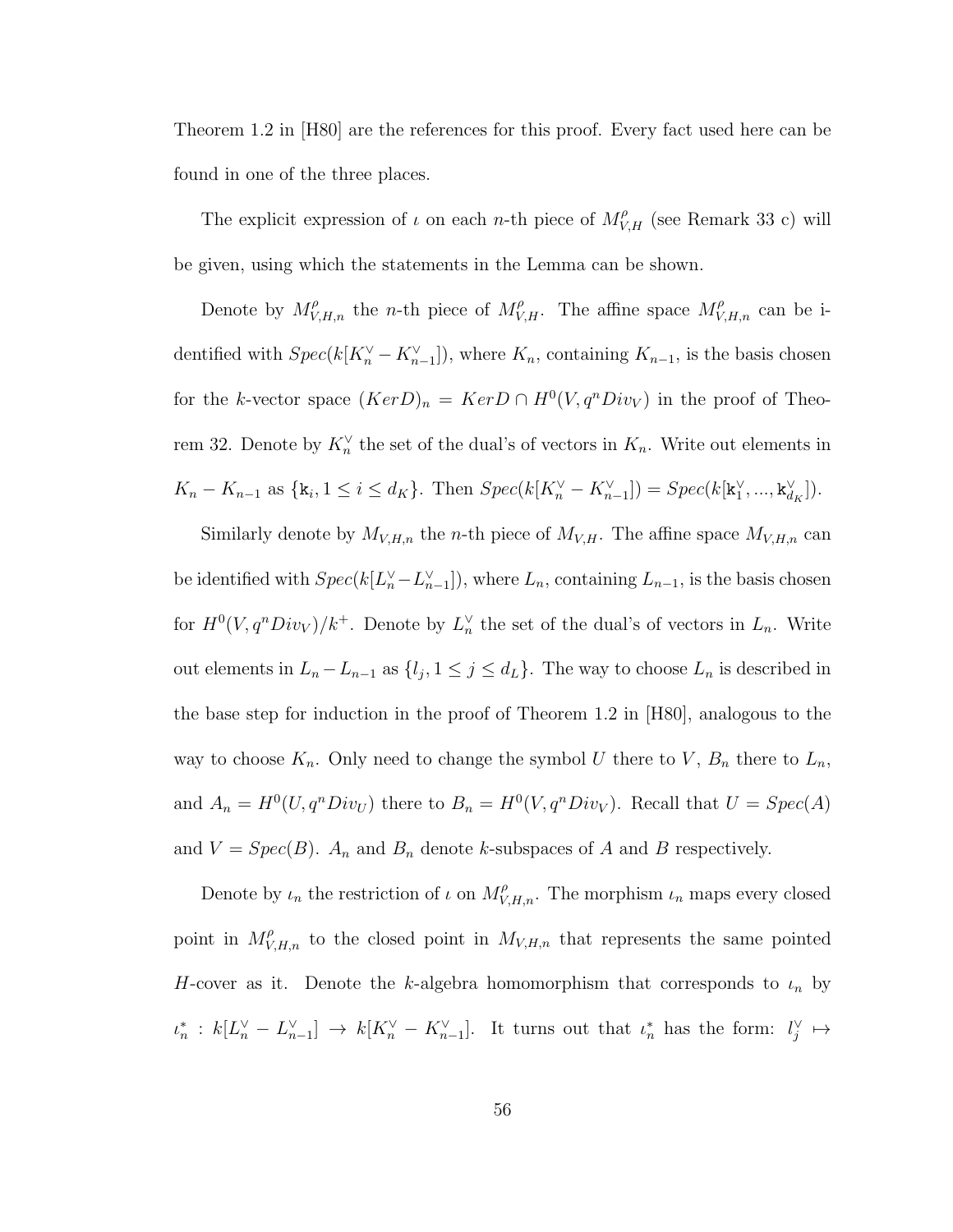$\Sigma_i \Sigma_{t \in X_j} (\lambda_{it} \mathbf{k}_i^{\vee})^{q_{tj}}$ , where  $X_j$  some finite set,  $\lambda_{it} \in k$  and  $q_{tj}$  is some p-power.

The form of  $\iota_n^*$  is obtained as follows. All pointed H-covers of  $(V, v_g)$  can be given by elements in B using Artin-Schreier equations  $z^q - z = b$  with  $b \in B$ . Elements in the k-linear span of  $L_n - L_{n-1}$  give bijectively all the pointed H-covers of  $(V, v_g)$  that can be given by  $z^q - z = b$  with  $b \in B_n$ . Every element  $\sum_i \lambda_i \mathbf{k}_i$  in the k-linear span of  $K_n - K_{n-1}$  is in  $B_n$ . Hence the pointed H-cover of  $(V, v_g)$  given by  $z^q - z = \sum_i \lambda_i \mathbf{k}_i$ is isomorphic to the pointed H-cover of  $(V, v_g)$  given by  $z^q - z = \sum_j \lambda'_j l_j$ , for some unique  $\sum_j \lambda'_j l_j$  in the k-linear span of  $L_n - L_{n-1}$ . The correspondence  $\sum_i \lambda_i \mathbf{k}_i \leftrightarrow$  $\sum_j \lambda'_j l_j$  is what is used to get the form of  $\iota_n^*$ : A closed point in  $Spec(k[K_n^{\vee} - K_{n-1}^{\vee})]$ has the form  $(\mathbf{k}_1^{\vee} - \lambda_1, ..., \mathbf{k}_{d_K}^{\vee} - \lambda_{d_K})$ . The maximal ideal represents the pointed H-cover of  $(V, v_g)$  given by  $z^q - z = \sum_i \lambda_i \mathbf{k}_i$ , pointed anywhere above  $v_g$ . There is a unique k-algebra homomorphism  $k[L_n^{\vee} - L_{n-1}^{\vee}] \to k[K_n^{\vee} - K_{n-1}^{\vee}]$  such that the inverse image of  $(\mathbf{k}_1^{\vee} - \lambda_1, ..., \mathbf{k}_{d_K}^{\vee} - \lambda_{d_K})$  is  $(l_1^{\vee} - \lambda_1', ..., l_{d_L}^{\vee} - \lambda_{d_L}'),$  which represents the pointed H-cover of  $(V, v_g)$  given by  $z^q - z = \sum_j \lambda'_j l_j$ , for every closed point  $(\mathbf{k}_1^{\vee} - \lambda_1, ..., \mathbf{k}_{d_K}^{\vee} - \lambda_{d_K})$  in  $Spec(k[K_n^{\vee} - K_{n-1}^{\vee}])$ . Hence the homomorphism is  $\iota_n^*$ , by the definition of  $\iota_n^*$ . It is left as an exercise to the reader to write out the precise formula of the homomorphism, which has the form given above.

Let  $\mathbb{M}^{\rho}_{V,H,n} = Spec(Im\iota_n^*)$ , which is a closed subscheme of  $M_{V,H,n}$ . After simplification by elimination  $Im_{n}^{*}$  turns out a polynomial ring  $k[\mathbf{k}'_i, 1 \leq i \leq d_K]$ , where  $\mathbf{k}'_i$  is a sum of powers  $\sum_{i \leq t \leq d_K} \mathbf{k}^{n_{it}}_t$  and  $n_{ii}$  is a p-power. Moreover for every i the polynomial ring  $Im_{n}^{*}$  contains a  $k_i^{q_i}$  with  $q_i$  a p-power. Similar to Example 46,  $\iota_n$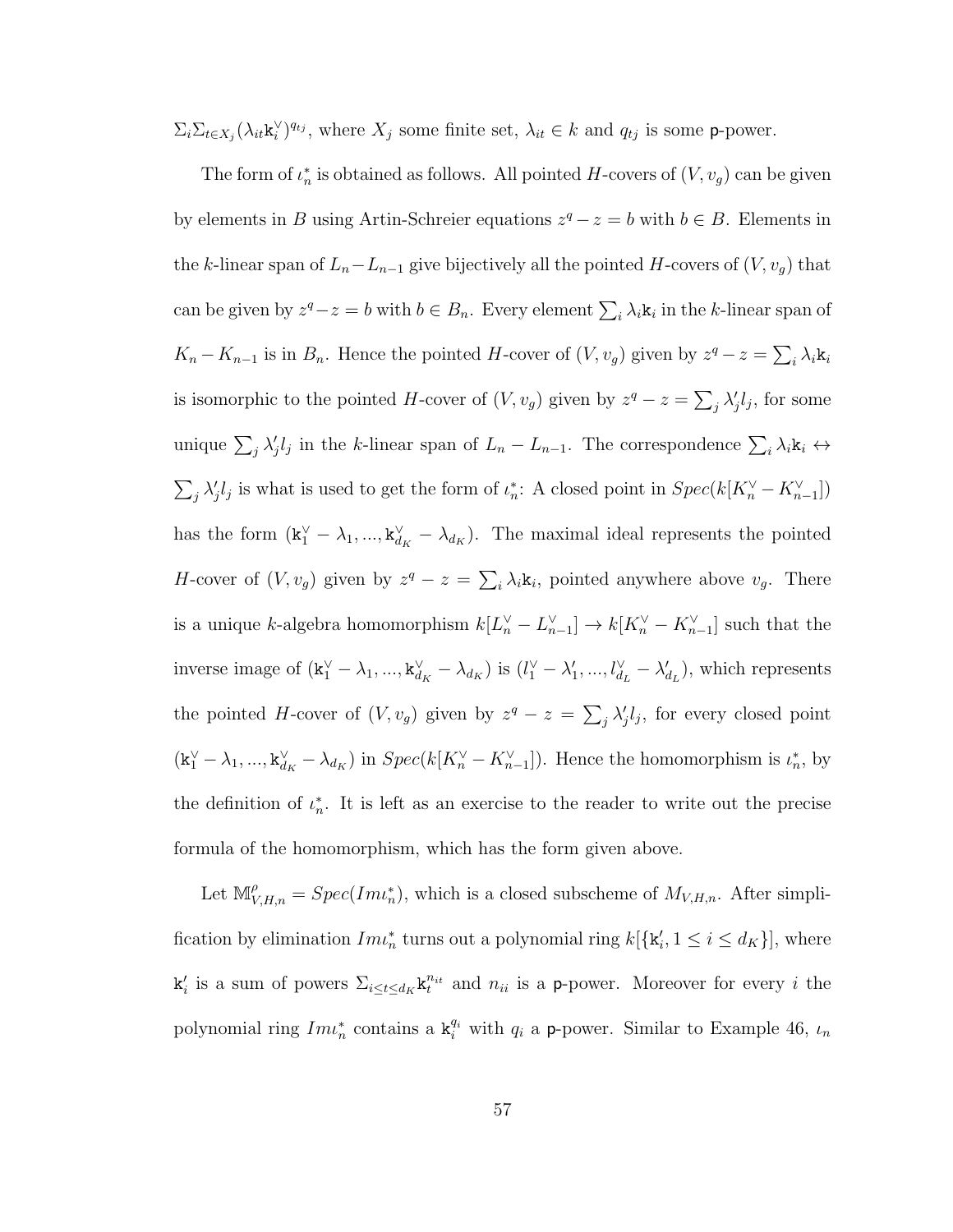gives a bijection between the closed points of  $M_{V,H,n}^{\rho}$  and those of  $\mathbb{M}_{V,H,n}^{\rho}$ .

The  $\iota_n$ 's for different *n*'s are compatible.

Here are some necessary settings to prove the 2nd lemma for embedding  $M_{V', P, ij}^{\rho'_i}$ in  $M_{V',P,0}$ .

 $\Box$ 

With the same setting as in Theorem 39. The ind scheme  $M_{V,P}^{\rho,\bullet}$  consists of finitely many connected components  $\{M_{V,P,j}^{\rho}\}$ . For every j, the universal family (see Remark 38 for more precise terminology) over  $M_{V,P,j}^{\rho}$  determines a morphism  $M_V^{\rho}$  $V_{V,P,j} \stackrel{\iota}{\rightarrow} M_{V,P}$ , since  $M_{V,P}$  is the fine moduli space for  $F_{V,P}$ .

If  $(\rho_t, H_t)_t$  is a decomposition of  $(\rho, P)$  (see Remark 42), then  $M_{V,P}^{\rho,\bullet} = \Pi_t M_{V,H}^{\rho,\bullet}$  $V, H_t$ and  $M_{V,P} = \prod_t M_{V,H_t}$ . Hence  $M_{V,P,j}^{\rho}$  has the form  $\prod_t M_{V,t}^{\rho_t}$  $V_{V,H_t}^{\rho_t}$  for every j. The morphism  $\iota$  can be given componentwise for each  $t$ .

**Lemma 48.** With the notations above, the morphism  $M_{V,P,j}^{\rho} = \prod_t M_{V,j}^{\rho_t}$  $V_{V,H_t}^{\rho_t} \stackrel{\iota}{\rightarrow} \Pi_t M_{V,H_t}$ is given by  $\Pi_t \iota_t$ , where  $M_V^{\rho_t}$  $V_{V, H_t}^{0t} \stackrel{\iota_t}{\rightarrow} M_{V, H_t}$  is the morphism given in Lemma 47.

Proof. Theorem 32, Remark 42 and the base step for induction in the proof of Theorem 1.2 in [H80] are the references for this proof. Every fact used here can be found in one of the three places.

Induct on  $|P|$ .

(48.1) The base case is done in Lemma 47. Moreover for every t since  $M_{V,H_t}$  is the fine moduli space for  $F_{V,H_t}$ , the canonical universal family representative over  $M_{V,H_t}$ given in 1.9 Rmk of [H80] pulled back to  $M_V^{\rho t}$  $V_{V,H_t}^{\rho_t}$  via  $\iota_t$ , differs from the canonical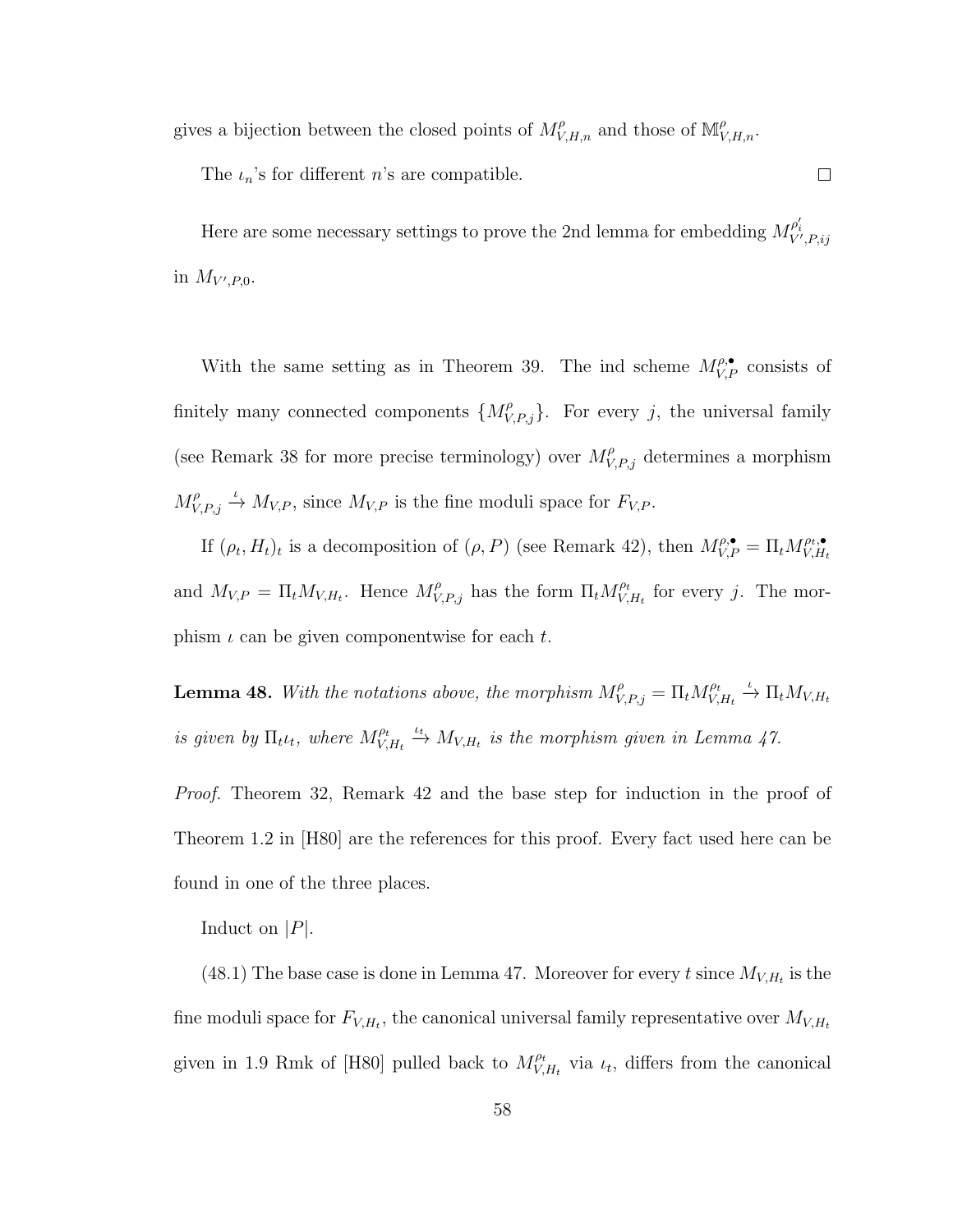universal family representative over  $M_V^{\rho_t}$  $V_{V,H_t}^{\rho_t}$  given in Remark 34 by some element in  $H^1(M_V^{\rho_t})$  $V_{V,H_t}^{(n)}$ , H), by tracking definitions. Lemma 47 shows that  $\iota_t$  gives a bijection on closed points of  $M_V^{\rho t}$  $\int_{V,H_t}^{\rho_t}$  and  $\mathbb{M}_{V_t}^{\rho_t}$  $V_{V,H_t}^{\rho_t}$ . Using this fact and the same kind of argument in Lemma 4.25 of [TY17], a universal family representative over  $M_{V,H_t}$  can be chosen such that it pulls back to the canonical universal family representative over  $M_V^{\rho_t}$  $\overset{\rho_t}{_{V,H_t}}.$ 

Below is the inductive step.

In Theorem 39 an H inside the center  $C(P)$  of P is taken, and then the inductive process is carried out, which gives  $M_{V,P}^{\rho\bullet}$  as  $M_{V,\bar{P}}^{\bar{\rho}\bullet} \times M_{V,H}^{\rho_0\bullet}$ . The notation  $\Pi_t M_{V,\rho}^{\rho_t}$  $V, H_t$ means that  $(H, \rho_0)$  is denoted by  $(H_1, \rho_1)$  here and the inductive step there is carried out for some finite steps until the induction ends (see Remark 42). Thus a connected component of  $M_{V,\bar{P}}^{\bar{\rho}\bullet}$  can be denoted by  $\Pi_{t\geq 2} M_{V,\bar{P}}^{\rho_t}$  $V_{V,H_t}^{\rho_t}$  and  $M_{V,\bar{P}}$  by  $\Pi_{t\geq 2}M_{V,H_t}$ .

(48.2) By inductive hypothesis, the universal family over  $\Pi_{t\geq 2} M_V^{\rho_t}$  $V_{V,H_t}^{\rho_t}$  determines a morphism  $\Pi_{t\geq 2} M_{V}^{\rho_t}$  $V, H_t$  $\frac{\Pi_{t\geq 2}\mu_t}{\Pi_{t\geq 2}M_{V,H_t}}$  with  $\iota_t$  given in Lemma 47; and there is a universal family representative over  $\Pi_{t\geq 2}M_{V,H_t}$  such that it pulls back to a  $\bar{\rho}$ -liftable universal family representative over  $\Pi_{t\geq 2} M_{V}^{\rho_t}$  $V_{V,H_t}^{\rho_t}$ . Then lift the  $\bar{\rho}$ -liftable universal family representative over  $\Pi_{t\geq 2} M_{V}^{\rho_t}$  $V_{V,H_t}^{\rho_t}$  as in the proof of Theorem 39, and pick any lift of the universal family representative over  $\Pi_{t\geq 2}M_{V,H_t}$ . Again using the same kind of argument in Lemma 4.25 of [TY17], the latter lift can be modified such that its pullback to  $\Pi_{t\geq 2} M_{V}^{\rho_t}$  $V_{V,H_t}^{\rho_t}$  is the previous lift. (Strictly speaking, Definition 38 needs to be used and pairs should be dealt with, which however will make the proof unnecessarily longer.)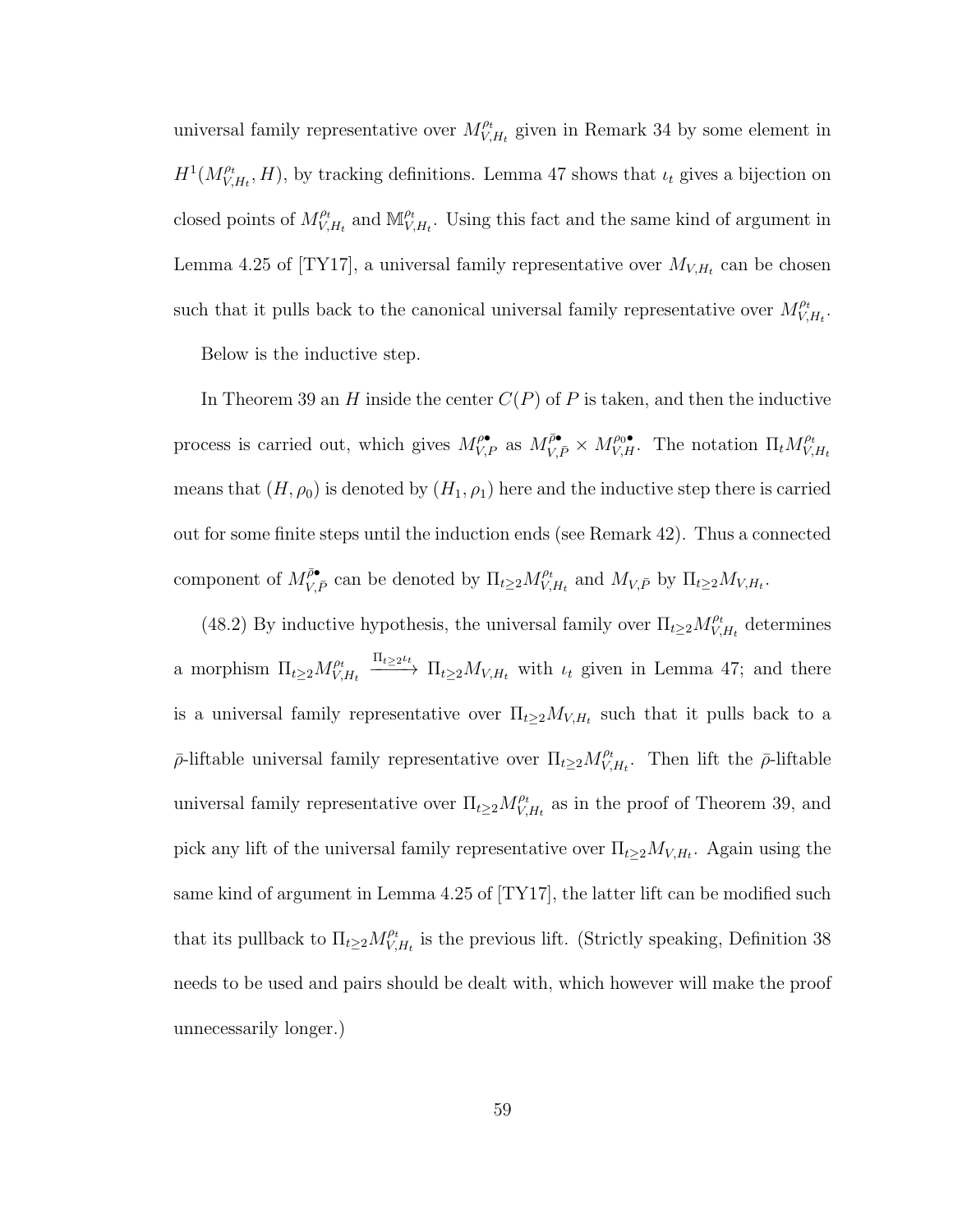A  $\rho$ -liftable universal family representative over  $\Pi_t M_V^{\rho_t}$  $V_{V,H_t}^{\rho_t}$  can be given by the product of a  $\rho_1$ -liftable universal family representative over  $M_{V}^{\rho_1}$  $V_{V,H_1}^{\rho_1}$  and a  $\rho$ -liftable lift of a  $\bar{\rho}$ -liftable universal family representative over  $\Pi_{t\geq 2} M_{V}^{\rho t}$  $V_{V,H_t}^{\rho_t}$  (see Remark 40). A universal family representative over  $\Pi_t M_{V,H_t}$  is a similar product. Paragraphs (48.1) and (48.2) together show that the pullback of some universal family repre- $V_{V,H_t} \xrightarrow{\Pi_t \iota_t} \Pi_t M_{V,H_t}$  is a  $\rho$ -liftable universal family sentative over  $\Pi_t M_{V,H_t}$  via  $\Pi_t M_{V,t}^{\rho_t}$ representative over  $\Pi_t M_{V_s}^{\rho_t}$  $V_{V,H_t}^{\rho_t}$ . By the definition of the fine moduli space  $M_{V,P}$ , this means that  $\Pi_t \iota_t$  is the morphism  $\iota$  determined by the universal family over  $M_{V,P,j}^{\rho} =$  $\Pi_t M_{V}^{\rho_t}$  $\overset{\rho_t}{_{V, H_t}}.$  $\Box$ 

**Remark 49.** By Lemma 47 and Lemma 48,  $\Pi_t \iota_t$  factors through  $\Pi_t \mathbb{M}_{V}^{\rho_t}$  $V_{V,H_t}^{\rho_t}$ , a closed subscheme of  $M_{V,P}$ .



**Definition 50.** If a  $M_{V,P} = \prod_t M_{V,H_t}$ , a  $M_{V,P,j}^{\rho} = \prod_t M_{V}^{\rho_t}$  $V_{V,H_t}^{\rho_t}$  and their respective universal family representatives are constructed together, using the inductive process in the proof of Lemma 48. Then the  $M_{V,P}$  is called *attached to* the  $M_{V,P,j}^{\rho}$ .

Definition 51. With the preparation of the two lemmas above, the moduli space  $M_{V'}^{0\rho'}$  $V_{V,P}^{0\rho}$  for Proposition 57 can be defined. There is a closed subscheme image (like  $\Pi_t \mathbb{M}_{V}^{\rho_t}$  $\mathcal{V}_{V,H_t}^{\rho_t}$  in Remark 49) of  $M_{V',P,ij}^{\rho'_i}$  in the  $M_{V',P}$  attached (see Definition 50) to  $M_{V',P,ij}^{\rho'_i}$ . Using the isomorphism (see Remark 45) from the  $M_{V',P}$  attached to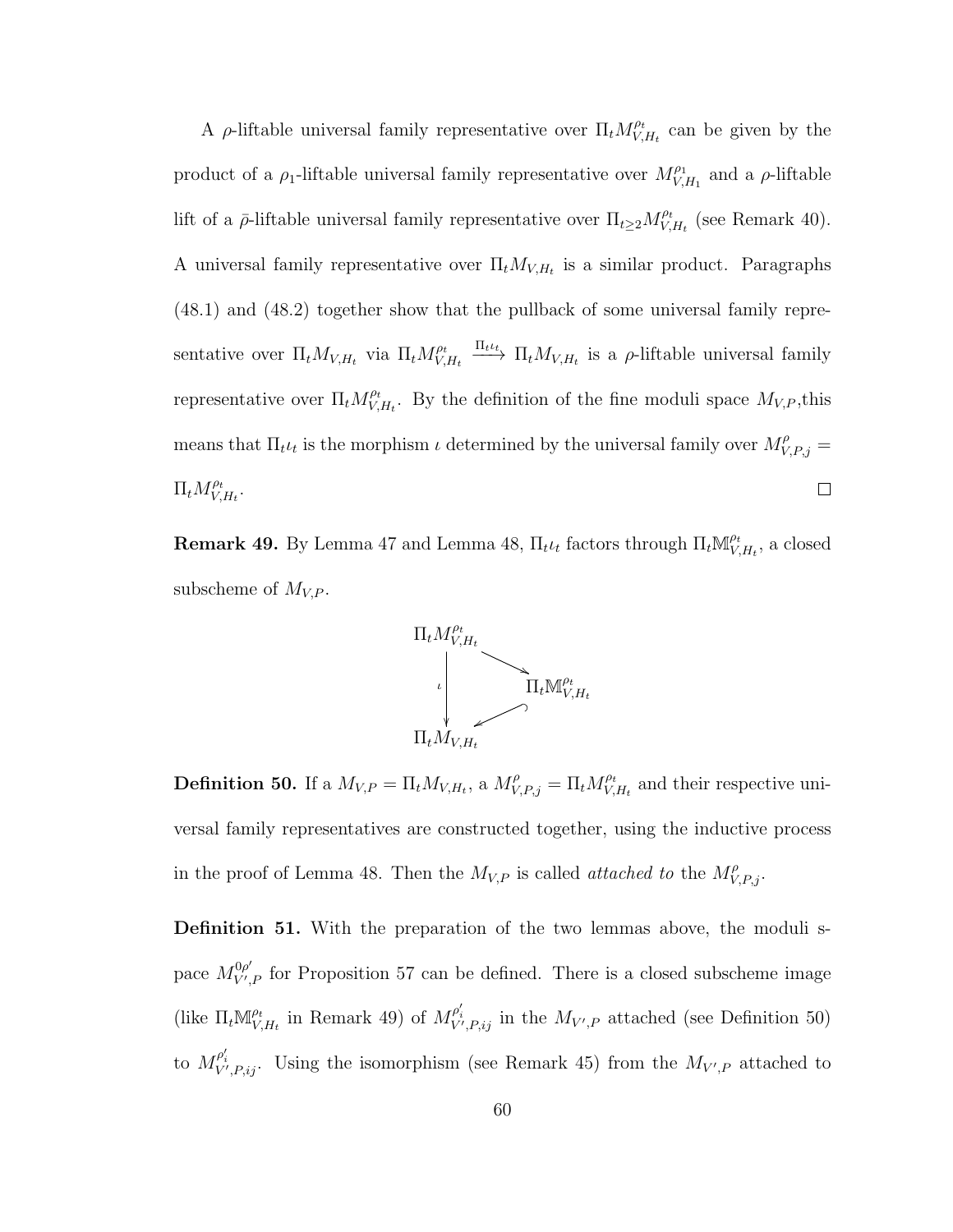$M_{V',P,ij}^{\rho'_i}$ , to the fixed  $M_{V',P,0}$ , the closed subscheme image has its isomorphic image in  $M_{V',P,0}$ , which is denoted by  $\mathbb{M}_{V',P,ij}^{\rho'_i}$ . Denote the morphism  $M_{V',P,ij}^{\rho'_i} \to \mathbb{M}_{V',P,ij}^{\rho'_i}$ by  $\iota_{\rho'_i,ij}$ . Let  $M_{V'}^{\rho'}$  $\sum_{(M^{\rho'_i}_{V',P,ij})_i}^{\rho'}$  $\bigcap_i \mathbb{M}_{V',P,ij}^{\rho'_i}$  (see between Remark 45 and Example 46 for the tuple  $(M_{V',P,ij}^{\rho'_i})_i$ . Let  $M^0$  be the dense open subset of  $M_{V',P,0}$  which parameterizes all connected pointed P-covers of  $(V', v'_g)$  ([H80], Theorem 1.12). Let  $M_{V'}^{0\rho'}$  ${}^{0\rho'}_{V',P}=\coprod_{(M^{\rho'_i}_{V',P,ij})_i}$  $(\bigcap_i \mathbb{M}_{V',P,ij}^{\rho_i'} \bigcap M^0).$ 

**Remark 52.** What does the space  $M_{V}^{0\rho'}$  $V'_{V,P}$  parameterize?

Every closed point in  $M_{V}^{0\rho'}$  $V'_{V',P}$  represents a connected pointed P-cover  $(W, w_g) \rightarrow$  $(V', v'_g)$  corresponding to some homomorphism  $\pi_1(V', v'_g) \stackrel{\phi}{\to} P$  that is  $\rho'_i$ -liftable for every *i*. In fact, for every *i* the closed point gives a  $\rho'_i$ -liftable pair  $(\phi, p_i)$  for some  $p_i \in P$ , by the definition of  $M_{V'}^{\rho\rho'}$  $V'_{V,P}$  and the fact that every point in  $M_{V,P}^{\rho\bullet}$  represents a  $\rho$ -liftable pair as shown in Theorem 39.

See between Remark 45 and Example 46 for  $c_i'$  and  $\theta'$ . The cover  $(V', v'_g) \to$  $(V'_{i'}, \overline{v'_{gi}})$  corresponds to some homomorphism  $\pi_1(V'_{i'}, \overline{v'_{gi}}) \stackrel{\theta'_i}{\rightarrow} \langle p'_i \rangle$  that maps  $c'_i$  to  $p'_i$ . There is a similar diagram as in (3.1) with  $\phi_i(c'_i) = (p_i, p'_i)$ :

$$
\pi_1(V', v'_g) \xrightarrow{\phi} P
$$
  
\n
$$
\uparrow \qquad \qquad \downarrow
$$
  
\n
$$
\pi_1(V'_{i'}, \overline{v'_{gi}}) \xrightarrow{\hat{\phi}_i} P \rtimes_{\rho'_i} \langle p'_i \rangle \xrightarrow{Q_P} \langle p'_i \rangle,
$$

where the composition of the bottom two arrows  $\pi_1(V'_{i'}, \overline{v'_{gi}}) \to \langle p'_i \rangle$  is  $\theta'_i$ .

Hence the cover  $(W, w_g) \to (V'_{i'}, \overline{v'_{gi}})$  is a pointed  $P \rtimes_{\rho'_i} \langle p'_i \rangle$ -cover. Denote by  $\gamma_i$  the element in the Galois group of  $W/V'_{i'}$  corresponding to  $(1, p'_i)$  with 1 the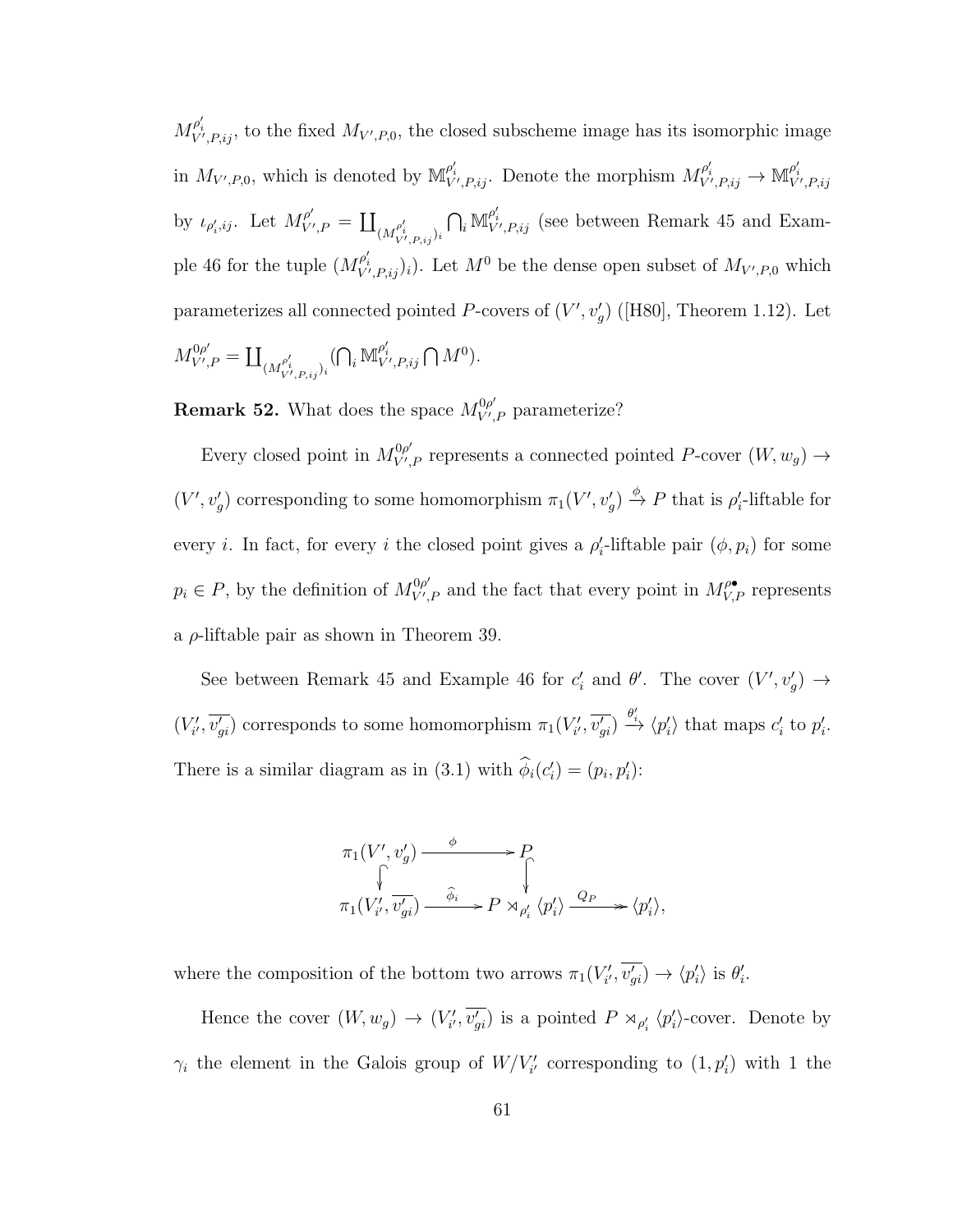identity of P. Denote by  $\gamma_{p'_i}$  the automorphism in the Galois group of  $V' \to U$  that corresponds to  $p'_i \in P'$ . Denote by  $\gamma_p$  the element in the Galois group of  $W/V'$ that corresponds to  $p \in P$ .  $\gamma_i$  lies over  $\gamma_{p'_i}$ , and satisfies  $ord(\gamma_i) = ord(p'_i)$  and  $\gamma_i \gamma_p \gamma_i^{-1} = \gamma_{\rho'(p'_i)(p)}$  for every  $p \in P$ . These three conditions are called condition  $(* * * i).$ 

So a closed point in  $M_{V'}^{0\rho'}$  $V'_{V,P}$  gives a pair  $((W,w_g) \to (V',v'_g), {\gamma_i})$  with the first entry a connected pointed P-cover of  $(V', v'_g)$  and the second entry a subset of the Galois group of  $W/U$  with cardinality  $|P'|$ , the *i*-th element of which satisfies condition (\* \* \**i*). The set of such pairs is denoted by  $Gal_{V'}/\rho'$ .

Reading backwards the discussion above, every pair in  $Gal_{V'}/\rho'$  has a unique closed point in  $M_{V'}^{0\rho'}$  $V'_{V,P}$  which represents the pair. Hence there is a canonical bijection between closed points in  $M_{V}^{0\rho'}$  $V'_{V',P}$  and  $Gal_{V'}/\rho'.$ 

**Remark 53.** There is a finite partition of closed points in  $M_{V'}^{\rho\rho}$  $V', P$  by covers' Galois groups over  $U$ .

With the same notations as in the previous remark, the cover  $W/U$  is Galois by a group order counting argument.

Denote  $Gal(W/V')$  by  $\Gamma_p$ ,  $Gal(W/U)$  by  $\Gamma$ , and  $Gal(V'/U)$  by  $\Gamma_{p'}$ . The isomorphism  $\Gamma_p \simeq P$  is already given since  $(W, w_g) \to (V', v'_g)$  is a P-cover. Similarly for  $\Gamma_{p'} \simeq P'.$ 

Fix a subgroup  $\Gamma_{p'}$  in  $\Gamma$  which maps isomorphically to  $\Gamma_{p'}$  under the canonical quotient map  $\Gamma \to \Gamma_{p'}$ . The existence of such a subgroup is given by Schur-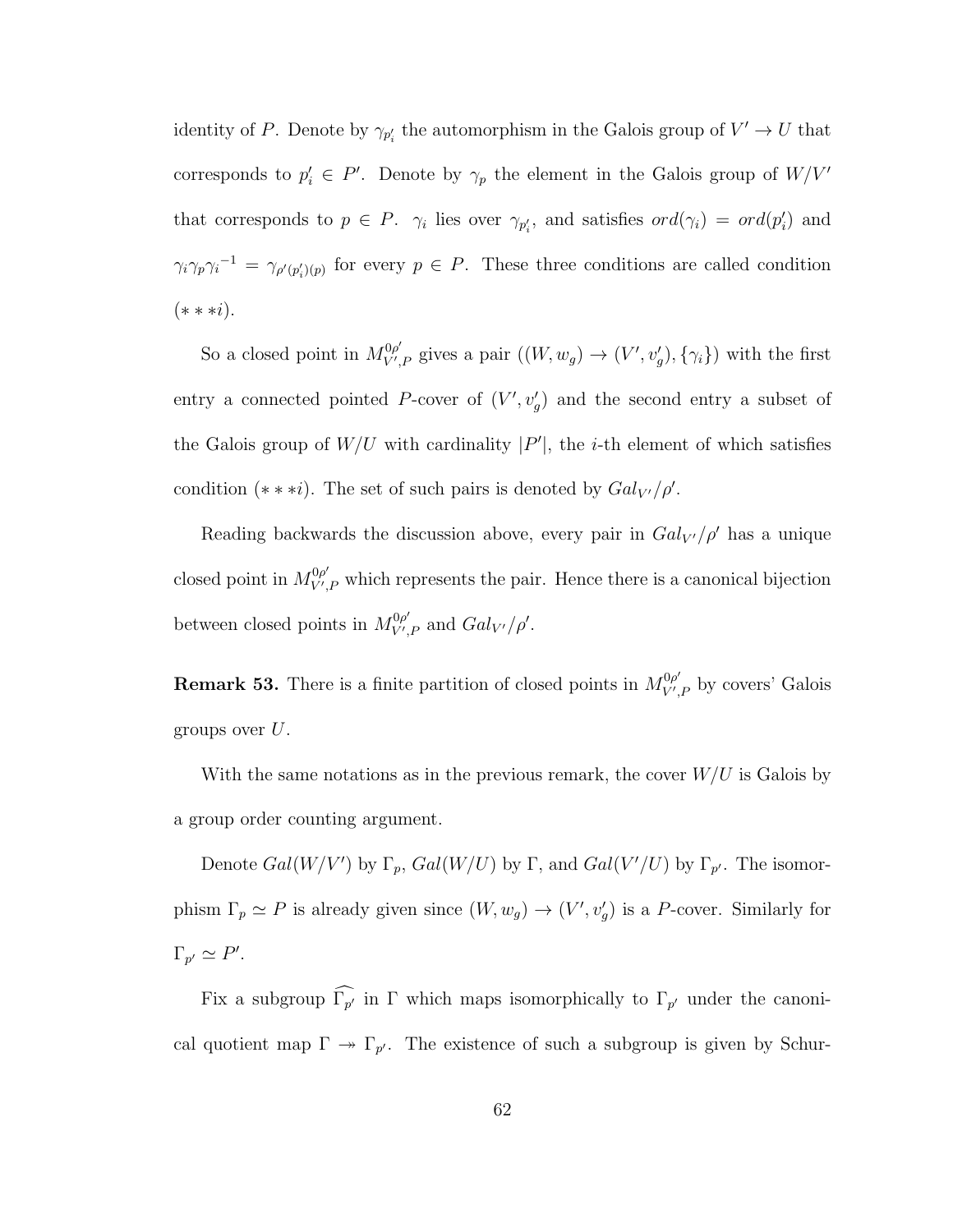Zassenhaus since  $(p, |P'|) = 1$ . Then  $\Gamma$  is canonically isomorphic to  $\Gamma_p \rtimes \widehat{\Gamma_{p'}}$ , an inner semiproduct.

The isomorphism  $\Gamma_{p'} \simeq P'$  induces an isomorphism  $\widehat{\Gamma}_{p'} \simeq P'$ . Substituting  $\Gamma_p$ by P and  $\widehat{\Gamma_{p'}}$  by P' in  $\Gamma_p \rtimes \widehat{\Gamma_{p'}}$ , an induced semiproduct  $P \rtimes_{\rho''} P'$  and an induced isomorphism  $\Gamma \approx P \rtimes_{\rho''} P'$  are got. The diagram is commutative:



For every  $p' \in P'$ , the action of  $\rho'(p')$  on P differs from that of  $\rho''(p')$  by the conjugation of some element  $p_{p'} \in P$ , since  $\gamma_i$  and its counterpart in  $\Gamma_{p'}$  differ by some element in  $\Gamma_p$ .

When P is abelian, the two groups  $P \rtimes_{\rho'} P'$  and  $P \rtimes_{\rho''} P'$  are the same. The Galois group over U for any element in  $Gal_{V'/\rho'}$  is  $P \rtimes_{\rho'} P'$ . If P is not abelian, the two groups  $P \rtimes_{\rho'} P'$  and  $P \rtimes_{\rho''} P'$  may not be the same. The Galois group can not be nailed down.

The action  $\rho''$  that arises above motivates the definition of a finite set consisting of certain semidirect products. Define  $Gp_{\rho'}$  as the finite set  $\{P \rtimes_{\rho''_s} P' \mid \text{ for every } p'_i\}$ there exists a  $(p_i, p'_i)$  in  $P \rtimes_{\rho''_s} P'$  such that  $\text{ord}(p_i, p'_i) = \text{ord}(p'_i)$  and  $(p_i, p'_i) p(p_i, p'_i)^{-1} =$  $\rho'(p'_i)(p)$ }, where  $\rho''_s : P' \to Aut(P)$  is an action of P' on P.

By the end of Remark 52, the closed points of  $M_{V'}^{\rho\rho}$  $V'_{V,P}$  are in canonical bijection with  $Gal_{V'}/\rho'$ . Every pair in  $Gal_{V'}/\rho'$  gives a pointed  $P \rtimes_{\rho''_s} P'$ -cover (a similar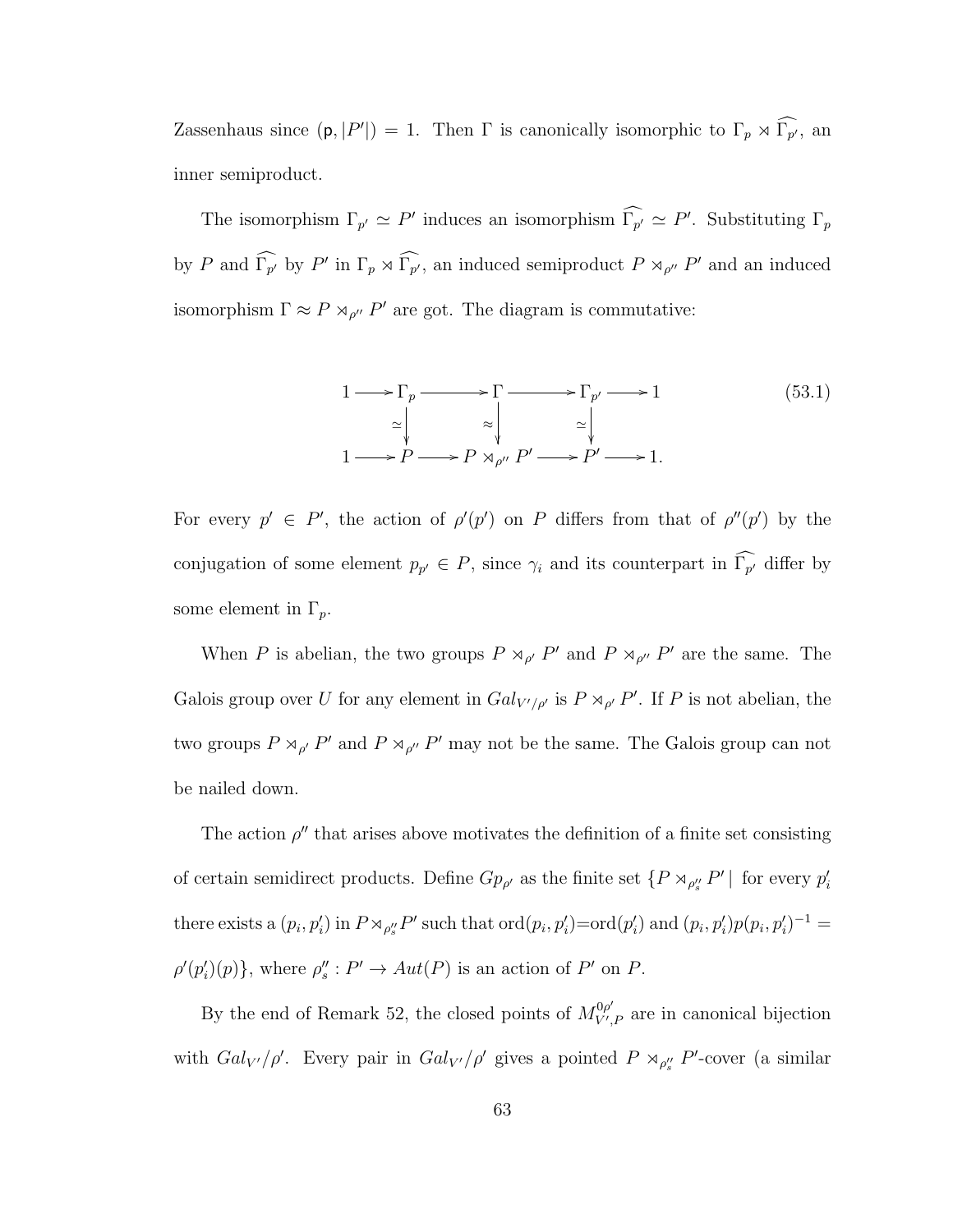diagram to diagram (3.1)):

$$
\pi_1(V', v'_g) \xrightarrow{\phi} P
$$
\n
$$
\uparrow \qquad \qquad \downarrow \qquad (53.2)
$$
\n
$$
\pi_1(U, u_g) \xrightarrow{\hat{\phi}} P \rtimes_{\rho_g''} P' \xrightarrow{Q_P} P',
$$
\n
$$
(53.2)
$$

for some  $\rho_s''$  using the process given above diagram (53.1), where the composition of the bottom two arrows is  $\theta'$ . The group  $P \rtimes_{\rho''_s} P'$  is said to belong to the pair or belong to the closed point corresponding to the pair. A different  $P \rtimes_{\rho''_{s_1}} P'$  can belong to the same pair, if a different section  $\Gamma_{p'}$  is chosen in the process. If two  $P \rtimes_{\rho''_s} P'$  and  $P \rtimes_{\rho''_{s_1}} P'$  belong to the same pair, then a similar diagram to (53.2)

$$
\pi_1(V', v'_g) \xrightarrow{\phi} P
$$
  
\n
$$
\uparrow \qquad \qquad \downarrow
$$
  
\n
$$
\pi_1(U, u_g) \xrightarrow{\hat{\phi}_1} P \rtimes_{\rho''_{s_1}} P' \xrightarrow{Q_P} P'
$$

is also commutative. It together with diagram (53.2) gives a commutative diagram:



Hence  $P \rtimes_{\rho''_{s}} P'$  and  $P \rtimes_{\rho''_{s_1}} P'$  are isomorphic extensions. Pick a representative (pick  $P \rtimes_{\rho'} P'$  in its class) in each isomorphism class of extensions and denote the subset obtained in this way of  $Gp_{\rho'}$  by  $\bar{G}p_{\rho'}$ . The set  $Gal_{V'}/\rho'$  has a finite partition by elements in  $\bar{G}_{p_{p'}} = \{P \rtimes_{\rho''_t} P'\}$  by discussion above.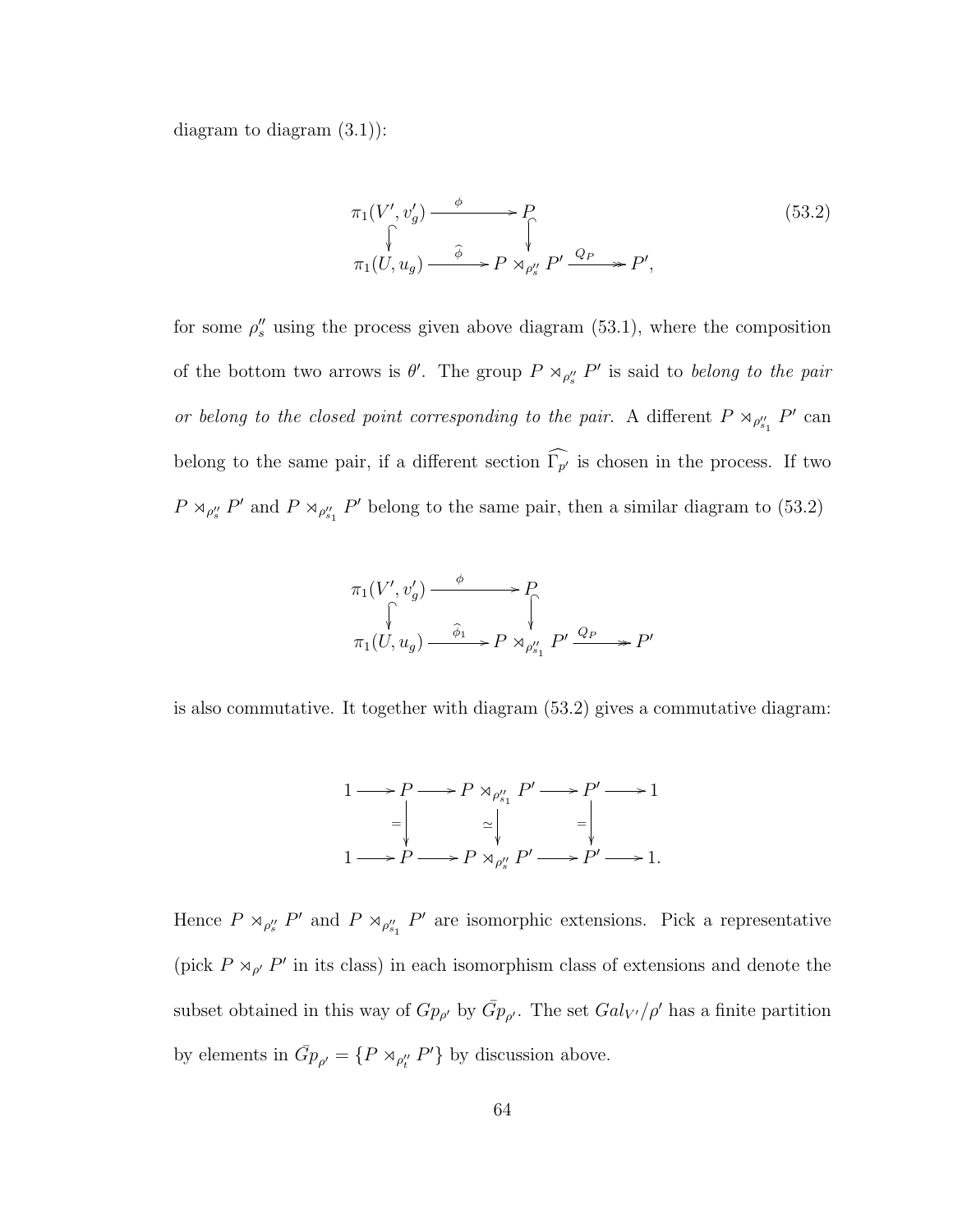For any  $P \rtimes_{\rho''_s} P' \in G_{p_{\rho'}}$  and any pointed  $P \rtimes_{\rho''_s} P'$ -cover  $(W, w_g) \to (U, u_g)$ corresponding to some  $\pi_1(U, u_g) \stackrel{\hat{\phi}}{\rightarrow} P \rtimes_{\rho''_s} P'$ , a pointed  $P \rtimes_{\rho''_{si}} \langle p'_i \rangle$ -cover  $(W, w_g) \rightarrow$  $(V'_{i'}, \overline{v'_{gi}})$  can be got for every *i*:

$$
\pi_1(V', v'_g) \longrightarrow P \longrightarrow P \longrightarrow P
$$
\n
$$
\uparrow \qquad \qquad P \longrightarrow P
$$
\n
$$
\uparrow \qquad \qquad P \longrightarrow P
$$
\n
$$
\uparrow \qquad \qquad \downarrow \qquad \qquad \downarrow
$$
\n
$$
\pi_1(V'_{i'}, v'_{gi}) \longrightarrow P \rtimes_{\rho''_{si}} \langle p'_i \rangle \longrightarrow P \rtimes_{\rho''_{i}} \langle p'_i \rangle
$$
\n
$$
\uparrow \qquad \qquad \downarrow \qquad \qquad \downarrow
$$
\n
$$
\pi_1(U, u_g) \longrightarrow P \rtimes_{\rho''_{s}} P',
$$
\n
$$
(53.3)
$$

where  $\rho''_{si}$  is the restriction of  $\rho''_s$  on  $\langle p'_i \rangle$ . The pointed  $P \rtimes_{\rho''_{si}} \langle p'_i \rangle$ -cover  $(W, w_g) \to$  $(V'_{i'}, \overline{v'_{gi}})$  is also a pointed  $P \rtimes_{\rho'_i} \langle p'_i \rangle$ -cover, as shown in the commutative diagram (53.3), where the group isomorphism  $P \rtimes_{\rho''_{si}} \langle p'_i \rangle \to P \rtimes_{\rho'_i} \langle p'_i \rangle$  sends  $(p_i, p'_i)$  to  $(1, p'_i)$ and every  $p \in P$  to p. Then Remark 52 shows that  $(W, w_g) \to (U, u_g)$  gives a pair in  $Gal_{V'}/\rho'$  corresponding to some closed point in  $M_{V'}^{\rho\rho'}$  $V', P$ , which can be used to discover the original  $(W, w_g) \rightarrow (U, u_g)$  using diagram (53.3). If a closed point in  $M_{V'}^{0\rho'}$  $\int_{V',P}^{\infty}$  is used to discover, using diagram (53.3), a pointed  $P \rtimes_{\rho''_s} P'$ -cover of  $(U,u_g)$ for some  $P \rtimes_{\rho_s} P'$  in  $Gp_{\rho'}$ , there are several possibilities for  $\rho_s''$ .

To define the functor  $F_{V,P}^{er,Gal/\rho'}$  $V'_{V,P}$  in Proposition 57, several new definitions are needed. The inclusion of polynomial rings  $Im\iota_{tn}^* \subset k[\{\mathbf{k}_i, 1 \leq i \leq d_K\}]$  in the proof of Lemma 47 and the morphism  $\Pi_t M_{V,H_t}^{\rho_t} \to \Pi_t M_{V,H_t}^{\rho_t}$  $\mathcal{V}_{V,H_t}^{\rho_t}$  in Remark 49 motivate the first two definitions given below respectively.

**Definition 54.** Let  $k[X_1, ..., X_d]$  be a polynomial ring. Suppose  $k[X'_1, ..., X'_d]$  is a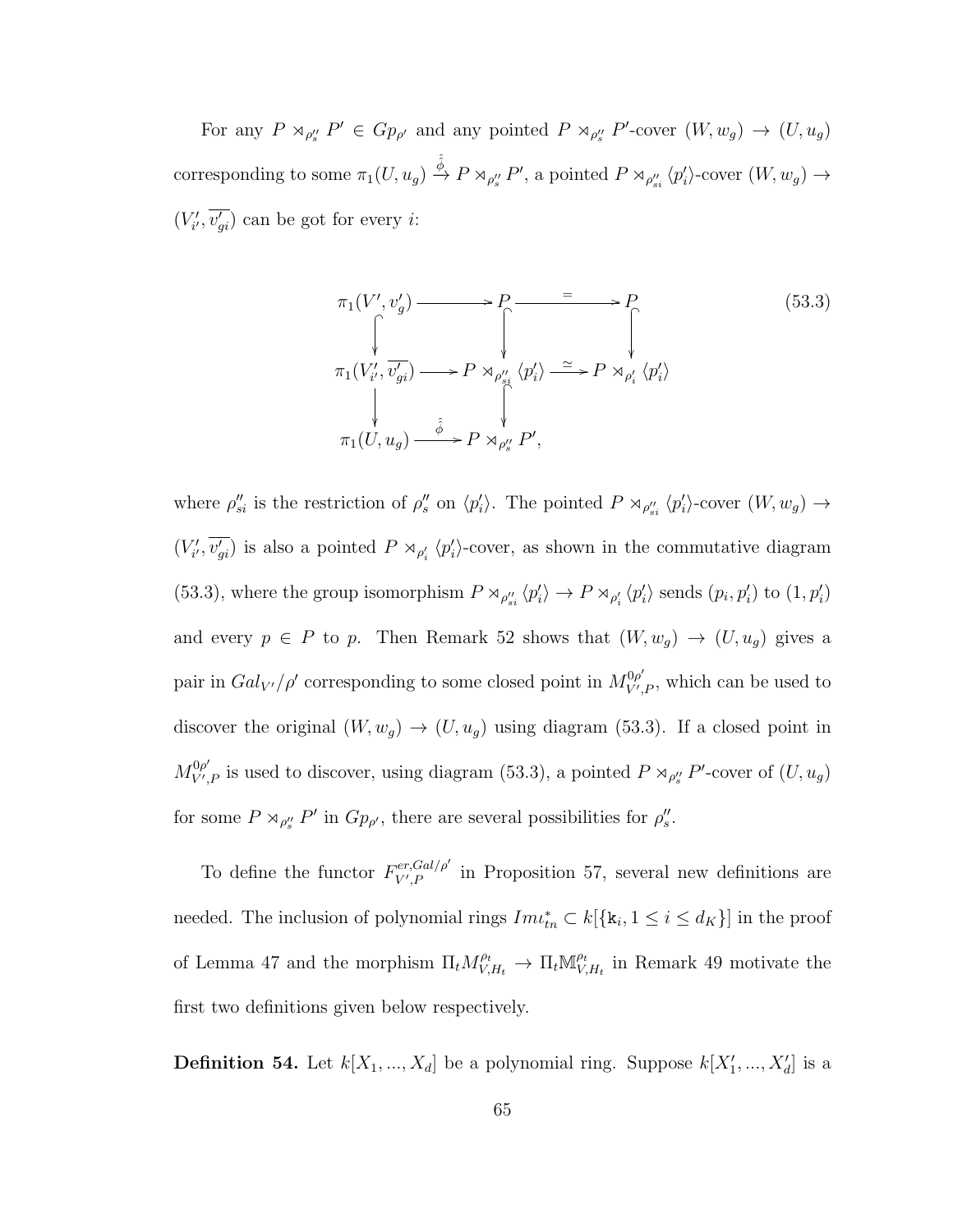subring where each  $X_i'$  is a sum of powers  $\sum_{i\leq t\leq d} X_t^{n_{it}}$  with  $n_{ii}$  a p-power, such that the subring also contains  $X_i^{p^{l_i}}$  with some  $l_i \geq 0$  for every *i*. Let  $\mathcal{P}'$  be a polynomial ring with an injective k-algebra homomorphism  $f: \mathcal{P}' \hookrightarrow k[X_1, ..., X_d]$ . If f gives an isomorphism between  $\mathcal{P}'$  and  $k[X'_1, ..., X'_d]$ , then  $f : \mathcal{P}' \hookrightarrow k[X_1, ..., X_d]$  is an R-extension.

Let  $\{\mathcal{P}_i \leftrightarrow \mathcal{P}'_i\}$  be a collection of finitely many R-extensions, with possibly different  $\mathcal{P}_i$ 's and  $\mathcal{P}'_i$ 's. Tensoring over k gives a morphism  $Spec(\otimes_i \mathcal{P}_i) \to Spec(\otimes_i \mathcal{P}'_i)$ . For any  $(S', s'_0) \in S$  and  $(S', s'_0) \stackrel{f}{\to} (Spec(\otimes_i \mathcal{P}'_i), x'_0)$  a morphism in S, the pullback  $(S, s_0) \to (S', s'_0)$  of  $(Spec(\otimes_i \mathcal{P}_i), x_0) \to (Spec(\otimes_i \mathcal{P}'_i), x'_0)$ , for some  $x_0$  mapping to  $x'_0$ , is called a morphism of type R:

$$
S \xrightarrow{f'} \text{Spec}(\otimes_i \mathcal{P}_i)
$$
  

$$
S' \xrightarrow{f} \text{Spec}(\otimes_i \mathcal{P}'_i).
$$

A morphism  $(T, t_0) \rightarrow (S, s_0)$  in S is of type ER, if it can be decomposed into a finite sequence of finite etale covers and morphisms of type  $R$ .

**Remark 55.** The morphism  $M^{\rho_i'}_{V', P, ij}$  $\stackrel{\iota_{\rho'_i,ij}}{\longrightarrow} \mathbb{M}^{\rho'_i}_{V',P,ij}$  in Definition 51 is an example of the right column in the square diagram in Definition 54.

Below is the definition for the functor to present in Proposition 57, which is motivated by the discussion in Remark 52. Let  $(S, s_0) \in S$  and let  $Gal_{(S, s_0)}$  be the set of T-parameterized P-covers  $(\tilde{W}, \tilde{w}_g) \to (T \times V', (t_0, v'_g))$  of V' pointed over  $(t_0, v'_g)$ for some  $(T, t_0) \rightarrow (S, s_0)$  of type ER with connected fibers over the closed points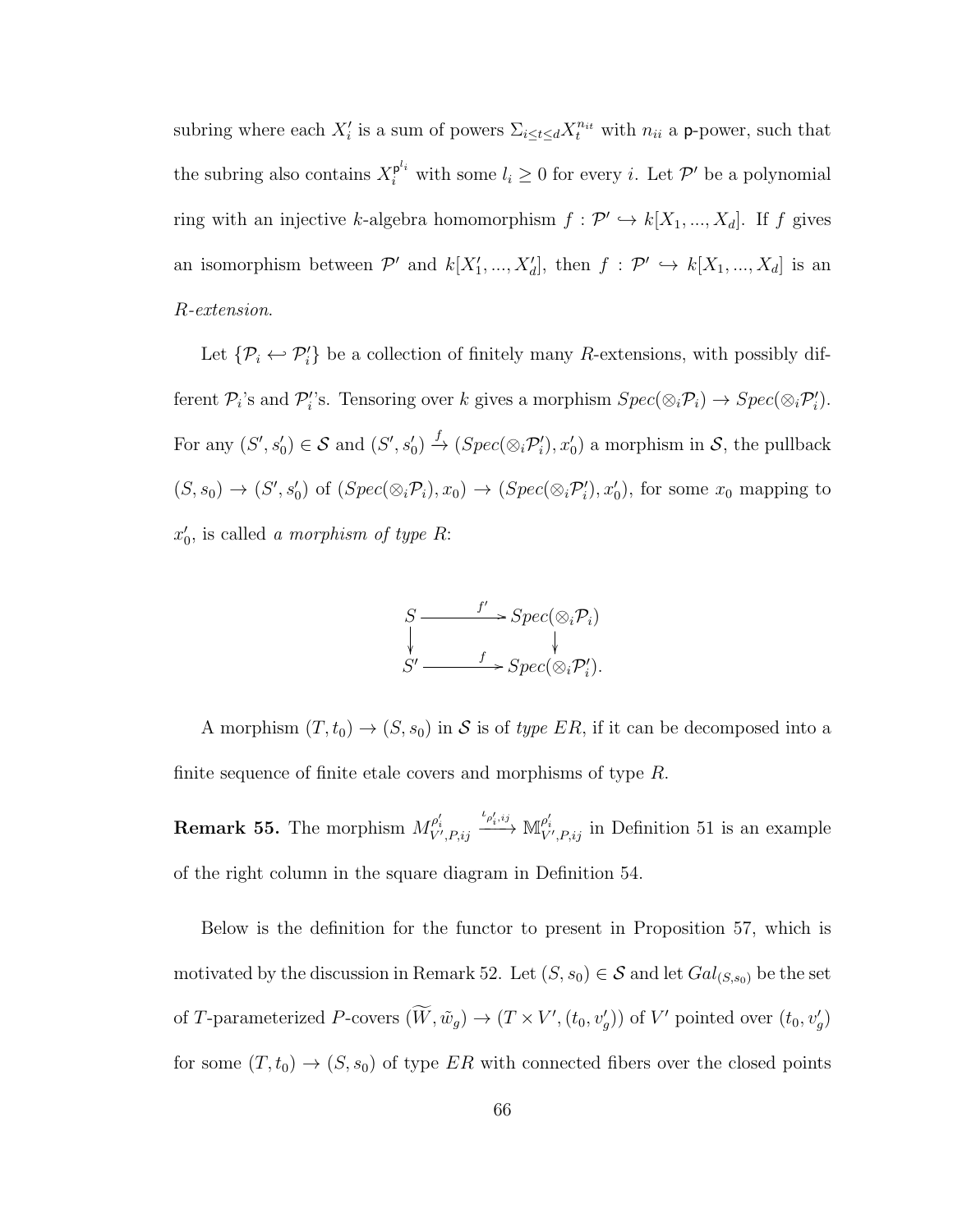of T, such that the composition  $(\tilde{W}, \tilde{w}_g) \to (T \times V', (t_0, v'_g)) \to (T \times U, (t_0, u_g))$  is Galois. For a pointed P-cover  $(\tilde{W}, \tilde{w}_g) \to (T \times V', (t_0, v'_g))$ , and an element  $p \in P$ , denote by  $\tilde{\gamma}_p$  the automorphism in its Galois group that corresponds to p. Denote by  $\tilde{\gamma}_{p'_i}$  the automorphism in the Galois group of  $T \times V' \to T \times U$  that corresponds to  $p'_i \in P'$ . Let  $Gal/\rho'_{(S,s_0)}$  be the set of pairs  $((\tilde{W}, \tilde{w}_g) \to (T \times V', (t_0, v'_g)), {\tilde{\gamma}}_i)$ , where  $(W, \tilde{w}_g) \to (T \times V', (t_0, v'_g))$  is in  $Gal_{(S, s_0)}$  and  $\tilde{\gamma}_i$  is in the Galois group of the cover  $\widetilde{W} \to T \times U$  that lies over  $\widetilde{\gamma}_{p'_i}$  and satisfies  $ord(\widetilde{\gamma}_i) = ord(p'_i)$  and  $\widetilde{\gamma}_i \widetilde{\gamma}_p \widetilde{\gamma}_i^{-1} = \widetilde{\gamma}_{p'(p'_i)(p)}$ for every  $p \in P$ . The set  $Gal/\rho'_{(S,s_0)}$  is an S-parameterized version of  $Gal_{V'/\rho'}$ ; by Remark 52, the set  $F_{V}^{er,Gal/\rho'}$  $V_{V,P}^{(er,Gal)/\rho'}$  (Spec $(k), s_0$ ), with  $s_0$  determined by  $v_g'$  using diagram (2.1), is the set  $Gal_{V'}/\rho'$ . Two elements  $((\tilde{W}_j, \tilde{w}_{gj}) \rightarrow (T_j \times V', (t_{j0}, v'_{g})), {\tilde{\gamma}}_{ji})$  $(j = 1, 2)$  in  $Gal/\rho'_{(S,s_0)}$  are ER-equivalent if there exists a morphism  $(T_d, t_{d0}) \rightarrow$  $(S, s_0)$  of type ER, where  $(T_d, t_{d0})$  also maps to  $(T_j, t_{j0})$   $(j = 1, 2)$  in the category S, such that the two pointed P-covers, together with  $\{\tilde{\gamma}_{1i}\}$  and  $\{\tilde{\gamma}_{2i}\}$ , pulled back to  $T_d$  become isomorphic. Let  $F_{V',P}^{er,Gal/\rho'}$  $V', P \atop V', P$  be the functor:  $S \to (\text{Sets})$ ;  $(S, s_0) \mapsto$ {ER-equivalence classes of  $((\tilde{W}, \tilde{w}_g) \to (T \times V', (t_0, v'_g)), {\tilde{\gamma}}_i) \in Gal/\rho'_{(S,s_0)}$  }.

Here is the last definition involved in the statement of Proposition 57. Two morphisms  $T_j \xrightarrow{f_j} M_{V'}^{0\rho'}$  $V'_{V,P}$   $(j = 1 \text{ or } 2, \text{ where } (T_j, t_{j0}) \rightarrow (S, s_0) \text{ is of type } ER) \text{ are } ER$ equivalent, if there exists a morphism  $(T_d, t_{d0}) \rightarrow (S, s_0)$  of type ER with  $(T_d, t_{d0})$ also mapping to  $(T_j, t_{j0})$   $(j = 1, 2)$  in the category S, such that the  $f_j$ 's pulled back to  $T_d$  are the same. Let  $M_{V,P}^{er0\rho'}$  $V', P$  be the functor:  $S \to (\text{Sets})$ ;  $(S, s_0) \mapsto \{ER - V', P\}$ equivalence classes of  $T \to M_{V'}^{\theta \rho'}$  $V_{V',P}^{0\rho}$ , where  $(T,t_0) \rightarrow (S,s_0)$  runs over all morphisms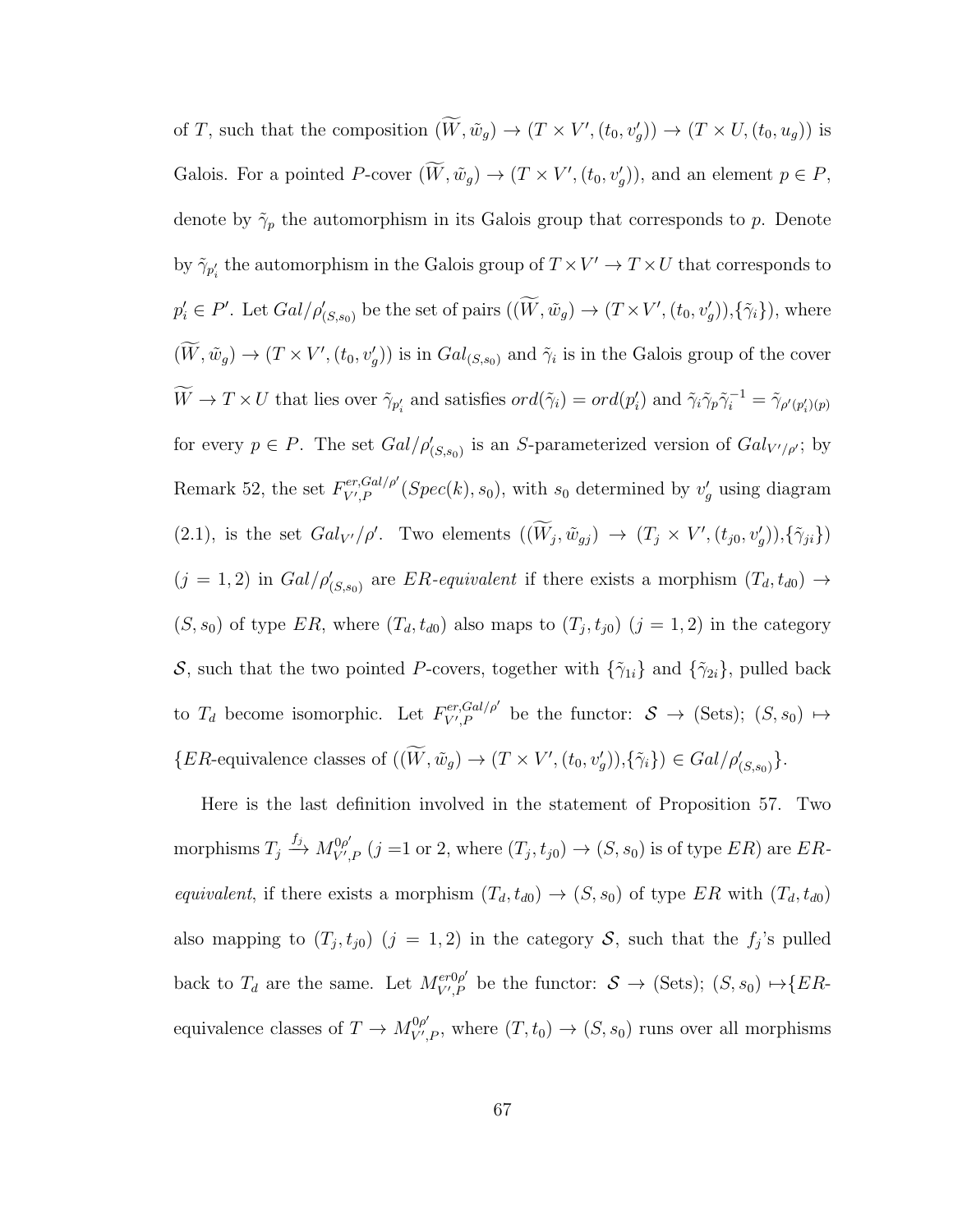to S of type  $ER$ .

**Remark 56.** The two ER-equivalences in the definitions of functors  $F_{V,P}^{er,Gal/\rho'}$  $V', P$  and  $M_{V^{\prime},P}^{er0\rho^{\prime}}$  $V_{V,P}^{ev0\rho}$  arise naturally in the proof of Proposition 57 based on the intersection idea.

**Proposition 57.** With the same notations as above, the ind scheme  $M_{V'}^{\rho\rho}$  $\begin{array}{c}\n\mathbb{P}^{0\rho}_{V',P}\n\end{array}$  is the moduli space for  $F_{V,P}^{er,Gal/\rho'}$  $V', P$  in the sense that there exists an isomorphism between functors  $F_{V^{\prime}P}^{er,Gal/\rho^{\prime}}$  $\chi_{V',P}^{er,Gal/\rho'} \simeq M_{V',P}^{er0\rho'}$  $\epsilon r$ v $\rho$ .<br>V',P

Moreover, on each of the finitely many irreducible components of  $M_{V}^{0\rho'}$  $V', P$ , there is a unique  $P \rtimes_{\rho''_t} P'$  in  $\bar{G}_{P_{\rho'}}$  which belongs to (defined in Remark 53) all the closed points. Conversely, for every  $P \rtimes_{\rho''_t} P'$  in  $\bar{G}_{P_{\rho'}}$ , there is an irreducible component, such that  $P \rtimes_{\rho''_t} P'$  belongs to all the closed points of the component.

Proof. Proof of the first statement:

Let  $(S, s_0) \in S$  and  $((\overline{W}, \tilde{w}_g) \to (T \times V', (t_0, v'_g)), {\gamma_i})$  be a representative in an ER-equivalence class of  $F_{V,P}^{er,Gal/\rho'}$  $V'_{V,P}(Sal/\rho'(S,s_0))$ . Then  $(W,\tilde{w}_g) \to (T \times V'_{i'}, (t_0, \overline{v'_{gi}}))$  is Galois (see Remark 52). Letting  $\gamma_i$  correspond to  $(1, p'_i) \in P \rtimes_{\rho'_i} \langle p'_i \rangle$ ,  $(\widetilde{W}, \widetilde{w}_g) \to$  $(T \times V'_{i'}, (t_0, \overline{v'_{gi}}))$  is a pointed  $P \rtimes_{\rho'_i} \langle p'_i \rangle$ -cover. By the definition of  $M_{V',P}^{\rho'_i, \bullet}$  $V', P$ , the pointed  $P \rtimes_{\rho'_i} \langle p'_i \rangle$ -cover corresponds to a morphism  $T \xrightarrow{\mathfrak{c}_i} M_{V',R}^{\rho'_i, \bullet}$  $V',P'$ . Since T is connected, the morphism  $\mathfrak{c}_i$  lands in a connected component  $M_{V',P,ij}^{\rho'_i}$  of  $M_{V',I}^{\rho'_i,\bullet}$  $\psi'_{V',P}$ . Embedding  $M_{V',P,ij}^{\rho'_i}$ in  $M_{V',P,0}$  as in Remark 55, a morphism  $T \stackrel{\hat{\mathfrak{e}}_i}{\rightarrow} M_{V',P,0}$  is got. The morphism  $\hat{\mathfrak{e}}_i$  is the same as the morphism from T to  $M_{V',P,0}$  determined by the pointed P-cover  $(W, \tilde{w}_g) \to (T \times V', (t_0, v'_g)),$  using that  $M_{V', P, 0}$  is the fine moduli space for pointed families of P-covers of  $(V', v'_g)$  ([H80], Theorem 1.2). The above discussion applies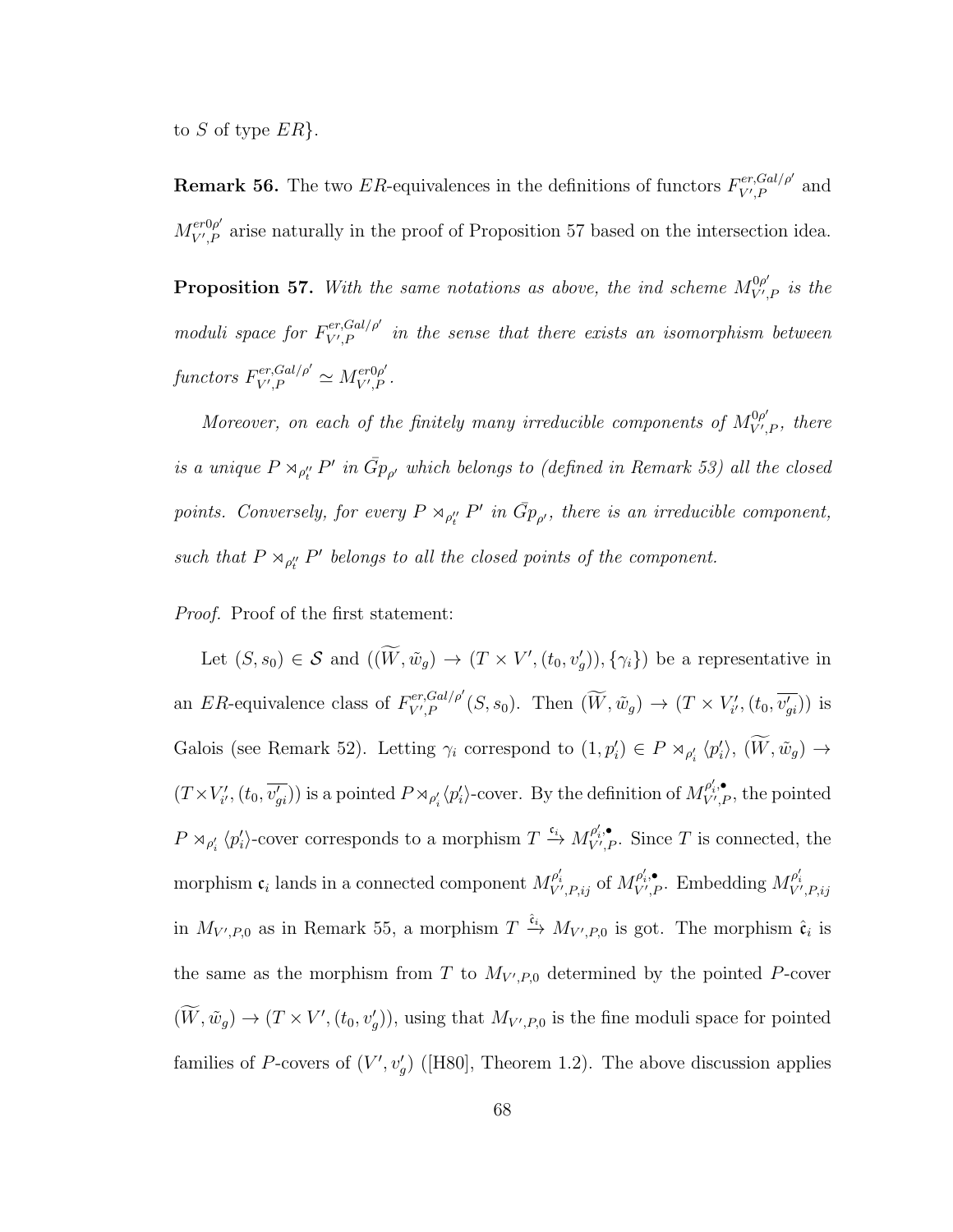for every *i*. Hence a morphism  $T \stackrel{\hat{\mathfrak{e}}}{\rightarrow} M_{V'}^{\mathfrak{0}\rho'}$  $\int_{V',P}^{\cdot 0\rho'}$  is got, by the definition of  $M_{V',P}^{0\rho'}$  $V' , P \cdot$ 

Conversely, given  $T \xrightarrow{\hat{\mathfrak{e}}} M_{V'}^{0\rho'}$  $V'_{V',P}$  for some  $(T,t_0) \to (S,s_0)$  of type  $ER$ , a morphism  $T \xrightarrow{\hat{\mathfrak{e}}} M_{V',P,0}$  is got by the definition of  $M_{V'}^{0\rho'}$  $V'_{V,P}$  and the connectedness of T. For each *i*, there is a morphism  $T \xrightarrow{\hat{\mathfrak{e}}_i} \mathbb{M}^{\rho'_i}_{V',P,ij}$ , for some  $\mathbb{M}^{\rho'_i}_{V',P,ij}$  (see Definition 51 for  $\mathbb{M}^{\rho'_i}_{V',P,ij}$ ) that  $\hat{\mathfrak{c}}$  factors through



After pointing  $M_{V',P,ij}^{\rho'_i}$  $\stackrel{\iota_{\rho'_i,ij}}{\longrightarrow} {\mathbb{M}}^{\rho'_i}_{V',P,ij}$  (see Definition 51) properly, the pullback morphism  $(T_i, t_{i0}) \to (T, t_0)$  is of type R, by Remark 55 and the lower square of the diagram, in which both squares are pullbacks:



The (ind) (see Remark 41) scheme  $M_{ij}$  in the upper right corner is a finite etale cover of  $M_{V',P,ij}^{\rho'_i}$ , such that a fixed universal family representative over  $M_{V',P,0}$  pulled back to  $M_{ij}$ , is the same as the pullback to  $M_{ij}$  of a  $\rho'_i$ -liftable universal family representative over  $M_{V',P,ij}^{\rho'_i}$  (see the discussion between Lemma 47 and Lemma 48).

The relationship between  $M_{ij}$  and  $M_{V',P;ij}^{\rho'_{i}}$  is the same as that between T and S in the proof of Theorem 39. Hence the pullback  $(T_{di}, t_{di0}) \rightarrow (T_i, t_{i0})$  is a finite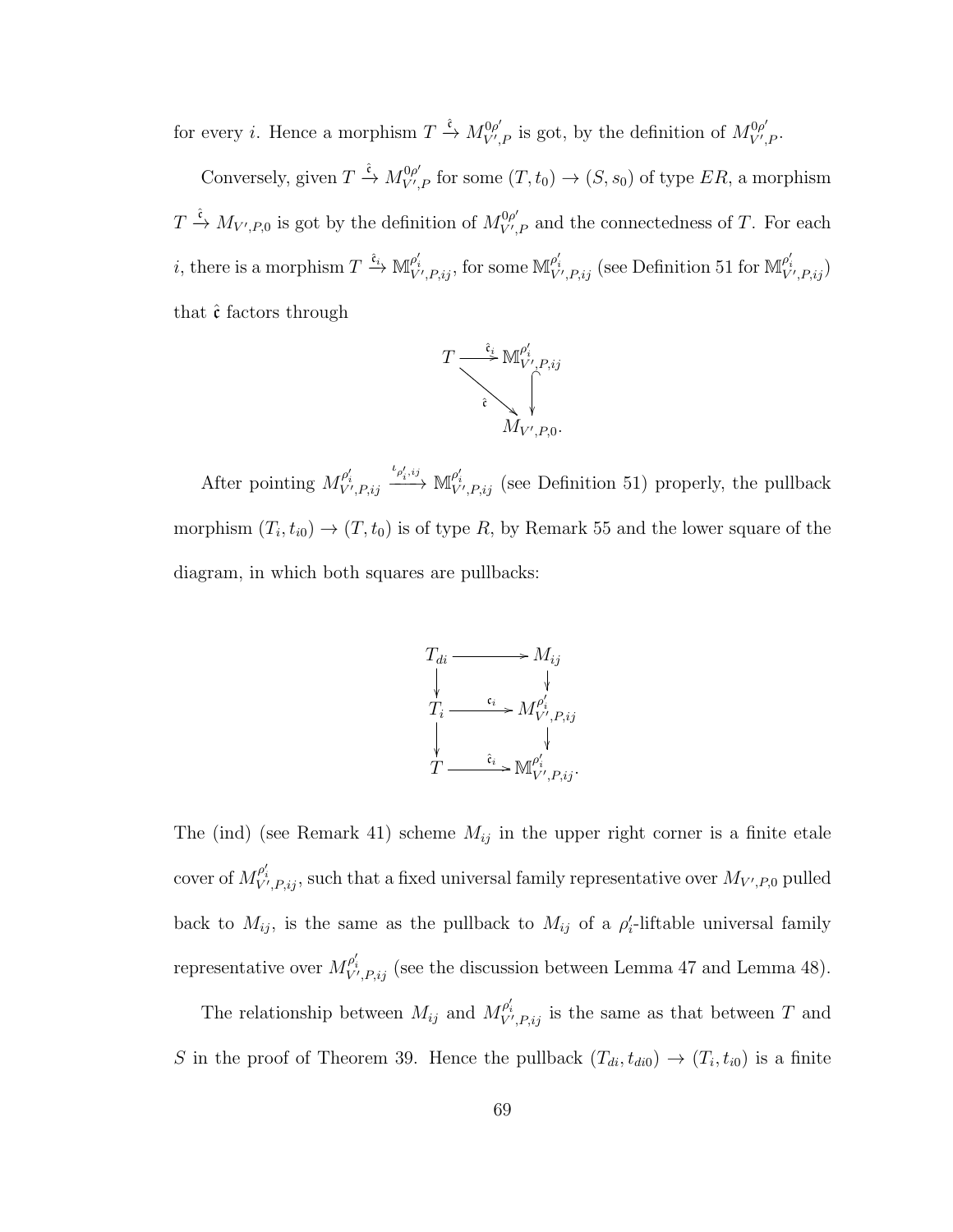etale cover.

The two diagrams together imply that the fixed universal family representative over  $M_{V',P,0}$ , which is a pointed P-cover of  $(M_{V',P,0} \times V', (\hat{\mathfrak{c}}(t_0), v'_g))$ , pulled back to  $T_{di}$  is  $\rho'_i$ -liftable. Let  $(T_d, t_{d0})$  be the common pullback of the  $(T_{di}, t_{di0})$ 's over  $(T, t_0)$ . The pullback to  $T_d$  of the fixed universal family representative over  $M_{V',P,0}$  is  $\rho'_i$ . liftable for every *i*. Consider  $\rho'_i$ -liftable pairs, rather than merely  $\rho'_i$ -liftable covers, at some places in the discussion above. Then a pair (see Remark 52)  $((\widetilde{W}, \widetilde{w}_g) \rightarrow$  $(T_d \times V', (t_{d0}, v'_g)), \{\gamma_i\})$  is got, a pointed P-cover together with  $|P'|$  elements in  $Gal(\widetilde{W}/T_d \times U)$ , whose ER-equivalence class is in  $F_{V',P}^{er,Gal/\rho'}$  $\chi_{V',P}^{er,Gal/\rho}$   $(S,s_0).$ 

The two maps are well defined for equivalence classes and inverse to each other.

Proof of the statements after "Moreover": Every component  $\bigcap_i \mathbb{M}_{V',P,ij}^{\rho'_i} \bigcap M^0$ of  $M_{V'}^{0\rho'}$  $V'_{V',P}$  is a dense open of  $\bigcap_i \mathbb{M}_{V',P,ij}^{\rho'_i}$ , which itself is an affine closed subscheme of  $M_{V',P,0}$ . Pick any irreducible component of  $\bigcap_i \mathbb{M}_{V',P,ij}^{p'_i} \bigcap M^0$  and a covering of it consisting of connected affine open subsets of finite type over  $k$ , which are all dense and intersect each other. Denote any of the affine open subsets by M and apply the first statement proven above to M. The inclusion of M in  $M_{V}^{0\rho'}$  $V', P$ , with any base point  $m_g$ , gives a pointed P-cover of  $(\mathbb{M}' \times V', (m'_g, v'_g))$  for some  $(\mathbb{M}', m'_g) \to (\mathbb{M}, m_g)$  of type-ER. The pointed P-cover satisfies a M'-parameterized version of  $(* * *i)$  for every *i* and thus gives a pointed  $P \rtimes_{\rho''_t} P'$ -cover of  $(\mathbb{M}' \times U, (m'_g, u_g))$  for some unique  $P \rtimes_{\rho''_t} P'$  in  $\bar{G}_{p_{\rho'}}$  (see Remark 52 and Remark 53). Hence for every closed point m (need to use chemins for base point issues) in M,  $P \rtimes_{\rho''_t} P'$  belongs to the pair in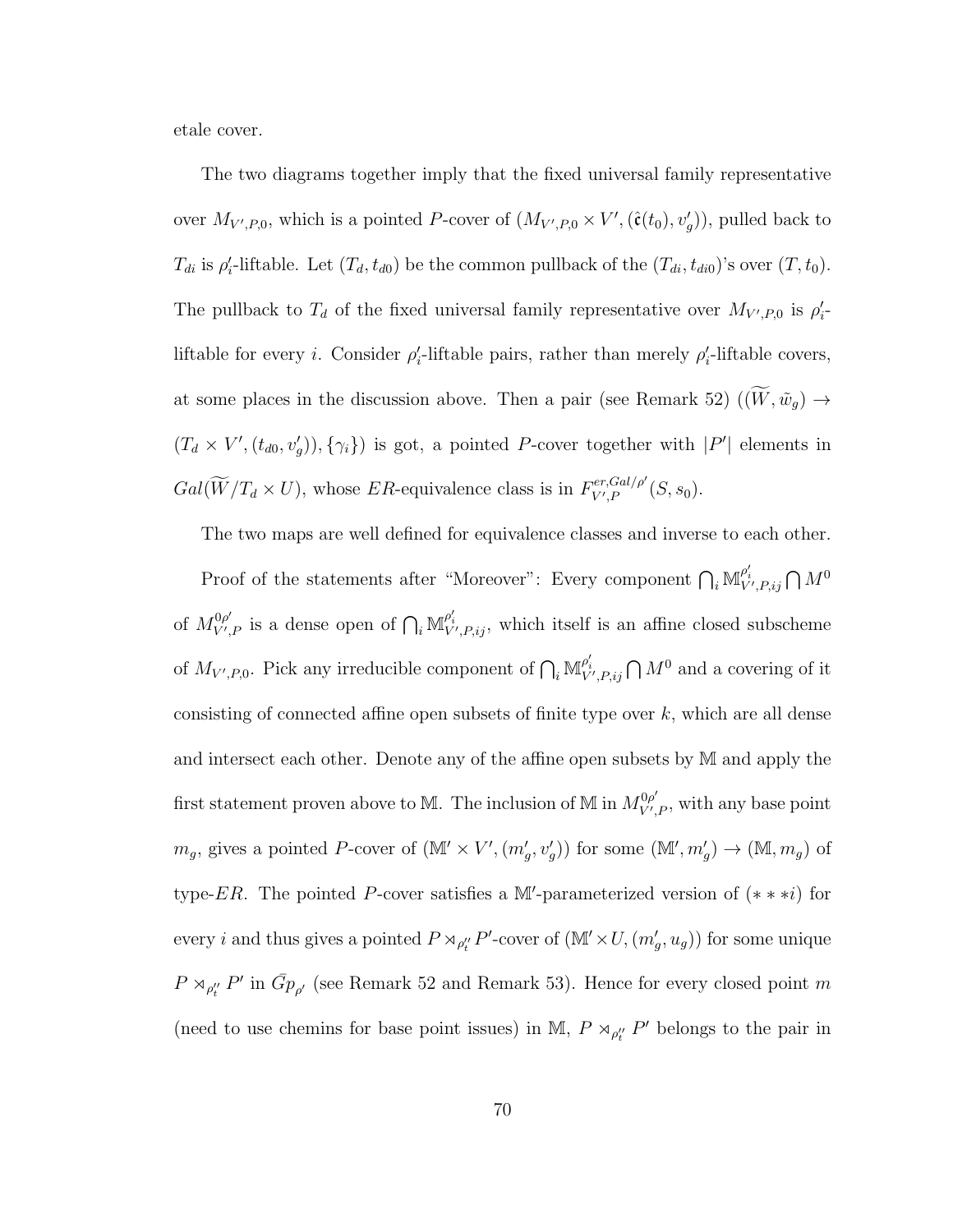$Gal_{V'/\rho'}$  that m corresponds. Then Remark 52 and Remark 53 suffice to give all  $\Box$ the statements.

Denote the maximal union of irreducible components of  $M_{V'}^{\rho\rho}$  $V', P$ , to all of whose closed points  $P \rtimes_{\rho'} P'$  belongs (see the last paragraph in the proof of Proposition 57), by  $M_{U,V',P\rtimes_{\rho'}P'}$ . Denote by  $M_{U,P\rtimes_{\rho'}P'}$  the disjoint union of  $M_{U,V',P\rtimes_{\rho'}P'}$ 's over all possible  $(V', v'_g)'$ s pointed connected P'-covers of  $(U, u_g)$ .

Define a functor  $M^{er}_{U,P\rtimes_{\rho'}P'}\colon\thinspace \mathcal{S}\to (\mathrm{Sets}); \ (S,s_0)\mapsto \{ER\text{-equivalence classes of }$  $T \to M_{U,P\rtimes_{\rho'}P'}$ , where  $(T,t_0) \to (S,s_0)$  runs over all morphisms to S of type  $ER$ . Similarly to  $M_{V}^{er0\rho'}$  $\frac{\partial^{\alpha} P}{\partial V'} P$  and  $M_{V'}^{0\rho'}$  $V', P$  above.

Define a functor  $F_{U,P\rtimes_{\rho'}P'}^{er}: \mathcal{S} \to (\text{Sets}); (S, s_0) \mapsto \{ER\text{-equivalence classes of }$ pointed  $P \rtimes_{\rho'} P'$ -covers  $(\widetilde{W}, \widetilde{w}_g) \to (T \times U, (t_0, u_g))$  whose fibers over closed points of  $T$  are all connected, where  $(T, t_0) \rightarrow (S, s_0)$  runs over all morphisms to  $S$  of type  $ER$ . The definition of  $ER$ -equivalence classes here is obvious (see definition of the functor  $F_{V,P}^{er,Gal/\rho'}$  $v^{er,\text{Gal}/\rho}_{V',P}$ ).

**Corollary 58.** The functor  $F_{U,P\rtimes_{\rho'}P'}^{er}$  is isomorphic to the functor  $M_{U,P\rtimes_{\rho'}P'}^{er}$ , which shows that  $M_{U,P\rtimes_{\rho'}P'}$  is a moduli space for  $P\rtimes_{\rho'}P'$ -covers of  $(U,u_g)$ .

*Proof.* Directly from Proposition 57 and its proof. See also proof of Theorem 44.  $\Box$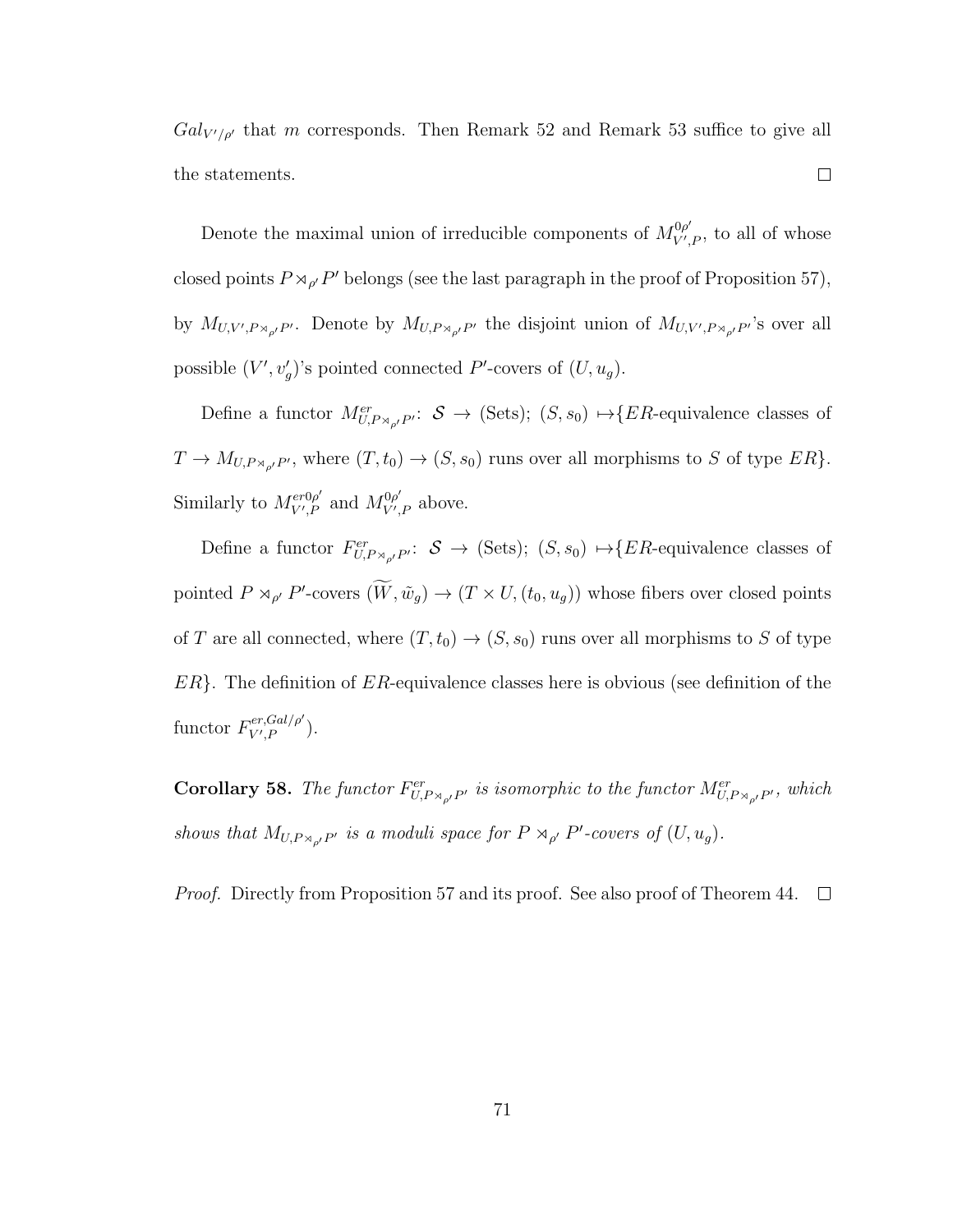## Chapter 5

## Local vs. global moduli

In Chapter 5, a fine moduli space (Proposition 64) for cyclic-by-p covers of an affine curve at most tamely ramified over finitely many closed points, is constructed. The new type of fine moduli space is obtained by modifying the proof for the previous global fine moduli space constructed in Theorem 44 Chapter 3, and is constructed in similar 3 steps. The new type of fine moduli space is the global side of a localglobal principal Proposition 76. There is a different phenomenon for cyclic-by-p covers from that for p-covers. In [H80] the similar local-global principal for pgroups stated in Proposition 2.1 does not involve (tamely) ramified global covers; there the global covers are etale. The local-global principal Proposition 76 has a version over a general field of characteristic  $p > 0$ , which is Main Theorem 1.4.1 in [K86].

A parameter space for local cyclic-by-p covers of  $Spec(k((x)))$  is constructed in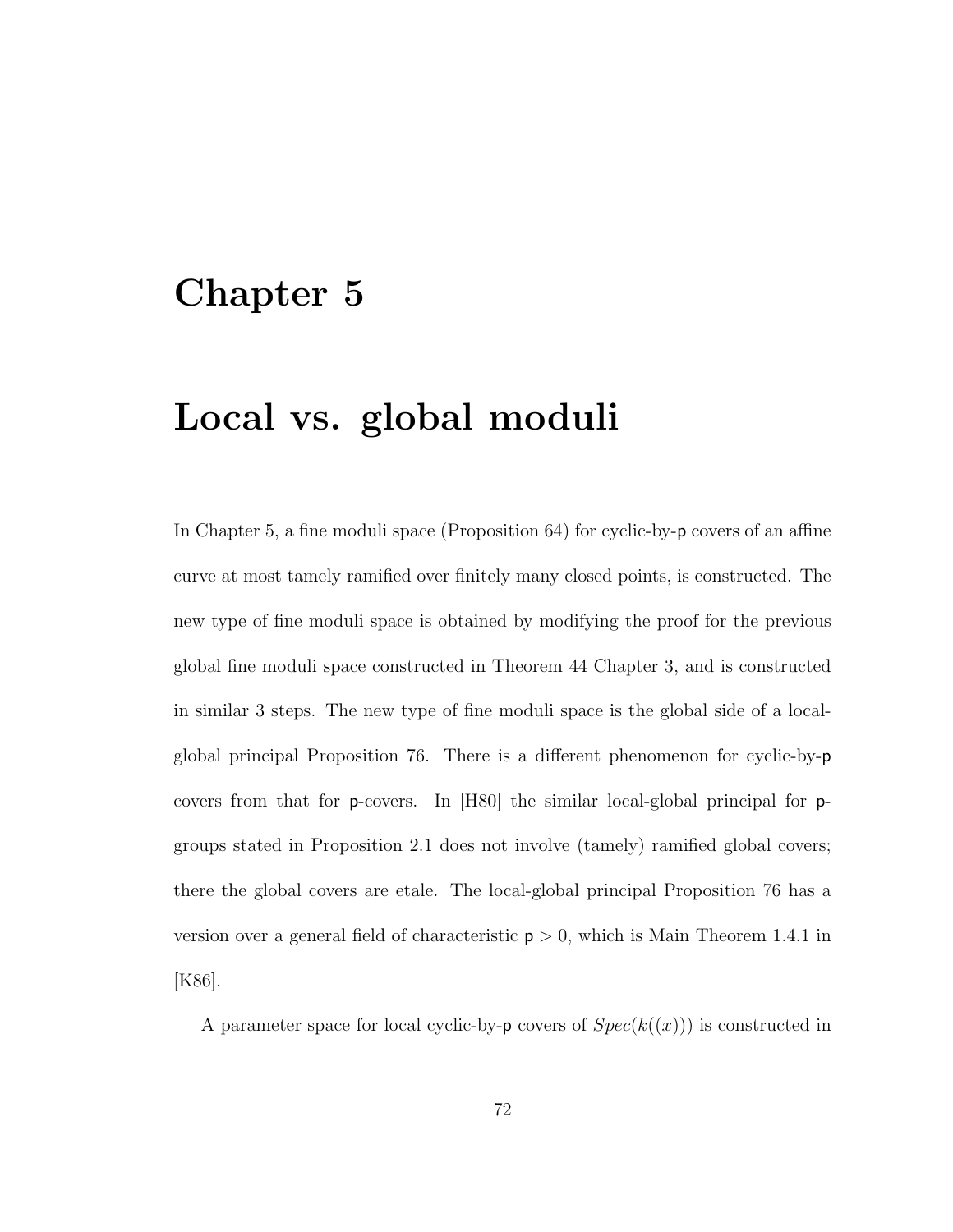Proposition 75, which is the local side of the local-global principal Proposition 76. The construction is also by modifying the one in Chapter 3 and has similar 3 steps.

Finally it is shown that a restriction morphism (a general case of the local-global principal Proposition 76 with the isomorphism there replaced by a finite morphism now) is finite, which is from the new type of global moduli space to a product of the local parameter spaces (Proposition 83), an analogue to Proposition 2.7 in [H80]. It is proved by a similar argument.

As always, we follow notations and terminology defined in Chapter 2. For example G represents a cyclic-by-p group.

Here are some necessary settings for the construction of the fine moduli space (Proposition 64).

Let T be a finite set of closed points on U not including  $u_g$  and  $U^0 = U - T$ . Denote by  $\{(V_l^0, v_l)\}\)$  the set of all the finitely many connected pointed  $\mathbb{Z}/n_l$ -covers of  $(U^0, u_g)$ , where  $n_l$  can be any factor of n. Let  $(V_l, v_l) \rightarrow (U, u_g)$  be the extension of  $(V_l^0, v_l) \to (U^0, u_g)$ , obtained by putting back in some deleted closed points from the smooth completions of both curves.

**Definition 59.** Let  $F_{U,G}^T$  be the functor:  $S_1 \rightarrow$  (Sets),  $(S, s_0) \rightarrow$  {equivalence classes of possibly ramified  $G$ -covers  $\widetilde{W} \to S \times U$  pointed over  $(s_0, u_g)$ , where the restriction of  $\overline{W}$  over  $S \times U^0$  is a G-cover and  $\overline{W} \to \overline{W}/P$  is finite etale}. Let  $S = Spec(k)$  with  $s_0$  determined by  $u_g$  using diagram (2.1). Then  $F_{U,G}^T(S, s_0)$  is the set of possibly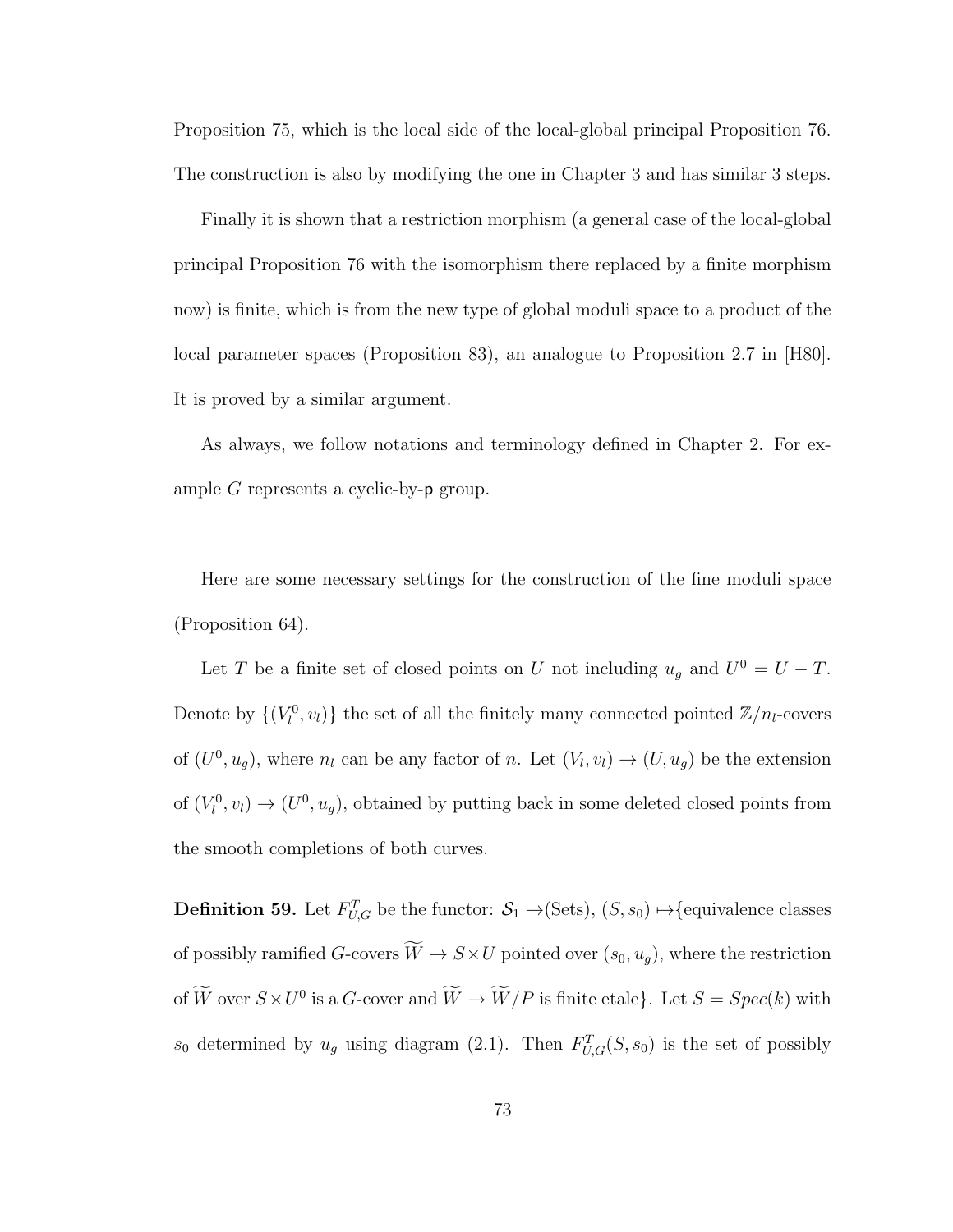ramified pointed G-covers  $(W, w_g) \rightarrow (U, u_g)$  whose restriction  $W^0$  over  $U^0$  is a G-cover and  $W \to W/P$  is finite etale.

A group homomorphism  $\phi^0$  :  $\pi_1(S \times V_l^0, (s_0, v_l)) \to P$  factors through  $V_l$  if  $\widetilde{\phi}^0 = (\pi_1(S \times V_l^0, (s_0, v_l)) \xrightarrow{(Id_S \times (V_l^0 \subset V_l))_*} \pi_1(S \times V_l, (s_0, v_l)) \overset{\widetilde{\phi}}{\to} P)$  for some  $\widetilde{\phi}$ .

Definition 60. Let  $F^{\rho_{n_l}\bullet/T}_{V^0P}$  $\mathcal{S}_1, \mathcal{S}_2, \mathcal{S}_3 \mapsto \{([\phi^0], p), \text{where }$ <br>  $V_l^0, P$  be the functor:  $\mathcal{S}_1 \to (\text{Sets}), (S, s_0) \mapsto \{([\phi^0], p), \text{where }$  $(\phi^0, p)$  is a  $\rho_{n_l}$ -liftable pair with  $\phi^0$  factoring through  $V_l$ . Let  $S = Spec(k)$  with  $s_0$ determined by  $v_l$  using diagram (2.1). Then  $F^{\rho_{n_l}\bullet/T}_{V^0 p}$  $V_l^{p_{n_l}\bullet P}$   $(S, s_0)$  is the set of  $\rho_{n_l}$ -liftable pairs of  $(V_l^0, v_l)$  the first entries of which can all extend to P-covers of  $V_l$ .

Below is the first of the 3 steps in constructing the fine moduli space in Proposition 64.

## Definition 61. (Remark/Definition)

The cover  $V_l \to U$  above is ramified at finitely many closed points on U. Hence the old definition of  $\rho$ -liftable can not apply here. New definition: A group homomorphism  $\phi : \pi_1(V_l, v_l) \to H$  with  $(\rho, H)$  in the case of Theorem 32 is  $\rho$ -liftable if  $\phi$  makes the diagram in Lemma 30 commutative. Using the new definition of  $\rho$ -liftable in the definition of  $F_{V,H}^{\rho}$ , Theorem 32 still holds and  $F_{V,H}^{\rho}$  is presented by the same fine moduli space  $M_{V,H}^{\rho}$ .

The new definition of  $\rho$ -liftable is used below for  $V_l \to U$ .

**Lemma 62.** With the notations above, suppose  $(\rho_{n_l}, P)$  is in the case of Theorem 32 and write H for P in this case. The functor  $F_{V^0H}^{\rho_{n_l}\bullet/T}$  $\int_{V_l^0,H}^{\rho_{n_l} \bullet/1}$  for  $\rho_{n_l}$ -liftable pairs of  $(V_l^0,v_l)$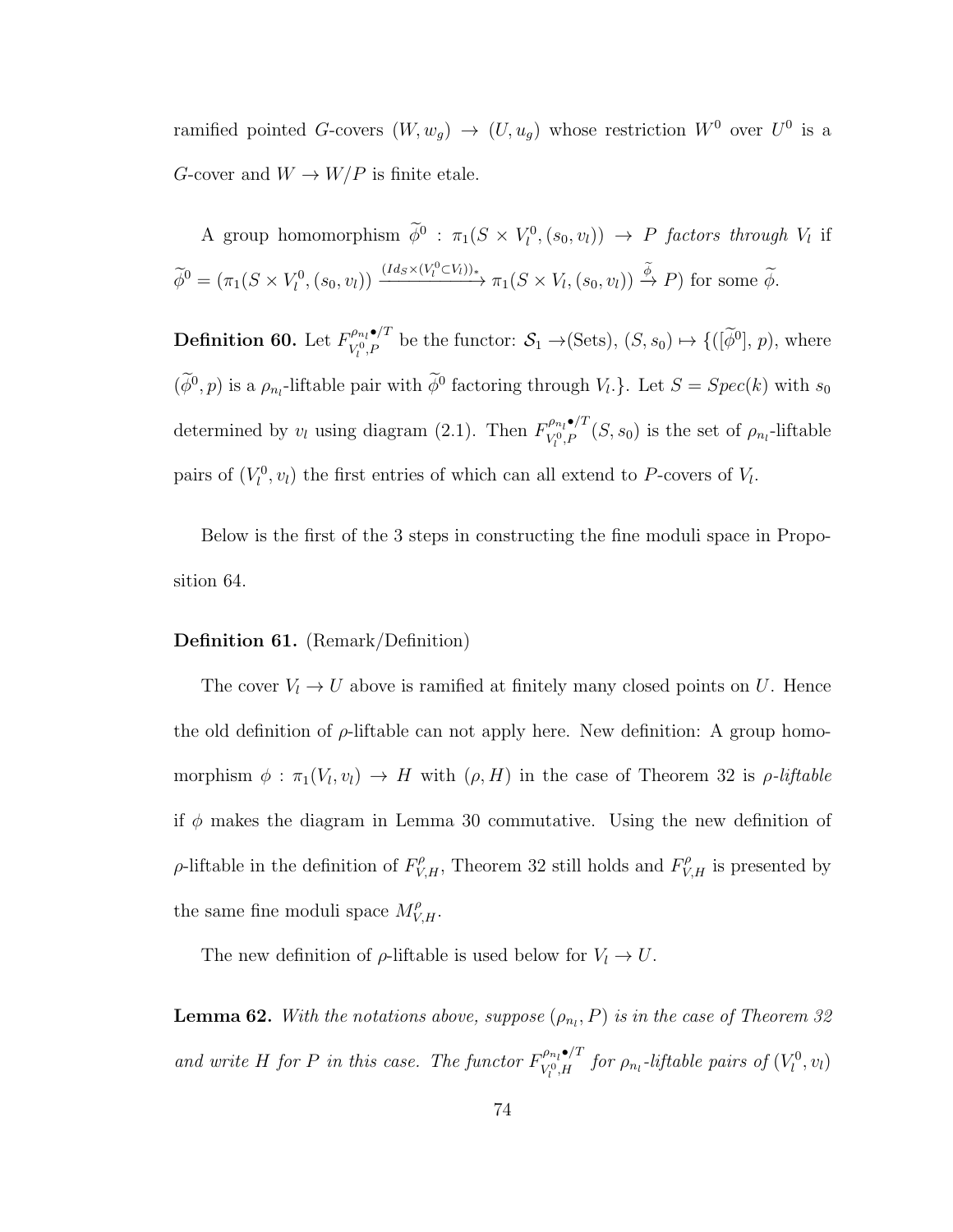the first entries of which can all extend to  $H$ -covers of  $V_l$ , has a fine moduli space, a disjoint union of finitely many ind affine spaces.

*Proof.* It is to be shown that  $F_{V^0H}^{\rho_{n_l}\bullet/T}$  $\frac{\partial \rho_{n_l} \bullet/T}{V_l^0,H} \;=\; \amalg_h F_{V_l,I}^{\rho_{n_l}}$  $V_{V_l,H}^{\rho_{n_l}}$ , copies of  $F_{V_l,I}^{\rho_{n_l}}$  $V_{l,H}^{\nu n_l}$  indexed by  $h$ , where depending on  $(\rho_{n_l}, H)$  the h runs over H or it is just 1 (see Corollary 36). Suppose a  $\rho_l$ -liftable pair  $(\phi^0 : \pi_1(S \times V_l^0, (s_0, v_l)) \to H, h_0)$  with  $\phi^0$  factoring through  $V_l$  is a representative for an equivalence class  $([\tilde{\phi}^0], h_0)$  in  $F_{V_l^0, H}^{\rho_{n_l} \bullet / T}$  $V_l^{p_{n_l}\bullet f}$   $(S, s_0)$ . Since  $(Id_S \times (V_l^0 \subset V_l))_*$  is surjective,  $\phi$  is also  $\rho_{n_l}$ -liftable (see Definition 61 and see the definition of "factoring through  $V_l$ " above for  $\widetilde{\phi}$ ). The left to right map sends  $([\widetilde{\phi}^0], h_0)$  to  $[\widetilde{\phi}]$  in the copy of  $F_{V_l, l}^{\rho_{n_l}}$  $V_{V_l,H}^{P_{n_l}}(S, s_0)$  indexed by  $h_0$ . The inverse map is obvious. By Theorem 32 (see also Definition 61),  $F_{V,1}^{\rho_{n_l}}$  $V_{V_l,H}^{\nu_{n_l}}$  is represented by an ind affine space  $M_{V_L}^{\rho_{n_l}}$  $\overset{\rho_{n_l}}{V_l,H}.$  $\Box$ 

Here is the 2nd of the 3 steps in constructing the fine moduli space in Proposition 64.

**Lemma 63.** The functor  $F_{V^0 P}^{\rho_{n_l} \bullet /T}$  $\mathcal{V}^{p_{n_l}\bullet/1}_{V^0_l,P}$  for  $\rho_{n_l}$ -liftable pairs of  $(V^0_l,v_l)$  the first entries of which can all extend to  $P$ -covers of  $V_l$ , has a fine moduli space, a disjoint union of finitely many ind affine spaces.

Proof. The proof is by simply replacing with their obvious counterparts symbols in and slightly modifying the proof of Theorem 39.

Denote  $V_l$  by  $V$  and  $\rho_{n_l}$  by  $\rho$  in the proof. Replace  $F_{V,P}^{\rho \bullet}$  with  $F_{V^0,P}^{\rho \bullet/T}$ , Corollary 36 with Lemma 62,  $M_{V,\bar{P}}^{\bar{\rho}\bullet}$  with  $M_{V^0,\bar{P}}^{\bar{\rho}\bullet/T}$  $W^{p\bullet}_{V^0,\bar{P}}$ , and  $M_{V,H}^{p_0\bullet}$  with  $M_{V^0,H}^{p_0\bullet/T}$ .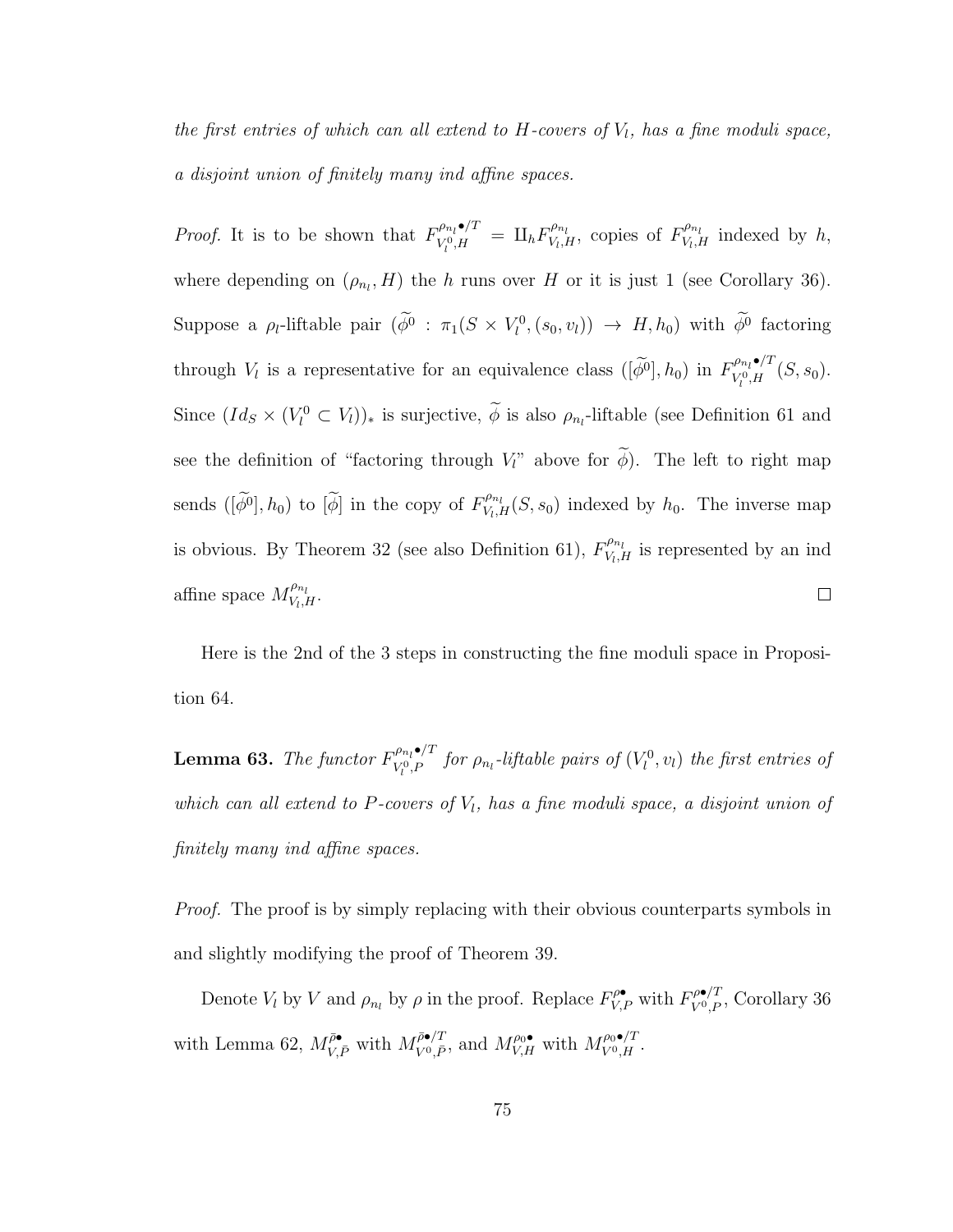In paragraph (39.2) of the proof of Theorem 39, since the first entry of some universal pair  $(\tilde{\mu}_0^0 : \pi_1(\bar{M} \times V^0, (\bar{m}, v_l)) \to \bar{P}, \bar{p}_0)$  can factor through  $V: \tilde{\mu}_0^0 =$  $(\pi_1(\bar{M}\times V^0,(\bar{m},v_l))\to \pi_1(\bar{M}\times V,(\bar{m},v_l))\stackrel{\tilde{\mu}_0}{\longrightarrow}\bar{P})$  for some  $\tilde{\mu}_0$ , lift  $(\tilde{\mu}_0,\bar{p}_0)$  first to get  $(\widetilde{\psi}_0, p_0)$  with restriction  $\widetilde{\psi}_0^0$  on  $\overline{M} \times V^0$ .

Paragraph (39.3) in the proof of Theorem 39 carries over with some obvious modification involving the property of factoring through V.  $\Box$ 

Below is the last of the 3 steps in constructing the fine moduli space in Proposition 64.

**Proposition 64.** There is a fine moduli space representing  $F_{U,G}^T$ , the functor for pointed G-covers of  $(U, u_g)$  tamely ramified over finitely many closed points T on U, which is a disjoint union of finitely many ind affine spaces.

*Proof.* By the same argument for Theorem 44 with slight modification,  $F_{U,G}^T$  =  $\Pi_{V_l} F^{\rho_{n_l}\bullet/T}_{V^0_\cdot P}$  $V_{l}^{\rho_{n_l} \bullet}$  which has a fine moduli space by Lemma 63.  $\Box$ 

Above is the construction of the global side of the local-global principal Proposition 76, whose local side is the local parameter space in Proposition 75, constructed below in similar 3 steps.

Below are necessary settings of Proposition 68.

**Notation 65.** Recall  $U_0 = Spec(k((x)))$  and point  $U_0$  at  $u_0$ . Let  $(V_{0t}, v_{0t})$  run over all the finitely many connected pointed  $\mathbb{Z}/n_t$ -covers of  $(U_0, u_0)$ , where  $n_t$  can be any factor of n. Let  $V_0$  be a connected  $\mathbb{Z}/n$ -cover of  $U_0$  given by  $k((x))[Y]/(Y^n-x)$  =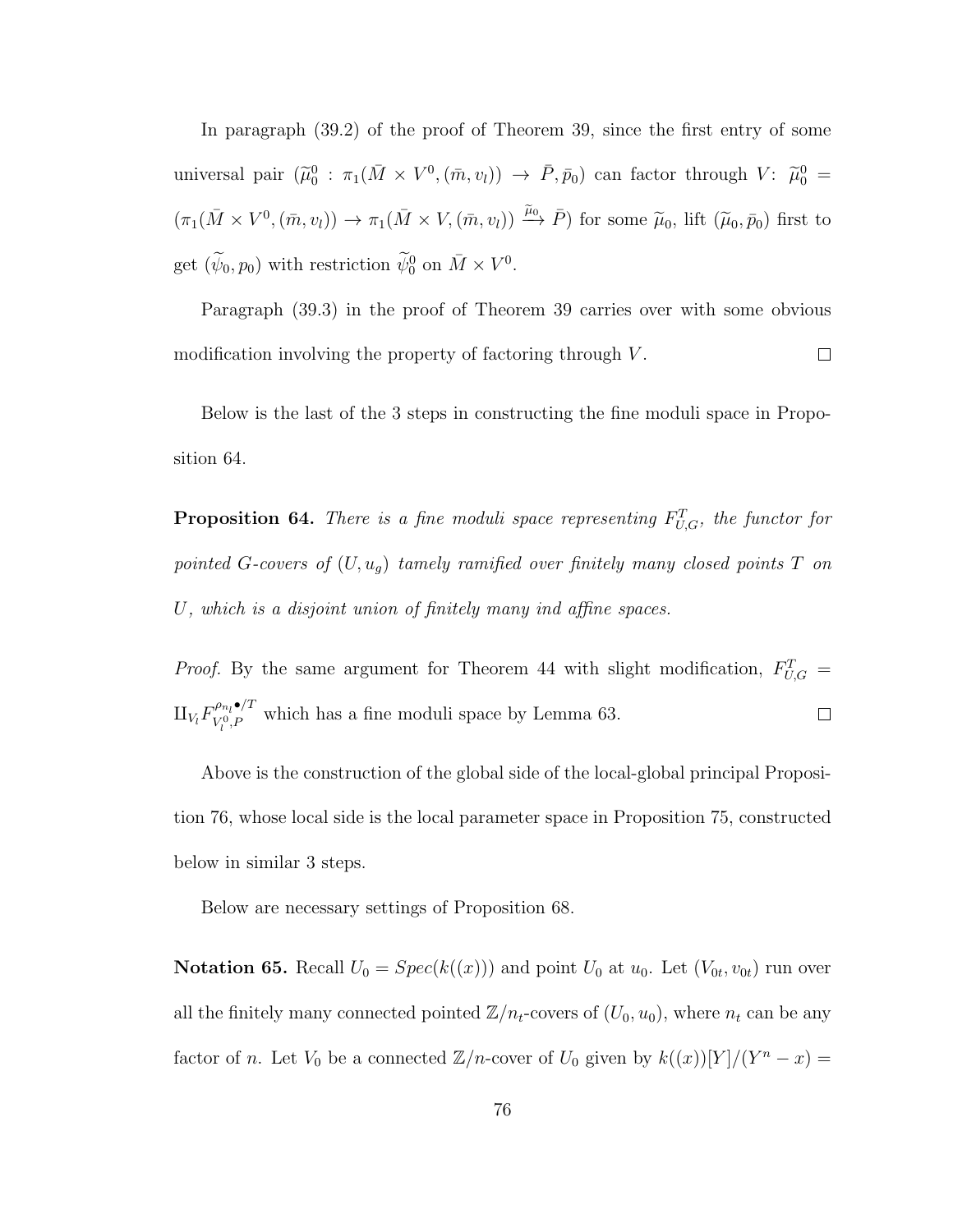$k((y))$  with  $\overline{1} \in \mathbb{Z}/n$  acting on  $k((y))$  as  $y \mapsto \zeta_n y$ . Since  $\mathbb{Z}/n$  is abelian,  $V_0$  can be pointed at any  $v_0$  over  $u_0$ , by Remark 20.

**Definition 66.** Two pointed Gr-covers of  $(S \times U_0, (s_0, u_0))$  with  $(S, s_0) \in S_1$  are w*equivalent* if they become isomorphic pulled back to  $(\tilde{T}^0, \tilde{t}_0)$ , which is the restriction over  $S \times U_0$  of some finite etale cover  $(\tilde{T}, \tilde{t}_0) \to (S \times \bar{U}_0, (s_0, u_0))$ .

Let  $\tilde{\varphi}_i : \pi_1(S \times U_0, (s_0, u_0)) \to Gr$   $(i=1,2)$  be two group homomorphisms. They are *w-equivalent* if their corresponding pointed Gr-covers of  $(S \times U_0, (s_0, u_0))$  are w-equivalent. Denote the w-equivalence class of  $\tilde{\varphi}_1$  by  $[\tilde{\varphi}_1]^w$ .

Let  $F_{V_0,P}^{w\rho}$  be the functor:  $S_1 \rightarrow (Sets), (S, s_0) \rightarrow \{w\text{-equivalence classes of }\rho\text{-}$ liftable *P*-covers of  $S \times V_0$  pointed over  $(s_0, v_0)$ .

Remark 67. The definition of w-equivalence is taken from the 2nd paragraph in the proof of Proposition 2.1 in [H80], which is the right definition of equivalence in the local case to make the proof work.

Below is the building block needed in the first of the 3 steps in constructing the local parameter space in Proposition 75.

**Proposition 68.** Let  $(V_0, v_0)$  be given in Notation 65. Suppose  $(\rho, H)$  is in the case of Theorem 32. Then there exists a fine moduli space  $M_{V_0,H}^{w\rho}$  for  $F_{V_0,H}^{w\rho}$ , the functor for w-equivalence classes of pointed  $\rho$ -liftable H-covers of  $(V_0, v_0)$ .

*Proof.* The proof is parallel to that of Theorem 32.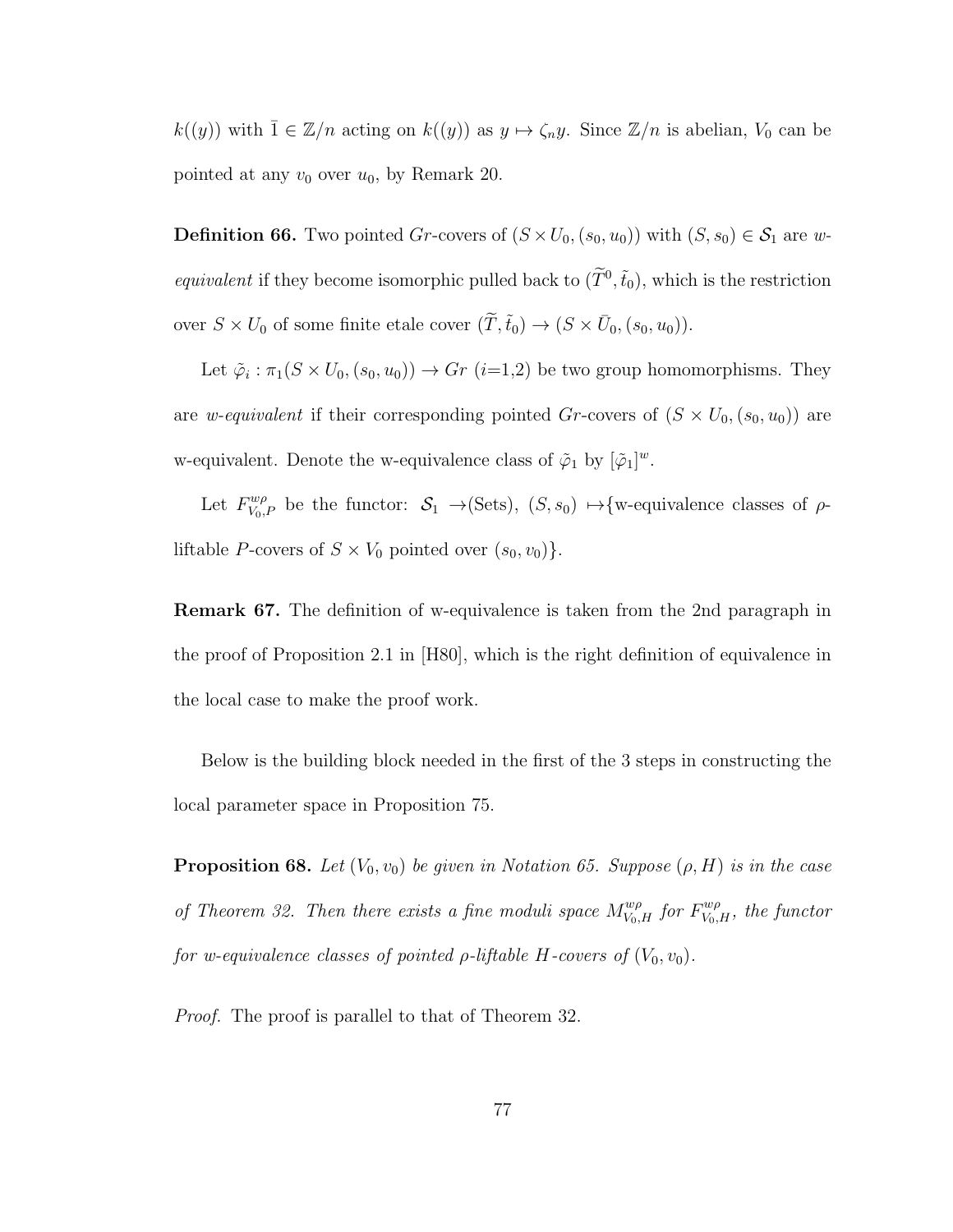Similarly to the proof of Theorem 32, start with a short exact sequence  $k((y)) \stackrel{\wp}{\rightarrow}$  $k((y)) \stackrel{\pi}{\to} H^1(V_0, H) \to 0$  given by the Artin-Schreier sequence. It can be simplified to  $y^{-1}k[y^{-1}] \xrightarrow{\varphi} y^{-1}k[y^{-1}] \xrightarrow{\pi} H^1(V_0, H) \to 0$  (68.1).

Denote by  $\sigma_0$  the automorphism in  $Gal(k((y))/k((x)))$  given by  $y \mapsto \zeta_n y$ . The action of  $\rho(-\bar{1})$  on H is given by multiplication by some  $e_{\rho} \in \mathbb{F}_q$  ( $q = |H|$ ; see proof of Theorem 32). Similarly let  $D_0$  be the  $x^{-1}k[x^{-1}]$ -module endomorphism  $\sigma_0 - e_\rho$ of  $y^{-1}k[y^{-1}]$ .

Similarly extract from (68.1) an  $\mathbb{F}_q$ -vector space short exact sequence  $KerD_0 \stackrel{\wp}{\rightarrow}$  $Ker D_0 \stackrel{\pi}{\rightarrow} \mathbb{X}_0 \rightarrow 0$ , where  $\mathbb{X}_0$  is the set of  $\rho$ -liftable pointed H-covers of  $(V_0, v_0)$ . From the Ker exact sequence construct the fine moduli space  $M_{V_0,H}^{w\rho_0}$  same as before, which is also an ind affine space. Choose basis  $K_{0i}$ , an analogue to  $K_i$  in the proof of Theorem 32, inductively for  $i \in \mathbb{N}$ . The affine space  $Spec(k[K_{0i+1}^{\vee} - K_{0i}^{\vee}])$ can be identified with the  $(i + 1)$ -th piece of  $M_{V_0,H}^{w\rho}$ ; the transition morphism from  $Spec(k[K_{0i}^{\vee} - K_{0i-1}^{\vee}])$  to  $Spec(k[K_{0i+1}^{\vee} - K_{0i}^{\vee}])$  is given by Frobenius as before. Finally, with slight modification to the last two paragraghs of the proof of Theorem 32,  $M_{V_0,H}^{w\rho}$  can be shown to represent  $F_{V_0,H}^{w\rho}$ .  $\Box$ 

Remark 69. Similar to Remark 34, a canonical universal family representative over  $M_{V_0,H}^{w\rho}$  can be given by  $z^q - z = \sum_{\mathbf{k}_{0i}\in K_{0n}-K_{0n-1}} \mathbf{k}_{0i}^{\vee} \otimes \mathbf{k}_{0i}$   $(n \geq 1)$ . Precise description can be got by some obvious replacement of symbols in Remark 34.

**Remark 70.** The remark is the base case in the proof for the local-global principal Proposition 76. Let  $\mathbb{A}^{1'} = Spec(k[x^{-1}])$ . Suppose  $\mathbb{A}^{1'}$  is pointed at  $a_g$  such that the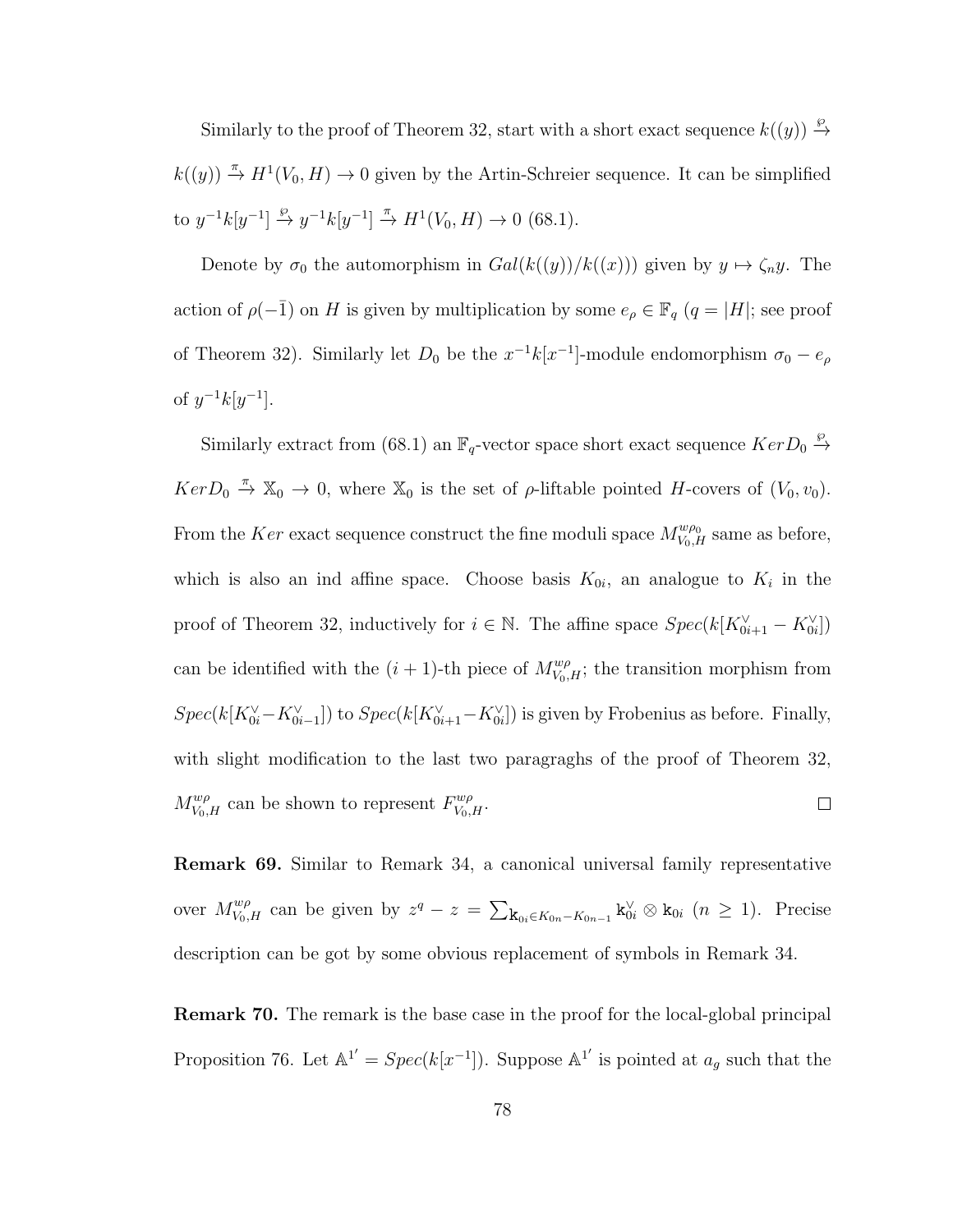map  $U_0 \to \mathbb{A}^{1'}$  sends  $u_0$  to  $a_g$ .

Let  $V \to \mathbb{A}^{1'}$  be the  $\mathbb{Z}/n$ -cover given by  $k[x^{-1}][Y^{-1}]/((Y^{-1})^n - x^{-1}) = k[y^{-1}]$ ramified at  $\infty$ , with  $\overline{1} \in \mathbb{Z}/n$  acting as  $y^{-1} \mapsto \zeta_n^{-1}y^{-1}$ . Point V at  $v_g$  such that  $V \to \mathbb{A}^{1'}$  sends  $v_g$  to  $a_g$ . Its restriction (pullback) at 0 gives  $(V_0, v'_0)$  and let  $v_0$ above be  $v'_0$ :

$$
(V_0, v'_0) \longrightarrow (V, v_g)
$$
  
\n
$$
\downarrow \qquad \qquad \downarrow
$$
  
\n
$$
(U_0, u_0) \longrightarrow (\mathbb{A}^{1'}, a_g).
$$

The constructions show that  $M_{V_0,H}^{w\rho} = M_{V,H}^{\rho}$ :

The short exact sequence  $y^{-1}k[y^{-1}] \stackrel{\wp}{\to} y^{-1}k[y^{-1}] \stackrel{\pi}{\to} H^1(V_0, H) \to 0$  in the proof of Proposition 68, is similar to the one  $k[y^{-1}] \stackrel{\wp}{\to} k[y^{-1}] \stackrel{\pi}{\to} H^1(V, H) \to 0$  for V in the proof of Theorem 32, after modding  $k[y^{-1}]$  by k. The short exact sequence  $Ker D_0 \stackrel{\wp}{\to} Ker D_0 \stackrel{\pi}{\to} \mathbb{X}_0 \to 0$  above, is similar to the short exact sequence  $Ker D \stackrel{\wp}{\to}$  $Ker D \stackrel{\pi}{\rightarrow} \mathbb{X} \rightarrow 0$  for V in the proof of Theorem 32 and  $Ker D_0 = Ker D$ . Then the constructions of the two moduli spaces out of the Ker short exact sequences are the same, which shows that  $M_{V_0,H}^{w\rho}$  is the same ind scheme as  $M_{V,H}^{\rho}$ .

Moreover, there is a triangle compatibility diagram. For any pointed  $\rho$ -liftable H-cover  $(W, w_g)$  of  $(V, v_g)$  corresponding to some k-morphism  $Spec(k) \stackrel{\epsilon_g}{\rightarrow} M_{V,H}^{\rho}$ , its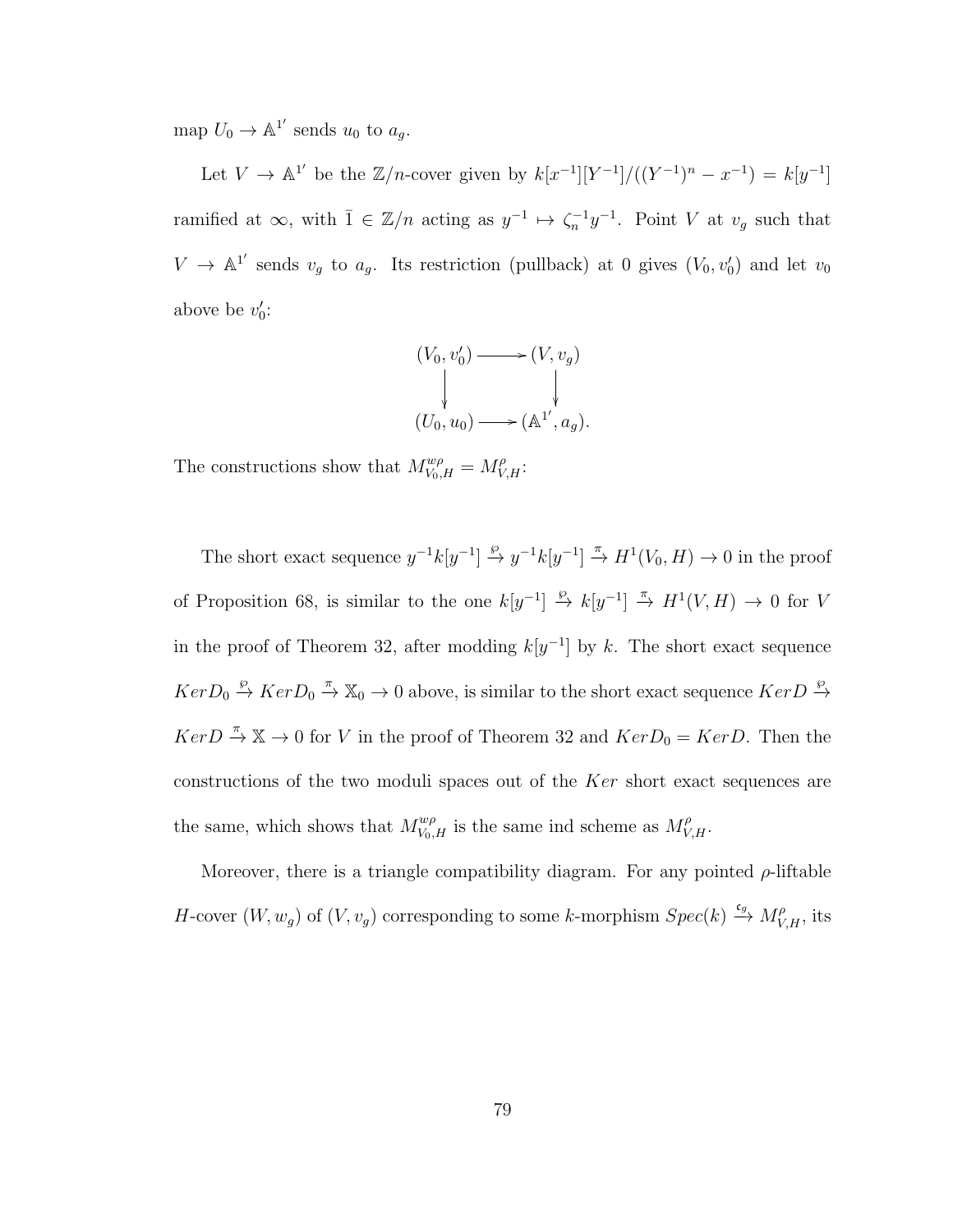restriction  $(W_0, w_0)$  over  $(V_0, v_0)$  is a pointed  $\rho$ -liftable H-cover of  $V_0$ :



The local cover corresponds to some k-morphism  $Spec(k) \xrightarrow{c_0} M_{V_0,H}^{w\rho}$ . The following diagram commutes:

$$
Spec(k) \xrightarrow{\epsilon_0} M_{V_0,H}^{w\rho}
$$
  
\n
$$
\downarrow_{\epsilon_g} \searrow \searrow_{M_{V,H}^{\rho}}^{w\rho}.
$$
\n(70.1)

**Remark 71.** All the  $\mathbb{Z}/n_t$ -covers of  $U_0$ , where  $n_t$  can be any factor of n, correspond bijectively to all the  $\mathbb{Z}/n_t$ -covers of  $\mathbb{A}^{1'}$  ramified at  $\infty$ , since these covers can be given by explicit equations of the type in Proposition 68 and that in Remark 70.

Below is the first of the 3 steps in constructing the local parameter space in Proposition 75 using the building block in Proposition 68.

**Definition 72.** For the local case, a *pointed*  $\rho$ *-liftable P-cover* of  $(V_0, v_0)$  is defined in the obvious similar way to the global case defined in diagram (3.1). Similarly for a ρ-liftable pair.

The k-points of an ind scheme M parameterize certain covers, if there is a bijection  $\chi$  together given with M between the set of k-points of M and the set of these certain covers.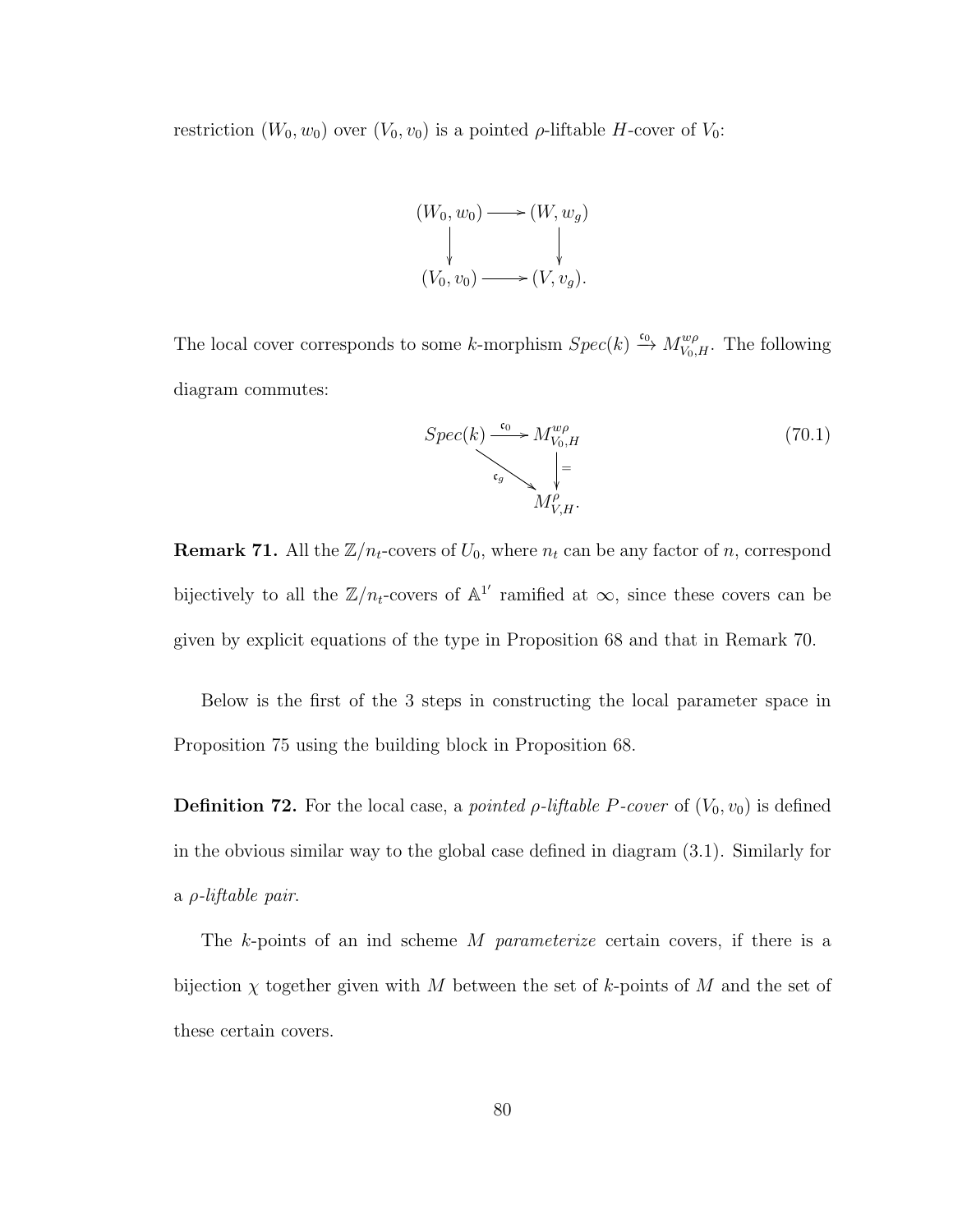**Lemma 73.** Suppose  $(\rho, H)$  is in the case of Theorem 32. There exists a parameter space  $M_{V_0,H}^{p\rho,\bullet}$ , a disjoint union of finitely many ind affine spaces, whose k-points parameterize (see Definition 72) all the  $\rho$ -liftable pairs of  $(V_0, v_0)$ .

*Proof.* Let  $S = Spec(k)$  pointed at  $s_0$  that is determined by  $v_0$ , using diagram (2.1). Since  $M_{V_0,H}^{w\rho}$  represents  $F_{V_0,H}^{w\rho}$ , there is a bijection  $\chi_{V_0,H}^{w\rho}$  between  $F_{V_0,H}^{w\rho}(Spec(k), s_0)$ and  $M_{V_0,H}^{w\rho}(Spec(k))$ .  $F_{V_0,H}^{w\rho}(Spec(k), s_0)$  is the set of pointed  $\rho$ -liftable H-covers of  $(V_0, v_0)$ .

Let  $M_{V_0,H}^{p\rho,\bullet} = \amalg_h M_{V_0,H}^{w\rho}$ , an analogue of Corollary 36. Depending on  $(\rho, H)$ , h runs over  $H$  or it is just 1. By the same kind of argument of Corollary 36, there is a bijection  $\chi_{V_0,H}^{p\rho,\bullet}$  between the set of  $\rho$ -liftable pairs of pointed H-covers of  $(V_0, v_0)$ , and  $M_{V_0,H}^{p\rho,\bullet}(Spec(k)).$  $\Box$ 

Here is the 2nd of the 3 steps in constructing the local parameter space in Proposition 75.

**Lemma 74.** There exists a parameter space  $M_{V_0,P}^{p\rho,\bullet}$ , a disjoint union of finitely many ind affine spaces, whose k-points parameterize (see Definition  $72$ ) all the  $\rho$ -liftable pairs of  $(V_0, v_0)$ .

Proof. The proof is parallel to that of Theorem 39 but simpler. It simply replaces some symbols in and do a little modification to the proof of Theorem 39.

First of all there is no longer an F, instead there is  $C_{V_0,P}^{\rho\bullet}$  the set of  $\rho$ -liftable pairs (of pointed P-covers) of  $(V_0, v_0)$ .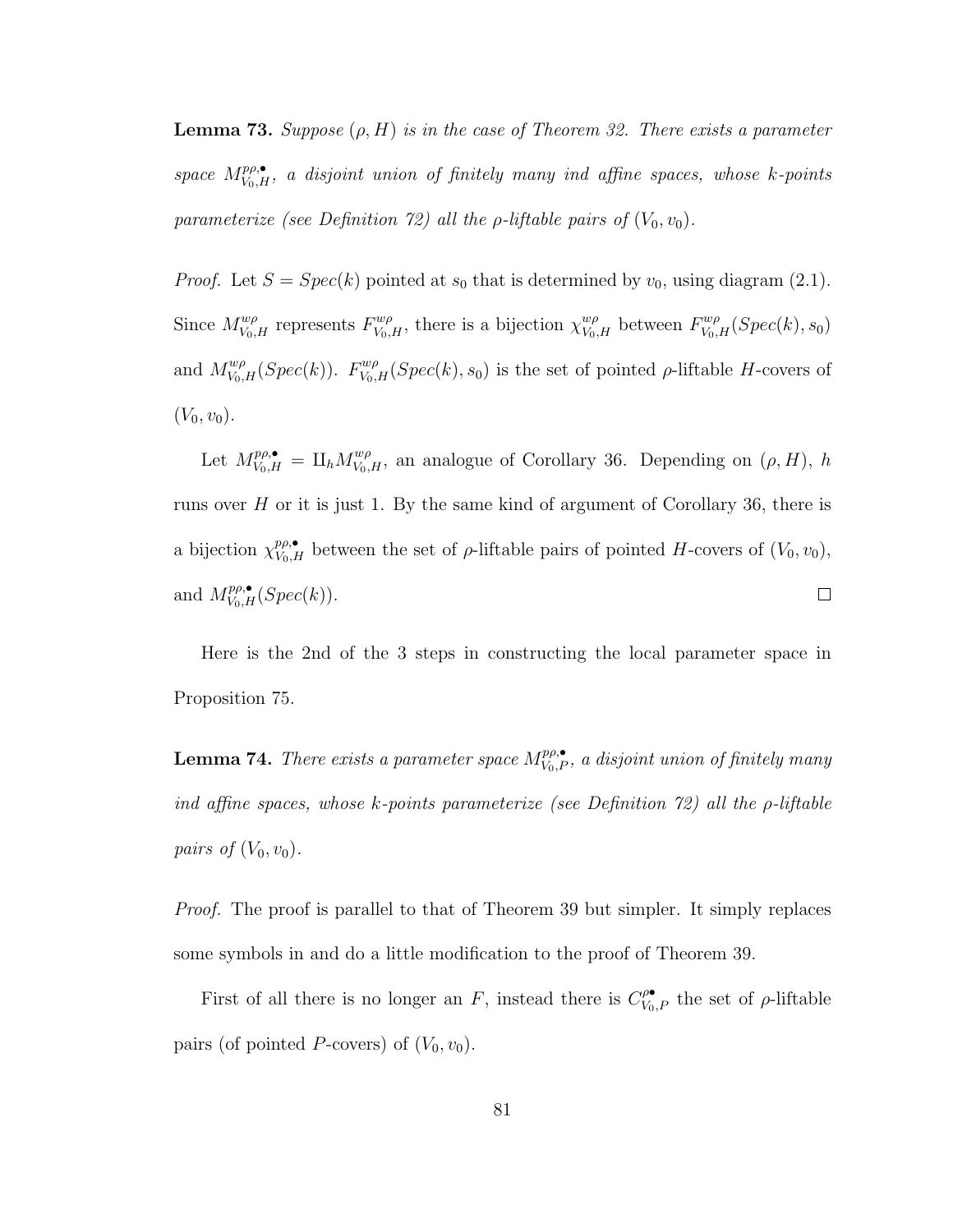In paragraph (39.1) replace  $M_{V,\bar{P}}^{\bar{\rho}\bullet}$  by  $M_{V_0,\bar{P}}^{p\bar{\rho}\bullet}$  and  $M_{V,H}^{\rho_0\bullet}$  by  $M_{V_0,H}^{p\rho_0\bullet}$ .

In paragraph  $(39.2)$  replace V by  $V_0$ .

In paragraph (39.3), there is no longer an S. Replace every  $V$  by  $V_0$ , and  $v_g$  by  $v_0$ . Replace  $(\widetilde{\phi}, p_1)$  by an element  $(\varphi : \pi_1(V_0, v_0) \to P, p_1)$  in  $C_{V_0, P}^{\rho \bullet}$  and  $(\widetilde{\widetilde{\phi}}, \overline{p}_1)$  by  $(\bar{\varphi} : \pi_1(V_0, v_0) \to \bar{P}, \bar{p}_1)$ . Then replace  $\beta$  by a k-morphism  $Spec(k) \xrightarrow{\mathfrak{e}_{\beta}} \bar{M}$  and  $\tilde{\beta}_*$  by  $\tilde{\mathfrak{c}}_{\beta*}$ . There is no need for etale descent now and one directly gets a  $\mathfrak{c}_{\alpha}$  :  $Spec(k) \rightarrow$  $M^0$ . Then replace  $M_{V,P}^{\rho\bullet}$  by  $M_{V_0,P}^{p\rho\bullet}$ . Finally the assignment  $\varphi \mapsto (\mathfrak{c}_{\alpha}, \mathfrak{c}_{\beta})$  is a bijection between  $C_{V_0,P}^{\rho\bullet}$  and  $M(Spec(k))$ , which gives the bijection  $\chi_{V_0,P}^{p\rho,\bullet}$  desired.  $\Box$ 

Here is the last of the 3 steps in constructing the local parameter space in Proposition 75.

**Proposition 75.** There exists a parameter space  $M_{U_0,G}^p$ , a disjoint union of finitely many ind affine spaces, whose k-points parameterize (see Definition 72) all the pointed G-covers of  $(U_0, u_0)$ .

*Proof.* Let  $M_{U_0,G}^p = \amalg_{V_{0t}} M_{V_{0t},P}^{p_{\rho_{n_t},\bullet}},$  an analogue of Theorem 44. Using the argument of Theorem 44 with some obvious modification and Lemma 74, there is a bijection  $\chi^p_{U_0,G}$  between k-points of  $M^p_{U_0,G}$  and pointed G-covers of  $(U_0, u_0)$ .  $\Box$ 

Let  $M^{\infty}_{\mathbb{A}^{1'},G}$ , with  $\mathbb{A}^{1'}$  defined in Remark 70, be the short hand notation for  $M^{\{\infty\}}_{\ast\,1}$  $H^{\{\infty\}}_{\mathbb{A}^1',G}$ , the fine moduli space for  $F^{\{\infty\}}_{\mathbb{A}^1',G}$  $\mathbb{A}^{1\setminus\mathcal{S}}_{\mathbb{A}^{1\mathcal{I}},G}$  given by Proposition 64. Below is the localglobal principal that involves the global moduli space in Proposition 64 and the local parameter space in Proposition 75.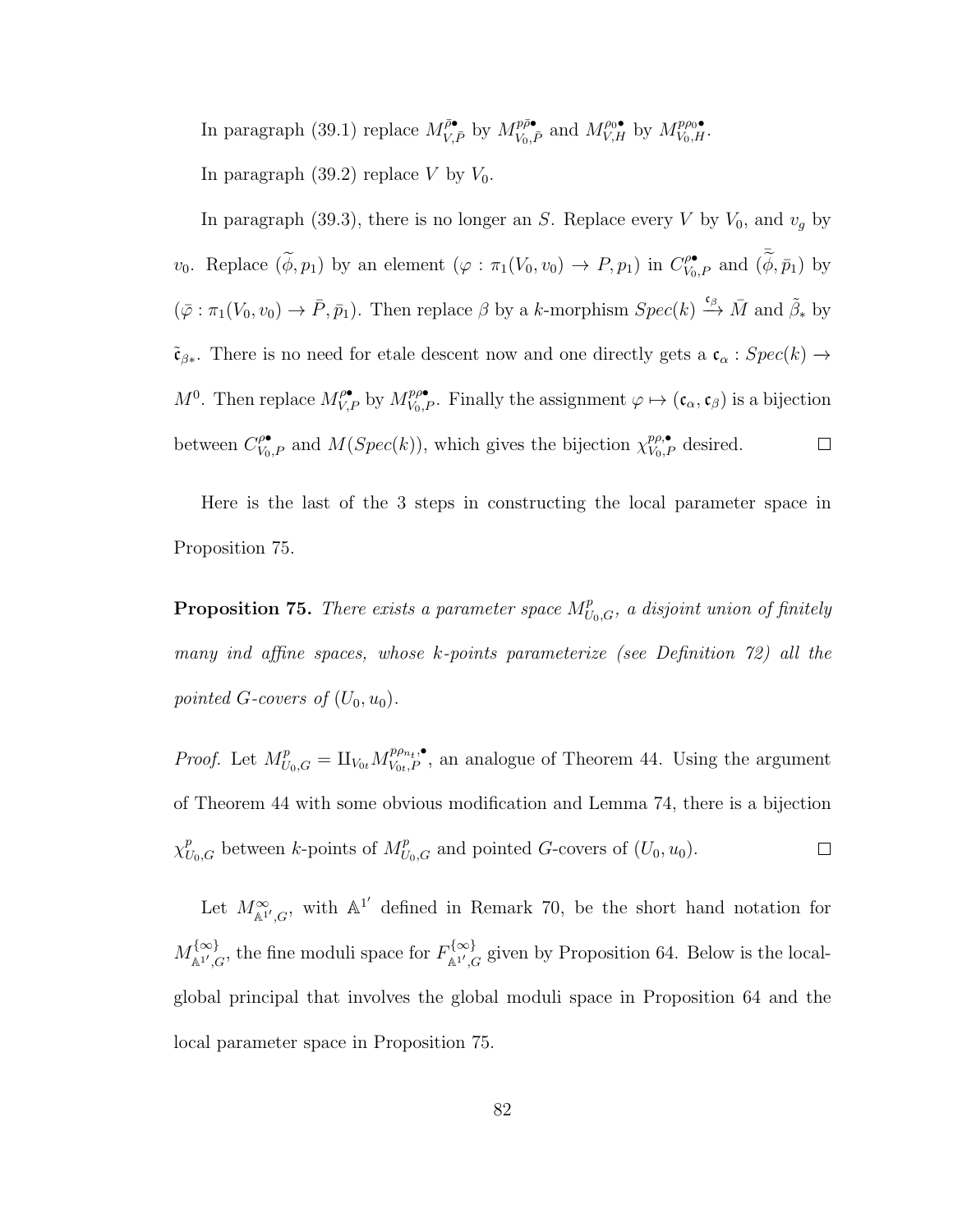**Proposition 76.** The fine moduli space  $M^{\infty}_{\mathbb{A}^1/G}$ , is the same ind scheme as the parameter space  $M_{U_0,G}^p$ , compatibly with the inclusion of  $U_0$  in  $\mathbb{A}^{1'}$  (see diagram  $(70.1)$ .

Proof. In the construction of both spaces, there are similar 3 steps to the global case, i.e. Theorem 32⇒Theorem 39⇒ Theorem 44. Hence the equality wanted will be proven in similar 3 steps. The bijections  $\chi$ 's given in Lemma 73, Lemma 74 and Proposition 75 will be used but not written out unnecessarily.

First both spaces have as building blocks an analogue of the moduli space in Theorem 32. Let  $V_0$  and V be the same as in Remark 70, which shows that the local building block is the same as the global one and a triangle compatibility diagram holds. Then using the same kind of argument as in Corollary 36  $M_{V_0,H}^{p\rho\bullet} = M_{V,\mathcal{I}}^{\rho\bullet}$  $V, H$ and a triangle compatibility diagram similar to that in Remark 70 holds. Moreover, by Remark 70, Remark 34, Corollary 36 and Remark 69, the canonical  $\rho$ -liftable universal family representative of  $H$ -covers of  $V_0$  over each connected component of  $M_{V_0,H}^{p\rho\bullet}$ , is the restriction of the canonical  $\rho$ -liftable universal family representative of H-covers of V over the corresponding connected component of  $M_{V,H}^{\rho\bullet}$ , which is  $M_{V^0,H}^{\rho\bullet/\{\infty\}}$  by Lemma 62. Here  $U = \mathbb{A}^{1'}$ ,  $T = \{\infty\}$ , and  $V^0$  is defined at the beginning of this Chapter.

Next  $M_{V_0,P}^{p\rho\bullet} = M_{V_0,H}^{p\rho\bullet} \times M_{V_0,\bar{P}}^{p\bar{\rho}\bullet}$  and  $M_{V,P}^{\rho\bullet/\{\infty\}} = M_{V,H}^{\rho\bullet/\{\infty\}} \times M_{V,\bar{P}}^{\bar{\rho}\bullet/\{\infty\}}$  given respectively in Lemma 74 and Lemma 63. By inductive hypothesis  $M_{V_0,\bar{P}}^{p\bar{p}\bullet} = M_{V,\bar{P}}^{p\bar{p}\bullet/\{\infty\}}$  $\frac{p\rho\bullet}{V,\bar{P}}$ , a triangle compatibility diagram similar to that in Remark 70 holds, and a  $\bar{\rho}$ -liftable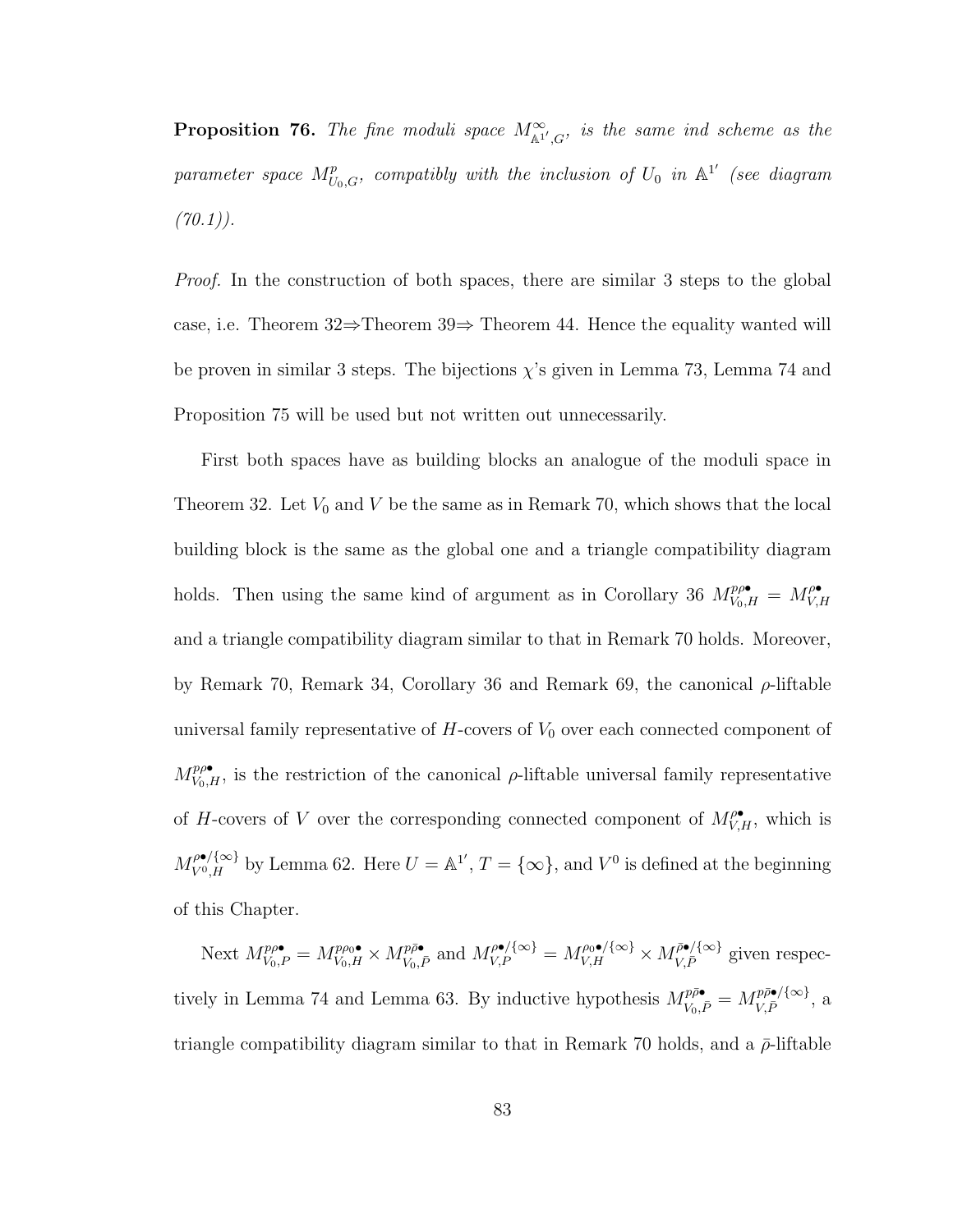universal family representative of pointed  $\bar{P}$ -covers of  $(V_0, v_0)$  over each connected component of  $M_{V_0}^{p\bar{\rho}\bullet}$  $\overline{V}_{V_0,\bar{P}}$ , is the restriction of a  $\bar{\rho}$ -liftable universal family representative of pointed  $\bar{P}$ -covers of  $(V, v_g)$  over the corresponding connected component of  $M_{V\bar P}^{\bar\rho\bullet/\{\infty\}}$  $V_{V,\bar{P}}^{\mathcal{P}\bullet/\{\infty\}}$ . (Strictly speaking, Definition 38 needs to be used and pairs should be dealt with, which however will make the proof unnecessarily longer.) A  $\rho$ -liftable lift of the previous representative can be got from the restriction of a  $\rho$ -liftable lift of the latter representative. By this fact and the paragraph above  $M_{V_0,P}^{p\rho\bullet} = M_{V,P}^{\rho\bullet/\{\infty\}}$ V,P and a triangle compatibility diagram similar to that in Remark 70 holds.

Finally by Remark 71, Proposition 64 and Proposition 75, the proposition follows and there is a triangle compatibility diagram similar to that in Remark 70.  $\Box$ **Corollary 77.** Any pointed G-cover of  $(U_0, u_0)$  extends uniquely to a pointed Gcover of  $(\mathbb{A}^{1'}, a_g)$  which is tamely ramified at  $\infty$ .

Proof. By the compatibility assertion in Proposition 76.  $\Box$ 

Here are some necessary settings for the last result in Chapter 5, Proposition 83.

**Notation 78.** Let  $U_{0_i}$  be the spectrum of the fraction field of the complete local ring at the *i*-th closed point of  $\bar{U}$  − U, which is an infinitesimal neighborhood of that point. Let n' be a factor of n. Let  $V_{0,n'}$  be a fixed connected  $\mathbb{Z}/n'$ -cover of  $U_{0,i}$ . All the connected  $\mathbb{Z}/n'$ -covers of  $U_{0_i}$  are isomorphic to  $V_{0_i n'}$  (see Remark 71); they only differ by the action of  $\mathbb{Z}/n'$ . Any two actions differ by an element in  $Aut(\mathbb{Z}/n')$ .

For any  $(n_i)_i$ , where  $n_i$  is a factor of n, there exists a possibly ramified connected  $\mathbb{Z}/n$ -cover V of U that may ramify at a finite set of closed points T on U, such that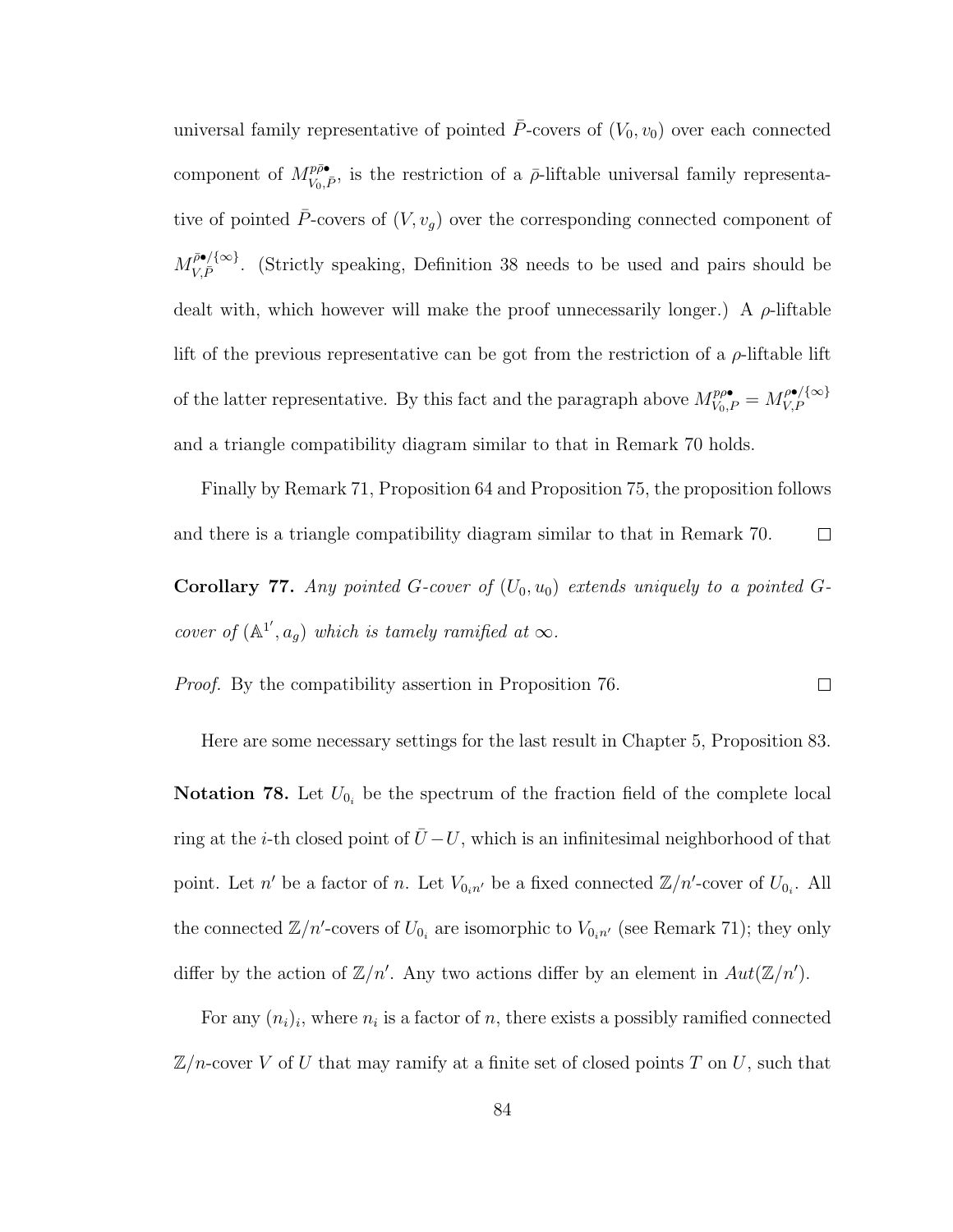its ramification index at  $U_{0_i}$  is  $n_i$ . The cover V can be obtained as follows: Suppose  $U = Spec(A)$  and denote the fraction field of A by K. Pick  $a_0 \in A$ , such that  $a_0$  has poles  $\sum_i N_i Q_i$ , where  $Q_i$  is the *i*-th closed point of  $\overline{U}-U$  and  $N_i >> 0$ with  $(N_i, n) = n/n_i$ . By Riemann-Roch, such an  $a_0$  exists. By adding a constant in k to  $a_0$ ,  $Y^n - a_0$  can be assumed an irreducible polynomial in K[Y]. Denote  $K[Y]/(Y^n - a_0) = K(y)$  by F. The normalization of U in F gives V, which may ramify over the zeros of  $a_0$  on U.

Suppose  $U_{0_i}$  is pointed at  $u_{0_i}$  and  $(U_{0_i}, u_{0_i})$  maps to  $(U, u_{gi})$ . Choose  $v_{gi}$  such that  $(V, v_{gi}) \rightarrow (U, u_{gi})$ . Let the pointed connected component of V's restriction (pullback) over  $U_{0_i}$  be  $(V_{i0}, v_{i0})$ :

$$
(V_{i0}, v_{i0}) \longrightarrow (V, v_{gi})
$$
  
\n
$$
\downarrow \qquad \qquad \downarrow
$$
  
\n
$$
(U_{0_i}, u_{0_i}) \longrightarrow (U, u_{gi}).
$$

Then  $V_{i0}$  is isomorphic to  $V_{0_i n_i}$  that is one of those fixed above, as covers of  $U_{0_i}$ . Choose  $v_g$  such that  $(V, v_g) \to (U, u_g)$  and chemins  $\omega_i$  from  $v_{gi}$  to  $v_g$  that induce chemins  $\overline{\omega}_i$  from  $u_{gi}$  to  $u_g$ .

Let  $U^0 = U - T$  and  $V^0$  be V's restriction over  $U^0$ , same as the beginning of this Chapter. A  $\rho$ -liftable pointed P-cover of  $(V^0, v_g)$  gives a  $\rho_{n_i}$ -liftable (see proof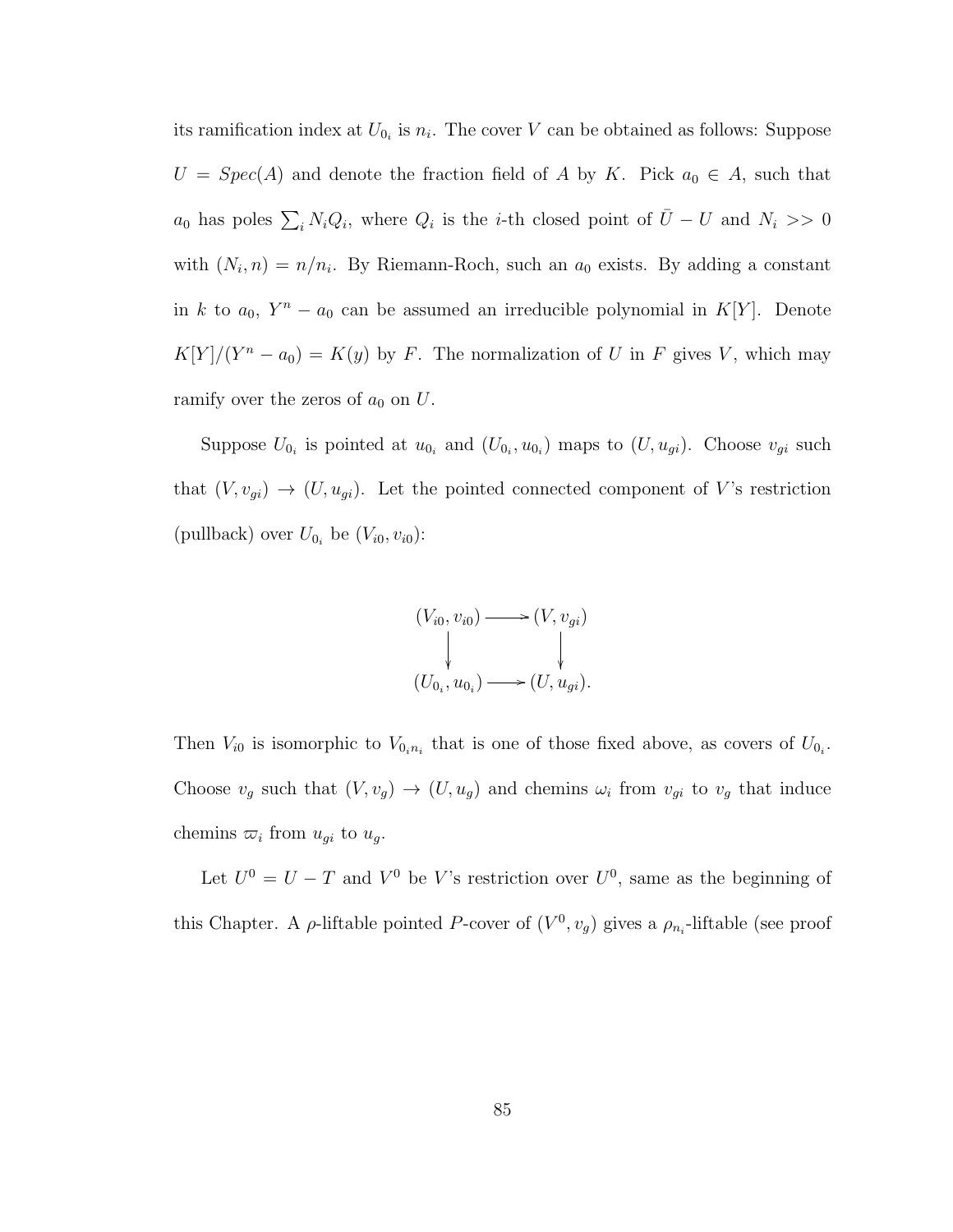of Theorem 44) pointed P-cover of  $(V_{i0}, v_{i0})$  for each i using the following diagram:

$$
\pi_1(V_{i0}, v_{i0}) \longrightarrow \pi_1(V^0, v_{gi}) \xrightarrow{\tau_{\omega_i}} \pi_1(V^0, v_g) \longrightarrow P
$$
  

$$
\uparrow \qquad \qquad \downarrow \qquad \qquad \downarrow
$$
  

$$
\pi_1(U_{0_i}, u_{0_i}) \longrightarrow \pi_1(U^0, u_{gi}) \xrightarrow{\tau_{\varpi_i}} \pi_1(U^0, u_g) \longrightarrow P \rtimes_{\rho} \mathbb{Z}/n,
$$

where  $\tau_{\omega_i}$  is the isomorphism induced by the chemin  $\omega_i$  and similarly for  $\tau_{\varpi_i}$ .

Here is a definition involved in the statement of Proposition 83.

**Definition 79.** For every  $(V_{0n_i}, v_{0i})$  a degree  $n_i$  cover of  $(U_{0i}, u_{0i})$ , denote by  $M_{V_{0n_i}}^{p\rho_{n_i}}$  $V_{0n_i}, F$ a connected component (see Remark 26) of  $M_{V_{0}}^{p\rho_{n_i}}$  $V_{0n_i}P$ .

Let *i* be the index for the *i*-th closed point of  $\bar{U} - U$  and  $(n_i)_i$  the same notation in Notation 78. A morphism from an ind scheme that is a disjoint union of finitely many ind affine spaces, to  $\Pi_i M_U^p$  $U_{U_{0_i},G}$  is essentially surjective, if for any  $(n_i)_i$  there is a connected component of the source ind scheme that maps surjectively (see Definition 27 d) to a connected component of the target ind scheme, whose  $i$ -th factor for each i is  $M_{V_{\text{on}}}^{p\rho_{n_i}}$  $V_{V_{0n_i},P}$  for some  $(V_{0n_i}, v_{0i})$  a degree  $n_i$  cover of  $(U_{0_i}, u_{0_i})$ .

Remark 80. The definition of essentially surjective is needed because: Suppose  $(V_{i0})_i$  is a tuple whose *i*-th component is the restriction of a possibly ramified  $\mathbb{Z}/n$ cover V of U and of degree  $n_i$  over  $U_{0_i}$ . The Galois actions of  $\mathbb{Z}/n_i$ 's on the  $V_{i0}$ 's are related to each other as shown in the example below. Thus not every tuple  $(V_{0n_i})_i$  (same notation as in Definition 79) could be the image of the restrictions of some  $V$ . Hence the restriction morphism in Proposition 83 below is not surjective.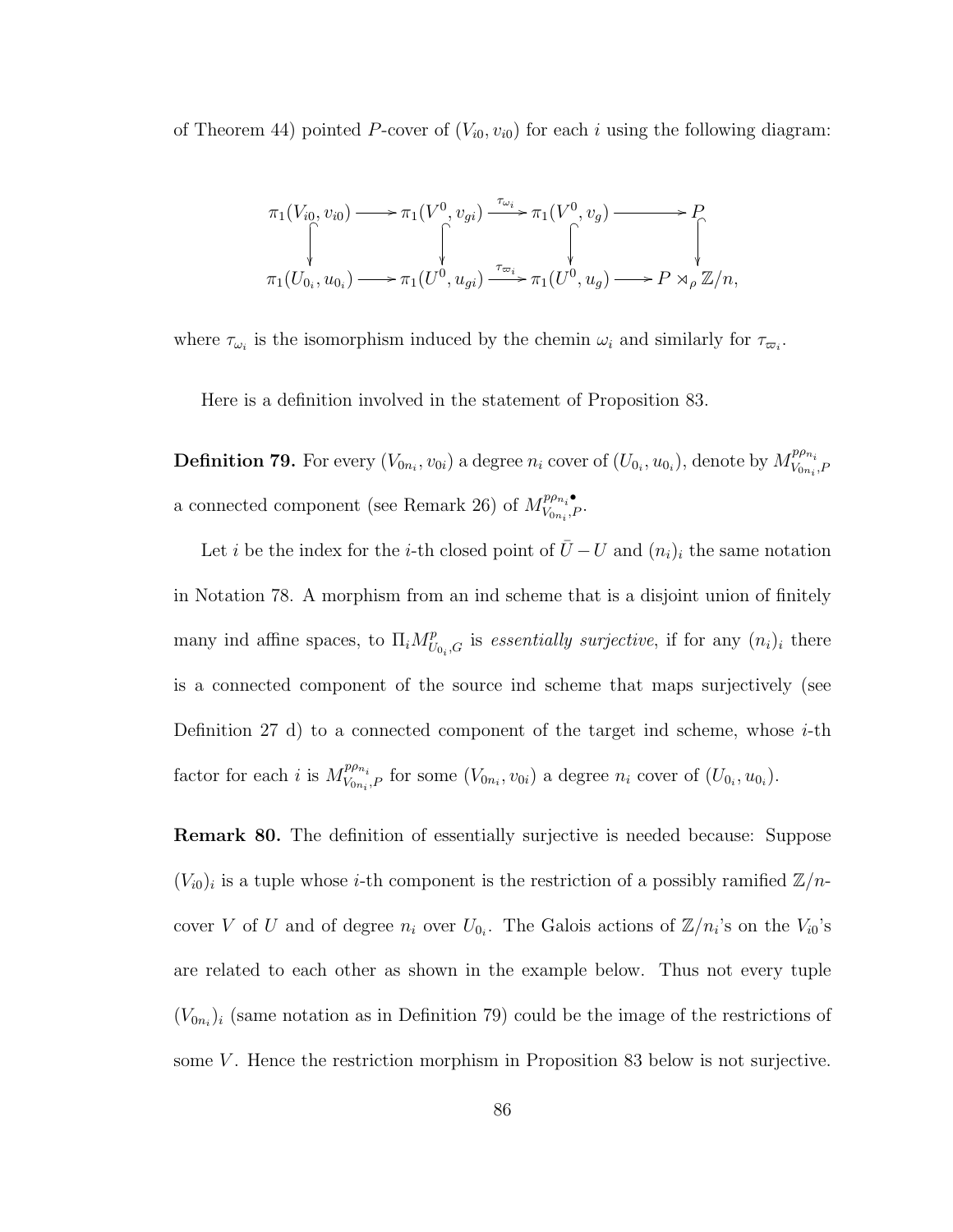However in some sense it is surjective, which motivates the definition of essential surjectivity.

Suppose  $p = 3$ . The  $\mathbb{Z}/3$ -cover of  $U = Spec(k[x, x^{-1}])$ , the affine line with 0 deleted, given by  $V = Spec(k[x, x^{-1}][Y]/(Y^3 - x)) = Spec(k[x, x^{-1}][y])$  with  $\overline{1} \in \mathbb{Z}/3$  acting on V over U as  $y \mapsto \zeta_3 y$ , has restrictions at 0 and  $\infty$ . At 0, its restriction is a  $\mathbb{Z}/3$ -cover of  $Spec(k((x)))$  given by  $V_{00} = Spec(k((x))[Y]/(Y^3-x)) =$  $Spec(k((x))[y])$  with  $\overline{1} \in \mathbb{Z}/3$  acting on  $V_{00}$  over  $Spec(k((x)))$  as  $y \mapsto \zeta_3y$ . At  $\infty$ , its restriction is a  $\mathbb{Z}/3$ -cover of  $Spec(k((x^{-1})))$  given by  $V_{0\infty} = Spec(k((x^{-1}))[Y]/(Y^3 (x) = Spec(k((x^{-1}))[y])$  with  $\overline{1} \in \mathbb{Z}/3$  acting on  $V_{0\infty}$  over  $Spec(k((x^{-1})))$  as  $y \mapsto \zeta_3y$ .

Changing the  $\mathbb{Z}/3$  actions on the two local  $\mathbb{Z}/3$ -covers at 0 and  $\infty$  above, the pair of local  $\mathbb{Z}/3$ -covers  $((Spec(k((x))[Y]/(Y^3-x)) \rightarrow Spec(k((x))), \overline{1}: y \mapsto \zeta_3y),$  $(Spec(k((x^{-1}))[Y]/(Y^3-x)) \to Spec(k((x^{-1}))), \bar{1}: y \mapsto \zeta_3^{-1}y)$  ) got can not come from restrictions of a global  $\mathbb{Z}/3$ -cover of  $Spec(k[x, x^{-1}])$ .

Below is another ingredient involved in the statement of Proposition 83.

For any  $(n_i)_i$ , as shown in Notation 78, there exists a  $V_{(n_i)_i}$  that may ramify at a finite set of closed points on U, denoted by  $T_{V_{(n_i)_i}}$ , such that its ramification index at  $U_{0_i}$  is  $n_i$ . Let  $T = \bigcup_{(n_i)_i} T_{V_{(n_i)_i}}$ .

The last ingredient involved in the statement of Proposition 83, the restriction morphism, is given in two steps in Lemma 81 and Lemma 82. First a map r involved in the statements of Lemma 81 and Lemma 82, is defined.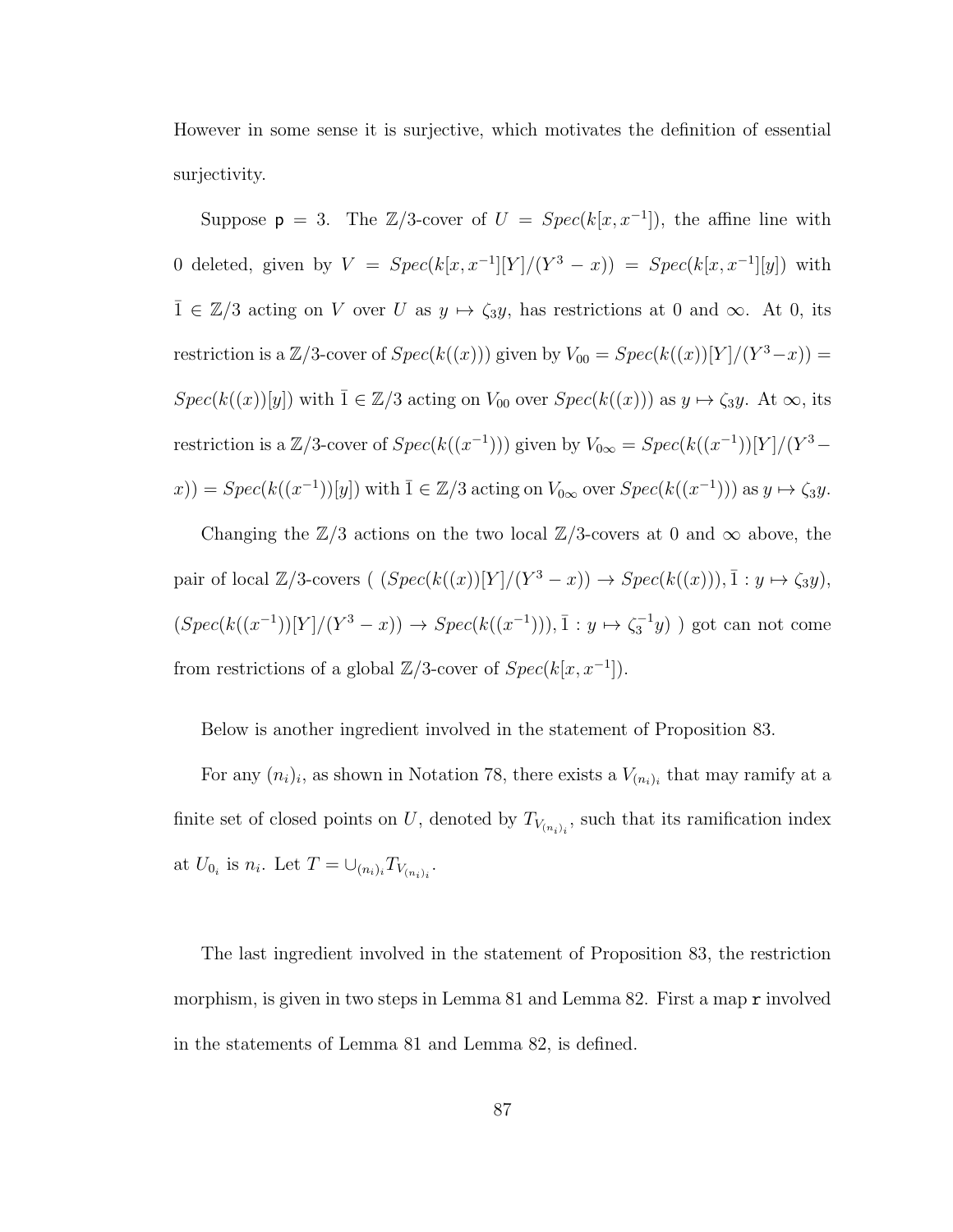A pointed G-cover of  $(U^0, u_g)$  gives a local cover of  $(U_{0_i}, u_{0_i})$  for each  $i: \pi_1(U_{0_i}, u_{0_i}) \to$  $\pi_1(U^0, u_{gi}) \xrightarrow{\tau_{\varpi_i}} \pi_1(U^0, u_g) \to G$ . Thus there is a map r from the closed points (same as k-points) of  $M_{U,G}^T$  (see Proposition 64), which parameterize certain pointed Gcovers of  $(U^0, u_g)$ , to the closed points of  $\Pi_i M_U^p$  $U_{U_{0_i},G}$ , which parameterize tuples each of which consists of covers indexed by i with the i-th entry a pointed  $G$ -cover of  $(U_{0_i}, u_{0_i})$ . Similarly there is a map  $\mathbf{r}_0$  from the closed points of  $M_{V,H}^{\rho}$  to those of  $\Pi_i M_{V_{i0},H}^{p\rho_{n_i}}$ .

**Lemma 81.** Suppose  $(\rho, H)$  is in the case of Theorem 32. With the notations above, there is a restriction morphism  $r_0: M_{V,H}^{\rho} \to \Pi_i M_{V_{i0},H}^{p\rho_{n_i}}$  such that every closed point of  $M_{V,H}^{\rho}$  maps to the same closed point of  $\Pi_i M_{V_{i0},H}^{p\rho_{n_i}}$  under  $r_0$  or  $r_0$ .

*Proof.*  $r_0$  is given by giving for every i its i-th factor using  $M_{V_{i0},H}^{p\rho_{n_i}} = M_{V_{i0},H}^{w\rho_{n_i}}$  is a fine moduli space.

Denote by  $\widetilde{Z}$  the canonical  $\rho\text{-liftable universal family representative of }H\text{-}{\rm covers}$ of V over  $M_{V,H}^{\rho}$ , which corresponds to, for every point m on  $M_{V,H}^{\rho}$ , some group homomorphism  $\pi_1(M_{V,H}^{\rho} \times V,(m,v_g)) \to H$ . The composition  $\pi_1(M_{V,H}^{\rho} \times V_{i0},(m,v_{i0})) \to$  $\pi_1(M_{V,H}^{\rho} \times V, (m, v_{gi})) \xrightarrow{\tilde{\tau}_{\omega_i}} \pi_1(M_{V,H}^{\rho} \times V, (m, v_g)) \rightarrow H$ , where  $\tilde{\tau}_{\omega_i}$  is induced by  $\omega_i$  similar to  $\tau_{\omega_i}$  given at the end of Notation 78, gives a pointed H-cover of  $(M_{V,H}^{\rho} \times V_{i0}, (m, v_{i0}))$  the non pointed version of which is denoted by  $\widetilde{Z}_0$ . By Remark 20, base points here do not matter. It is the restriction (pullback) of  $\widetilde{Z}$  to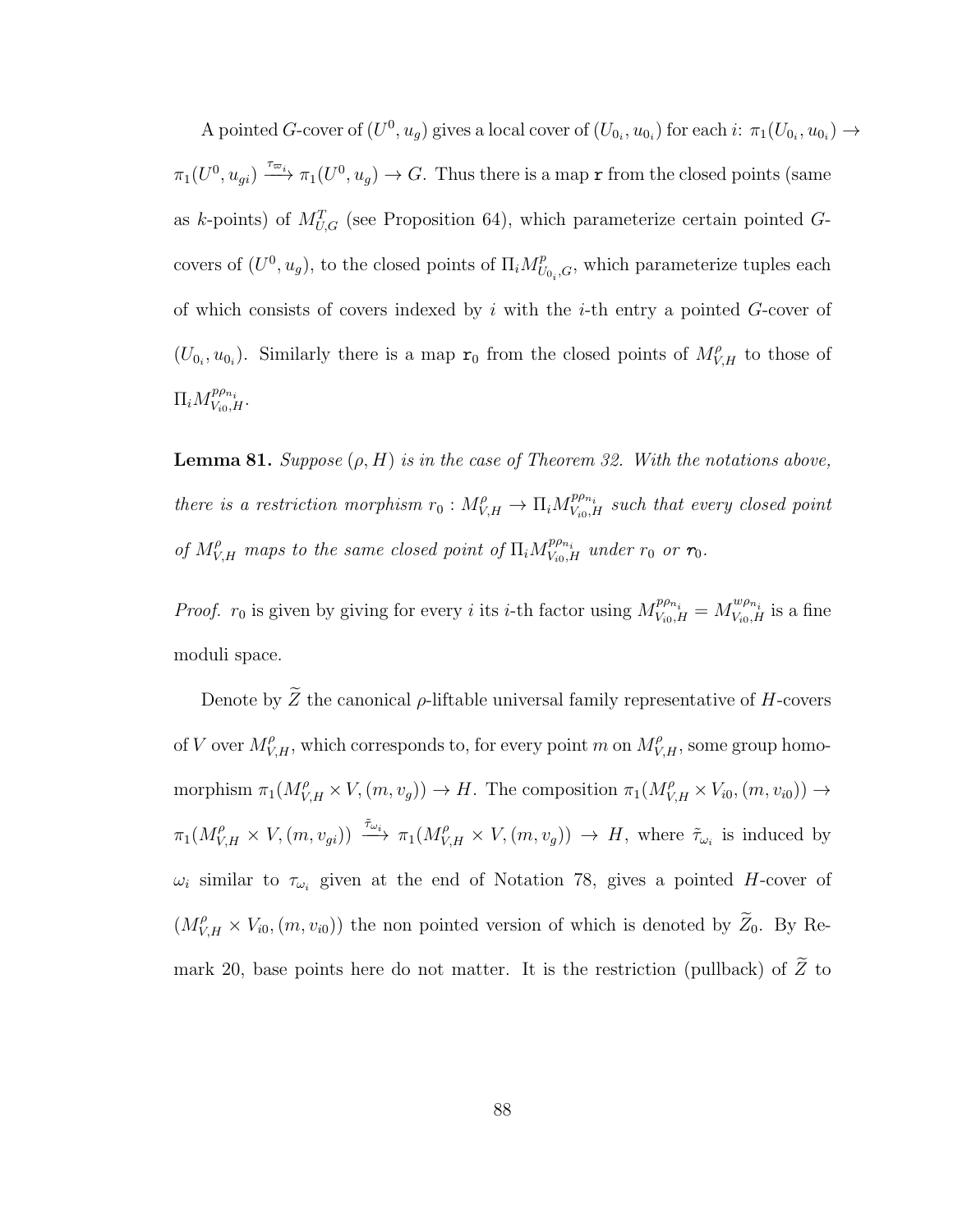$M_{V,H}^{\rho} \times V_{i0}$ :



Since  $M_{V_{i0},H}^{p\rho_{n_i}} = M_{V_{i0},H}^{w\rho_{n_i}}$  and  $M_{V_{i0},H}^{w\rho_{n_i}}$  represents  $F_{V_{i0},H}^{w\rho_{n_i}}$  by Proposition 68, there is a morphism  $M_V^{\rho}$  $V_{V,H} \stackrel{r_{0i}}{\longrightarrow} M_{V_{i0},H}^{p\rho_{n_i}}$  given by  $\widetilde{Z}_0$ . A different base point m' gives the same  $r_{0i}$ . Then define  $r_0 := (r_{0i})_i$ .

Now it is enough to verify that a closed point  $m'$  of  $M_{V,H}^{\rho}$  maps to the same closed point under  $r_{0i}$  or  $\mathbf{r}_{0i}$ , where  $\mathbf{r}_{0i}$  is the *i*-th factor of  $\mathbf{r}_0$ . Tracking definitions,  $r_{0i}(m')$ represents the restriction to  $(V_{i0}, v_{i0})$  of the pointed H-cover of  $(V, v_g)$  represented by m'. And  $r_i$  does the same thing by its definition. So  $r_{0i}$  and  $r_{0i}$  agree.  $\Box$ 

**Lemma 82.** Let  $G = H \rtimes_{\rho} \mathbb{Z}/n$  for some  $(\rho, H)$  in the case of Theorem 32. There is a restriction morphism  $r: M_{U,G}^T \to \Pi_i M_U^p$  $\begin{array}{c} p \ v_{0_i}, G, \end{array}$  such that every closed point of  $M_{U,G}^T$  maps to the same closed point of  $\Pi_i M_U^p$  $\overset{p}{U_0}_i$ g under  $r$  or  $r,$  where  $r$  is defined above Lemma 81.

*Proof.* By construction,  $M_{U,G}^T$  and  $\Pi_i M_U^p$  $U_{U_{0}}$ , *G* are both a disjoint union of finitely many ind affine spaces. The morphism  $r$  will be given for each connected component of  $M_{U,G}^T$ .

Proposition 64 and Lemma 62 give  $M_{U,G}^T = \amalg_{V_l} M_{V_l^0,H}^{\rho_{n_l} \bullet/T}$  $W_{V_0}^{0,\bullet/T}$  and  $M_{V_0^0,H}^{\rho_{n_l}\bullet/T}$  $\frac{\rho_{n_l}\bullet}{V_l^0,H}=\amalg_h M_{V_l,\hat{I}}^{\rho_{n_l}}$  $V_l$ , $H$ respectively. A connected component of  $M_{U,G}^T$  is of the form  $M_{V_l,i}^{\rho_{n_l}}$  $\overset{\cdot \, \rho_{n_l}}{V_l,H}.$ 

Let the pointed connected component of  $V_l$  over  $U_{0_i}$  be  $V_{li0}$ , a  $\mathbb{Z}/n_i$ -cover of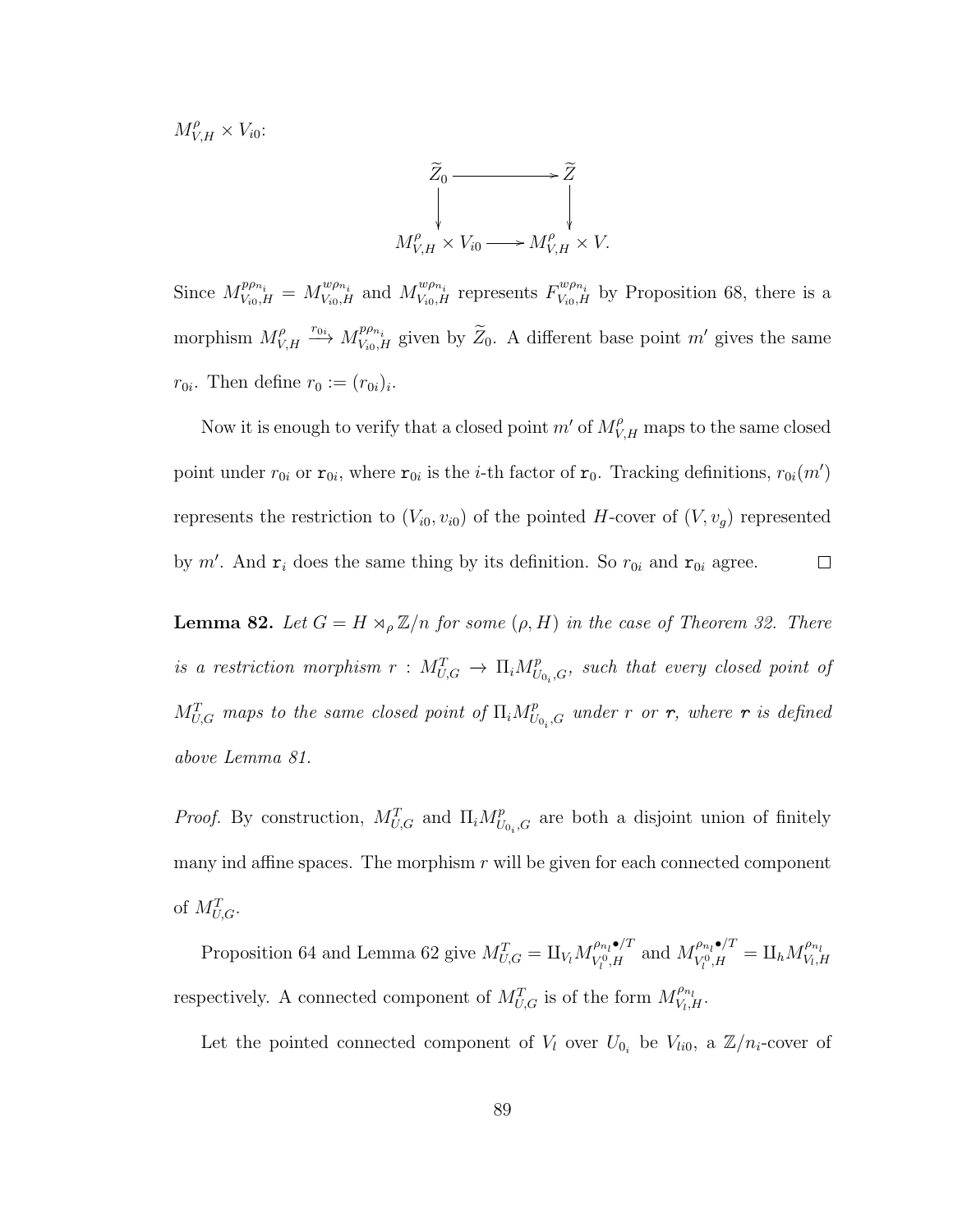$U_{0_i}$ . Using Notation 78, r should map  $M_{V^0,H}^{\rho_{n_i} \bullet/T}$  $\int_{V_l^0, H}^{\rho_{n_l} \bullet}$  to  $\Pi_i M_{V_{li0}, H}^{p_{\rho_{n_i}} \bullet}$ , since it is required to agree with the map r on closed points. Similarly the target connected component of each connected component of  $M_{V^0H}^{\rho_{n_l}\bullet/T}$  $\mathcal{P}_{V_l^0, H}^{\rho_{n_l} \bullet / T}$  under r can be identified. Denote by  $M_{V_l, L}^{\rho_{n_l}}$  $V_l, H$ a connected component of  $M_{V^0H}^{\rho_{n_l}\bullet/T}$  $\int_{V_l^0, H}^{\rho_{n_l}}$ , by  $\Pi_i M_{V_{li0}, H}^{p_{\rho_{n_i}}}$  its target connected component, and by  $r_{lj}$  (suppose  $M_{V_l,j}^{\rho_{n_l}}$  $\int_{V_l,H}^{\rho_{n_l}}$  is the *j*-th component of  $M_{V_l^0,H}^{\rho_{n_l}\bullet/T}$  $V_{l}^{p_{n_l}\bullet/1}$  the restriction of r on  $M_{V_L}^{\rho_{n_l}}$  $\frac{\rho n_l}{V_l,H}.$ 

Finally let  $r_{lj}$  be the restriction morphism given in Lemma 81 for every index  $\Box$  $l_i$ . One can check that the morphism r satisfies the requirement.

With the preparation from Notation 78 to Lemma 82, the last result in Chapter 5 can be given.

**Proposition 83.** Let  $G = H \rtimes_{\rho} \mathbb{Z}/n$  for some  $(\rho, H)$  in the case of Theorem 32. The restriction morphism  $M_{U,G}^T \stackrel{r}{\rightarrow} \Pi_i M_U^p$  $\overset{p}{U_0}_i$ given in Lemma 82 is essentially surjective and finite. And the degrees of r on different connected components of  $M_{U,G}^T$  are all powers of p.

Proof. The proof follow the points of the proof of Proposition 2.7 in [H80]. A calculation of the dimensions of the n-th pieces of both source and target shows that they are the same. By this fact the map  $r$  restricted on each connected component of the source can be proven surjective. Then all the three statements follow.

With the same notations as in the proof of Lemma 82, denote a connected component of  $M_{V^0 H}^{\rho_{n_l} \bullet /T}$  $\frac{\rho_{n_l} \bullet}{V_l^0, H}$  by  $M_{V_l, I}^{\rho_{n_l}}$  $V_{V_l,H}^{\rho_{n_l}}$ , whose *n*-th piece is  $M_{V_l,i}^{\rho_{n_l}}$  $V_{V_l,H,n}$ . Denote the connected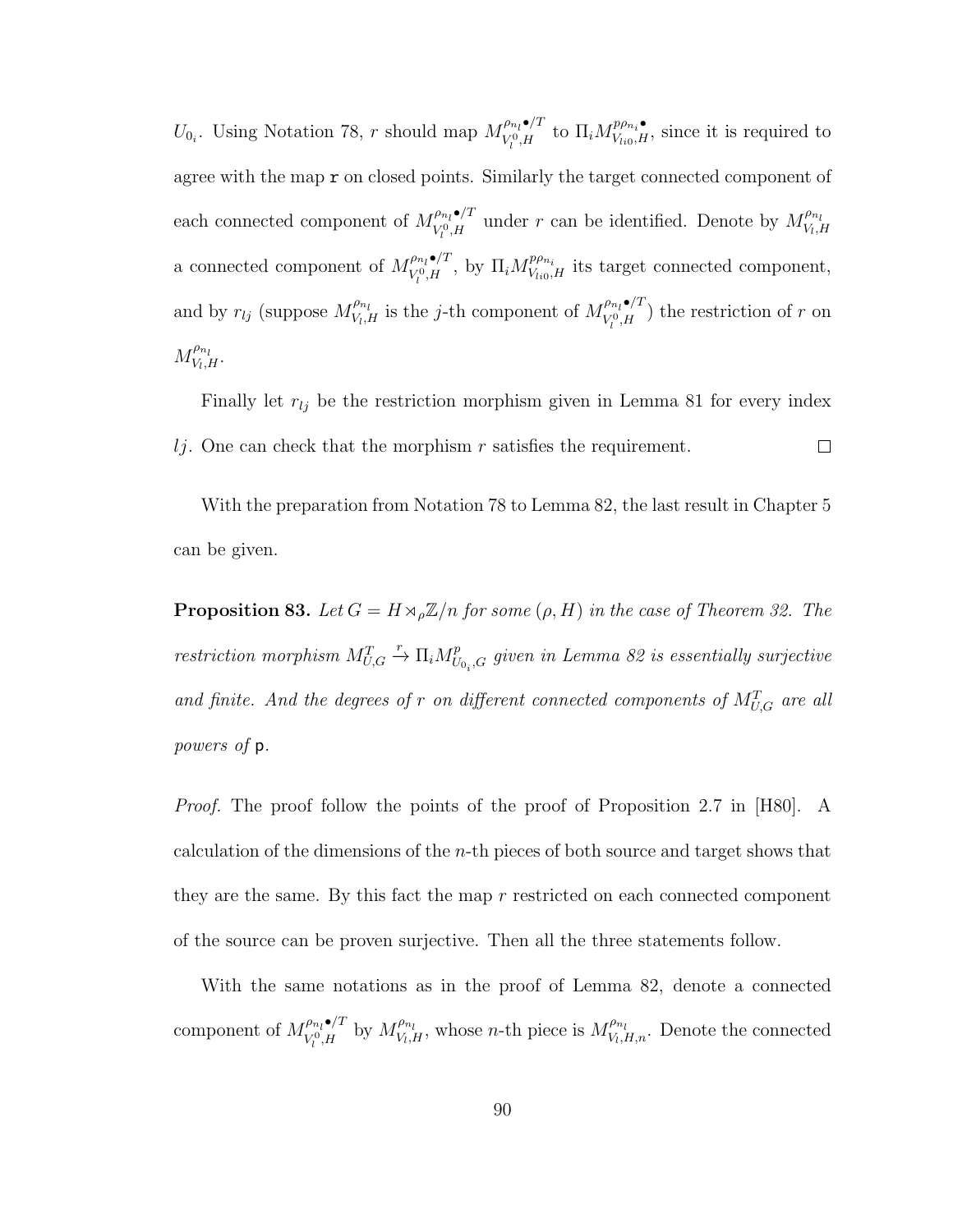component of  $\Pi_i M_{V_{li0},H}^{p\rho_{n_i}}$ , which  $M_{V_l,i}^{\rho_{n_l}}$  $V_{V_i,H}$  maps to under  $r_{lj}$ , by  $\Pi_i M_{V_{li0},H}^{p_{\rho_{n_i}}}$ , whose *n*-th piece is  $\Pi_i M_{V_{li0},H,n}^{p\rho_{n_i}}$ .

For  $n \gg 0$ , Riemann-Roch shows that the dimension of  $M_{V_L}^{\rho_{n_l}}$  $V_{l,H,n}^{\rho_{n_l}}$  is at least that of  $\Pi_i M_{V_{i}i\sigma,H,n}^{p\rho_{n_i}}$  for a subsequence  $\{n_k\}$  of N: A simpler but similar computation is done in the 1st paragraph of the proof of Proposition 2.7 in [H80]. Here pass from  $V_l$  to U first using ramification indices and then do a similar computation to [H80]. Denote by  $\Sigma_i d_{i0n}$  the dimension of  $\Pi_i M_{V_{li0},H,n}^{p\rho_{n_i}}$ . For  $n >> 0$  Riemann-Roch gives  $\Sigma_i d_{i0n} = \Sigma_i \left( \left\lfloor \frac{q^n - i_0}{n_i} \right\rfloor \right)$  $\left\lfloor \frac{a_i-i_0}{n_i} \right\rfloor - \left\lfloor \frac{q^{n-1}-i_0}{n_i} \right\rfloor$  $\left(\frac{n_{i-1}}{n_i}\right)$  with some natural number  $i_0$  between 0 and  $n_l$ . Denoted by  $d_n$  the dimension of  $M_{V_1}^{\rho_{n_l}}$  $V_{V_i,H,n}^{\mu_{n_i}}$ . For  $n >> 0$  a similar computation gives  $d_n = \left[ \sum_i \frac{q^n}{n_i} \right]$  $\frac{q^n}{n_i}+\delta\rfloor-\lfloor \Sigma_i\frac{q^{n-1}}{n_i}\rfloor$  $\frac{n-1}{n_i} + \delta$  for some  $\delta \in \mathbb{Q}$ . Since the remainder of  $q^n$  divided by  $n_i$  is periodic for  $n \in \mathbb{N}$  there is a subsequence  $\{n_k\}$  of  $\mathbb{N}$  such that  $d_{n_k} \geq \sum_i d_{i0n_k}$ .

 $r_{lj}$  is quasi finite of degree a **p**-power: The restriction of  $r_{lj}$  on the *n*-th piece of  $M_{V_L}^{\rho_{n_l}}$  $\chi_{V_l,H}^{\rho_{n_l}}$  gives  $M_{V_l,i}^{\rho_{n_l}}$  $\mu_{V_i,H,n}$   $\stackrel{r_{ljn}}{\longrightarrow} \Pi_i M_{V_{li0},H,n}^{p\rho_{n_i}}$  using Lemma 81, which is in fact a homomorphism between  $\mathbb{F}_{p}$ -vector spaces (The closed points of any moduli space involved here form a  $\mathbb{F}_{p}$ -vector space, by the definitions of the moduli spaces.). Since there are, up to isomorphism, only finitely many pointed (etale) P-covers of the completion  $X_l = \bar{V}_l$  [SGA1, X 2.12], the kernel of  $r_{ljn}$  is finite (and equal to this number when  $n \gg 0$ . Thus every non empty fiber of  $r_{ijn}$  (hence of  $r_{lj}$ ) contains the same finite number of points. This number is a power of p, being the cardinality of a  $\mathbb{F}_{p}$ -vector space.

The 2nd paragraph in the proof of Proposition 2.7 in [H80] shows that since  $d_{n_{\mathsf{k}}}\geq$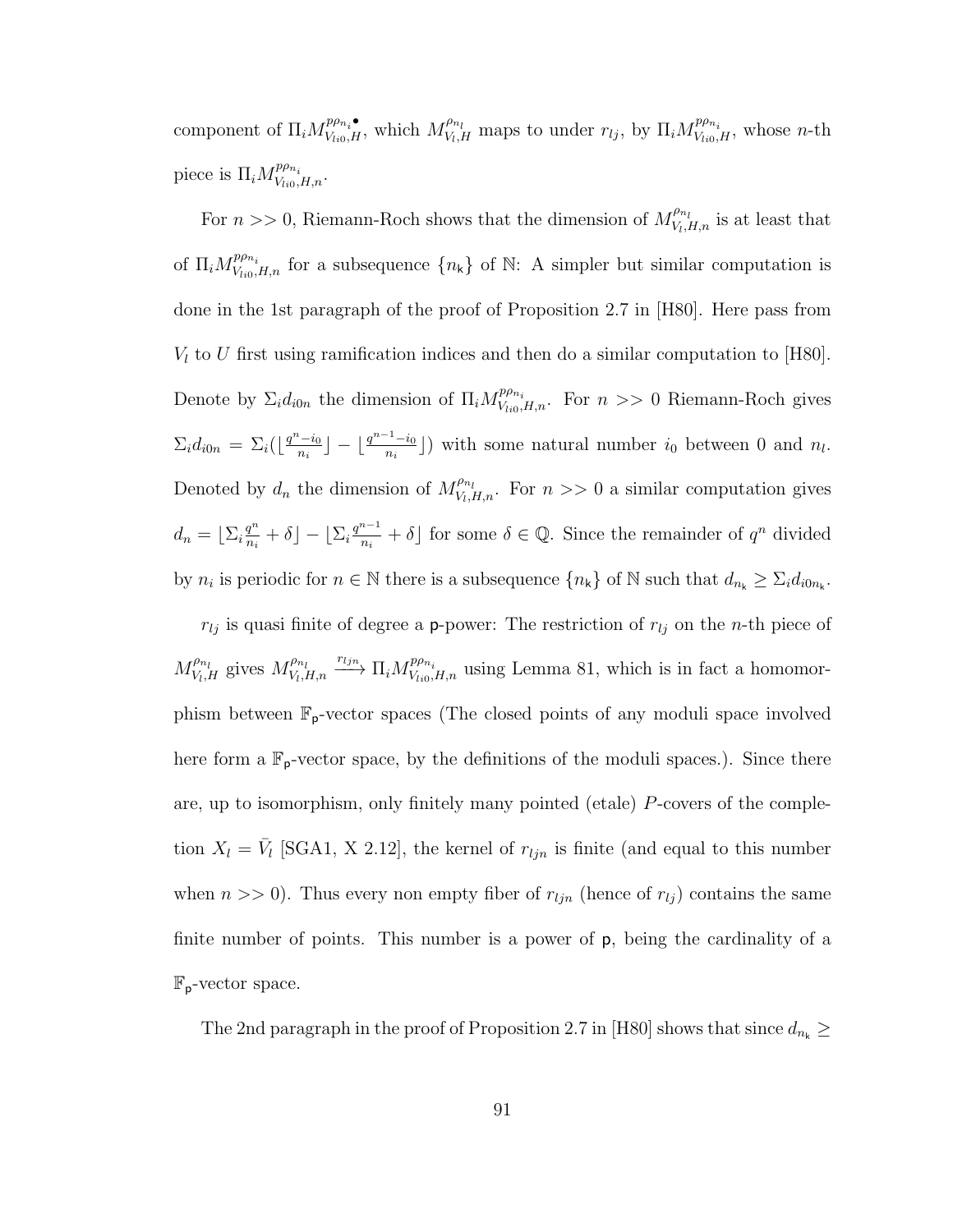$\Sigma_i d_{i0n_k}$  for every k large enough and  $r_{ijn_k}$  is quasi finite, the morphism  $M_{V_i}^{\rho_{n_i}}$  $V_{l}$ ,  $H$ ,  $n_{k}$   $\rightarrow$  $\Pi_i M_{V_{Ii0}}^{p\rho_{n_i}}$  $V_{V_{l0},H,n_k}$  is surjective. Thus for every *n* large enough, using Lemma 81, the morphism  $M_{V_{1}}^{\rho_{n_l}}$  $V_{V_l,H,n}^{\rho_{n_l}} \to \Pi_i M_{V_{li0},H,n}^{p_{\rho_{n_i}}}$  is surjective. Hence the map r restricted on every connected component of  $M_{V^0 H}^{\rho_{n_l} \bullet /T}$  $V_{l}^{p_{n_l}\bullet/1}$  maps surjectively to a connected component of  $\Pi_i M_{V_{li0},H}^{p\rho_{n_i}\bullet}.$ 

Direct computation shows that the restriction morphism is finite. The choice of  $\Box$  $T$  shows that  $r$  is essentially surjective.